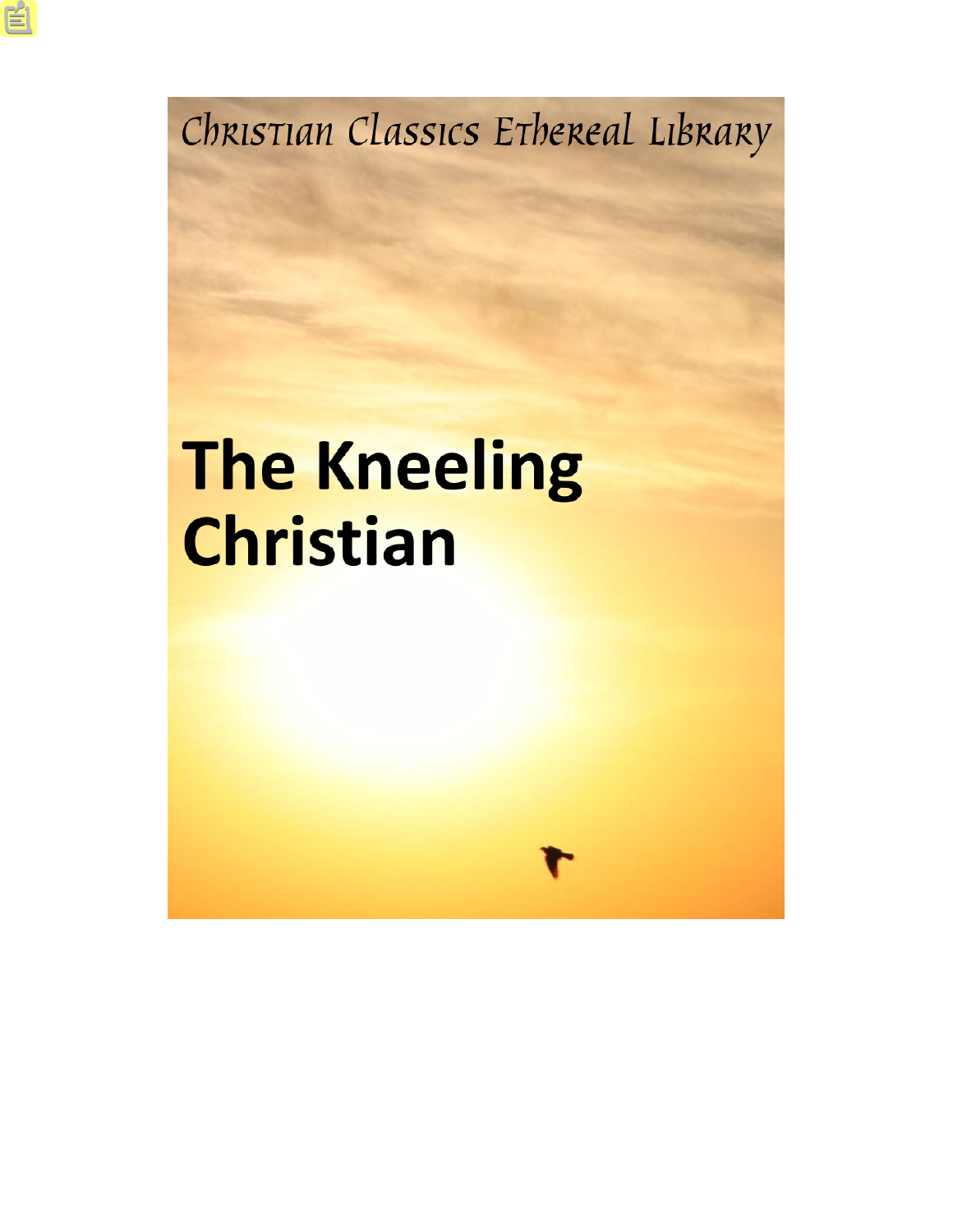

## **The Kneeling Christian**

**Author(s):** Unknown Christian **Publisher:** Grand Rapids, MI: Christian Classics Ethereal Library **Description:** One of the most influential and widely circulated books on prayer, *Kneeling Christian* is a powerful and impassioned call to prayer. This unsigned work shows the true working of God through the message of the unnamed author, which challenges the believer to a dedicated life of prayer. Throughout, the author treats these important and difficult issues with clarity and an attentive eye towards the Biblical account of prayer. The author discusses vital issues of prayer in order to provide an all-encompassing guide to a life of prayer. After all, the author encourages, believers can do far more in a life of prayer than in a life devoted to good works. With such encouragement and guidance, *Kneeling Christian* has changed the way hundreds of thousands of believers have prayed. Tim Perrine CCEL Staff Writer **Subjects:** Practical theology Worship (Public and Private) Including the church year, Christian symbols, liturgy, prayer, hymnology

Prayer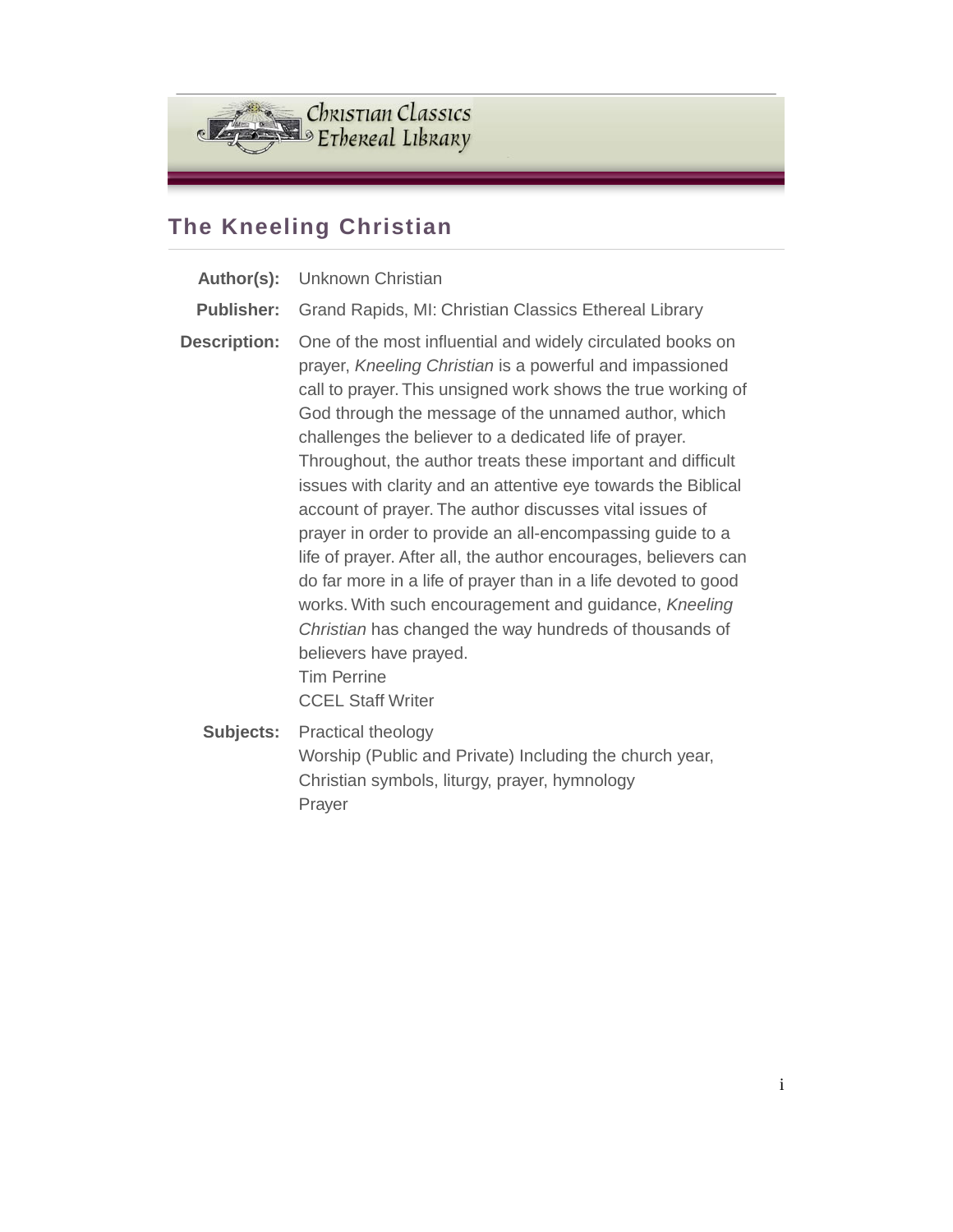## Contents

| Title Page                                | 1              |
|-------------------------------------------|----------------|
| Author' Preface                           | $\overline{2}$ |
| Contents                                  | 3              |
| Chapter 1: God's Great Need               | 4              |
| Chapter 2: Almost Incredible Promises     | 9              |
| Chapter 3: "Ask of Me and I Will Give"    | 15             |
| Chapter 4: Asking for Signs               | 22             |
| Chapter 5: What Is Prayer?                | 30             |
| Chapter 6: How Shall I Pray?              | 38             |
| Chapter 7: Must I Agonize?                | 46             |
| Chapter 8: Does God Always Answer Prayer? | 56             |
| Chapter 9: Answers to Prayer              | 62             |
| Chapter 10: How God Answers Prayer        | 66             |
| Chapter 11: Hindrances to Prayer          | 71             |
| Chapter 12: Who May Pray?                 | 78             |
| Indexes                                   | 83             |
| <b>Index of Scripture References</b>      | 84             |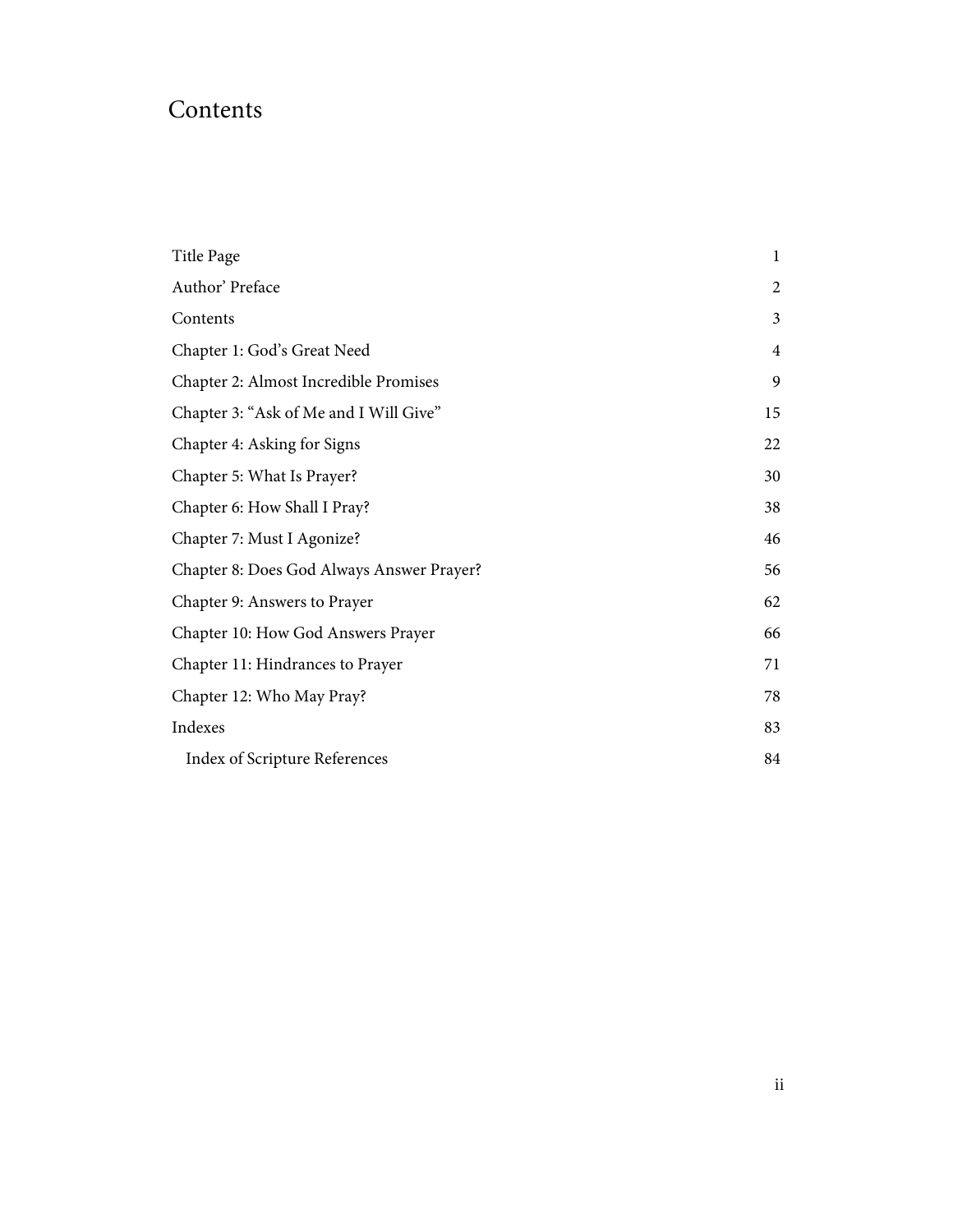

This PDF file is from the Christian Classics Ethereal Library, [www.ccel.org.](http://www.ccel.org) The mission of the CCEL is to make classic Christian books available to the world.

- This book is available in PDF, HTML, ePub, Kindle, and other formats. See [http://www.ccel.org/ccel/unknown/kneeling.html.](http://www.ccel.org/ccel/unknown/kneeling.html)
- Discuss this book online at [http://www.ccel.org/node/2914.](http://www.ccel.org/node/2914)

The CCEL makes CDs of classic Christian literature available around the world through the Web and through CDs. We have distributed thousands of such CDs free in developing countries. If you are in a developing country and would like to receive a free CD, please send a request by email to [cd-request@ccel.org.](mailto:cd-request@ccel.org)

The Christian Classics Ethereal Library is a self supporting non-profit organization at Calvin College. If you wish to give of your time or money to support the CCEL, please visit [http://www.ccel.org/give.](http://www.ccel.org/give)

This PDF file is copyrighted by the Christian Classics Ethereal Library. It may be freely copied for non-commercial purposes as long as it is not modified. All other rights are reserved. Written permission is required for commercial use.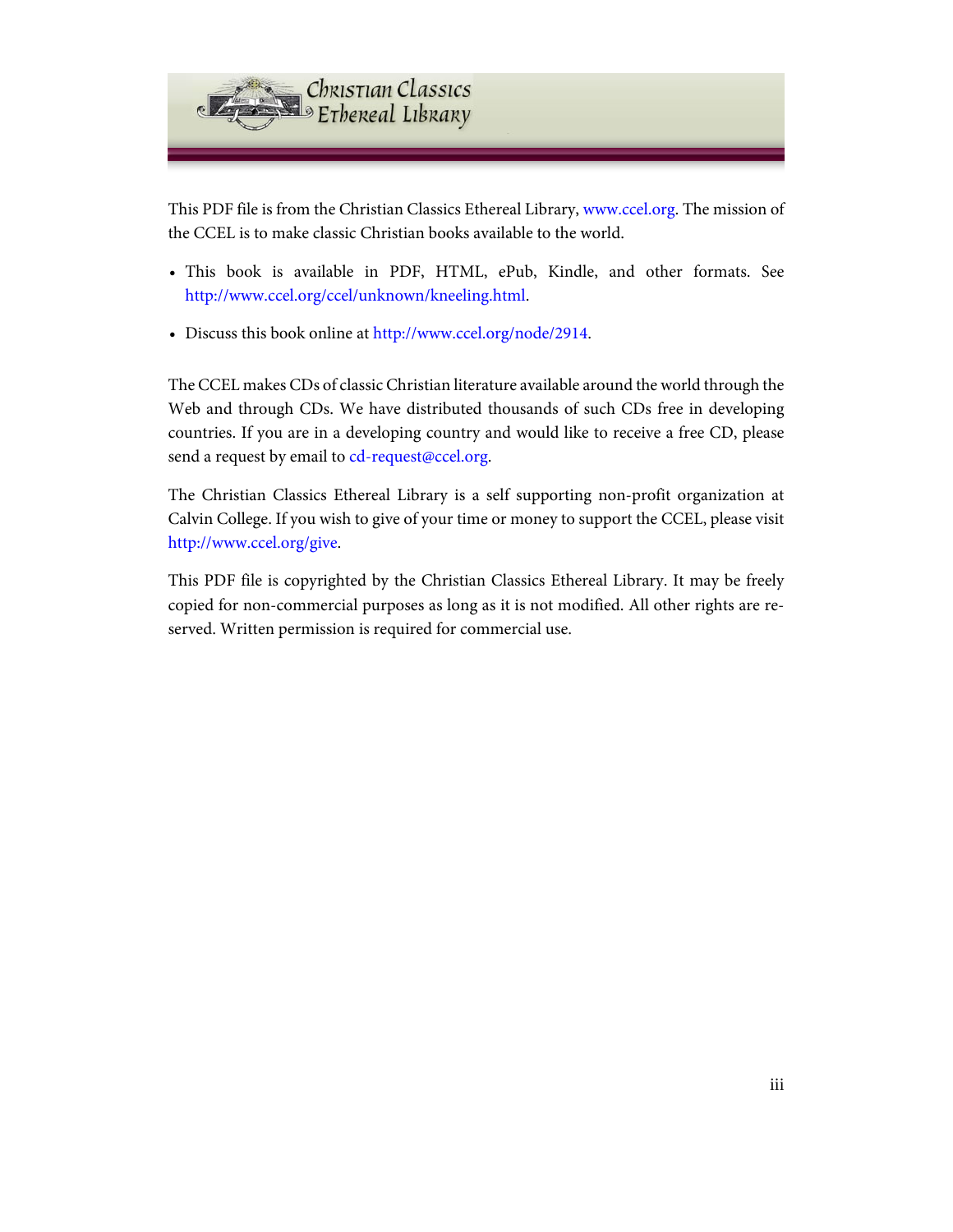## <span id="page-4-0"></span>**THE KNEELING CHRISTIAN**

# **By AN UNKNOWN CHRISTIAN**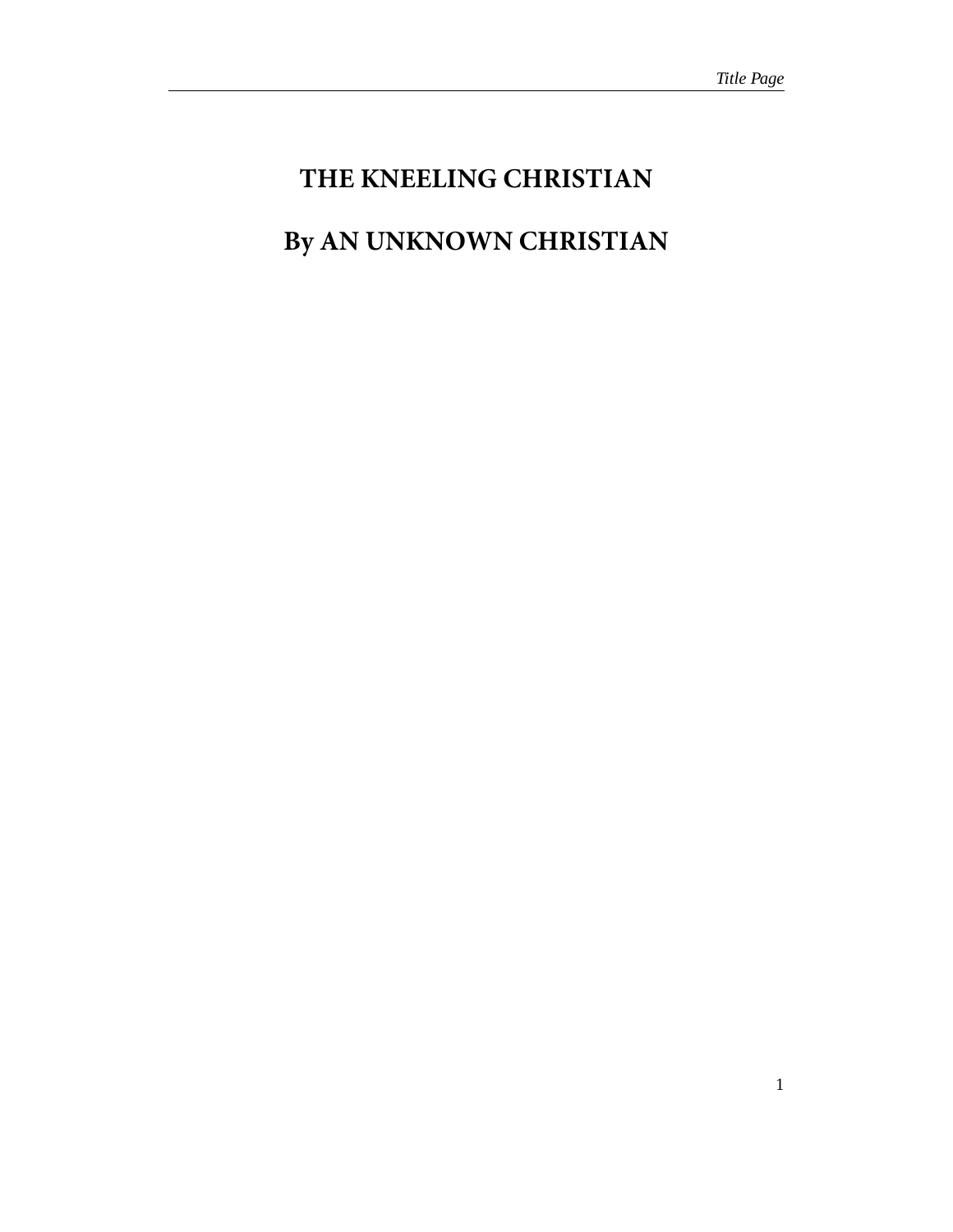## **AUTHOR'S PREFACE**

<span id="page-5-0"></span>A traveller in China visited a heathen temple on a great feast-day. Many were the worshippers of the hideous idol enclosed in a sacred shrine. The visitor noticed that most of the devotees brought with them small pieces of paper on which prayers had been written or printed. These they would wrap up in little balls of stiff mud and fling at the idol. He enquired the reason for this strange proceeding, and was told that if the mud ball stuck fast to the idol, then the prayer would assuredly be answered; but if the mud fell off, the prayer was rejected by the god.

We may smile at this peculiar way of testing the acceptability of a prayer. But is it not a fact that the majority of Christian men and women who pray to a Living God know very little about real prevailing prayer? Yet prayer is the key which unlocks the door of God's treasure-house.

It is not too much to say that all real growth in the spiritual life— all victory over temptation, all confidence and peace in the presence of difficulties and dangers, all repose of spirit in times of great disappointment or loss, all habitual communion with God— depend upon the practice of secret prayer.

This book was written by request, and with much hesitancy. It goes forth with much prayer. May He Who said, "Men ought always to pray, and not to faint," "teach us to pray."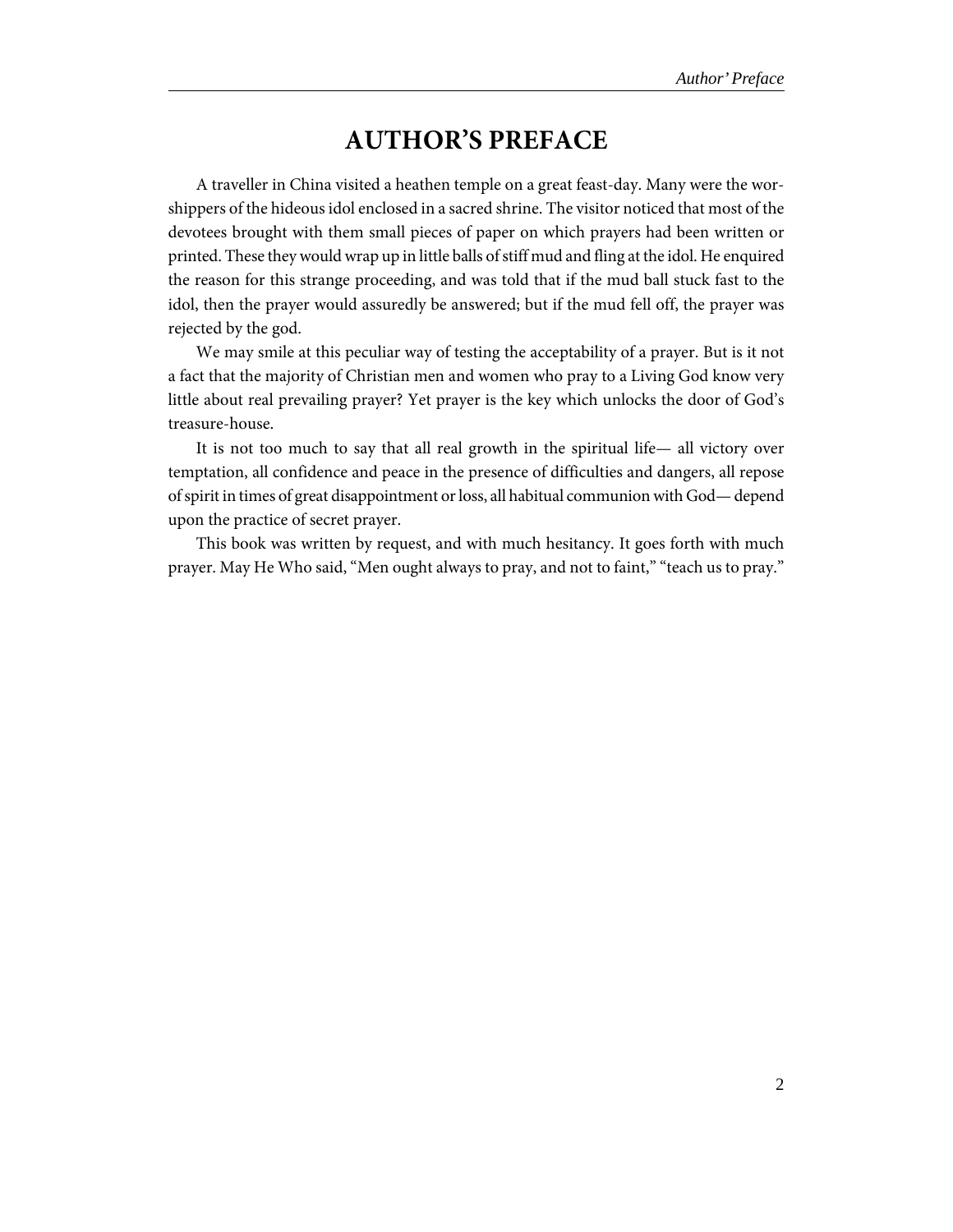## **CONTENTS**

<span id="page-6-0"></span>1. GOD'S GREAT NEED 2. ALMOST INCREDIBLE PROMISES 3. "ASK OF ME AND I WILL GIVE" 4. ASKING FOR SIGNS 5. WHAT IS PRAYER? 6. HOW SHALL I PRAY? 7. MUST I AGONIZE? 8. DOES GOD ALWAYS ANSWER PRAYER? 9. ANSWERS TO PRAYER 10. HOW GOD ANSWERS PRAYER 11. HINDRANCES TO PRAYER 12. WHO MAY PRAY?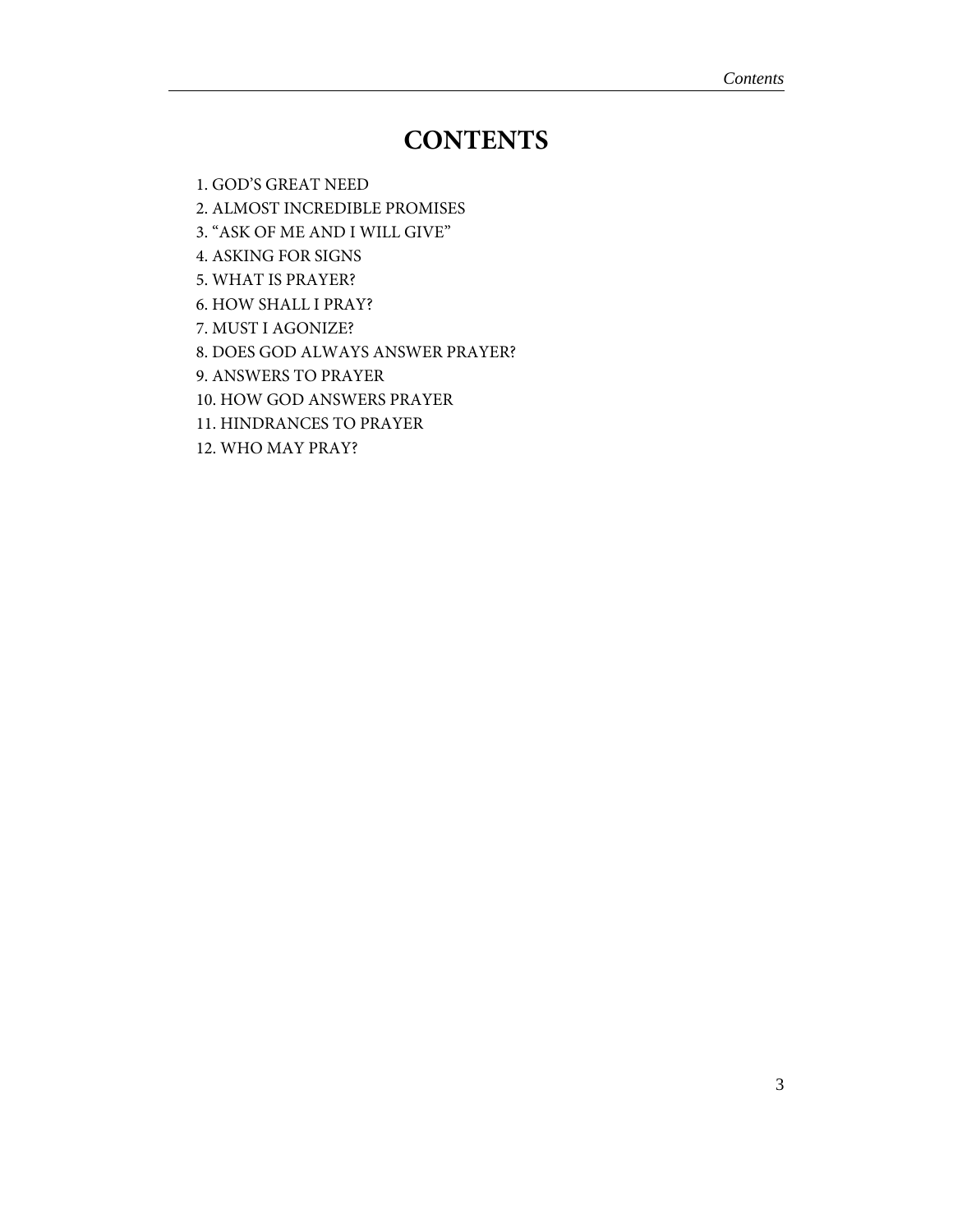#### **CHAPTER 1: GOD'S GREAT NEED**

<span id="page-7-0"></span>"GOD Wondered." This is a very striking thought! The very boldness of the idea ought surely to arrest the attention of every earnest Christian man, woman and child. A wondering God! Why, how staggered we might well be if we knew the cause of God's "wonder"! Yet we find it to be, apparently, a very little thing. But if we are willing to consider the matter carefully, we shall discover it to be one of the greatest possible importance to every believer on the Lord Jesus Christ. Nothing else is so momentous—so vital—to our spiritual welfare.

God "wondered that there was no intercessor" (Isa.  $\text{lix}$ . 16)— "none to interpose" (R.V., marg.). But this was in the days of long ago, before the coming of the Lord Jesus Christ "full of grace and truth"—before the outpouring of the Holy Spirit, full of grace and power, "helping our infirmity," "Himself making intercession for us" and in us [\(Rom. viii. 26\)](http://www.ccel.org/study/Bible:Rom.8.26). Yes, and before the truly amazing promises of our Savior regarding prayer; before men knew very much about prayer; in the days when sacrifices for their sins loomed larger in their eyes than supplication for other sinners.

Oh, how great must be God's wonder today! For how few there are among us who know what prevailing prayer really is! Every one of us would confess that we believe in prayer, yet how many of us truly believe in the power of, prayer? Now, before we go a step farther, may the writer most earnestly implore you not to read hurriedly what is contained in these chapters. Much—very much—depends upon the way in which every reader receives what is here recorded. For everything depends upon prayer.

Why are many Christians so often defeated? Because they pray so little. Why are many church-workers so often discouraged and disheartened? Because they pray so little.

Why do most men see so few brought "out of darkness to light" by their ministry? Because they pray so little.

Why are not our churches simply on fire for God? Because there is so little real prayer.

The Lord Jesus is as powerful today as ever before. The Lord Jesus is as anxious for men to be saved as ever before. His arm is not shortened that it cannot save: but He cannot stretch forth His arm unless we pray more—and more really.

We may be assured of this—the secret of all failure is our failure in secret prayer.

If God "wondered" in the days of Isaiah, we need not be surprised to find that in the days of His flesh our Lord "marvelled." He marvelled at the unbelief of some—unbelief which actually prevented Him from doing any mighty work in their cities [\(Mark vi. 6](http://www.ccel.org/study/Bible:Mark.6.6)).

But we must remember that those who were guilty of this unbelief saw no beauty in Him that they should desire Him, or believe on Him. What then must His "marvel" be today, when He sees amongst us who do truly love and adore Him, so few who really "stir themselves up to take hold of God" (Isa.  $lxiv. 7$ ). Surely there is nothing so absolutely astonishing as a practically prayerless Christian? These are eventful and ominous days. In fact, there are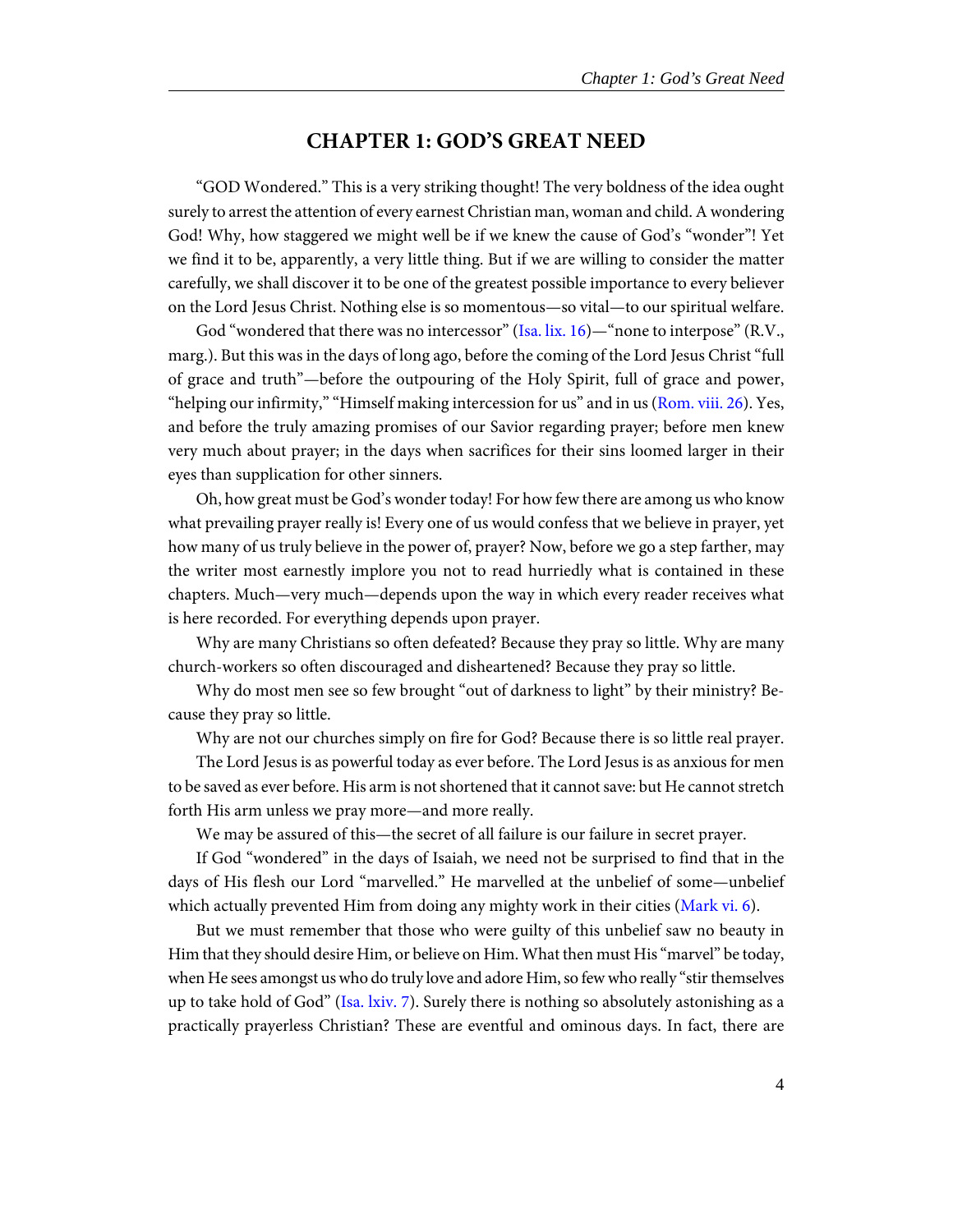many evidences that these are "the last days" in which God promised to pour out His Spirit—the Spirit of supplication—upon all flesh ([Joel ii. 28\)](http://www.ccel.org/study/Bible:Joel.2.28). Yet the vast majority of professing Christians scarcely know what "supplication" means; and very many of our churches not only have no prayer-meeting, but sometimes unblushingly condemn such meetings, and even ridicule them.

The Church of England, recognizing the importance of worship and prayer, expects her clergy to read prayers in Church every morning and evening.

But when this is done, is it not often in an empty church? And are not the prayers frequently raced through at a pace which precludes real worship? "Common prayer," too, often must necessarily be rather vague and indefinite.

And what of those churches where the old-fashioned weekly prayer-meeting is retained? Would not "weakly" be the more appropriate word? C. H. Spurgeon had the joy of being able to say that he conducted a prayer-meeting every Monday night "which scarcely ever numbers less than from a thousand to twelve hundred attendants."

My brothers, have we ceased to believe in prayer? If you still hold your weekly gathering for prayer, is it not a fact that the very great majority of your church members never come near it? Yes, and never even think of coming near it. Why is this? Whose fault is it?

"Only a prayer-meeting"—how often we have heard the utterance! How many of those reading these words really enjoy a prayer-meeting? Is it a joy or just a duty? Please forgive me for asking so many questions and for pointing out what appears to be a perilous weakness and a lamentable shortcoming in our churches. We are not out to criticize—far less to condemn. Anybody can do that. Our yearning desire is to stir up Christians "to take hold of" God, as never before. We wish to encourage, to enhearten, to uplift.

We are never so high as when we are on our knees.

Criticize? Who dare criticize another? When we look back upon the past and remember how much prayerlessness there has been in one's own life, words of criticism of others wither away on the lips.

But we believe the time has come when a clarion call to the individual and to the Church is needed—a call to prayer.

Now, dare we face this question of prayer? It seems a foolish query, for is not prayer a part and parcel of all religions? Yet we venture to ask our readers to look at this matter fairly and squarely. Do I really believe that prayer is a power? Is prayer the greatest power on earth, or is it not? Does prayer indeed "move the Hand that moves the world"?

Do God's prayer-commands really concern Me? Do the promises of God concerning prayer still hold good? We have all been muttering "Yes—Yes—Yes" as we read these questions. We dare not say "No" to any one of them. And yet—!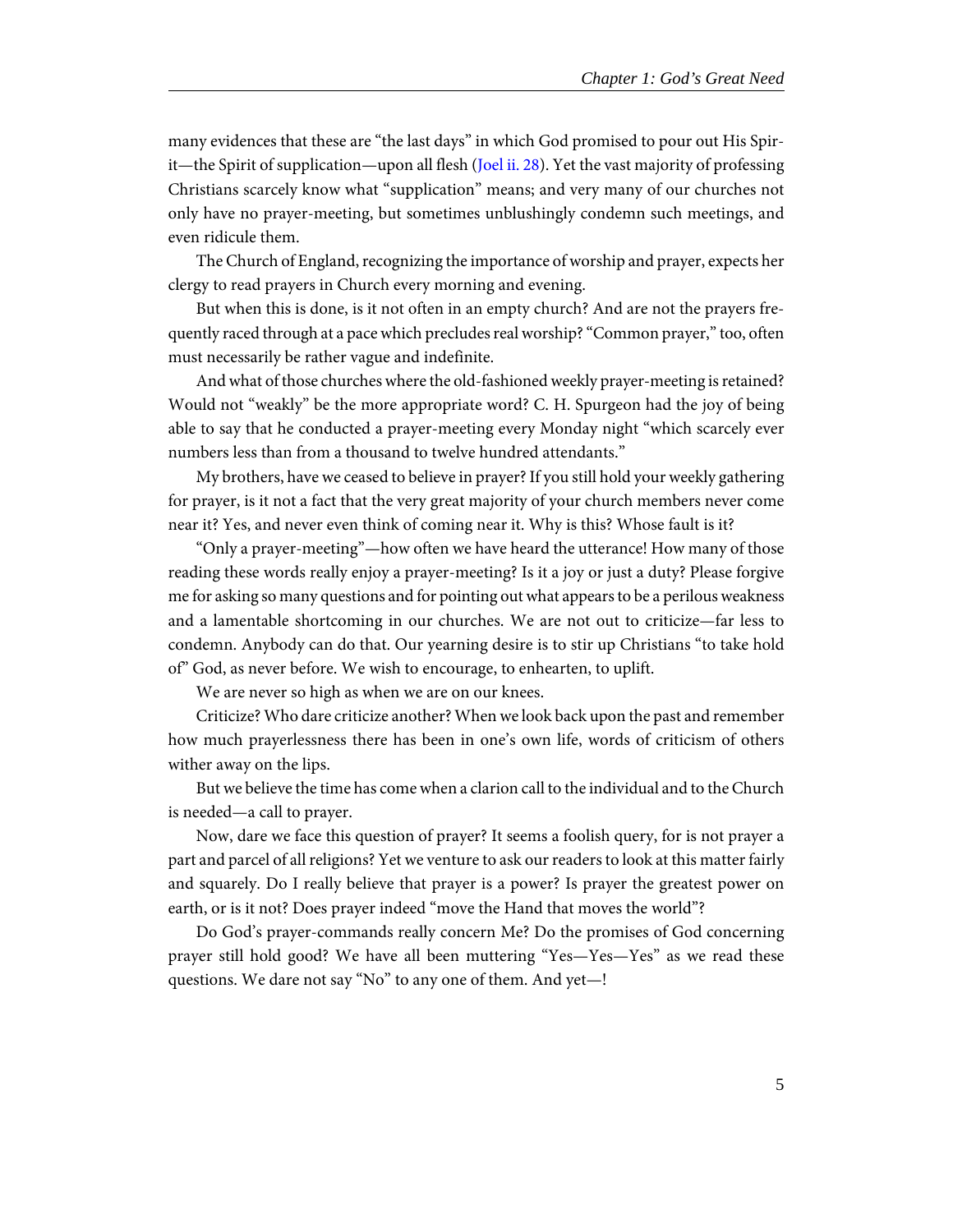Has it ever occurred to you that our Lord never gave an unnecessary or an optional command? Do we really believe that our Lord never made a promise which He could not, or would not, fulfil? Our Savior's three great commands for definite action were:—

> Pray ye Do this Go ye!

Are we obeying Him? How often His command, "Do this," is reiterated by our preachers today! One might almost think it was His only command! How seldom we are reminded of His bidding to "Pray" and to "Go." Yet, without obedience to the "Pray ye," it is of little or no use at all either to "Do this" or to "Go."

In fact, it can easily be shown that all want of success, and all failure in the spiritual life and in Christian work, is due to defective or insufficient prayer. Unless we pray aright we cannot live aright or serve aright. This may appear, at first sight, to be gross exaggeration, but the more we think it over in the light Scripture throws upon it, the more convinced shall we be of the truth of this statement.

Now, as we begin once more to see what the Bible has to say about this mysterious and wonderful subject, shall we endeavor to read some of our Lord's promises, as though we had never heard them before. What will the effect be?

Some twenty years ago the writer was studying in a Theological College. One morning, early, a fellow-student—who is today one of England's foremost missionaries—burst into the room holding an open Bible in his hands. Although he was preparing for Holy Orders, he was at that time only a young convert to Christ.

He had gone up to the University "caring for none of these things." Popular, clever, athletic—he had already won a place amongst the smart set of his college, when Christ claimed him. He accepted the Lord Jesus as a personal Savior, and became a very keen follower of his Master. The Bible was, comparatively, a new book to him, and as a result he was constantly making "discoveries." On that memorable day on which he invaded my quietude he cried excitedly—his face all aglow with mingled joy and surprise—"Do you believe this? Is it really true?" "Believe what?" I asked, glancing at the open Bible with some astonishment. "Why, this—" and he read in eager tones St. [Matthew xxi. 21, 22:](http://www.ccel.org/study/Bible:Matt.21.21-Matt.21.22) "'If ye have faith and doubt not . . . all things whatsoever ye shall ask in prayer, believing, ye shall receive.' Do you believe it? Is it true?" "Yes," I replied, with much surprise at his excitement, "of course it's true—of course I believe it."

Yet, through my mind there flashed all manner of thoughts! "Well, that's a very wonderful promise," said he. "It seems to me to be absolutely limitless! Why don't we pray more?" And he went away, leaving me thinking hard. I had never looked at those verses quite in that way. As the door closed upon that eager young follower of the Master, I had a vision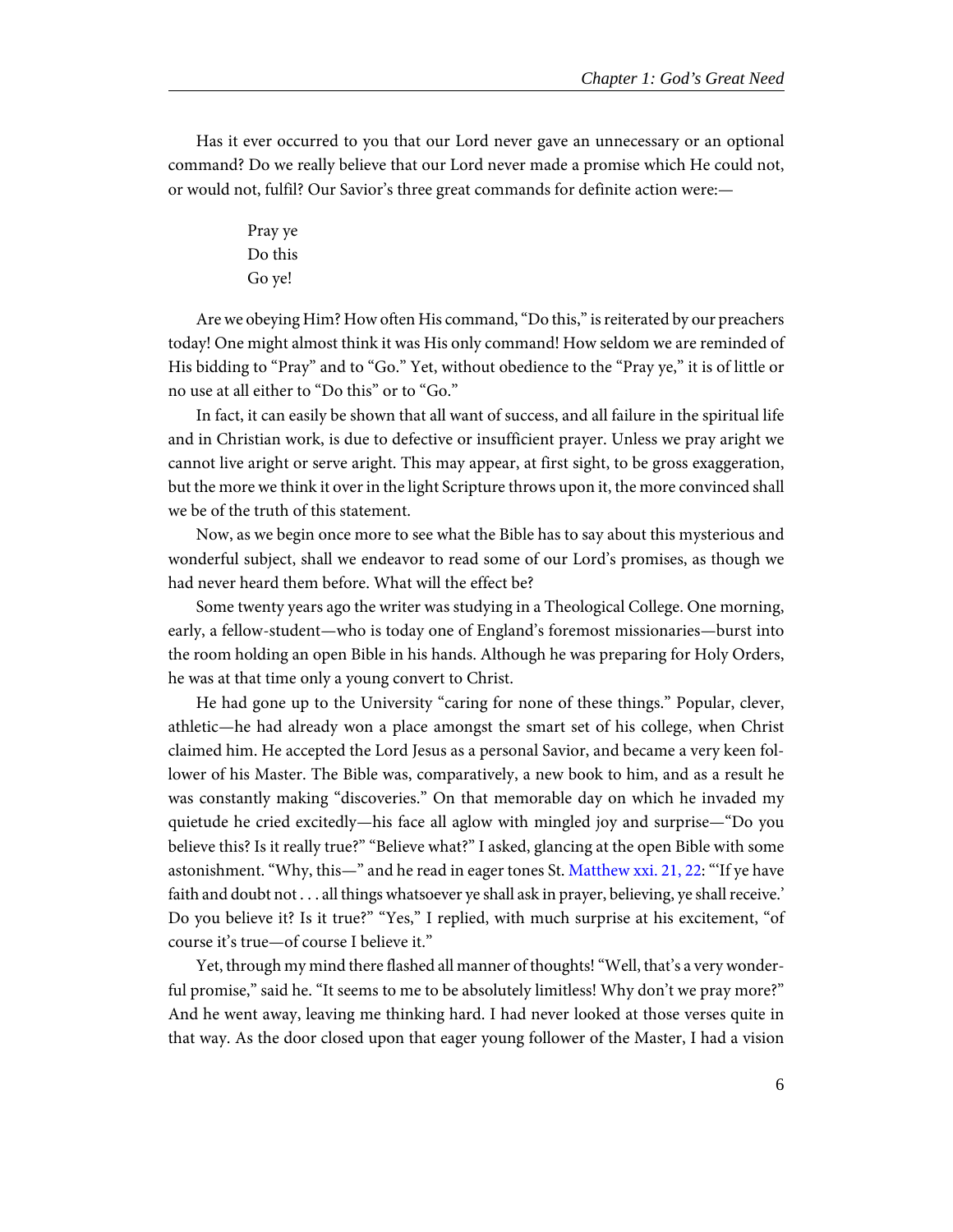of my Savior and His love and His power such as I never had before. I had a vision of a life of prayer—yes, and "limitless" power, which I saw depended upon two things only—faith and prayer. For the moment I was thrilled. I fell on my knees, and as I bowed before my Lord what thoughts surged through my mind—what hopes and aspirations flooded my soul! God was speaking to me in an extraordinary way. This was a great call to prayer. But—to my shame be it said—I heeded not that call.

Where did I fail? True, I prayed a little more than before, but nothing much seemed to happen. Why? Was it because I did not see what a high standard the Savior requires in the inner life of those who would pray successfully?

Was it because I had failed to measure up my life to the "perfect love" standard so beautifully described in the [thirteenth chapter of the first Epistle to the Corinthians?](http://www.ccel.org/study/Bible:1Cor.13)

For, after all, prayer is not just putting into action good resolutions "to pray." Like David, we need to cry, "Create in me a clean heart, O God" [\(Psa. li. 10\)](http://www.ccel.org/study/Bible:Ps.51.10) before we can pray aright. And the inspired words of the Apostle of Love need to be heeded today as much as ever before: "Beloved, if our heart condemn us not, we have boldness toward God; and [then] whatsoever we ask, we receive of Him" ([I John iii. 21](http://www.ccel.org/study/Bible:1John.3.21)).

"True—and I believe it." Yes, indeed, it is a limitless promise, and yet how little we realize it, how little we claim from Christ. And our Lord "marvels" at our unbelief. But if we could only read the Gospels for the first time, what an amazing book it would seem! Should not we "marvel" and "wonder"? And today I pass on that great call to you. Will you give heed to it? Will you profit by it? Or shall it fall on deaf ears and leave you prayerless?

Fellow-Christians, let us awake! The devil is blinding our eyes. He is endeavoring to prevent us from facing this question of prayer. These pages are written by special request. But it is many months since that request came.

Every attempt to begin to write has been frustrated, and even now one is conscious of a strange reluctance to do so. There seems to be some mysterious power restraining the hand. Do we realize that there is nothing the devil dreads so much as prayer? His great concern is to keep us from praying. He loves to see us "up to our eyes" in work—provided we do not pray. He does not fear because we are eager and earnest Bible students—provided we are little in prayer. Someone has wisely said, "Satan laughs at our toiling, mocks at our wisdom, but trembles when we pray." All this is so familiar to us—but do we really pray? If not, then failure must dog our footsteps, whatever signs of apparent success there may be.

Let us never forget that the greatest thing we can do for God or for man is to pray. For we can accomplish far more by our prayers than by our work. Prayer is omnipotent; it can do anything that God can do! When we pray God works. All fruitfulness in service is the outcome of prayer—of the worker's prayers, or of those who are holding up holy hands on his behalf. We all know how to pray, but perhaps many of us need to cry as the disciples did of old, "Lord, teach us to pray."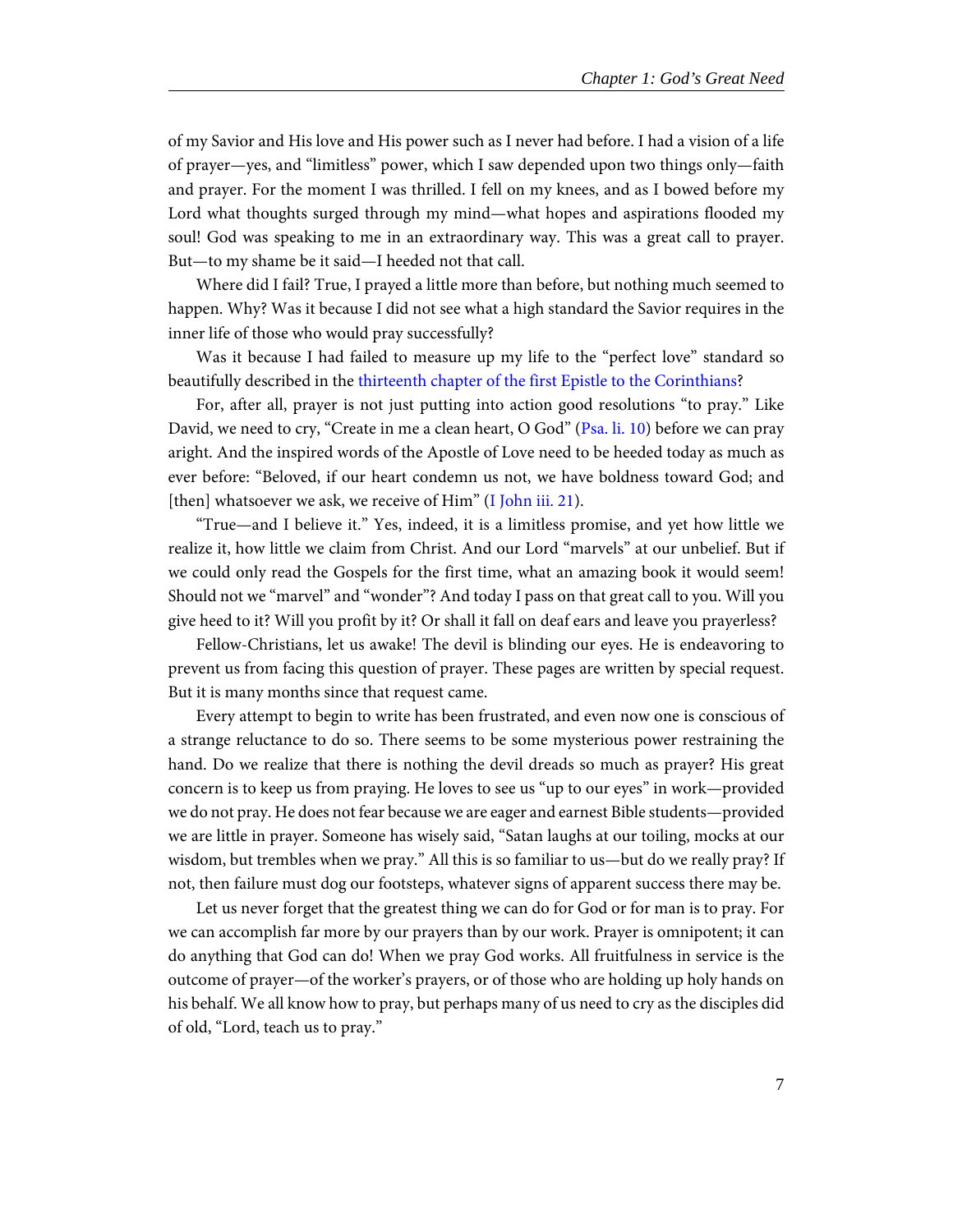O Lord, by Whom ye come to God, The Life, the Truth, the Way, The path of prayer Thyself hast trod; Lord, teach us now to pray.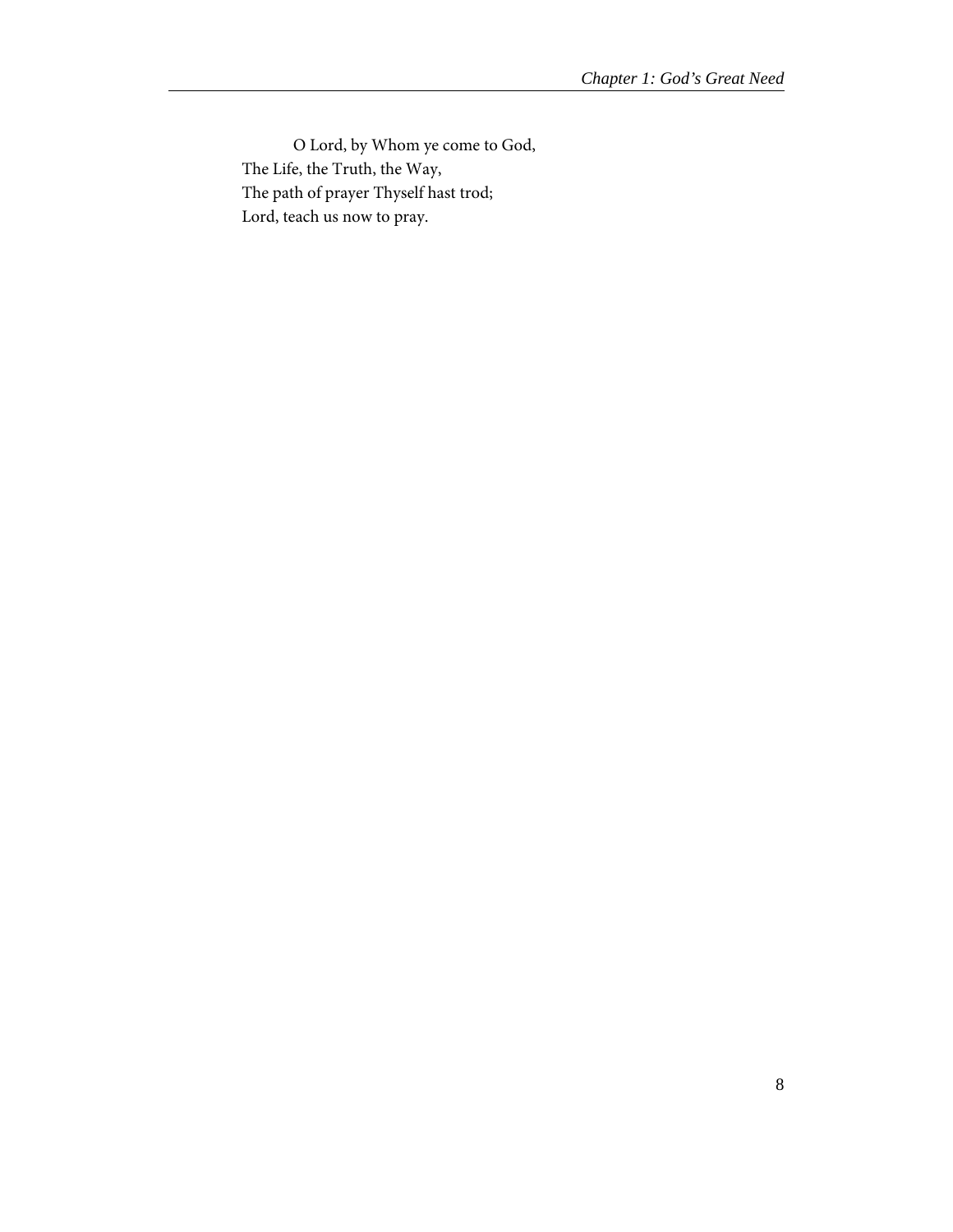#### **CHAPTER 2: ALMOST INCREDIBLE PROMISES**

<span id="page-12-0"></span>"WHEN we stand with Christ in glory, looking o'er life's finished story," the most amazing feature of that life as it is looked back upon will be its prayerlessness.

We shall be almost beside ourselves with astonishment that we spent so little time in real intercession. It will be our turn to "wonder."

In our Lord's last discourse to His loved ones, just before the most wonderful of all prayers, the Master again and again held out His kingly golden sceptre and said, as it were, "What is your request? It shall be granted unto you, even unto the whole of My kingdom!"

Do we believe this? We must do so if we believe our Bibles. Shall we just read over very quietly and thoughtfully one of our Lord's promises, reiterated so many times? If we had never read them before, we should open our eyes in bewilderment, for these promises are almost incredible. From the lips of any mere man they would be quite unbelievable. But it is the Lord of heaven and earth Who speaks; and He is speaking at the most solemn moment of His life. It is the eve of His death and passion. It is a farewell message. Now listen!

"Verily, verily I say unto you, he that believeth on Me, the works that I do shall he do also; and greater works than these shall he do: because I go unto the Father. And whatsoever ye shall ask in My name, that will I do, that the Father may be glorified in the Son. If ye shall ask anything in My name, that will I do" [\(John xiv. 13, 14](http://www.ccel.org/study/Bible:John.14.13-John.14.14)). Now, could any words be plainer or clearer than these? Could any promise be greater or grander? Has anyone else, anywhere, at any time, ever offered so much?

How staggered those disciples must have been! Surely they could scarcely believe their own ears. But that promise is made also to you and to me.

And, lest there should be any mistake on their part, or on ours, our Lord repeats Himself a few moments afterwards. Yes, and the Holy Spirit bids St. John record those words again. "If ye abide in Me, and My words abide in you, ask whatsoever ye will, and it shall be done unto you. Herein is My Father glorified, that ye bare much fruit; and so shall ye be My disciples" ([John xv. 7, 8](http://www.ccel.org/study/Bible:John.15.7-John.15.8)).

These words are of such grave importance, and so momentous, that the Savior of the world is not content even with a threefold utterance of them. He urges His disciples to obey His command "to ask." In fact, He tells them that one sign of their being His "friends" will be the obedience to His commands in all things [\(verse 14](http://www.ccel.org/study/Bible:John.15.14)). Then He once more repeats His wishes: "Ye did not choose Me, but I chose you, and appointed you, that ye should go and bear fruit, and that your fruit should abide: that whatsoever ye shall ask the Father, in My name, He may give it you" ([John xv. 16](http://www.ccel.org/study/Bible:John.15.16)).

One would think that our Lord had now made it plain enough that He wanted them to pray; that He needed their prayers, and that without prayer they could accomplish nothing.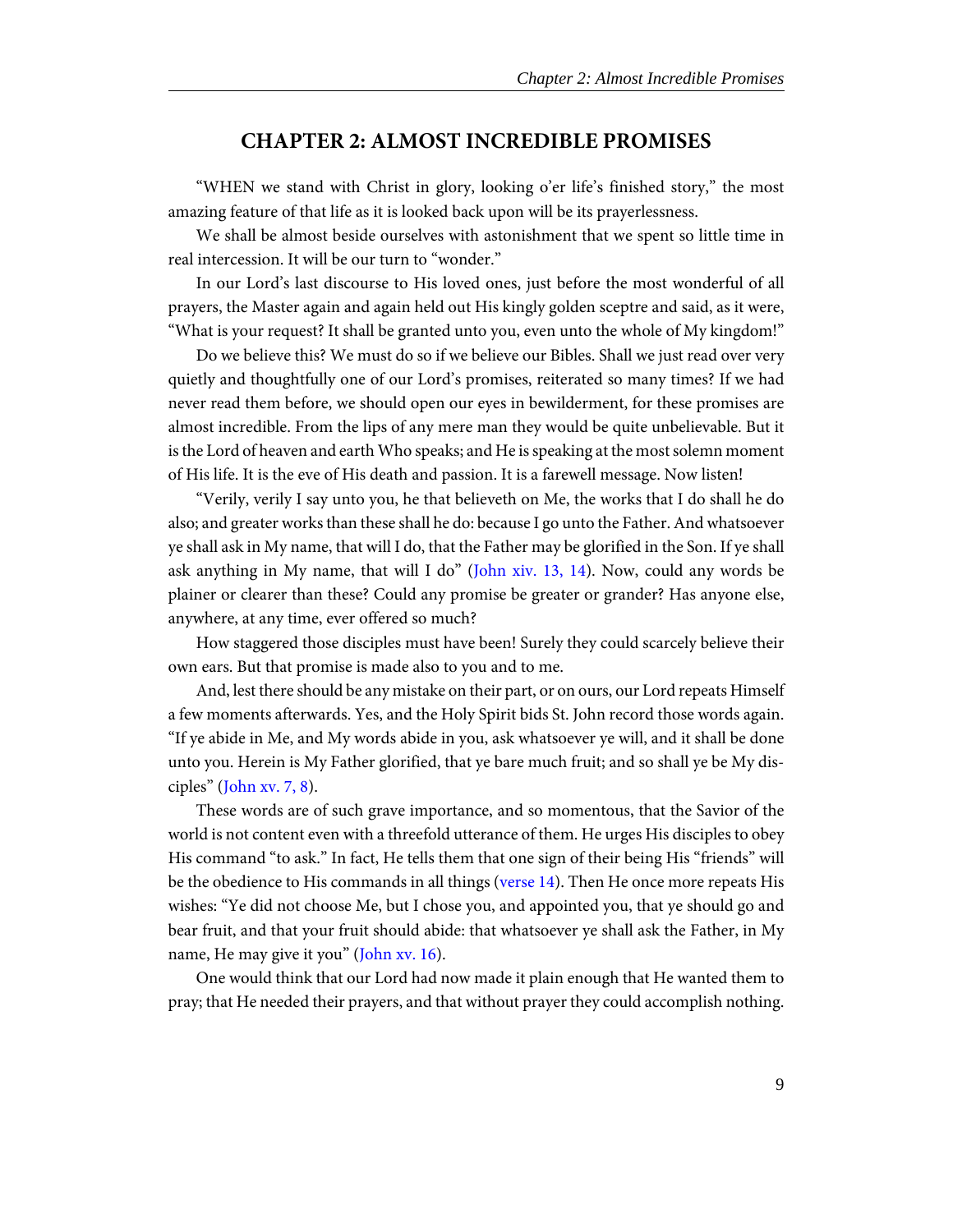But to our intense surprise He returns again to the same subject, saying very much the same words.

"In that day ye shall ask Me nothing"—i.e., "ask Me no question"  $(R.V., marg.)$ — "Verily, verily I say unto you, if ye ask anything of the Father, He will give it you in My name. Hitherto have ye asked nothing in My name: ask, and ye shall receive, that your joy may be fulfilled" ([John xvi. 23, 24\)](http://www.ccel.org/study/Bible:John.16.23-John.16.24).

Never before had our Lord laid such stress on any promise or command—never! This truly marvelous promise is given us six times over. Six times, almost in the same breath, our Savior commands us to ask whatsoever we will. This is the greatest—the most wonderful—promise ever made to man. Yet most men—Christian men—practically ignore it! Is it not so?

The exceeding greatness of the promise seems to over-whelm us. Yet we know that He is "able to do exceeding abundantly above all that we ask or think" ([Eph. iii. 20\)](http://www.ccel.org/study/Bible:Eph.3.20).

So our blessed Master gives the final exhortation, before He is seized, and bound, and scourged, before His gracious lips are silenced on the cross, "Ye shall ask in My name . . . for the Father Himself loveth you" ([John xvi. 26-27](http://www.ccel.org/study/Bible:John.16.26-John.16.27)). We have often spent much time in reflecting upon our Lord's seven words from the cross. And it is well we should do so. Have we ever spent one hour in meditating upon this, our Savior's sevenfold invitation to pray?

Today He sits on the throne of His Majesty on high, and He holds out to us the sceptre of His power. Shall we touch it and tell Him our desires? He bids us take of His treasures. He yearns to grant us "according to the riches of His glory," that we may "be strengthened with power through His Spirit in the inner man." He tells us that our strength and our fruitfulness depend upon our prayers. He reminds us that our very joy depends upon answered prayer ([John xvi. 24](http://www.ccel.org/study/Bible:John.16.24)).

And yet we allow the devil to persuade us to neglect prayer! He makes us believe that we can do more by our own efforts than by our prayers—by our intercourse with men than by our intercession with God. It passes one's comprehension that so little heed should be given to our Lord's sevenfold invitation—command—promise! How dare we work for Christ without being much on our knees? Quite recently an earnest Christian "worker"—a Sundayschool teacher and communicant—wrote me, saying, "I have never had an answer to prayer in all my life." But why? Is God a liar? Is not God trustworthy? Do His promises count for nought. Does He not mean what He says? And doubtless there are many reading these words who in their hearts are saying the same thing as that Christian worker. Payson is right—is Scriptural—when he says: "If we would do much for God, we must ask much of God: we must be men of prayer." If our prayers are not answered—always answered, but not necessarily granted—the fault must be entirely in ourselves, and not in God. God delights to answer prayer; and He has given us His word that He will answer.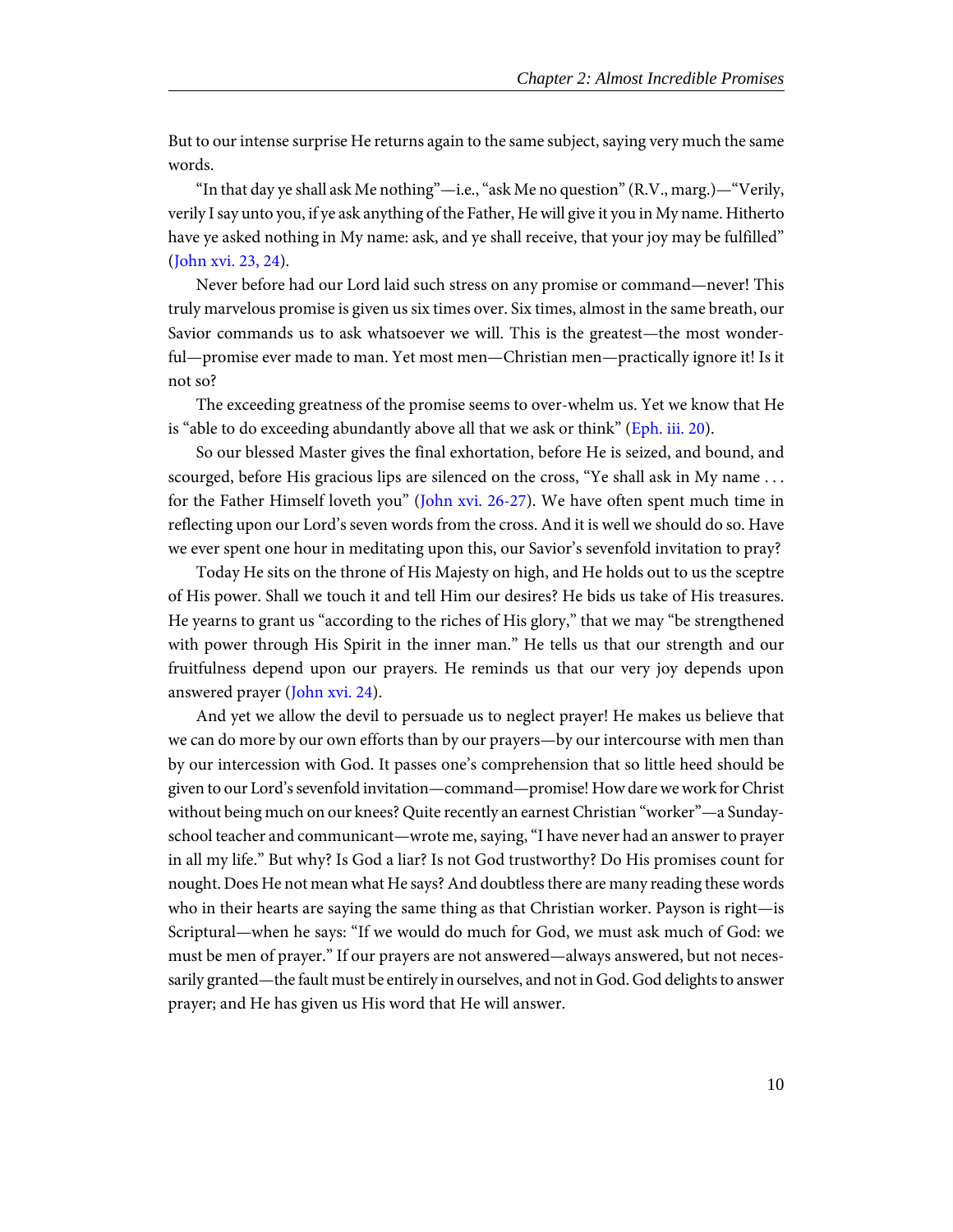Fellow-laborers in His vineyard, it is quite evident that our Master desires us to ask, and to ask much. He tells us we glorify God by doing so! Nothing is beyond the scope of prayer which is not beyond the will of God—and we do not desire to go beyond His will.

We dare not say that our Lord's words are not true. Yet somehow or other few Christians really seem to believe them. What holds us back? What seals our lips? What keeps us from making much of prayer? Do we doubt His love? Never! He gave His life for us and to us. Do we doubt the Father's love? Nay. "The Father Himself loveth you," said Christ when urging His disciples to pray.

Do we doubt His power? Not for a moment. Hath He not said, "All power hath been given unto Me in heaven and on earth. Go ye . . . and lo, I am with you alway . . ."? [\(Matt.](http://www.ccel.org/study/Bible:Matt.28.18-Matt.28.20) [xxviii. 18-20](http://www.ccel.org/study/Bible:Matt.28.18-Matt.28.20)). Do we doubt His wisdom? Do we mistrust His choice for us? Not for a moment. And yet so very few of His followers consider prayer really worth while. Of course, they would deny this—but actions speak louder than words. Are we afraid to put God to the test? He has said we may do so. "Bring Me the whole tithe into the storehouse . . . and prove Me now herewith, saith the Lord of Hosts, if I will not open you the windows of heaven, and pour you out a blessing that there shall not be room enough to receive it" [\(Mal. iii. 10\)](http://www.ccel.org/study/Bible:Mal.3.10). Whenever God makes us a promise, let us boldly say, as did St. Paul, I believe God [\(Acts](http://www.ccel.org/study/Bible:Acts.27.25) [xxvii. 25\)](http://www.ccel.org/study/Bible:Acts.27.25), and trust Him to keep His word.

Shall we begin today to be men of prayer, if we have never done so before? Let us not put it off till a more convenient season. God wants me to pray. The dear Savior wants me to pray. He needs my prayers. So much—in fact, everything—depends upon prayer. How dare we hold back? Let every one of us ask on our knees this question: "If no one on earth prayed for the salvation of sinners more fervently or more frequently than I do, how many of them would be converted to God through prayer?"

Do we spend ten minutes a day in prayer? Do we consider it important enough for that?

Ten minutes a day on our knees in prayer—when the Kingdom of Heaven can be had for the asking!

Ten minutes? It seems a very inadequate portion of our time to spend in taking hold of God ([Isa. lxiv. 7\)](http://www.ccel.org/study/Bible:Isa.64.7)!

And is it prayer when we do "say" our prayers, or are we just repeating daily a few phrases which have become practically meaningless, whilst our thoughts are wandering hither and thither?

If God were to answer the words we repeated on our knees this morning should we know it? Should we recognize the answer? Do we even remember what we asked for? He does answer. He has given us His word for it. He always answers every real prayer of faith.

But we shall see what the Bible has to say on this point in a later chapter. We are now thinking of the amount of time we spend in prayer.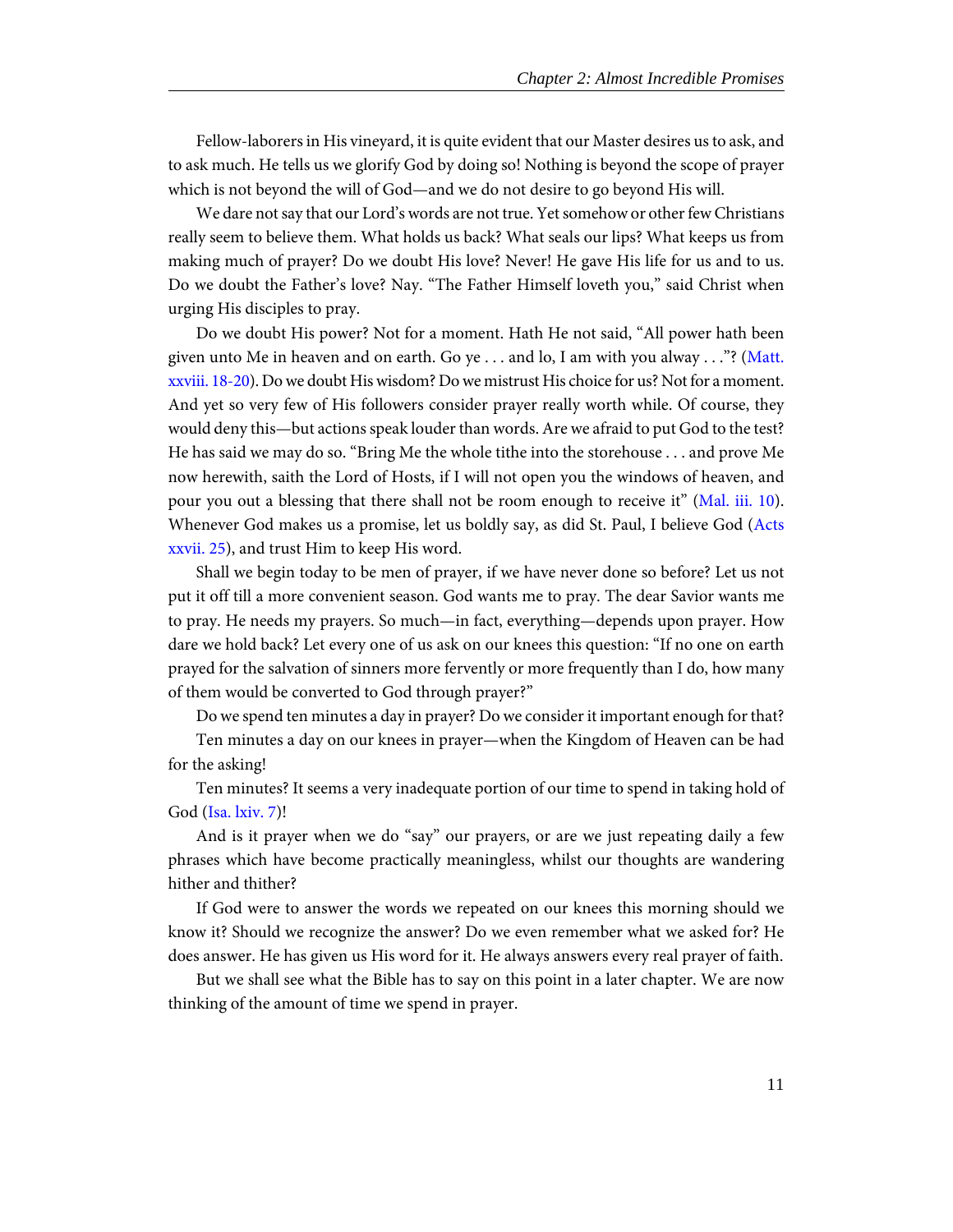"How often do you pray?" was the question put to a Christian woman. "Three times a day, and all the day beside," was the quick reply. But how many are there like that? Is prayer to me just a duty, or is it a privilege—a pleasure—a real joy—a necessity?

Let us get a fresh vision of Christ in all His glory, and a fresh glimpse of all the "riches of His glory" which He places at our disposal, and of all the mighty power given unto Him. Then let us get a fresh vision of the world and all its needs. (And the world was never so needy as it is today.)

Why, the wonder is not that we pray so little, but that we can ever get up from our knees if we realize our own need; the needs of our home and our loved ones; the needs of our pastor and the Church; the needs of our city—of our country—of the heathen and Mohammedan world! All these needs, can be met by the riches of God in Christ Jesus. St. Paul had no doubt about this—nor have we. Yes! "My God shall supply all your need according to His riches in glory, in Christ Jesus" [\(Phil. iv. 19\)](http://www.ccel.org/study/Bible:Phil.4.19). But to share His riches we must pray, for the same Lord is rich unto all that call upon Him [\(Rom. x. 12\)](http://www.ccel.org/study/Bible:Rom.10.12).

So great is the importance of prayer that God has taken care to anticipate all the excuses or objections we may be likely to make.

Men plead their weakness or infirmity—or they declare they do not know how to pray.

God foresaw this inability long ages ago. Did He not inspire St. Paul to say: "The Spirit also helpeth our infirmity, for we know not how to pray as we ought; but the Spirit Himself maketh intercession for us with groanings which cannot be uttered; and He that searcheth the hearts knoweth what is in the mind of the Spirit, because He maketh intercession for the saints according to the will of God" [\(Rom. viii. 26, 27\)](http://www.ccel.org/study/Bible:Rom.8.26-Rom.8.27).

Yes. Every provision is made for us. But only the Holy Spirit can "stir us up" to "take hold of God." And if we will but yield ourselves to the Spirit's promptings we shall most assuredly follow the example of the apostles of old, who "gave themselves to prayer," and "continued steadfastly in prayer" (R.V., [Acts vi. 4](http://www.ccel.org/study/Bible:Acts.6.4)).

We may rest fully assured of this—a man's influence in the world can be gauged not by his eloquence, or his zeal, or his orthodox, or his energy, but by his prayers. Yes, and we will go farther and maintain that no man can live aright who does not pray aright.

We may work for Christ from morn till night; we may spend much time in Bible study; we may be most earnest and faithful and "acceptable" in our preaching and in our individual dealing, but none of these things can be truly effective unless we are much in prayer. We shall only be full of good works; and not "bearing fruit in every good work" ([Col. i. 10\)](http://www.ccel.org/study/Bible:Col.1.10). To be little with God in prayer is to be little for God in service. Much secret prayer means much public power. Yet is it not a fact that whilst our organizing is well nigh perfect, our agonizing in prayer is well nigh lost?

Men are wondering why the Revival delays its coming. There is only one thing that can delay it, and that is lack of prayer. All Revivals have been the outcome of prayer. One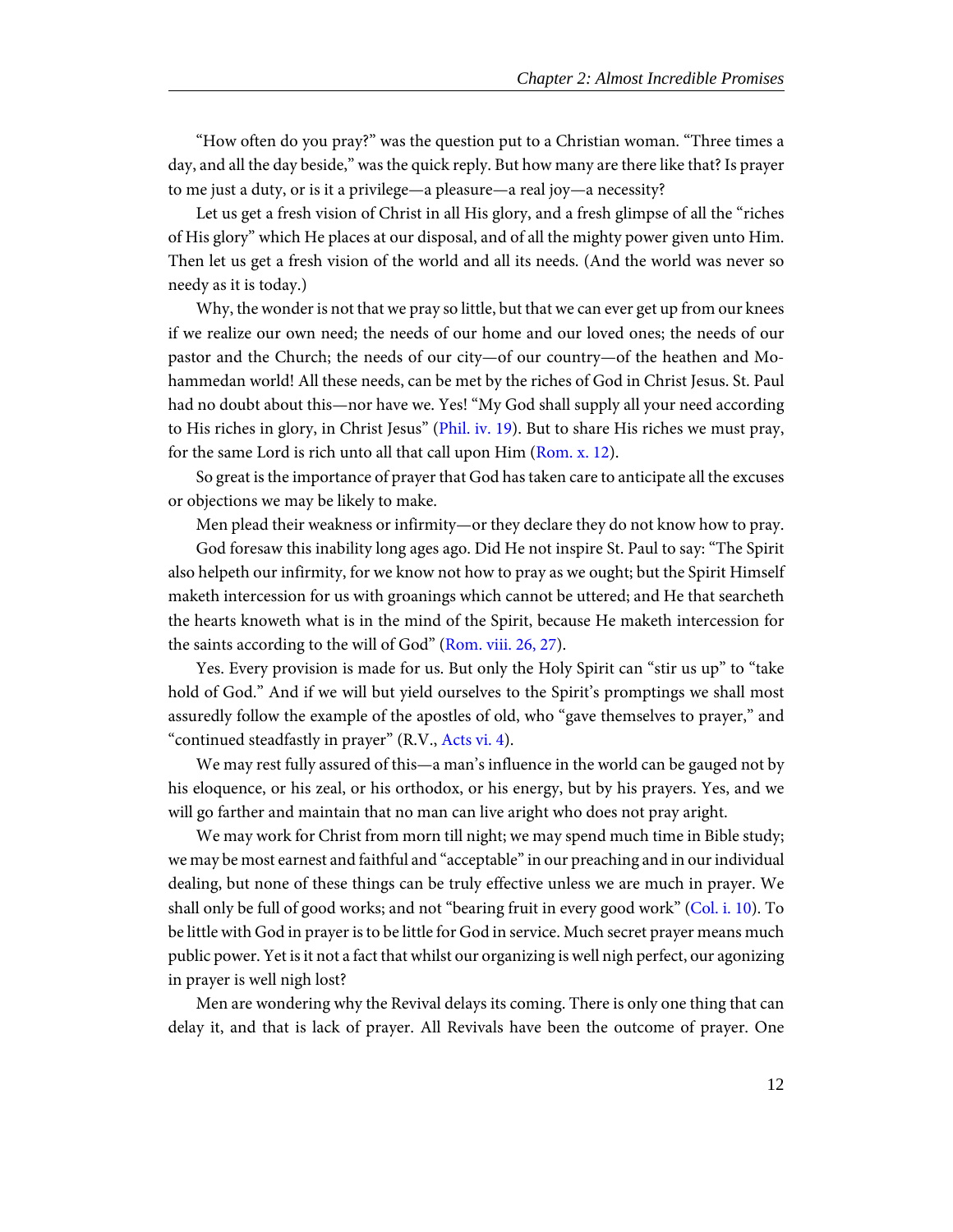sometimes longs for the voice of an archangel, but what would that avail if the voice of Christ Himself does not stir us up to pray? It seems almost impertinence for any man to take up the cry when our Savior has put forth His "limitless" promises. Yet we feel that something should be done, and we believe that the Holy Spirit is prompting men to remind themselves and others of Christ's words and power. No words of mine can impress men with the value of prayer, the need of prayer, and the omnipotence of prayer.

But these utterances go forth steeped in prayer that God the Holy Spirit will Himself convict Christian men and women of the sin of prayerlessness, and drive them to their knees, to call upon God day and night in burning, believing, prevailing intercession! The Lord Jesus, now in the heavenlies, beckons to us to fall upon our knees and claim the riches of His grace.

No man dare prescribe for another how long a time he ought to spend in prayer, nor do we suggest that men should make a vow to pray so many minutes or hours a day. Of course, the Bible command is to "Pray without ceasing." This is evidently the "attitude of prayer"—the attitude of one's life.

Here we are speaking of definite acts of prayer. Have you ever timed your prayers? We believe that most of our readers would be amazed and confounded if they did time themselves!

Some years ago the writer faced this prayer question. He felt that for himself at least one hour a day was the minimum time that he should spend in prayer. He carefully noted down every day a record of his prayer-life. As time went on he met a working-man who was being much used of God.

When asked to what he chiefly attributed his success, this man quietly replied, "Well, I could not get on without two hours a day of private prayer."

Then there came across my path a Spirit-filled missionary from overseas, who told very humbly of the wonderful things God was doing through his ministry. (One could see all along that God was given all the praise and all the glory.) "I find it necessary, oftentimes, to spend four hours a day in prayer," said this missionary.

And we remember how the Greatest Missionary of all used sometimes to spend whole nights in prayer. Why? Our blessed Lord did not pray simply as an example to us: He never did things merely as an example. He prayed because He needed to pray. As perfect Man, prayer to Him was a necessity. Then how much more is it necessary to you and me?

"Four hours a day in prayer!" exclaimed a man who is giving his whole life to Christian work as a medical missionary. "Four hours? Give me ten minutes and I'm done!" That was an honest and a brave confession—even if a sad one. Yet, if some of us were to speak out as honestly—?

Now, it was not by accident that these men crossed my path. God was speaking through them. It was just another "call to prayer" from the "God of patience," who is also a "God of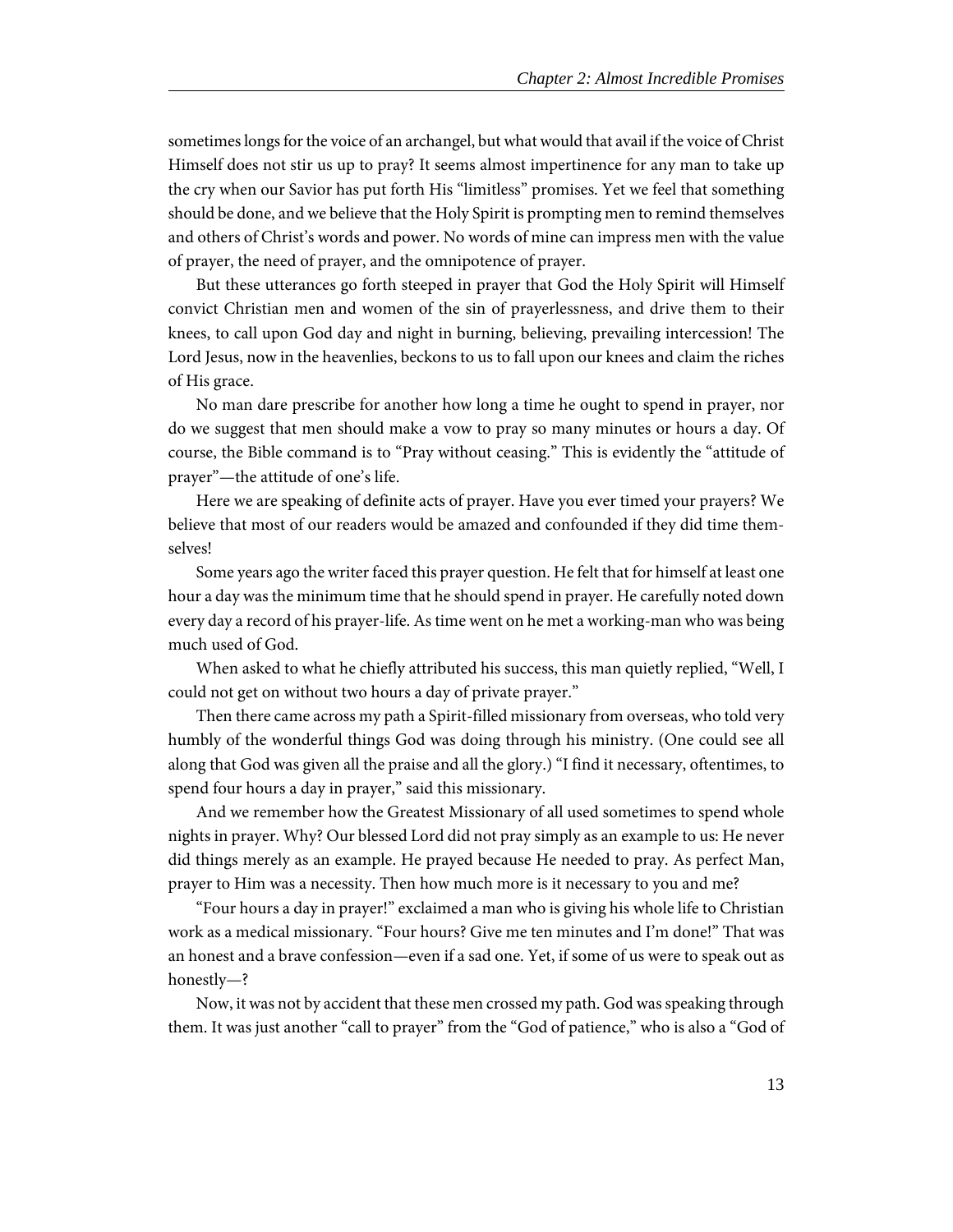comfort" ([Rom. xv. 5](http://www.ccel.org/study/Bible:Rom.15.5)). and when their quiet message had sunk into my soul a book came into my hands, "by chance," as people say. It told briefly and simply the story of John Hyde—"Praying Hyde," as he came to be called. Just as God sent St. John the Baptist to prepare the way of our Lord at His first coming, so He sent in these last days St. John the Pray-er, to make straight paths for His coming again. "Praying Hyde"—what a name! As one read of this marvelous life of prayer, one began to ask, "Have I ever prayed?"

I found others were asking the same question. One lady, who is noted for her wonderful intercession, wrote me, saying, "When I laid down this book, I began to think I had never in all my life really prayed!"

But here we must leave the matter. Shall we get on our knees before God and allow His Holy Spirit to search us through and through? Are we sincere? Do we really desire to do God's will? Do we really believe His promises? If so, will it not lead us to spend more time on our knees before God? Do not vow to pray "so much" a day. Resolve to pray much, but prayer, to be of value, must be spontaneous, and not from constraint.

But we must bear in mind that mere resolutions to take more time for prayer, and to conquer reluctance to pray, will not prove lastingly effective unless there is a wholehearted and absolute surrender to the Lord Jesus Christ. If we have never taken this step, we must take it now if we desire to be men of prayer.

I am quite certain of this fact: God wants me to pray: wants you to pray. The question is, are we willing to pray?

Gracious Savior, pour out upon us the fullness of the Holy Spirit, that we may indeed become Kneeling Christians.

> To God your every want In instant prayer display. Pray always; pray and never faint: Pray! Without ceasing, pray.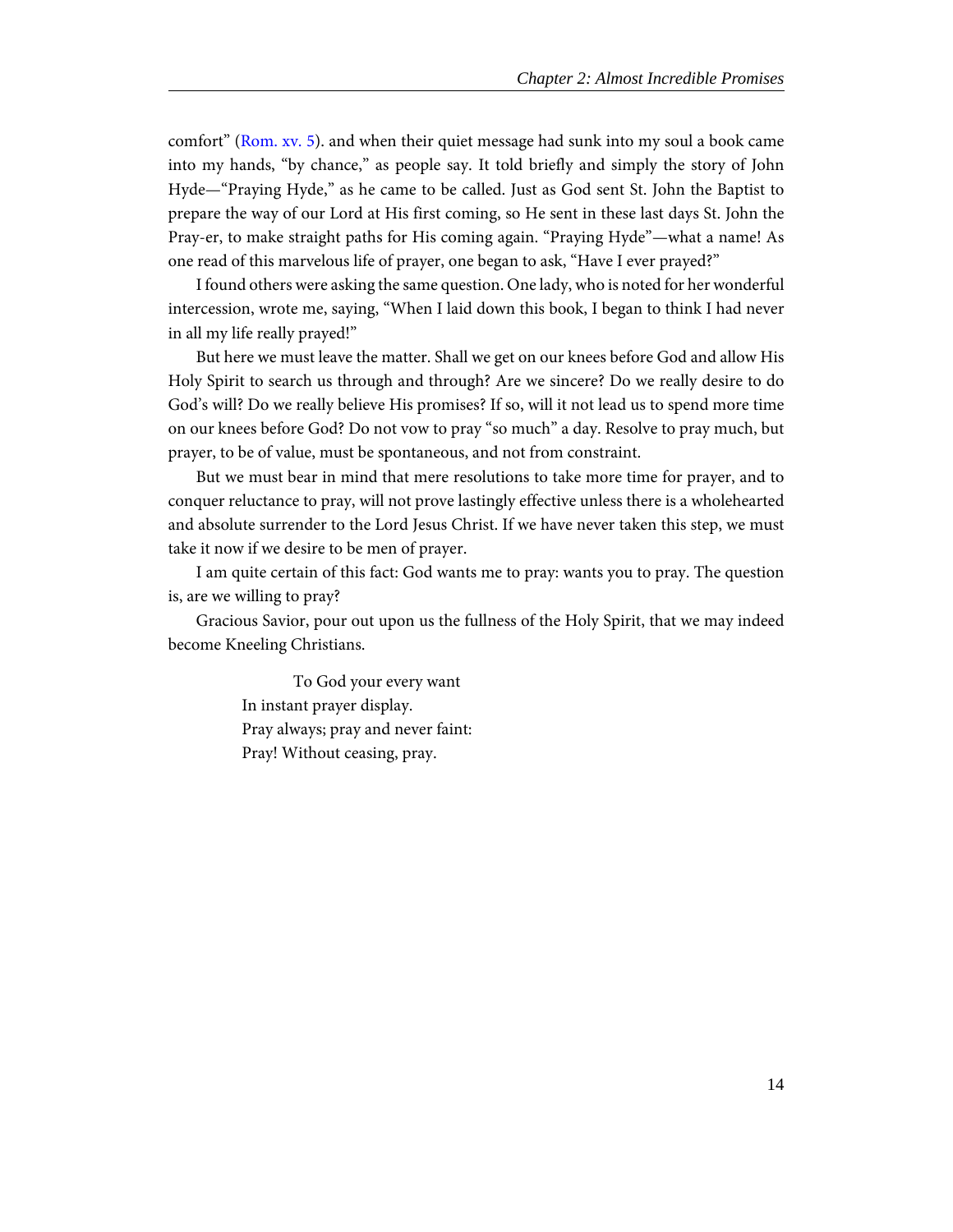### **CHAPTER 3: "ASK OF ME AND I WILL GIVE"**

<span id="page-18-0"></span>GOD wants me to pray, to be much in prayer—because all success in spiritual work is dependent on prayer.

A preacher who prays little may see some results of his labors, but if he does it will be because someone, somewhere is praying for him. The "fruit" is the pray-er's—not the preacher's. How surprised some of us preachers will be one day, when the Lord shall "reward every man according to his works." "Lord! Those were my converts! It was I who conducted that mission at which so many were brought into the fold." Ah, yes—I did the preaching, the pleading, the persuading; but was it "I" who did the praying?

Every convert is the result of the Holy Spirit's pleading in answer to the prayers of some believer.

O God, grant that such surprise may not be ours. O Lord, teach us to pray!

We have had a vision of a God pleadingly calling for prayer from His children. How am I treating that call? Can I say, with St. Paul, "I am 'not disobedient to the heavenly vision'"? Again we repeat, if there are any regrets in heaven, the greatest will be that we spent so little time in real intercession whilst we were on earth.

Think of the wide sweep of prayer! "Ask of Me, and I will give thee the heathen for thine inheritance, and the uttermost parts of the earth for thy possession" [\(Psalm ii. 8](http://www.ccel.org/study/Bible:Ps.2.8)). Yet many people do not trouble to bring even the little details of their own lives to God in prayer, and nine out of ten Christian people never think of praying for the heathen!

One is staggered at the unwillingness of Christians to pray. Perhaps it is because they have never experienced, or even heard of, convincing answers to prayer.

In this chapter we are setting out to do the "impossible." What is that? We long to bring home to the heart and conscience of every reader the power of prayer. We venture to describe this as "impossible." For if men will not believe, and act upon, our Lord's promises and commands, how can we expect them to be persuaded by any mere human exhortations?

But do you remember that our Lord, when speaking to His disciples, asked them to believe that He was in the Father and the Father in Him? Then he added: "If you cannot believe My bare word about this, believe Me for the very works' sake" [\(John xiv. 11](http://www.ccel.org/study/Bible:John.14.11)). It was as if He said, "If My Person, My sanctified life, and My wonderful words do not elicit belief in Me, then look at My works: surely they are sufficient to compel belief? Believe Me because of what I do."

Then He went on to promise that if they would believe, they should do greater works than these. It was after this utterance that He gave the first of those six wonderful promises in regard to prayer. The inference surely is that those "greater works" are to be done only as the outcome of prayer.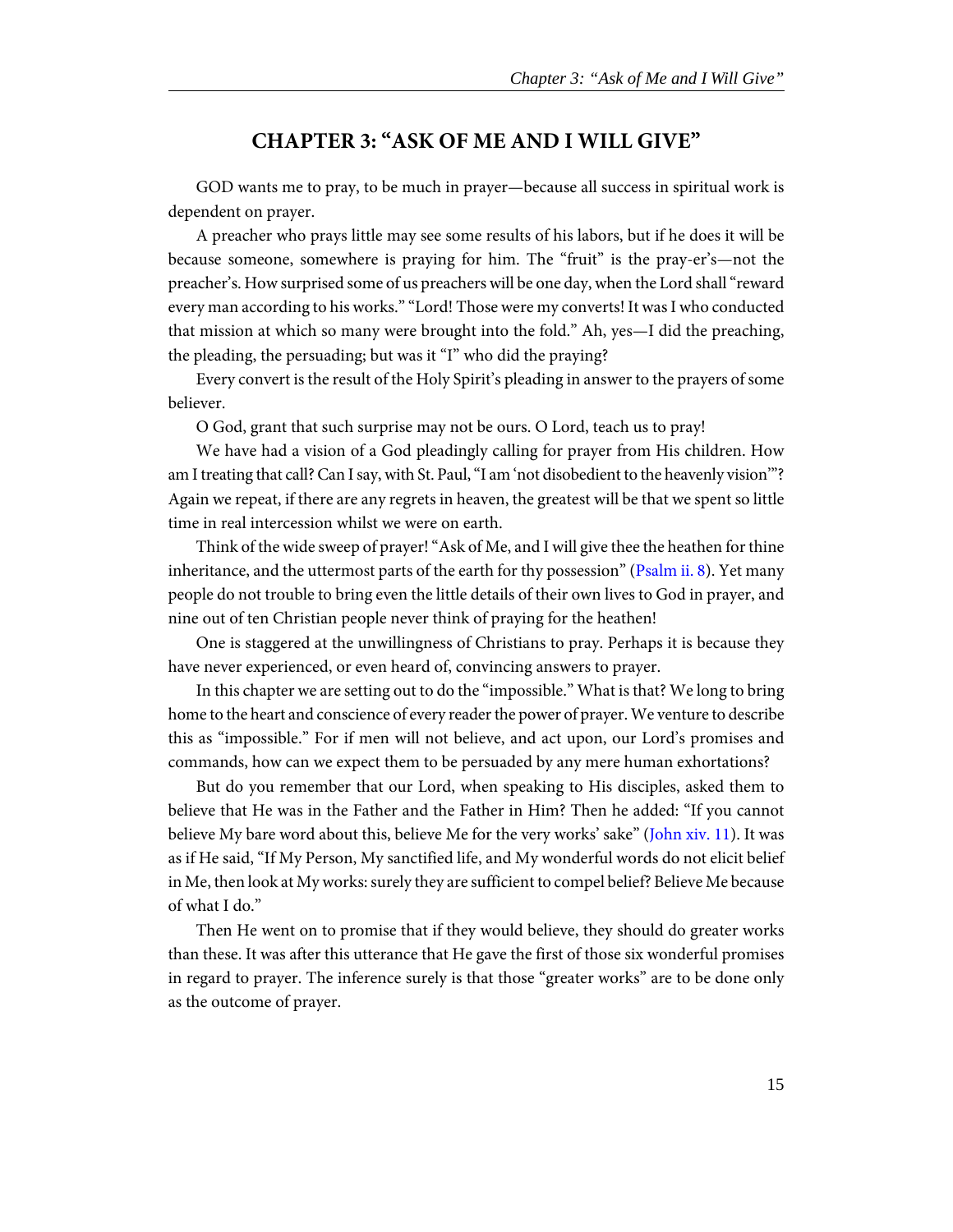May the disciple therefore follow the Master's method? Fellow-worker, if you fail to grasp, fail to trust our Lord's astounding promises regarding prayer, will you not believe them "for the very works' sake"? That is, because of those "greater works" which men and women are performing today—or, rather, the works which the Lord Jesus is doing, through their prayerful co-operation?

What are we "out for"? What is our real aim in life? Surely we desire most of all to be abundantly fruitful in the Master's service. We seek not position, or prominence, or power. But we do long to be fruitful servants. Then we must be much in prayer. God can do more through our prayers than through our preaching. A. J. Gordon once said, "You can do more than pray, after you have prayed, but you can never do more than pray until you have prayed." If only we would believe this!

A lady in India was cast down through the failure of her life and work. She was a devoted missionary, but somehow or other conversions never resulted from her ministry.

The Holy Spirit seemed to say to her, "Pray more." But she resisted the promptings of the Spirit for some time. "At length," said she, "I set apart much of my time for prayer. I did it in fear and trembling lest my fellow-workers should complain that I was shirking my work. After a few weeks I began to see men and women accepting Christ as their Savior. Moreover, the whole district was soon awakened, and the work of all the other missionaries was blessed as never before. God did more in six months than I had succeeded in doing in six years. And," she added, "no one ever accused me of shirking my duty." Another lady missionary in India felt the same call to pray. She began to give much time to prayer. No opposition came from without, but it did come from within. But she persisted, and in two years the baptized converts increased sixfold!

God promised that He would "pour out the Spirit of grace and supplication upon all flesh" ([Joel ii. 28\)](http://www.ccel.org/study/Bible:Joel.2.28). How much of that Spirit of "supplication" is ours? Surely we must get that Spirit at all costs? Yet if we are not willing to spend time in "supplication," God must perforce withhold His Spirit, and we become numbered amongst those who are "resisting the Spirit," and possibly "quenching" the Spirit. Has not our Lord promised the Holy Spirit to them that ask? ([Luke xi. 13\)](http://www.ccel.org/study/Bible:Luke.11.13).

Are not the very converts from heathendom putting some of us to shame?

A few years ago, when in India, I had the great joy of seeing something of Pandita Ramabai's work. She had a boarding-school of 1,500 Hindu girls. One day some of these girls came with their Bibles and asked a lady missionary what [St. Luke xii. 49](http://www.ccel.org/study/Bible:Luke.12.49) meant—"I came to cast fire upon the earth; and what will I, if it is already kindled?" The missionary tried to put them off with an evasive answer, not being very sure herself what those words meant. But they were not satisfied, so they determined to pray for this fire. And as they prayed—and because they prayed—the very fire of heaven came into their souls. A very Pentecost from above was granted them. No wonder they continued to pray!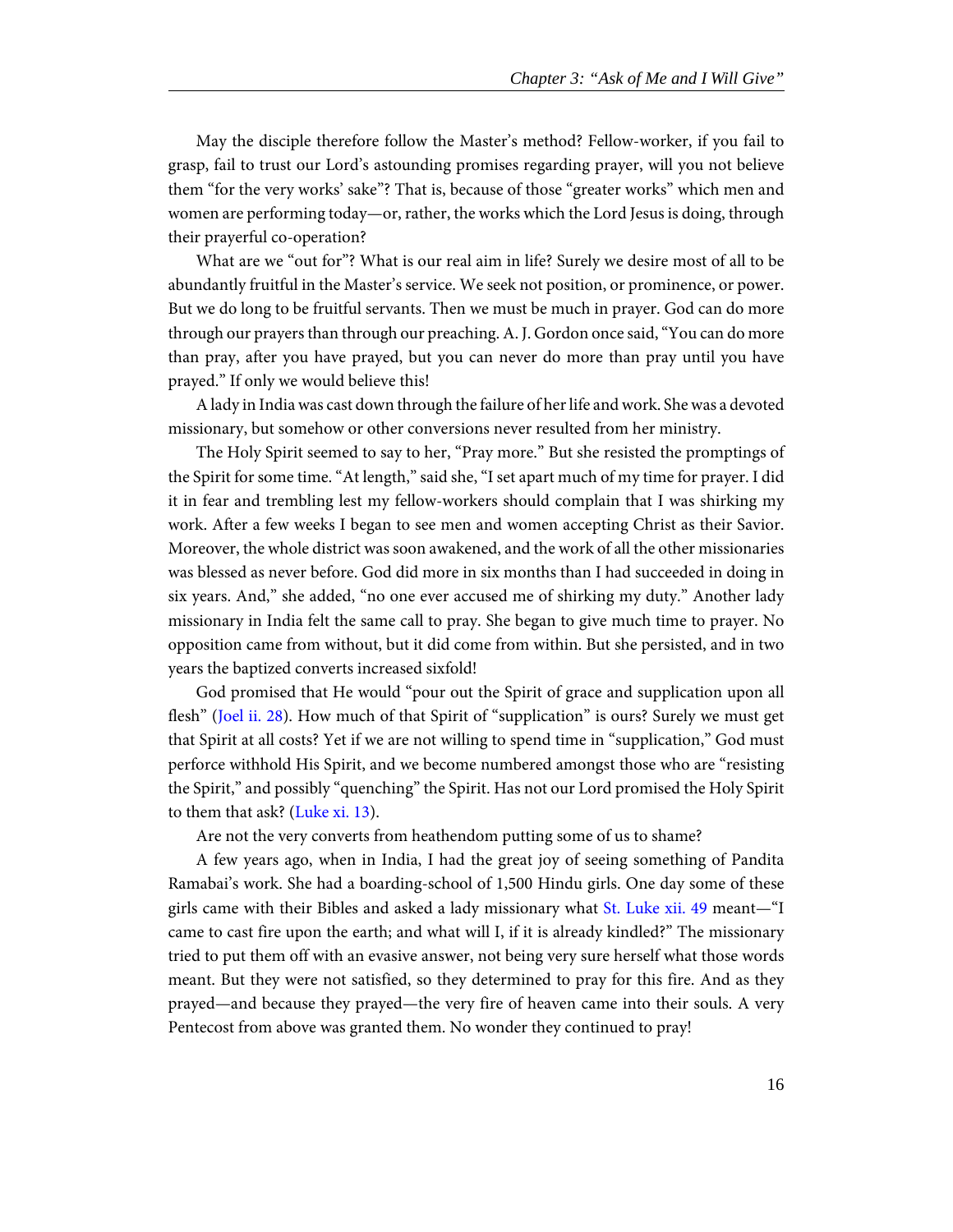A party of these girls upon whom God had poured the "Spirit of supplication" came to a mission house where I spent some weeks. "May we stay here in your town and pray for your work?" they asked. The missionary did not entertain the idea with any great enthusiasm. He felt that they ought to be at school, and not "gadding about" the country. But they only asked for a hall or barn where they could pray; and we all value prayers on our behalf. So their request was granted, and the good man sat down to his evening meal, thinking. As the evening wore on, a native pastor came round. He broke down completely. He explained, with tears running down his face, that God's Holy Spirit had convicted him of sin, and that he felt compelled to come and openly confess his wrongdoing. He was quickly followed by one Christian after another, all under deep conviction of sin.

There was a remarkable time of blessing. Back-sliders were restored, believers were sanctified, and heathen brought into the fold—all because a few mere children were praying.

God is no respecter of persons. If anyone is willing to conform to His conditions, He for His part will assuredly fulfill His promises. Does not our heart burn within us, as we hear of God's wonderful power? And that power is ours for the asking. I know there are "conditions." But you and I can fulfill them all through Christ. And those of us who cannot have the privilege of serving God in India or any other overseas mission, may yet take our part in bringing down a like blessing. When the Revival in Wales was at its height, a Welsh missionary wrote home begging the people to pray that India might be moved in like manner. So the coal-miners met daily at the pit-mouth half an hour before dawn to pray for their comrade overseas. In a few weeks' time the welcome message was sent home: "The blessing has come."

Isn't it just splendid to know that by our prayers we can bring down showers of blessing upon India, or Africa, or China, just as readily as we can get the few drops needed for our own little plot?

Many of us will recall the wonderful things which God did for Korea a few years ago, entirely in answer to prayer. A few missionaries decided to meet together to pray daily at noon. At the end of the month one brother proposed that, "as nothing had happened," the prayer-meeting should be discontinued. "Let us each pray at home as we find it convenient," said he. The others, however, protested that they ought rather to spend even more time in prayer each day. So they continued the daily prayer-meeting for four months. Then suddenly the blessing began to be poured out. Church services here and there were broken up by weeping and confessing of sins. At length a mighty revival broke out. At one place during a Sunday evening service the leading man in the church stood up and confessed that he had stolen one hundred dollars in administering a widow's legacy. Immediately conviction of sin swept the audience. That service did not end till 2 o'clock on Monday morning. God's wondrous power was felt as never before. And when the Church was purified, many sinners found salvation.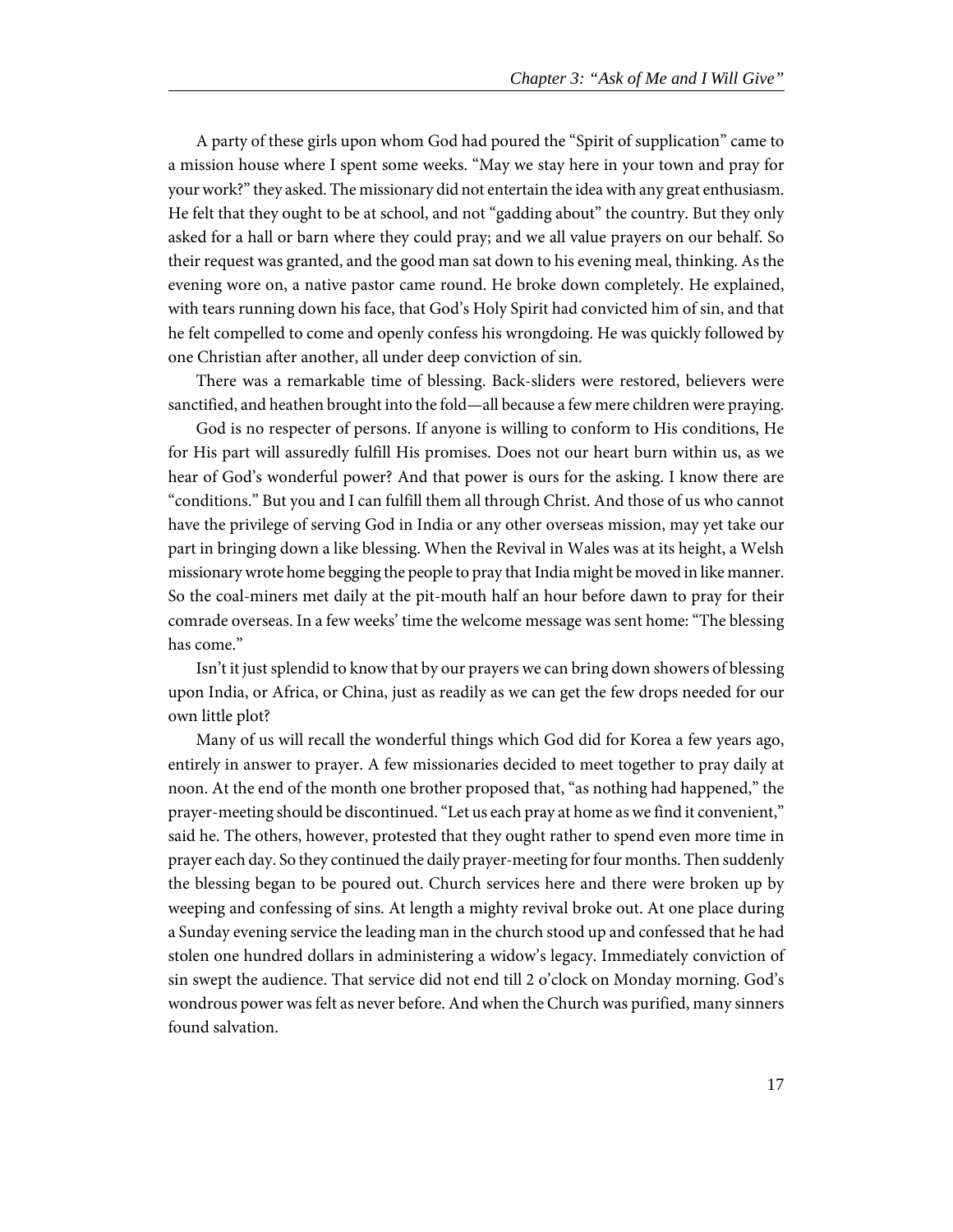Multitudes flocked to the churches out of curiosity. Some came to mock, but fear laid hold of them, and they stayed to pray. Amongst the "curious" was a brigand chief, the leader of a robber band. He was convicted and converted. He went straight off to the magistrate and gave himself up. "You have no accuser," said the astonished official, "yet you accuse yourself! We have no law in Korea to meet your case." So he dismissed him.

One of the missionaries declared, "It paid well to have spent several months in prayer, for when God gave the Holy Spirit, He accomplished more in half a day than all the missionaries together could have accomplished in half a year." In less than two months, more than 2,000 heathen were converted. The burning zeal of those converts has become a byword. Some of them gave all they had to build a church, and wept because they could not give more. Needless to say, they realized the power of prayer. Those converts were themselves baptized with the "Spirit of supplication." In one church it was announced that a daily prayer-meeting would be held at 4:30 every morning. The very first day 400 people arrived long before the stated hour—eager to pray! The number rapidly increased to 600 as days went on. At Seoul, 1,100 is the average attendance at the weekly prayer-meeting.

Heathen people came—to see what was happening. They exclaimed in astonishment, "The living God is among you." Those poor heathen saw what many Christians fail to see. Did not Christ say, "Where two or three are gathered together in My name, there am I in the midst of them"? ([Matt. xviii. 20\)](http://www.ccel.org/study/Bible:Matt.18.20). What is possible in Korea is possible here. God is "no respecter" of nations. He is longing to bless us, longing to pour His Spirit upon us.

Now, if we—here in this so-called Christian country—really believed in prayer, i.e., in our Lord's own gracious promises, should we avoid prayer-meetings? If we had any genuine concern for the lost condition of thousands in our own land and tens of thousands in heathen lands, should we withhold our prayers? Surely we do not think, or we should pray more. "Ask of Me—I will give," says an almighty, all-loving God, and we scarcely heed His words!

Verily, converts from heathendom put us to shame. In my journeyings I came to Rawal Pindi, in N.W. India. What do you think happened there? Some of Pandita Ramabai's girls went there to camp. But a little while before this, Pandita Ramabai had said to her girls, "If there is any blessing in India, we may have it. Let us ask God to tell us what we must do in order to have the blessing."

As she read her Bible she paused over the verse, "Wait for the promise of the Father . . . ye shall receive power after that the Holy Ghost is come upon you" ([Acts i. 4-8](http://www.ccel.org/study/Bible:Acts.1.4-Acts.1.8)). "'Wait'! Why, we have never done this," she cried. "We have prayed, but we have never expected any greater blessing today than we had yesterday!" Oh, how they prayed! One prayermeeting lasted six hours. And what a marvelous blessing God poured out in answer to their prayers.

Whilst some of these girls were at Rawal Pindi, a lady missionary, looking out of her tent towards midnight, was surprised to see a light burning in one of the girls' tents—a thing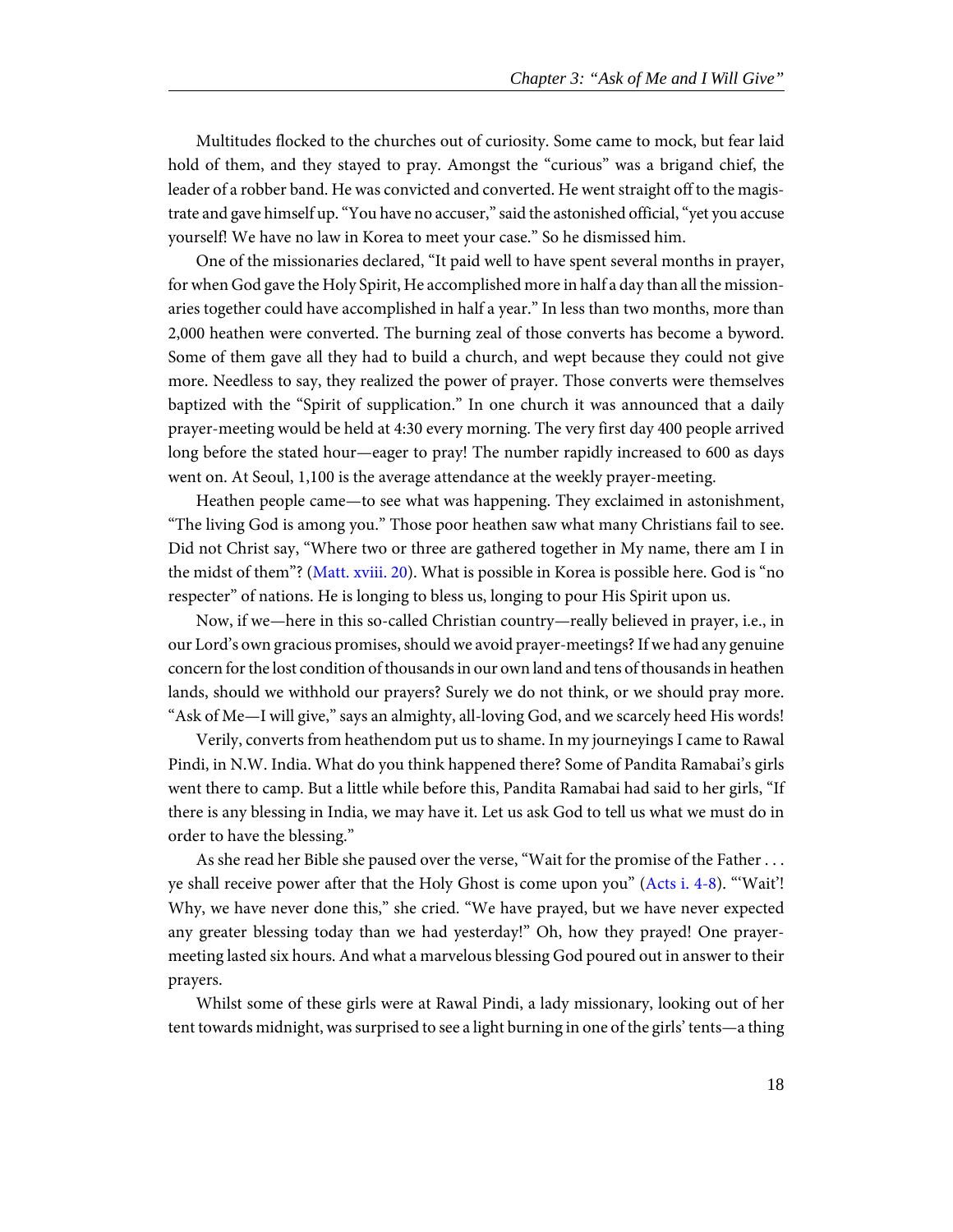quite contrary to rules. She went to expostulate, but found the youngest of those ten girls—a child of fifteen—kneeling in the farthest corner of the tent, holding a little tallow candle in one hand and a list of names for intercession in the other. She had 500 names on her list—500 out of the 1,500 girls in Pandita Ramabai's school. Hour after hour she was naming them before God. No wonder God's blessing fell wherever those girls went, and upon whomsoever those girls prayed for.

Pastor Ding Li Mei, of China, has the names of 1,100 students on his prayer-list. Many hundreds have been won to Christ through his prayers. And so out-and-out are his converts that many scores of them have entered the Christian ministry.

It would be an easy matter to add to these amazing and inspiring stories of blessing through prayer. But there is no need to do so. I know that God wants me to pray. I know that God wants you to pray.

"If there is any blessing in England we may have it." Nay, more—if there is any blessing in Christ we may have it. "Blessed be the God and Father of our Lord Jesus Christ, who hath blessed us with every spiritual blessing in the heavenly places in Christ" [\(Eph. i. 3](http://www.ccel.org/study/Bible:Eph.1.3)). God's great storehouse is full of blessings. Only prayer can unlock that storehouse. Prayer is the key, and faith both turns the key and opens the door, and claims the blessing. Blessed are the pure in heart, for they shall see God. And to see Him is to pray aright.

Listen! We have come—you and I—once more to the parting of the ways. All our past failure, all our past inefficiency and insufficiency, all our past unfruitfulness in service, can be banished now, once and for all, if we will only give prayer its proper place. Do it today. Do not wait for a more convenient time.

Everything worth having depends upon the decision we make. Truly God is a wonderful God! And one of the most wonderful things about Him is that He puts His all at the disposal of the prayer of faith. Believing prayer from a wholly-cleansed heart never fails. God has given us His word for it. Yet vastly more wonderful is the amazing fact that Christian men and women should either not believe God's word, or should fail to put it to the test.

When Christ is "all in all"—when He is Savior and Lord and King of our whole being, then it is really He Who prays our prayers. We can then truthfully alter one word of a wellknown verse and say that the Lord Jesus ever liveth to make intercession in us. Oh, that we might make the Lord Jesus "marvel" not at our unbelief but at our faith! When our Lord shall again "marvel," and say of us, "Verily . . . I have not found so great faith, no, not in Israel" [\(Matt. viii. 10\)](http://www.ccel.org/study/Bible:Matt.8.10), then indeed shall "palsy"—paralysis—be transformed into power.

Has not our Lord come to "cast fire" upon us? Are we "already kindled"? Can He not use us as much as he used those mere children of Khedgaon? God is no respecter of persons. If we can humbly and truthfully say, "To me to live is Christ" [\(Phil. i. 21](http://www.ccel.org/study/Bible:Phil.1.21)), will He not manifest forth His mighty power in us?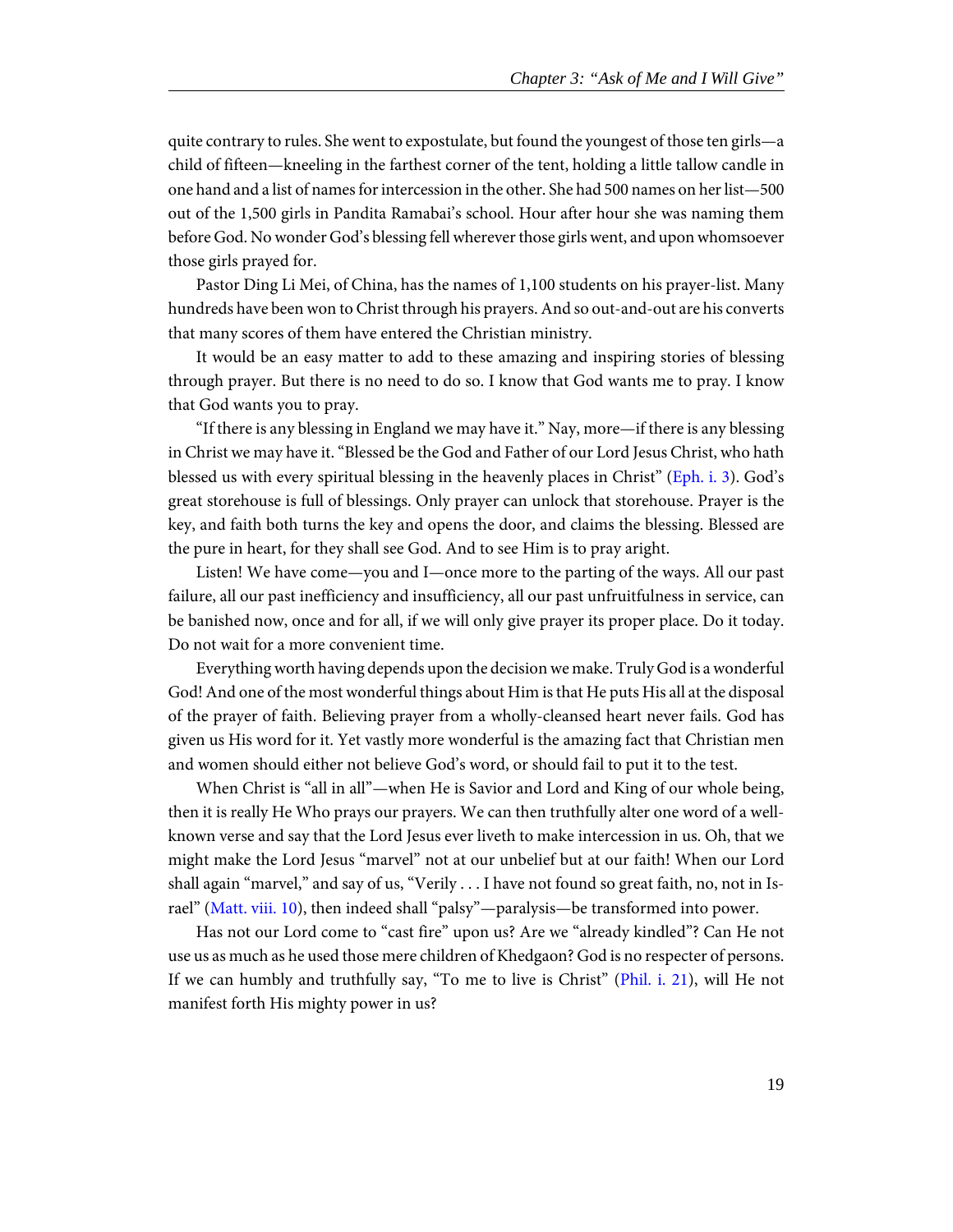Some of us have been reading about Praying Hyde. Truly, his intercession changed things. Men tell us that they were thrilled when John Hyde prayed. They were stirred to their inmost being when he just pleaded the name "Jesus!—Jesus!—Jesus!" and a baptism of love and power came upon them.

But it was not John Hyde, it was the Holy Spirit of God whom one consecrated man, filled with that Spirit, brought down upon all around him. May we not all become "Praying Hydes"? Do you say "No! He had a special gift of prayer"? Very well—how did he get it? He was once just an ordinary Christian man—just like any of us.

Have you noticed that, humanly speaking, he owed his prayer-life to the prayers of his father's friend? Now get hold of this point. It is one of greatest importance, and one which may profoundly affect your whole life. Perhaps I may be allowed to tell the story fully, for so much depends upon it. Shall we quote John Hyde himself? He was on board a ship sailing for India, whither he was going as a missionary. He says, "My father had a friend who greatly desired to be a foreign missionary, but was not permitted to go. This friend wrote me a letter directed in care of the ship. I received it a few hours out of New York harbor. The words were not many, but the purport of them was this: 'I shall not cease praying for you, dear John, until you are filled with the Holy Spirit.' When I had read the letter I crumpled it up in anger and threw it on the deck. Did this friend think I had not received the baptism of the Spirit, or that I would think of going to India without this equipment? I was angry. But by and by better judgment prevailed, and I picked up the letter, and read it again. Possibly I did need something which I had not yet received. I paced up and down the deck, a battle raging within. I felt uncomfortable: I loved the writer; I knew the holy life he lived, and down in my heart there was a conviction that he was right, and that I was not fit to be a missionary. . . . This went on for two, or three days, until I felt perfectly miserable. . . . At last, in a kind of despair, I asked the Lord to fill me with the Holy Spirit; and the moment I did this . . . I began to see myself, and what a selfish ambition I had."

But he did not yet receive the blessing sought. He landed in India and went with a fellowmissionary to an open-air service. "The missionary spoke," said John Hyde, "and I was told that he was speaking about Jesus Christ as the real Savior from sin. When he had finished his address, a respectable-looking man, speaking good English, asked the missionary whether he himself had been thus saved? The question went home to my heart; for if it had been asked me, I would have had to confess that Christ had not fully saved me, because I knew there was a sin in my life which had not been taken away. I realized what a dishonor it would be on the name of Christ to have to confess that I was preaching a Christ that had not delivered me from sin, though I was proclaiming to others that He was a perfect Savior. I went back to my room and shut myself in, and told the Lord that it must be one of two things: either He must give me victory over all my sins, and especially over the sin that so easily beset me, or I must return to America and seek there for some other work. I said I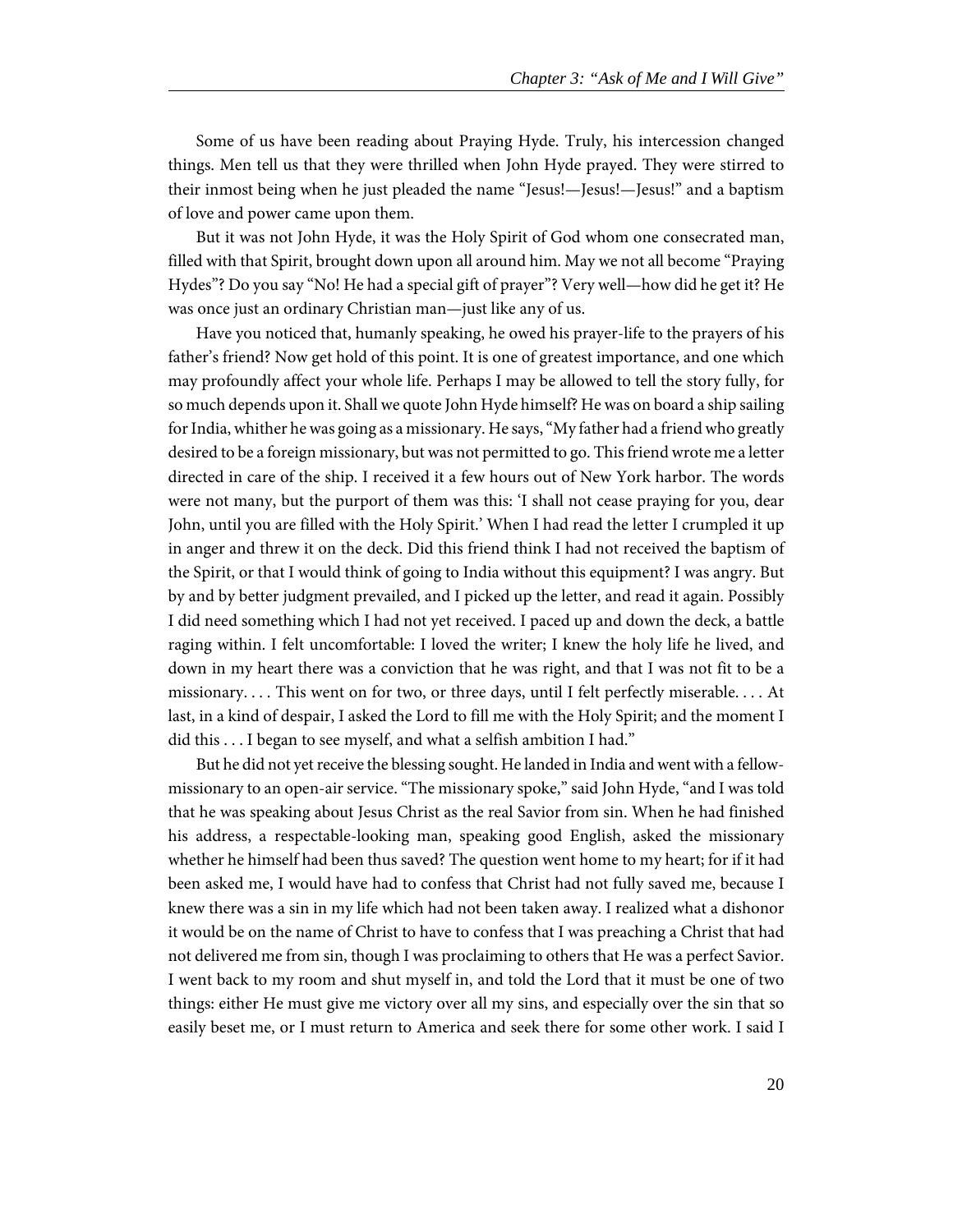could not stand up to preach the Gospel until I could testify of its power in my own life. I . . . realized how reasonable this was, and the Lord assured me that He was able and willing to deliver me from all sin. He did deliver me, and I have not had a doubt of this since."

It was then, and then only, that John Hyde became Praying Hyde. And it is only by such a full surrender and such a definite claiming to be delivered from the power of sin in our lives that you and I can be men of prevailing prayer. The point we wish to emphasize, however, is the one already mentioned. A comparatively unknown man prays for John Hyde, who was then unknown to the world, and by his prayers brings down such a blessing upon him that everyone knows of him now as "Praying Hyde." Did you say in your heart, dear reader, a little while ago, that you could not hope to be a Praying Hyde? Of course we cannot all give so much time to prayer. For physical or other reasons we may be hindered from long-continued praying. But we may all have his spirit of prayer. And may we not all do for others what the unnamed friend did for John Hyde?

Can we not pray the blessing down upon others—upon your vicar or pastor? Upon your friend? Upon your family? What a ministry is ours, if we will but enter it! But to do so, we must make the full surrender which John Hyde made. Have we done it? Failure in prayer is due to fault in the heart. Only the "pure in heart" can see God. And only those who "call on the Lord out of a pure heart" [\(II Tim. ii. 22](http://www.ccel.org/study/Bible:2Tim.2.22)) can confidently claim answers to their prayers.

What a revival would break out, what a mighty blessing would come down if only everyone who read these words would claim the fullness of the Holy Spirit now!

Do you not see why it is that God wants us to pray? Do you now see why everything worth having depends upon prayer? There are several reasons, but one stands out very clearly and vividly before us after reading this chapter. It is just this: if we ask and God does not give, then the fault is with us. Every unanswered prayer is a clarion call to search the heart to see what is wrong there; for the promise is unmistakable in its clearness: "If ye shall ask anything in My name, that will I do" ([John xiv. 14](http://www.ccel.org/study/Bible:John.14.14)).

> Truly he who prays puts, not God, but his own spiritual life to the test! Let me come closer to Thee, Jesus, Oh, closer every day; Let me lean harder on Thee, Jesus, Yes, harder all the way.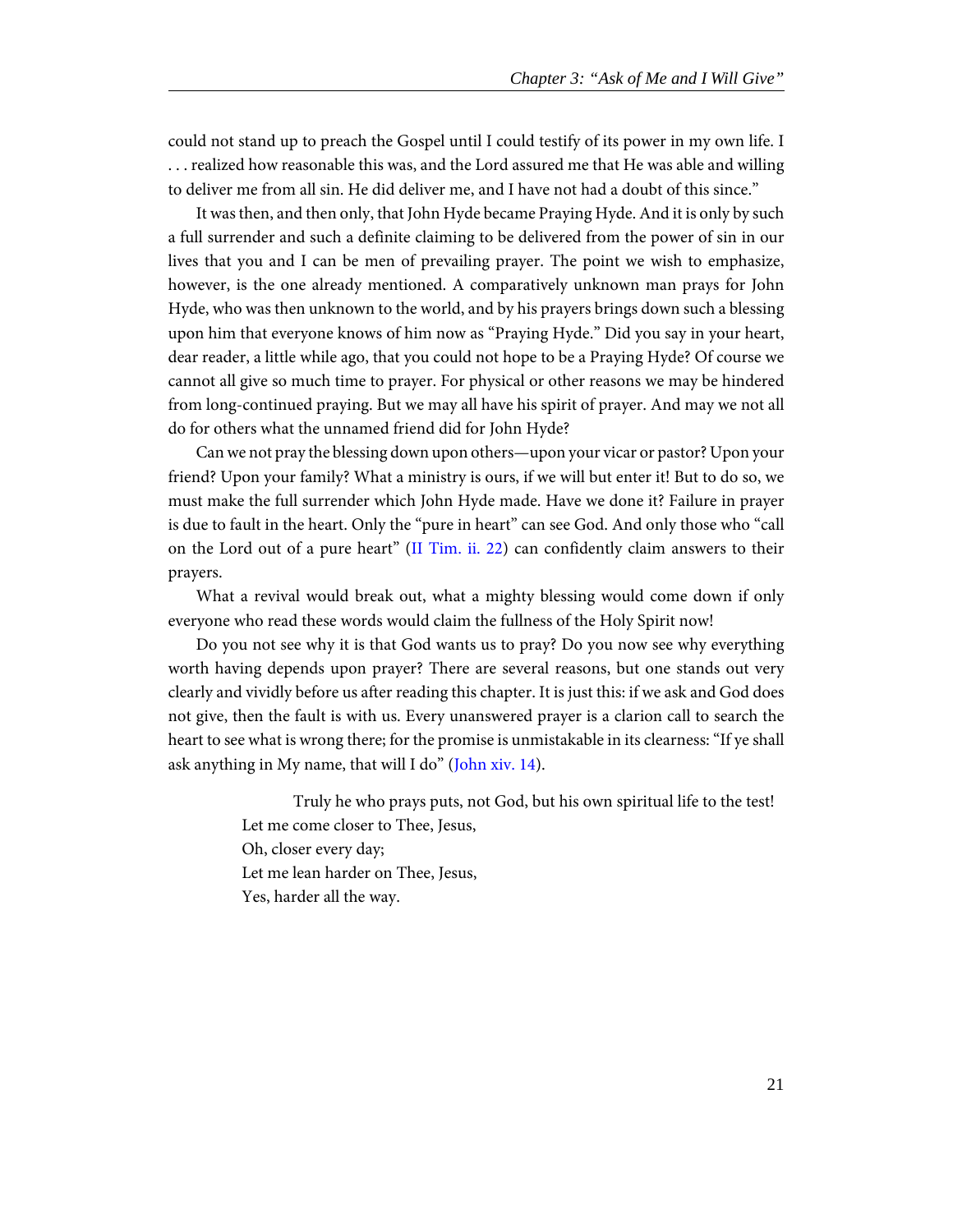#### **CHAPTER 4: ASKING FOR SIGNS**

<span id="page-25-0"></span>"DOES God indeed answer prayer?" is a question often on the lips of people, and oftener still in their inmost hearts. "Is prayer of any real use?" Somehow or other we cannot help praying; but then even pagan savages cry out to someone or something to aid them in times of danger and disaster and distress.

And those of us who really do believe in prayer are soon faced with another question: "Is it right to put God to the test?" Moreover, a further thought flashes into our minds: "Dare we put God to the test?" For there is little doubt that failure in the prayer-life is often—always?—due to failure in the spiritual life. So many people harbor much unbelief in the heart regarding the value and effectiveness of prayer; and without faith, prayer is vain.

Asking for signs? Putting God to the test? Would to God we could persuade Christian men and women to do so. Why, what a test this would be of our own faith in God, and of our own holiness of life. Prayer is the touchstone of true godliness. God asks our prayers, values our prayers, needs our prayers. And if those prayers fail, we have only ourselves to blame. We do not mean by this that effective prayer always gets just what it asks for. Now, the Bible teaches us that we are allowed to put God to the test. The example of Gideon in Old Testament days is sufficient to show us that God honors our faith even when that faith is faltering. He allows us to "prove Him" even after a definite promise from Himself. This is a very great comfort to us.

Gideon said unto God, "If Thou wilt save Israel by mine hand, as Thou hast said, behold, I will put a fleece of wool on the floor; and if the dew be on the fleece only . . . then shall I know that Thou wilt save Israel by mine hand, as Thou has said." Yet, although there was a "bowl full of water" in the fleece the next morning, this did not satisfy Gideon! He dares to put God to the test the second time, and to ask that the fleece should be dry instead of wet the following night. "And God did so that night" [\(Judges vi. 40\)](http://www.ccel.org/study/Bible:Judg.6.40).

It is all very wonderful, the Almighty God just doing what a hesitating man asks Him to do! We catch our breath and stand amazed, scarcely knowing which startles us the more—the daring of the man, or the condescension of God! Of course, there is more in the story than meets the eye. No doubt Gideon thought that the "fleece" represented himself, Gideon.

If God would indeed fill him with His Spirit, why, salvation was assured. But as he wrung the fleece out, he began to compare himself with the saturated wool. "How unlike this fleece am I! God promises deliverance, but I do not feel full of the Spirit of God. No inflow of the mighty power of God seems to have come into me. Am I indeed fit for this great feat?" No! But then, it is "Not I, but God." "O God, let the fleece be dry—canst Thou still work? Even if I do not feel any superhuman power, any fullness of spiritual blessing within me: even if I feel as dry as this fleece, canst Thou still deliver Israel by my arm?" (Little wonder that he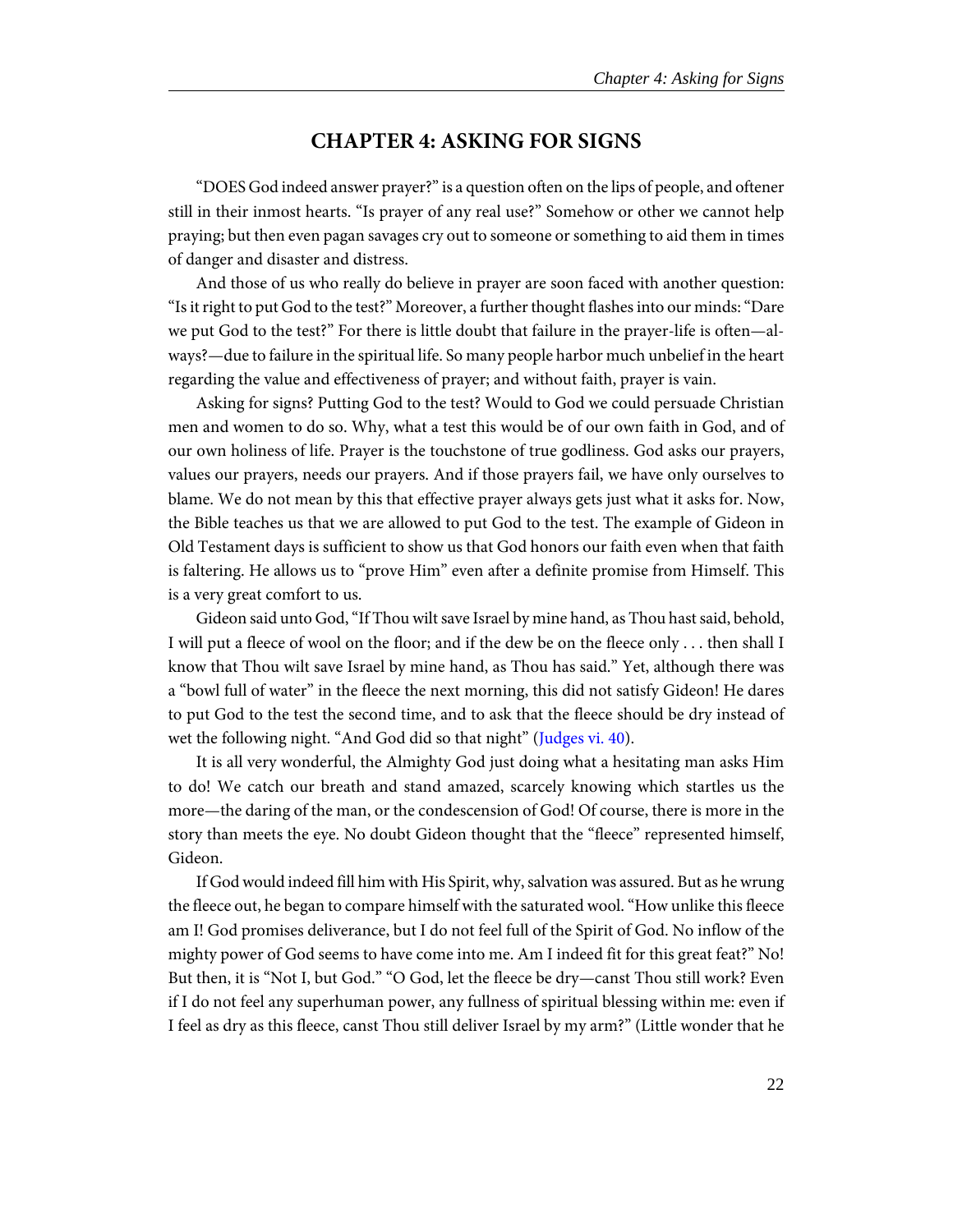prefaced his prayer with the words, "Let not Thine anger be hot against me"!) "And God did so that night: for it was dry upon the fleece only, and there was dew on all the ground" ([verse 40](http://www.ccel.org/study/Bible:Judg.6.40)).

Yes, there is more in the story than can be seen at a glance. And is it not so in our own case? The devil so often assures us that our prayers cannot claim an answer because of the "dryness" of our souls. Answers to prayer, however, do not depend upon our feelings, but upon the trustworthiness of the Promiser.

Now, we are not urging that Gideon's way of procedure is for us, or for anyone, the normal course of action. It seems to reveal much hesitation to believe God's Word. In fact, it looks gravely like doubting God. And surely it grieves God when we show a faith in Him which is but partial.

The higher and better and safer way is to "ask, nothing doubting." But it is very comforting and assuring to us to know that God allowed Gideon to put Him to the test. Nor is this the only such case mentioned in Scripture. The most surprising instance of "proving God" happened on the Sea of Galilee. St. Peter put our Lord Himself to the test. "If it be Thou-" yet our Savior had already said, "It is I." "If it be Thou, bid me come unto Thee on the water." And our Lord said, "Come," and Peter "walked on the water" ([Matt. xiv. 28, 29\)](http://www.ccel.org/study/Bible:Matt.14.28-Matt.14.29). But this "testing-faith" of Peter's soon failed him. "Little faith" [\(verse 31\)](http://www.ccel.org/study/Bible:Matt.14.31) so often and so quickly becomes "doubt." Remember that Christ did not reprove him for coming. Our Lord did not say, "Wherefore didst thou come?" but "Wherefore didst thou doubt?"

To put God to the test is, after all, not the best method. He has given us so many promises contingent on believing prayer, and has so often proved His power and His willingness to answer prayer, that we ought, as a rule, to hesitate very much before we ask Him for signs as well as for wonders!

But, someone may be thinking, does not the Lord God Almighty Himself bid us to put Him to the test? Did He not say, "Bring ye the whole tithe into the storehouse . . . and prove Me now herewith, saith the Lord of Hosts, if I will not open unto you the windows of heaven, and pour you out a blessing, that there shall not be room enough to receive it"? ([Mal. iii. 10\)](http://www.ccel.org/study/Bible:Mal.3.10).

Yes that is true: God does say, "Prove Me: test Me." But it is really we ourselves who are thus tested. If the windows of heaven are not opened when we pray, and this blessing of fullness-to-overflowing is not bestowed upon us, it can only be because we are not wholetithers. When we are in very deed wholly yielded to God—when we have brought the whole tithe into the storehouse for God—we shall find such a blessing that we shall not need to put God to any test! This is a thing we shall have to speak about when we come to the question of unanswered prayer.

Meanwhile we want every Christian to ask, "Have I ever fairly tested prayer?" How long is it since you last offered up a definite prayer? People pray for "a blessing" upon an address,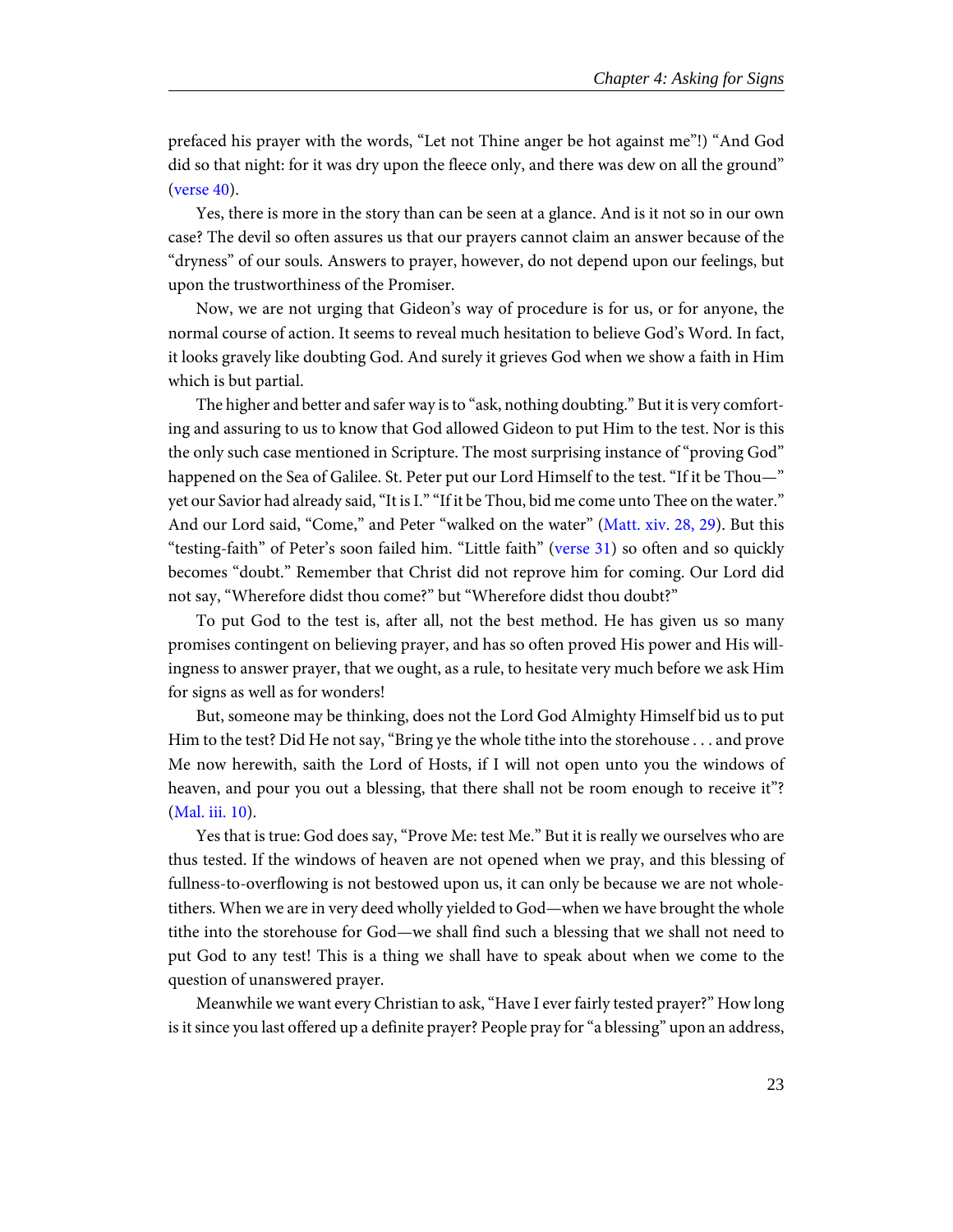or a meeting, or a mission; and some blessing is certain to come, for others are also pleading with God about the matter. You ask for relief from pain or healing of sickness: but Godless people, for whom no one appears to be praying, often recover, and sometimes in a seemingly miraculous way. And we may feel that we might have got better even if no prayer had been offered on our behalf. It seems to me that so many people cannot put their finger upon any really definite and conclusive answer to prayer in their own experience. Most Christians do not give God a chance to show His delight in granting His children's petitions; for their requests are so vague and indefinite. If this is so, it is not surprising that prayer is so often a mere form—an almost mechanical repetition, day by day, of certain phrases; a few minutes' "exercise" morning and evening.

Then there is another point. Have you, when in prayer, ever had the witness borne in upon you that your request was granted? Those who know something of the private life of men of prayer are often amazed at the complete assurance which comes over them at times that their prayers are answered, long before the boon they seek is actually in their possession. One prayer-warrior would say, "A peace came over my soul. I was confident my request was granted me." He then just thanked God for what he was quite sure God had done for him. And his assurance would prove to be absolutely well founded.

Our Lord Himself always had this assurance, and we should ever bear in mind that, although He was God, He lived His earthly life as a perfect Man, depending upon the Holy Spirit of God.

When He stood before the opened tomb of Lazarus, before He had actually called upon the dead to come forth, He said, "Father, I thank Thee that Thou hast heard Me. And I know that Thou hearest Me always" ([John xi. 41, 42\)](http://www.ccel.org/study/Bible:John.11.41-John.11.42). Why, then, did He utter His thanks? "Because of the people which stand by I said it, that they may believe that Thou hast sent Me." If Christ is dwelling in our hearts by faith: if the Holy Spirit is breathing into us our petitions, and we are "praying in the Holy Ghost," ought we not to know that the Father "hears" us? ([Jude 20\)](http://www.ccel.org/study/Bible:Jude.1.20). And will not those who stand by begin to recognize that we, too, are God-sent?

Men of prayer and women of prayer will agonize before God for something which they know is according to His will, because of some definite promise on the page of Scripture. They may pray for hours, or even for days, when suddenly the Holy Spirit reveals to them in no uncertain way that God has granted their request; and they are confident that they need no longer send up any more petitions to God about the matter. It is as if God said in clear tones: "Thy prayer is heard and I have granted thee the desire of thy heart." This is not the experience of only one man, but most men to whom prayer is the basis of their life will bear witness to the same fact. Nor is it a solitary experience in their lives: it occurs again and again.

Then prayer must give place to action. God taught Moses this: "Wherefore criest thou unto Me? Speak unto the children of Israel that they go forward" [\(Exod. xiv. 15](http://www.ccel.org/study/Bible:Exod.14.15)).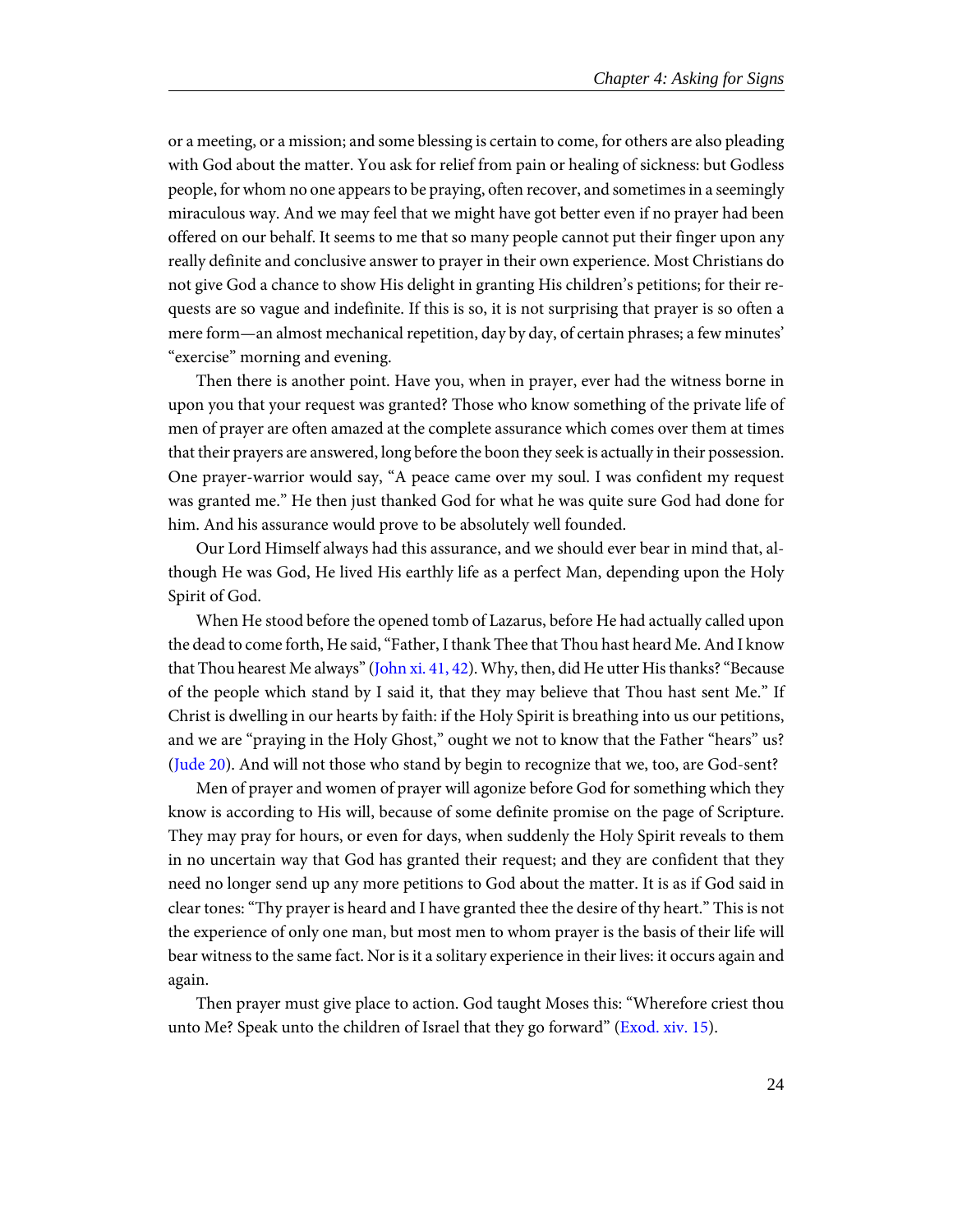We are not surprised to find that Dr. Goforth, a much-used missionary in China, often has this assurance given him that his petitions are granted. "I knew that God had answered. I received definite assurance that He would open the way." For why should anyone be surprised at this? The Lord Jesus said, "Ye are My friends, if ye do the things I command you. No longer do I call you servants; for the servant knoweth not what his lord doeth: but I have called you friends" [\(John xv. 14, 15](http://www.ccel.org/study/Bible:John.15.14-John.15.15)). Do you think it surprising, then, if the Lord lets us, His "friends," know something of His plans and purposes?

The question at once arises, does God mean this to be the experience of only a few chosen saints, or does He wish all believers to exercise a like faith, and to have a like assurance that their prayers are answered?

We know that God is no respecter of persons, and therefore we know that any true believer in Him may share His mind and will. We are His friends if we do the things He commands us. One of those things is "prayer." Our Savior begged His disciples to "have faith in God" (the literal translation is "Have the faith of God"). Then, He declares, you can say to a mountain, "Be thou taken up and cast into the sea," and if you believe and doubt not, it shall come to pass. Then He gives this promise: "All things whatsoever ye pray and ask for, believe that ye have received them [that is, in heaven], and ye shall have them [on earth]" [\(Mark xi. 24](http://www.ccel.org/study/Bible:Mark.11.24)). Now, this is exactly the experience we have been talking about. This is just what real men of prayer do. Such things naturally pass the comprehension of unbelievers. Such things are perplexing to the half-believers. Our Lord, however, desires that men should know that we are His disciples, sent as He was sent ([John xvii. 18](http://www.ccel.org/study/Bible:John.17.18) and [xx. 21\)](http://www.ccel.org/study/Bible:John.20.21). They will know this if we love one another [\(John xiii. 35](http://www.ccel.org/study/Bible:John.13.35)). But another proof is provided, and it is this: if we know and they see that "God heareth us always" ([John xi. 42](http://www.ccel.org/study/Bible:John.11.42)).

Some of us at once recall to mind George Müller's wonderful prayer-life. On one occasion, when crossing from Quebec to Liverpool, he had prayed very definitely that a chair he had written to New York for should arrive in time to catch the steamer, and he was quite confident that God had granted his petition. About half an hour before the tender was timed to take the passengers to the ship, the agents informed him that no chair had arrived, and that it could not possibly come in time for the steamer. Now, Mrs. Muller suffered much from sea-sickness, and it was absolutely essential that she should have the chair. Yet nothing would induce Mr. Muller to buy another one from a shop near by. "We have made special prayer that our Heavenly Father would be pleased to provide it for us, and we will trust Him to do so," was his reply; and he went on board absolutely sure that his trust was not misplaced, and would not miscarry. Just before the tender left, a van drove up, and on the top of the load it carried was Mr. Muller's chair. It was hurried on board and placed into the hands of the very man who had urged George Müller to buy another one! When he handed it to Mr. Muller, the latter expressed no surprise, but quietly removed his hat and thanked his Heavenly Father. To this man of God such an answer to prayer was not wonderful, but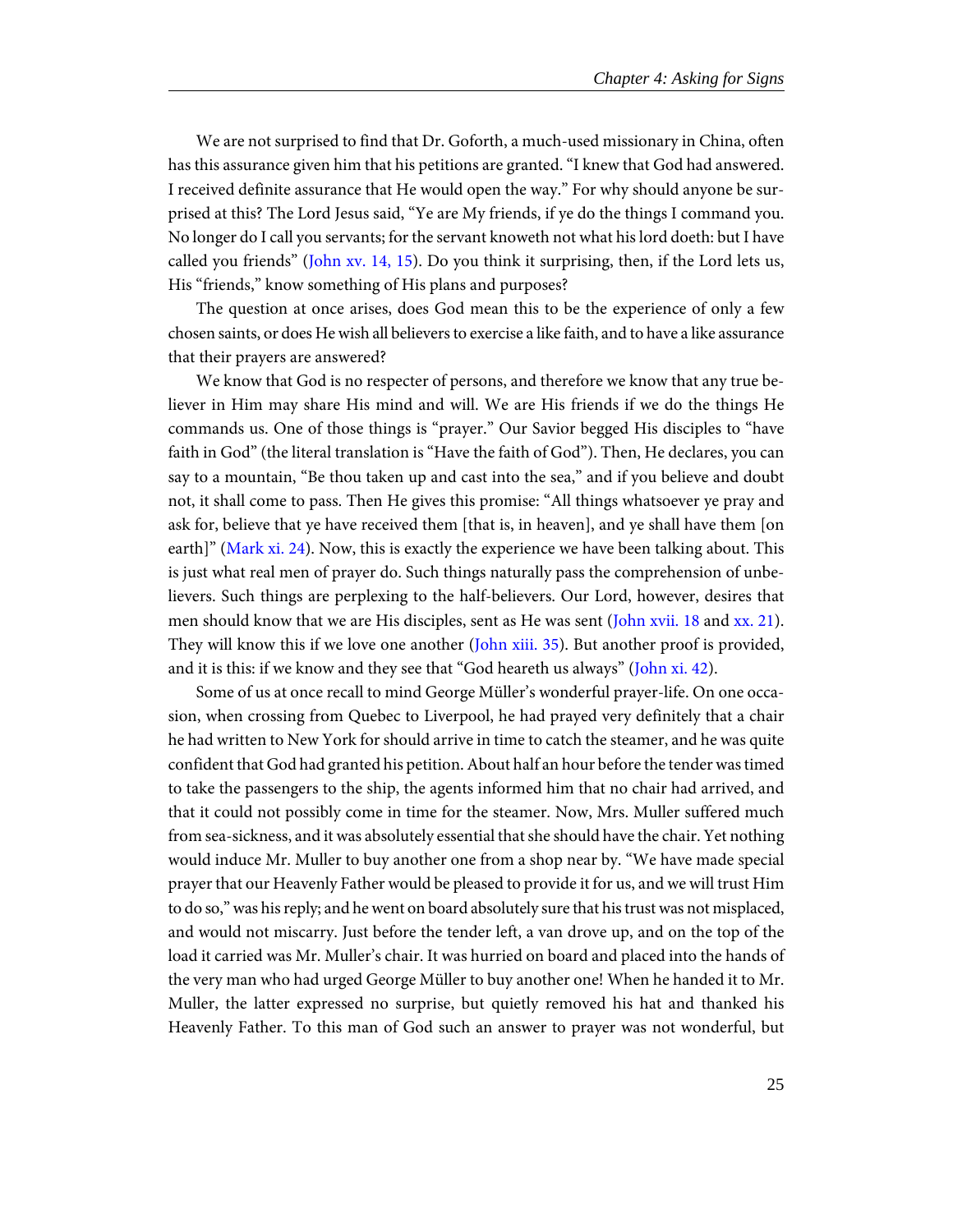natural. And do you not think that God allowed the chair to be held back till the very last minute as a lesson to Mr. Muller's friends-and to us? We should never have heard of that incident but for that delay.

God does all He can to induce us to pray and to trust, and yet how slow we are to do so! Oh, what we miss through lack of faith and want of prayer! No one can have very real and deep communion with God who does not know how to pray so as to get answers to prayer.

If one has any doubt as to God's willingness to be put to the test, let him read a little book called Nor Scrip (Marshall, Morgan and Scott, Ltd.). Miss Amy Wilson Carmichael tells us in its pages how again and again she "proved God." One gets the impression from the book that it was no accident that led her to do so. Surely God's hand was in it? For instance, in order to rescue a Hindu child from a life of "religious" shame, it was necessary to spend a hundred rupees. Was she justified in doing so? She could help many girls for such a sum: ought she to spend it on one? Miss Wilson Carmichael felt led to pray that God would send her the round sum of a hundred rupees—no more, no less—if it was His will that the money should be spent in this way. The money came—the exact amount—and the sender of it explained that she had sat down to write a check for a broken sum, but had been impelled to make it just a hundred rupees.

That happened over fifteen years ago, and since that time this same missionary has put God to the test over and over again, and He has never failed her. This is what she says: "Never once in fifteen years has a bill been left unpaid; never once has a man or woman been told when we were in need of help; but never once have we lacked any good thing. Once, as if to show what could be done if it were required, 25 pounds came by telegram! Sometimes a man would emerge from the clamoring crowd at a railway station, and slip some indispensable gift of money into the hand, and be lost in the crowd again before the giver could be identified."

Is it wonderful? Wonderful! Why, what does St. John say, speaking by the Spirit of God? "And this is the boldness which we have towards Him, that if we ask anything, according to His will, He heareth us; and if we know that He heareth us, whatsoever we ask, we know that we have the petitions which we have asked of Him" ([I John v. 14, 15](http://www.ccel.org/study/Bible:1John.5.14-1John.5.15)). Have you and I such "boldness"? If not, why not?

To call it wonderful is to show our want of faith. It is natural to God to answer prayer: normal, not extraordinary.

The fact is—let us be quite honest and straightforward about it—the fact is so many of us do not believe God. We may just as well be quite candid about it. If we love God we ought to pray, because He wants us to pray, and commands us to pray. If we believe God we shall pray because we cannot help doing so: we cannot get on without it. Fellow-Christian, you believe in God, and you believe on Him ([John iii. 16](http://www.ccel.org/study/Bible:John.3.16)), but have you advanced far enough in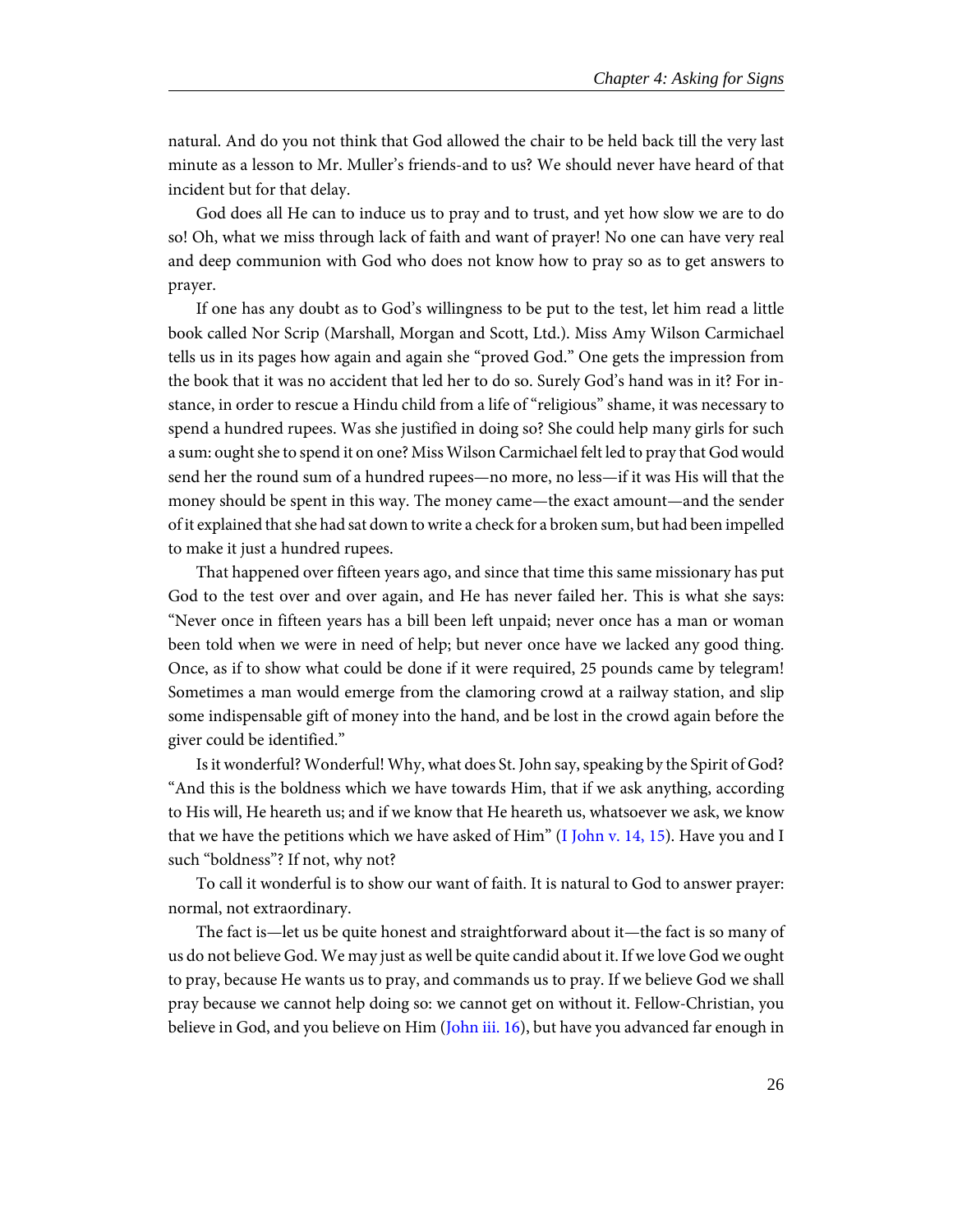the Christian life to believe Him; that is, to believe what He says and all He says? Does it not sound blasphemous to ask such a thing of a Christian man? Yet how few believers really believe God!—God forgive us! Has it ever struck you that we trust the word of our fellowman more easily than we trust God's word? And yet, when a man does "believe God," what miracles of grace God works in and through him! No man ever lived who has been revered and respected by so many peoples and tongues as that man of whom we are told three times over in the New Testament that "He believed God" ([Rom. iv. 3;](http://www.ccel.org/study/Bible:Rom.4.3) [Gal. iii. 6](http://www.ccel.org/study/Bible:Gal.3.6); [James ii. 23](http://www.ccel.org/study/Bible:Jas.2.23)). Yes, "Abraham believed God, and it was reckoned unto him for righteousness." And today, Christian and Jew and Moslem vie with each other in honoring his name. We implore every believer on Christ Jesus never to rest till he can say, "I believe God, and will act on that belief" ([Acts xxvii. 25\)](http://www.ccel.org/study/Bible:Acts.27.25).

But before we leave the question of testing God, we should like to point out that sometimes God leads us on "to prove Him." Sometimes God has put it into the heart of Miss Wilson Carmichael to ask for things she saw no need for. Yet she felt impelled by the Holy Spirit to ask. Not only were they granted her, but they also proved an inestimable boon. Yes, God knows what things we have need of, whether we want them or not, before we ask [\(Matt.](http://www.ccel.org/study/Bible:Matt.6.8) [vi. 8](http://www.ccel.org/study/Bible:Matt.6.8)). Has not God said, "I will in no wise fail thee"?

Oftentimes the temptation would come to Miss Wilson Carmichael to let others know of some special need. But always the inner assurance would come, as in the very voice of God, "I know, and that is enough." And, of course, God was glorified. During the trying days of the war, even the heathen used to say, "Their God feeds them." "Is it not known all the country round," said a worldly heathen, "that your God hears prayer?"

Oh, what glory to God was brought about by their simple faith! Why do not we believe God? Why do we not take God at His word? Do believers or unbelievers ever say of us, "We know your prayers are answered"? Ye missionaries the wide world over, listen! (Oh, that these words might reach every ear, and stir every heart!) It is the yearning desire of God—of our loving Savior Jesus Christ—that every one of us should have the same strong faith as that devoted lady missionary we are speaking about.

Our loving Father does not wish any child of His to have one moment's anxiety or one unsatisfied need. No matter how great our need may be; no matter how numerous our requirements, if we only "prove Him" in the manner He bids us, we shall never have room enough to receive all the blessing He will give ([Mal. iii. 10\)](http://www.ccel.org/study/Bible:Mal.3.10).

> Oh, what peace we often forfeit ! Oh, what needless pain we bear! All because we do not carry Everything to God in prayer;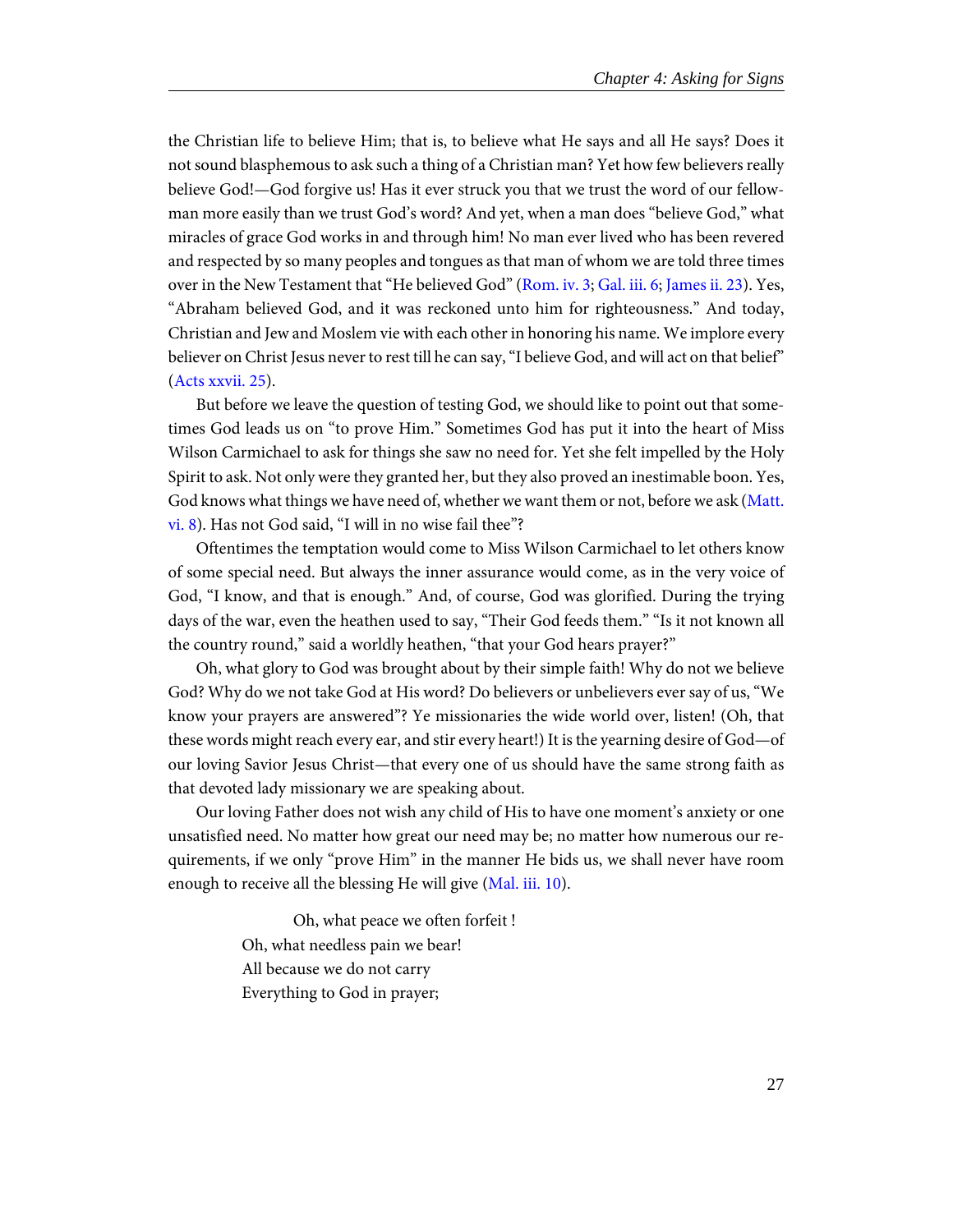or all because, when we do "carry it," we do not believe God's word. Why is it we find it so hard to trust Him? Has He ever failed us? Has He not said over and over and over again that He will grant all petitions offered out of a pure heart, "in His name"? "Ask of Me"; "Pray ye"; "Prove Me"; "Try Me." The Bible is full of answers to prayer—wonderful answers, miraculous answers; and yet somehow our faith fails us, and we dishonor God by distrusting Him!

> If our faith were but more simple We should take Him at His word, And our lives would be all sunshine In the bounties of our Lord.

But our eye must be "single" if our faith is to be simple and our "whole body full of light" [\(Matt. vi. 22](http://www.ccel.org/study/Bible:Matt.6.22)). Christ must be the sole Master. We cannot expect to be free from anxiety if we are trying to serve God and Mammon [\(Matt. vi. 24, 25\)](http://www.ccel.org/study/Bible:Matt.6.24-Matt.6.25). Again we are led back to the Victorious Life! When we indeed present our bodies "a living sacrifice, holy, acceptable to God" ([Rom. xii. 1\)](http://www.ccel.org/study/Bible:Rom.12.1); when we present our members "as servants to righteousness and sanctification" ([Rom. vi. 19](http://www.ccel.org/study/Bible:Rom.6.19)); then He presents Himself to us and fills us with all the fullness of God ([Eph. iii. 19](http://www.ccel.org/study/Bible:Eph.3.19)).

Let us ever bear in mind that real faith not only believes that God can, but that He does answer prayer. We may be slothful in prayer, but "the Lord is not slack concerning His promise" ([II Peter iii. 9](http://www.ccel.org/study/Bible:2Pet.3.9)). Is not that a striking expression?

Perhaps the most extraordinary testing of God which that Dohnavur missionary tells us of is the following. The question arose of purchasing a rest-house in the hills near by. Was it the right thing to do? Only God could decide. Much prayer was made. Eventually the petition was offered up that if it was God's will that the house should be purchased, the exact sum of 100 pounds should be received. That amount came at once. Yet they still hesitated. Two months later they asked God to give them again the same sign of His approval of the purchase. That same day another check for 100 pounds came. Even now they scarcely liked to proceed in the matter. In a few days' time, however, another round sum of 100 pounds was received, earmarked for the purchase of such a house. Does it not flood our hearts with joy to remember that our gracious Savior is so kind? It is St. Luke the physician who tells us that God is kind [\(Luke vi. 35\)](http://www.ccel.org/study/Bible:Luke.6.35). Love is always "kind" [\(I Cor. xiii. 4\)](http://www.ccel.org/study/Bible:1Cor.13.4); and God is Love. Think over it when you pray. Our Lord is "kind." It will help us in our intercessions. He bears so patiently with us when our faith would falter. "How precious is Thy lovingkindness, O God" [\(Psalm xxxvi. 7\)](http://www.ccel.org/study/Bible:Ps.36.7); "Thy lovingkindness is better than life" ([Psalm lxiii. 3](http://www.ccel.org/study/Bible:Ps.63.3)).

The danger is that we read of such simple faith in prayer, and say, "How wonderful!" and forget that God desires every one of us to have such faith and such prayer. God has no favorites! He wants me to pray; He wants you to pray. He allows such things to happen as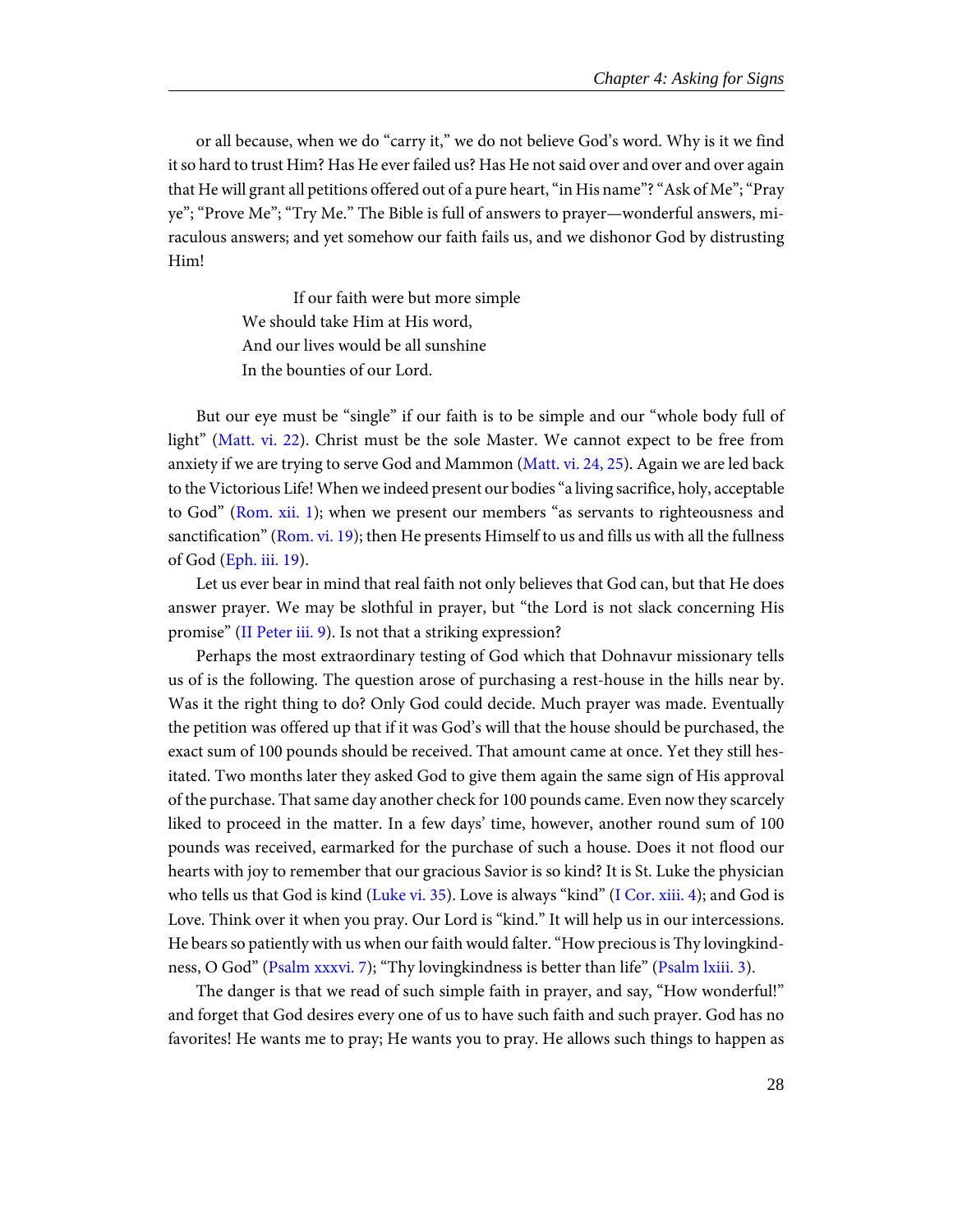we have described above, and suffers them to come to our knowledge, not to surprise us, but to stimulate us. One sometimes wishes that Christian people would forget all the manmade rules with which we have hedged prayer about! Let us be simple. Let us be natural. Take God at His word. Let us remember that "the kindness of God our Savior, and His love toward man," has appeared ([Titus iii. 4\)](http://www.ccel.org/study/Bible:Titus.3.4). God sometimes leads men into the prayer-life. Sometimes, however, God has to drive us into such a life.

As some of us look back over our comparatively prayerless life, what a thrill of wonder and of joy comes over us as we think of the kindness and "patience of Christ" [\(II Thess. iii.](http://www.ccel.org/study/Bible:2Thess.3.5) [5](http://www.ccel.org/study/Bible:2Thess.3.5)). Where should we have been without that? We fail Him, but, blessed be His name, He has never failed us, and He never will do so. We doubt Him, we mistrust His love and His providence and His guidance; we "faint because of the way"; we murmur because of the way; yet all the time He is there blessing us, and waiting to pour out upon us a blessing so great that there shall not be room to receive it.

The promise of Christ still holds good: "Whatsoever ye shall ask in My name, that will I do, that the Father may be glorified in the Son" [\(John xiv. 14\)](http://www.ccel.org/study/Bible:John.14.14).

> Prayer changes things—and yet how blind And slow we are to taste and see The blessedness that comes to those Who trust in Thee. But henceforth we will just believe God.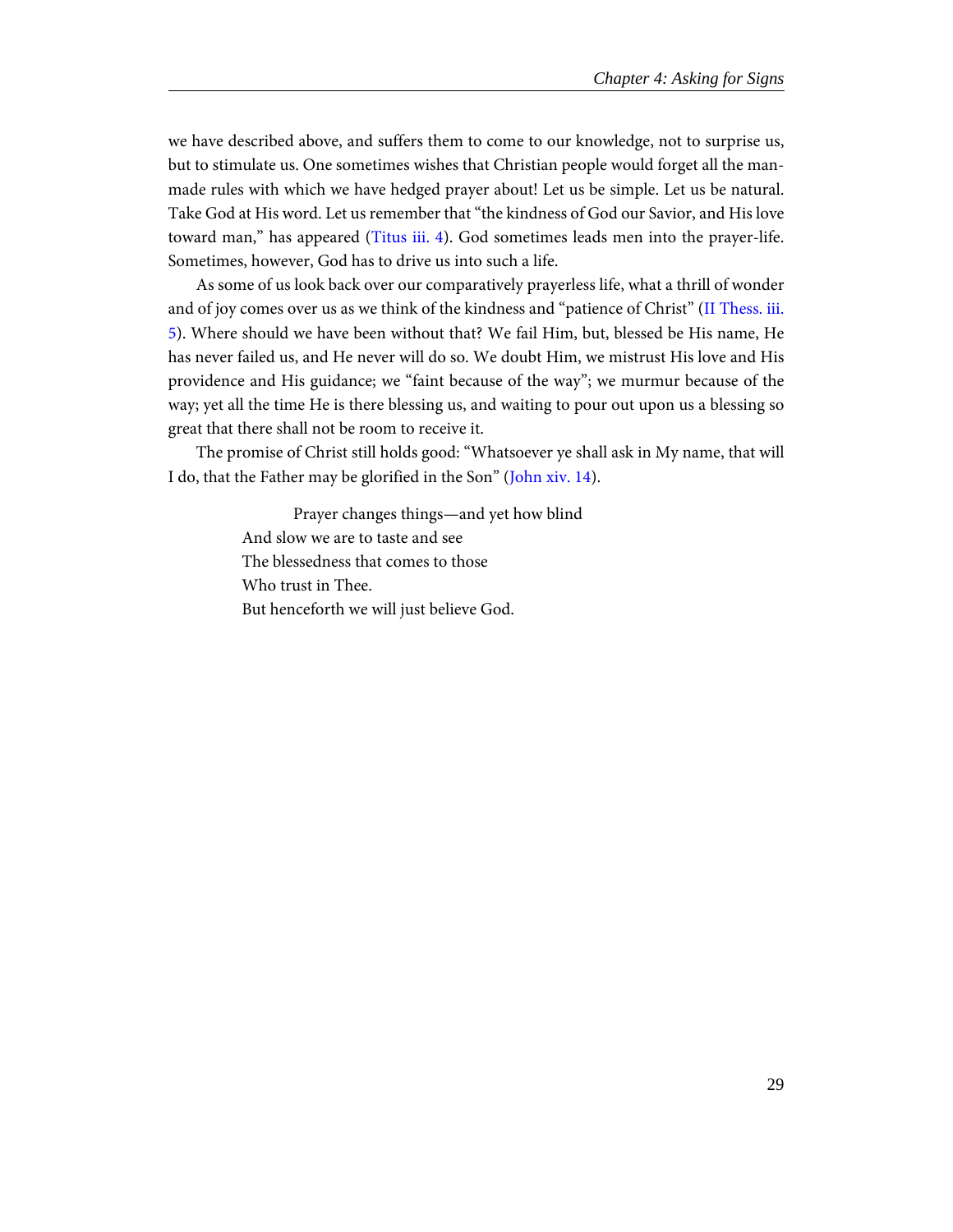#### **CHAPTER 5: WHAT IS PRAYER?**

<span id="page-33-0"></span>MR. MOODY was once addressing a crowded meeting of children in Edinburgh. In order to get their attention he began with a question: "What is prayer?"—looking for no reply, and expecting to give the answer himself.

To his amazement scores of little hands shot up all over the hall. He asked one lad to reply; and the answer came at once, clear and correct, "Prayer is an offering up of our desires unto God for things agreeable to His will, in the name of Christ, with confession of our sins and thankful acknowledgment of His mercies." Mr. Moody's delighted comment was, "Thank God, my boy, that you were born in Scotland." But that was half a century ago. What sort of answer would he get today? How many English children could give a definition of prayer? Think for a moment and decide what answer you yourself would give.

What do we mean by prayer? I believe the vast majority of Christians would say, "Prayer is asking things from God." But surely prayer is much more than merely "getting God to run our errands for us," as someone puts it. It is a higher thing than the beggar knocking at the rich man's door.

The word "prayer" really means "a wish directed towards," that is, towards God. All that true prayer seeks is God Himself, for with Him we get all we need. Prayer is simply "the turning of the soul to God." David describes it as the lifting up of the living soul to the living God. "Unto Thee, O Lord, do I lift up my soul" [\(Psa. xxv. 1\)](http://www.ccel.org/study/Bible:Ps.25.1). What a beautiful description of prayer that is! When we desire the Lord Jesus to behold our souls, we also desire that the beauty of holiness may be upon us.

When we lift up our souls to God in prayer it gives God an opportunity to do what He will in us and with us. It is putting ourselves at God's disposal. God is always on our side, but we are not always on His side. When man prays, it is God's opportunity. The poet says:

> Prayer is the soul's sincere desire, Uttered or unexpressed, The motion of a hidden fire That trembles in the breast.

"Prayer," says an old Jewish mystic, "is the moment when heaven and earth kiss each other."

Prayer, then, is certainly not persuading God to do what we want God to do. It is not bending the will of a reluctant God to our will. It does not change His purpose, although it may release His power. "We must not conceive of prayer as overcoming God's reluctance," says Archbishop Trench, "but as laying hold of His highest willingness."

For God always purposes our greatest good. Even the prayer offered in ignorance and blindness cannot swerve Him from that, although, when we persistently pray for some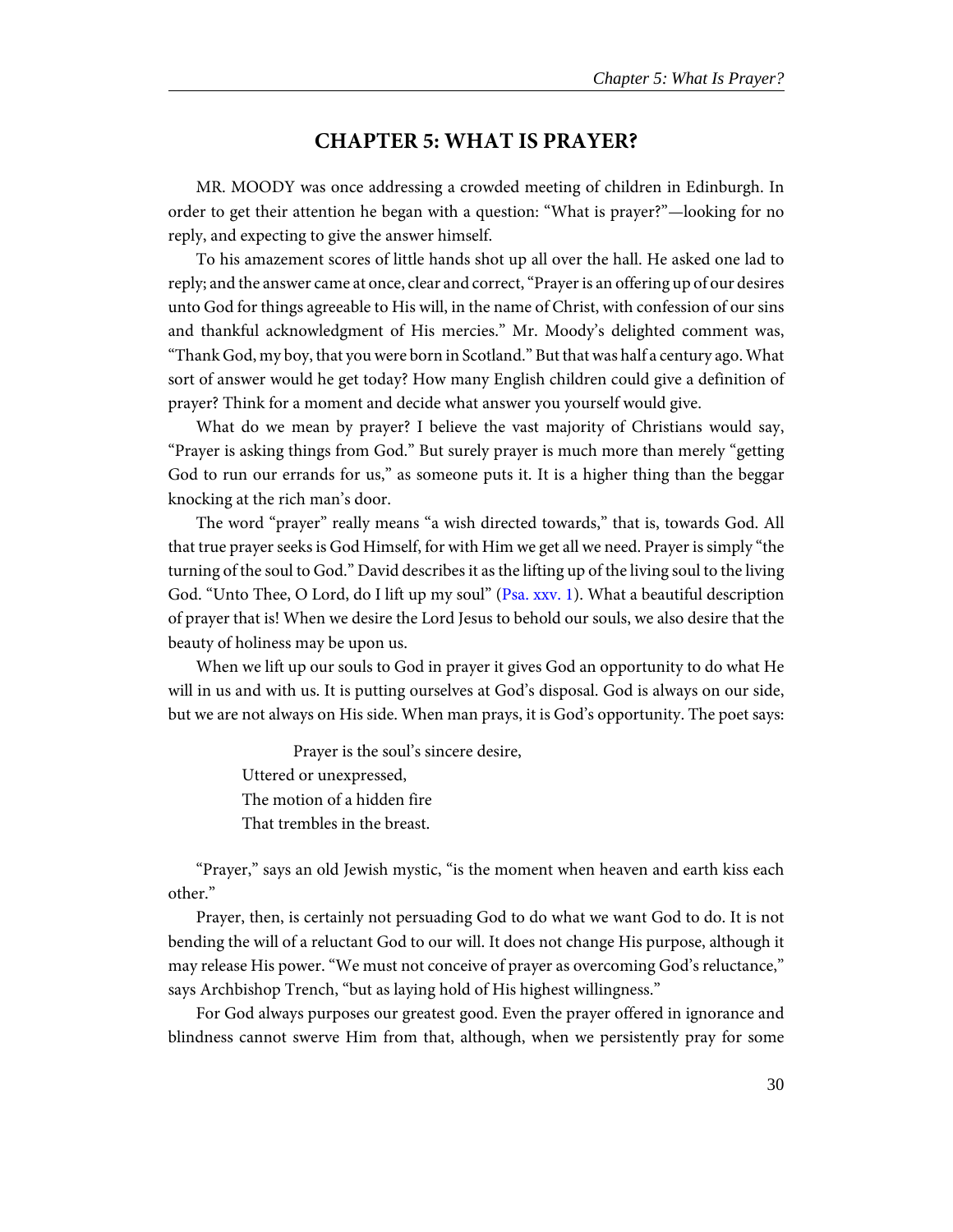harmful thing, our wilfulness may bring it about, and we suffer accordingly. "He gave them their request," says the Psalmist, "but sent leanness into their soul" ([Psa. cvi. 15\)](http://www.ccel.org/study/Bible:Ps.106.15). They brought this "leanness" upon themselves. They were "cursed with the burden of a granted prayer."

Prayer, in the minds of some people, is only for emergencies! Danger threatens, sickness comes, things are lacking, difficulties arise—then they pray. Like the infidel down a coal mine: when the roof began to fall he began to pray. An old Christian standing by quietly remarked, "Aye, there's nowt like cobs of coal to make a man pray."

Prayer is, however, much more than merely asking God for something, although that is a very valuable part of prayer if only because it reminds us of our utter dependence upon God. It is also communion with God—intercourse with God—talking with (not only to) God. We get to know people by talking with them. We get to know God in like manner. The highest result of prayer is not deliverance from evil, or the securing of some coveted thing, but knowledge of God. "And this is life eternal, that they should know Thee, the only true God" ([John xvii. 3](http://www.ccel.org/study/Bible:John.17.3)). Yes, prayer discovers more of God, and that is the soul's greatest discovery. Men still cry out, "O, that I knew where I might find Him, that I might come even to His seat" ([Job xxiii. 3\)](http://www.ccel.org/study/Bible:Job.23.3).

The kneeling Christian always "finds" Him, and is found of Him. The heavenly vision of the Lord Jesus blinded the eyes of Saul of Tarsus on his downward course, but he tells us, later on, that when he was praying in the temple at Jerusalem he fell into a trance and saw Jesus. "I . . . saw him" [\(Acts xxii. 18](http://www.ccel.org/study/Bible:Acts.22.18)). Then it was that Christ gave him his great commission to go to the Gentiles. Vision is always a precursor of vocation and venture. It was so with Isaiah. "I saw the Lord high and lifted up, and his train filled the temple" [\(Isa vi. 1](http://www.ccel.org/study/Bible:Isa.6.1)). The prophet was evidently in the sanctuary praying when this happened. This vision also was a prelude to a call to service, "Go . . . ." Now, we cannot get a vision of God unless we pray. And where there is no vision the soul perishes.

A vision of God! Brother Lawrence once said, "Prayer is nothing else than a sense of God's presence"—and that is just the practice of the presence of God.

A friend of Horace Bushnell was present when that man of God prayed. There came over him a wonderful sense of God's nearness. He says: "When Horace Bushnell buried his face in his hands and prayed, I was afraid to stretch out my hand in the darkness, lest I should touch God." Was the Psalmist of old conscious of such a thought when he cried, "My soul, wait thou only upon God"? ([Psa. lxii. 5.](http://www.ccel.org/study/Bible:Ps.62.5)) I believe that much of our failure in prayer is due to the fact that we have not looked into this question, "What is prayer?" It is good to be conscious that we are always in the presence of God. It is better to gaze upon Him in adoration. But it is best of all to commune with Him as a Friend—and that is prayer.

Real prayer at its highest and best reveals a soul athirst for God—just for God alone. Real prayer comes from the lips of those whose affection is set on things above. What a man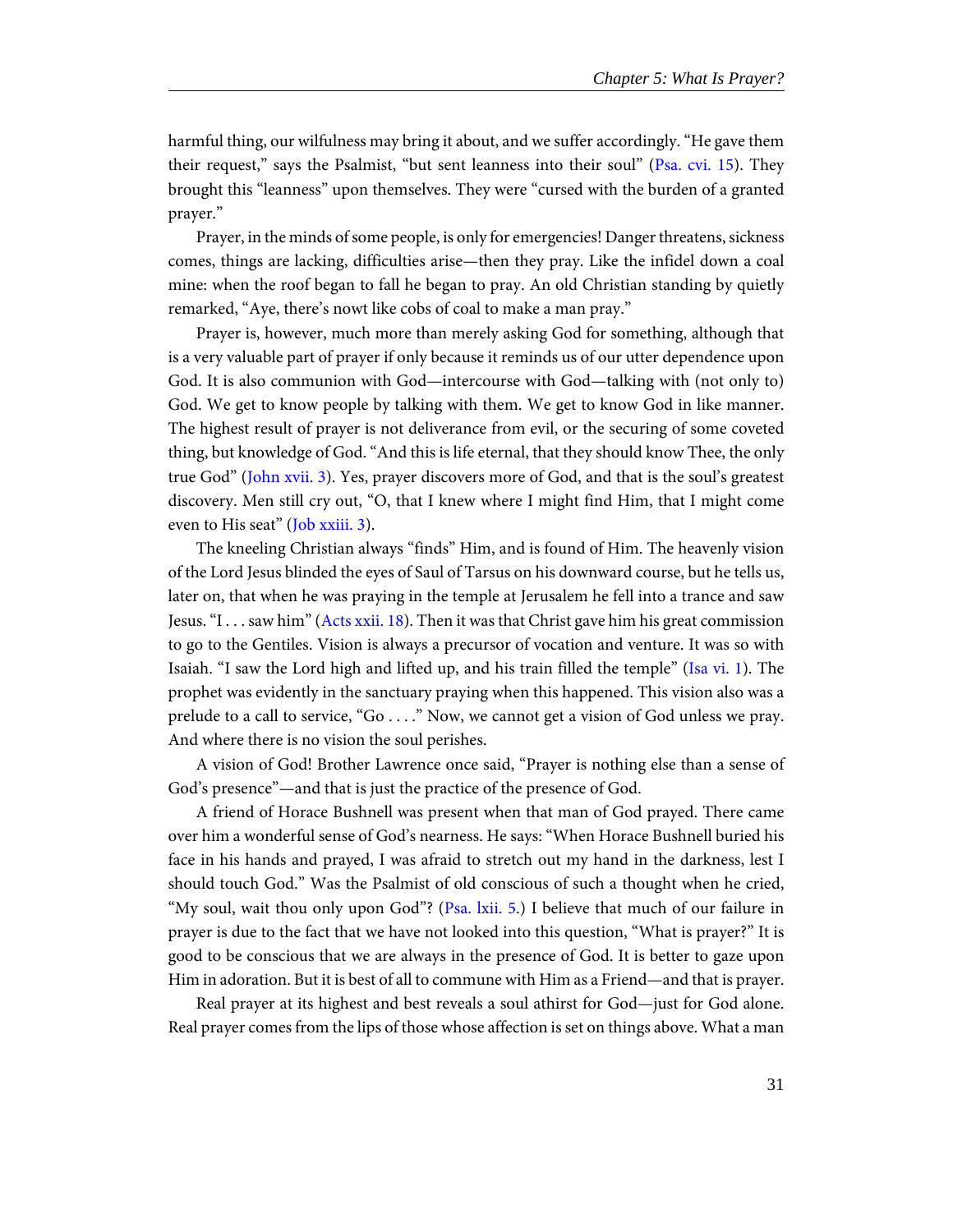of prayer Zinzendorf was. Why? He sought the Giver rather than His gifts. He said: "I have one passion: it is He, He alone." Even the Mohammedan seems to have got hold of this thought. He says that there are three degrees in prayer. The lowest is that spoken only by the lips. The next is when, by a resolute effort, we succeed in fixing our thoughts on Divine things. The third is when the soul finds it hard to turn away from God. Of course, we know that God bids us "ask" of Him. We all obey Him so far; and we may rest well assured that prayer both pleases God and supplies all our need. But he would be a strange child who only sought his father's presence when he desired some gift from him! And do we not all yearn to rise to a higher level of prayer than mere petition? How is it to be done?

It seems to me that only two steps are necessary—or shall we say two thoughts? There must be, first of all, a realization of God's glory, and then of God's grace. We sometimes sing:

> Grace and glory flow from Thee; Shower, O shower them, Lord, on me.

Nor is such a desire fanciful, although some may ask what God's glory has to do with prayer.

But ought we not to remind ourselves Who He is to Whom we pray? There is logic in the couplet:

> Thou art coming to a King; Large petitions with thee bring.

Do you think that any one of us spends enough time in pondering over, yes, and marveling over, God's exceeding great glory? And do you suppose that any one of us has grasped the full meaning of the word "grace"? Are not our prayers so often ineffective and powerless—and sometimes even prayerless—because we rush unthinkingly and unpreparedly into God's presence, without realizing the majesty and glory of the God Whom we are approaching, and without reflecting upon the exceeding great riches of His glory in Christ Jesus, which we hope to draw upon? We must "think magnificently of God."

May we then suggest that before we lay our petitions before God we first dwell in meditation upon His glory and then upon His grace—for He offers us both. We must lift up the soul to God. Let us place ourselves, as it were, in the presence of God and direct our prayer to the King of kings, and Lord of lords, Who only hath immortality, dwelling in light unapproachable . . . to Whom be honor and power eternal ([I Tim. vi. 16\)](http://www.ccel.org/study/Bible:1Tim.6.16). Let us then give Him adoration and praise because of His exceeding great glory. Consecration is not enough. There must be adoration.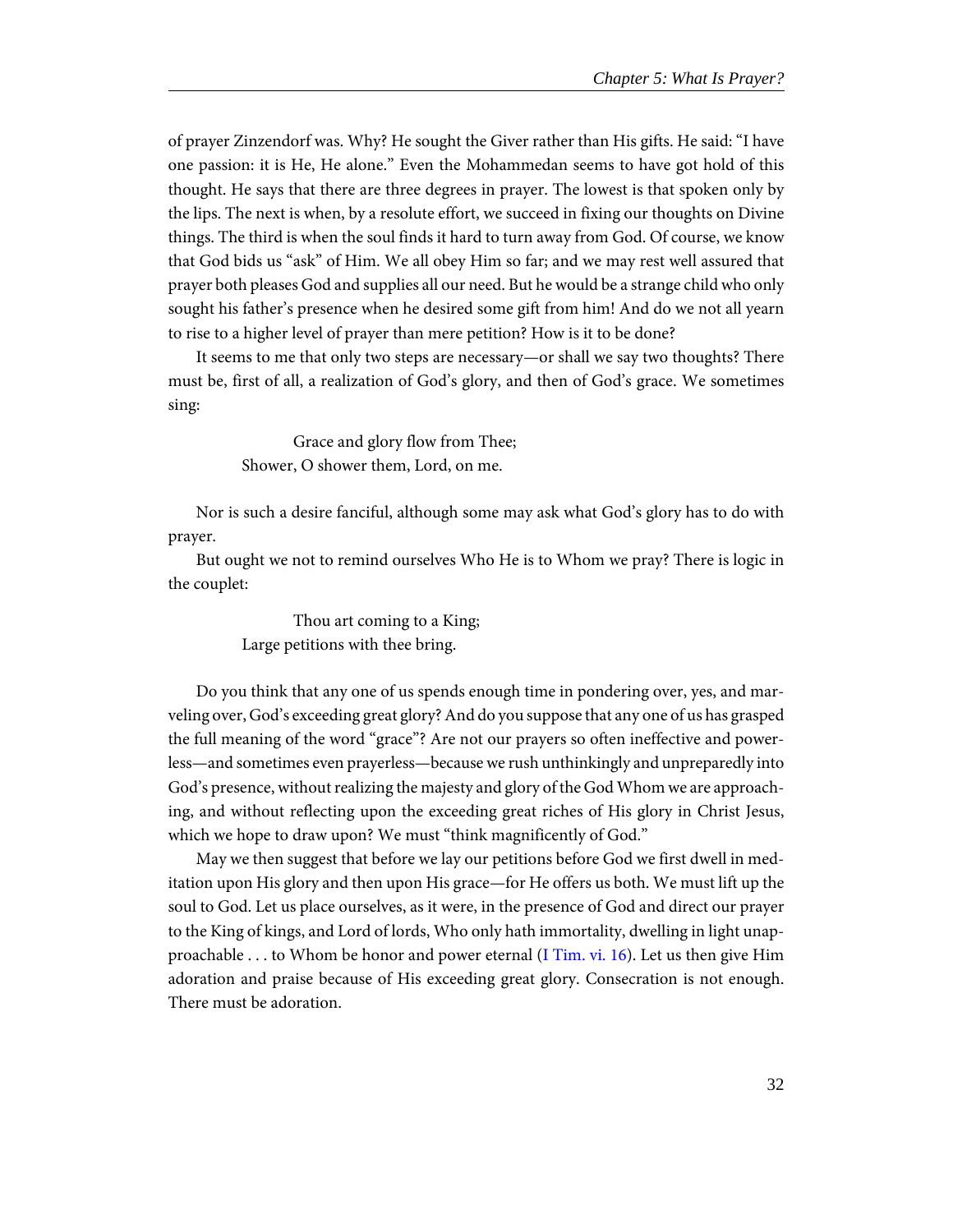"Holy, holy, holy, is the Lord of Hosts," cry the seraphim; "the whole earth is full of his glory" [\(Isa. vi. 3\)](http://www.ccel.org/study/Bible:Isa.6.3). "Glory to God in the highest," cries the "whole multitude of the heavenly host" ([Luke ii. 14](http://www.ccel.org/study/Bible:Luke.2.14)). Yet some of us try to commune with God without stopping to "put off our shoes from off our feet" [\(Exod. iii. 5\)](http://www.ccel.org/study/Bible:Exod.3.5).

> Lips cry "God be merciful" That ne'er cry "God be praised." O come let us adore Him!

And we may approach His glory with boldness. Did not our Lord pray that His disciples might behold His glory? [\(John xvii. 24\)](http://www.ccel.org/study/Bible:John.17.24). Why? And why is "the whole earth full of His glory"? The telescope reveals His infinite glory. The microscope reveals His uttermost glory. Even the unaided eye sees surpassing glory in landscape, sunshine, sea and sky. What does it all mean? These things are but a partial revelation of God's glory. It was not a desire for selfdisplay that led our Lord to pray, "Father, glorify Thy Son" . . . "O Father, glorify Thou Me" ([John xvii. 1, 3\)](http://www.ccel.org/study/Bible:John.17.1 Bible:John.17.3). Our dear Lord wants us to realize His infinite trustworthiness and unlimited power, so that we can approach Him in simple faith and trust.

In heralding the coming of Christ the prophet declared that "glory of the Lord shall be revealed, and all flesh shall see it together" [\(Isa. xl. 5\)](http://www.ccel.org/study/Bible:Isa.40.5). Now we must get a glimpse of that glory before we can pray aright. So our Lord said, "When ye pray, say Our Father, Who art in heaven [the realm of glory], hallowed be Thy name." There is nothing like a glimpse of glory to banish fear and doubt. Before we offer up our petitions may it not help us to offer up our adoration in the words of praise used by some of the saints of old? Some devout souls may not need such help. We are told that Francis of Assisi would frequently spend an hour or two in prayer on the top of Mount Averno, whilst the only word which escaped his lips would be "God" repeated at intervals. He began with adoration—and often stopped there!

But most of us need some help to realize the glory of the invisible God before we can adequately praise and adore Him. Old William Law said, "When you begin to pray, use such expressions of the attributes of God as will make you sensible of His greatness and power."

This point is of such tremendous importance that we venture to remind our readers of helpful words. Some of us begin every day with a glance heavenwards whilst saying, "Glory be to the Father, and to the Son, and to the Holy Ghost." The prayer, "O Lord God most holy, O Lord most mighty, O holy and merciful Savior!" is often enough to bring a solemn awe and a spirit of holy adoration upon the soul. The Gloria in Excelsis of the Communion Service is most uplifting: "Glory be to God on high and in earth peace. . . . We praise Thee; we bless Thee; we worship Thee; we glorify Thee; we give thanks to Thee for Thy great glory, O Lord God, heavenly King, God the Father Almighty." Which of us can from the heart utter praise like that and remain unmoved, unconscious of the very presence and wondrous majesty of the Lord God Almighty? A verse of a hymn may serve the same purpose.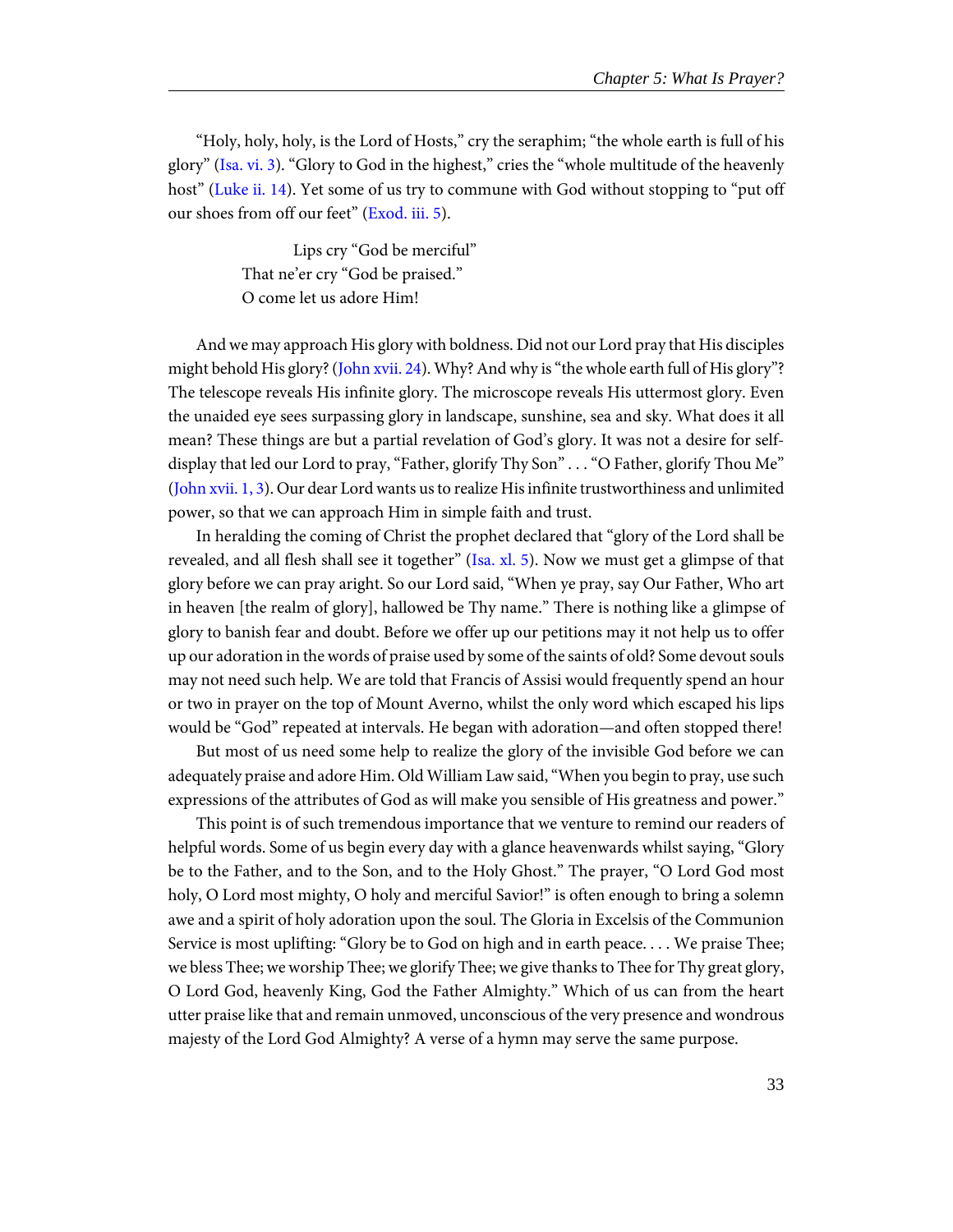My God. how wonderful Thou art! Thy majesty how bright. How beautiful Thy mercy-seat In depths of burning light! How wonderful, how beautiful The sight of Thee must be; Thine endless wisdom, boundless power And awful purity. This carries us into the very heavenlies, as also do the words: Holy, holy, holy, Lord God Almighty, All Thy works shall praise Thy name In earth, and sky, and sea.

We need to cry out, and to cry often, "My soul doth magnify the Lord, and my spirit hath rejoiced in God my Savior" [\(Luke i. 46, 47](http://www.ccel.org/study/Bible:Luke.1.46-Luke.1.47)). Can we catch the spirit of the Psalmist and sing, "Bless the Lord, O my soul, and all that is within me, bless His holy name"? ([Psa. ciii.](http://www.ccel.org/study/Bible:Ps.103.1) [1](http://www.ccel.org/study/Bible:Ps.103.1).) "Bless the Lord, O my soul. O Lord my God, Thou art very great; Thou are clothed with honor and majesty" ([Psa. civ. 1\)](http://www.ccel.org/study/Bible:Ps.104.1). When shall we learn that "in His temple everything saith Glory!" [\(Psa. xxix. 9, R.V.\)](http://www.ccel.org/study/Bible:Ps.29.9) Let us, too, cry, Glory!

Such worship of God, such adoration and praise and thanksgiving, not only put us into the spirit of prayer, but in some mysterious way they help God to work on our behalf. Do you remember those wonderful words, "Whoso offereth the sacrifice of thanksgiving, glorifyeth Me and prepareth a way that I may show him the salvation of God"?, ([Psa. l. 23, R.V.,](http://www.ccel.org/study/Bible:Ps.50.23) marg.) Praise and thanksgiving not only open the gates of heaven for me to approach God, but also "prepare a way" for God to bless me. St. Paul cries, "Rejoice evermore!" before he says, "Pray without ceasing." So then our praise, as well as our prayers, is to be without ceasing.

At the raising of Lazarus our Lord's prayer had as its first utterance a note of thanksgiv-ing. "Father, I thank Thee that Thou heardest Me" [\(John xi. 41](http://www.ccel.org/study/Bible:John.11.41)). He said it for those around to hear. Yes, and for us to hear.

You may perhaps be wondering why it is that we should specially give thanks to God for His great glory when we kneel in prayer; and why we should spend any time in thinking of and gazing upon that glory. But is He not the King of Glory? All He is and all He does is glory. His holiness is "glorious" [\(Exod. xv. 11\)](http://www.ccel.org/study/Bible:Exod.15.11). His name is glorious ([Deut. xxviii. 58\)](http://www.ccel.org/study/Bible:Deut.28.58). His work is "glorious" ([Psa. cxi. 3\)](http://www.ccel.org/study/Bible:Ps.111.3). His power is glorious ([Col. i. 11\)](http://www.ccel.org/study/Bible:Col.1.11). His voice is glorious ([Isa.](http://www.ccel.org/study/Bible:Isa.30.30) [xxx. 30](http://www.ccel.org/study/Bible:Isa.30.30)).

All things bright and beautiful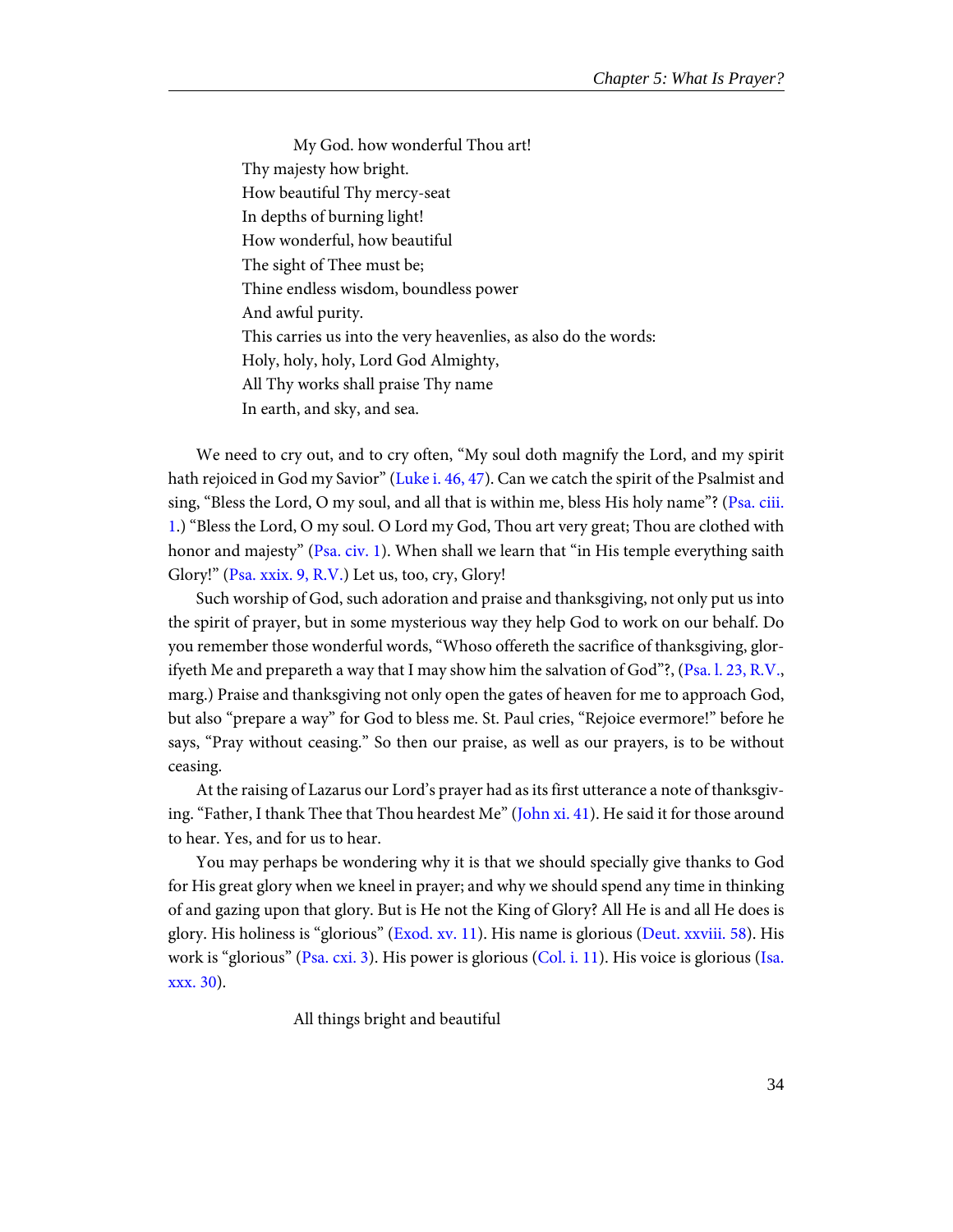All creatures great and small. All things wise and wonderful, The Lord God made them all. for His glory.

"For of him and through him and unto him are all things; to whom be glory for ever" ([Rom. xi. 36](http://www.ccel.org/study/Bible:Rom.11.36)). And this is the God who bids us come to Him in prayer. This God is our God, and He has "gifts for men" ([Psa. lxviii. 18\)](http://www.ccel.org/study/Bible:Ps.68.18). God says that everyone that is called by His name has been created for His glory [\(Isa. xliii. 7](http://www.ccel.org/study/Bible:Isa.43.7)). His Church is to be a "glorious" Church—holy and without blemish ([Eph. v. 27](http://www.ccel.org/study/Bible:Eph.5.27)). Have you ever fully realized that the Lord Jesus desires to share with us the glory we see in Him? This is His great gift to you and me, His redeemed ones. Believe me, the more we have of God's glory, the less shall we seek His gifts. Not only in that day "when he shall come to be glorified in his saints" [\(II Thess. i. 10\)](http://www.ccel.org/study/Bible:2Thess.1.10) is there glory for us, but here and now—today. He wishes us to be partakers of His glory. Did not our Lord Himself say so? "The glory which thou has given me, I have given unto them," He declares [\(John xvii. 22](http://www.ccel.org/study/Bible:John.17.22)). What is God's command? "Arise, shine, for thy light is come, and the glory of the Lord is risen upon thee." Nay, more than this: "His glory shall be seen upon thee," says the inspired prophet [\(Isa. lx. 1, 2](http://www.ccel.org/study/Bible:Isa.60.1-Isa.60.2)).

God would have people say of us as St. Peter said of the disciples of old: "The Spirit of Glory and the Spirit of God resteth upon you" [\(I Peter iv. 14\)](http://www.ccel.org/study/Bible:1Pet.4.14). Would not that be an answer to most of our prayers? Could we ask for anything better? How can we get this glory? How are we to reflect it? Only as the result of prayer. It is when we pray, that the Holy Spirit takes of the things of Christ and reveals them unto us ([John xvi. 15](http://www.ccel.org/study/Bible:John.16.15)).

It was when Moses prayed, "Show me, I pray thee, thy glory," that he not only saw somewhat of it, but shared something of that glory, and his own face shone with the light of it [\(Exod. xxxiii. 18,](http://www.ccel.org/study/Bible:Exod.33.18) [xxxiv. 29](http://www.ccel.org/study/Bible:Exod.34.29)). And when we, too, gaze upon the "glory of God in the face of Jesus Christ" [\(II Cor. iv. 6\)](http://www.ccel.org/study/Bible:2Cor.4.6), we shall see not only a glimpse of that glory, but we shall gain something of it ourselves.

Now, that is prayer, and the highest result of prayer. Nor is there any other way of securing that glory, that God may be glorified in us [\(Isa. lx. 21](http://www.ccel.org/study/Bible:Isa.60.21)).

Let us often meditate upon Christ's glory—gaze upon it and so reflect it and receive it. This is what happened to our Lord's first disciples. They said in awed tones, "We beheld his glory!" Yes, but what followed? A few plain, unlettered, obscure fishermen companied with Christ a little while, seeing His glory; and lo! they themselves caught something of that glory. And then others marveled and "took knowledge of them that they had been with Jesus" ([Acts iv. 13\)](http://www.ccel.org/study/Bible:Acts.4.13). And when we can declare, with St. John, "Yea, and our fellowship is with the Father and with His Son Jesus Christ" ([I John i. 3\)](http://www.ccel.org/study/Bible:1John.1.3), people will say the same of us: "They have been with Jesus!"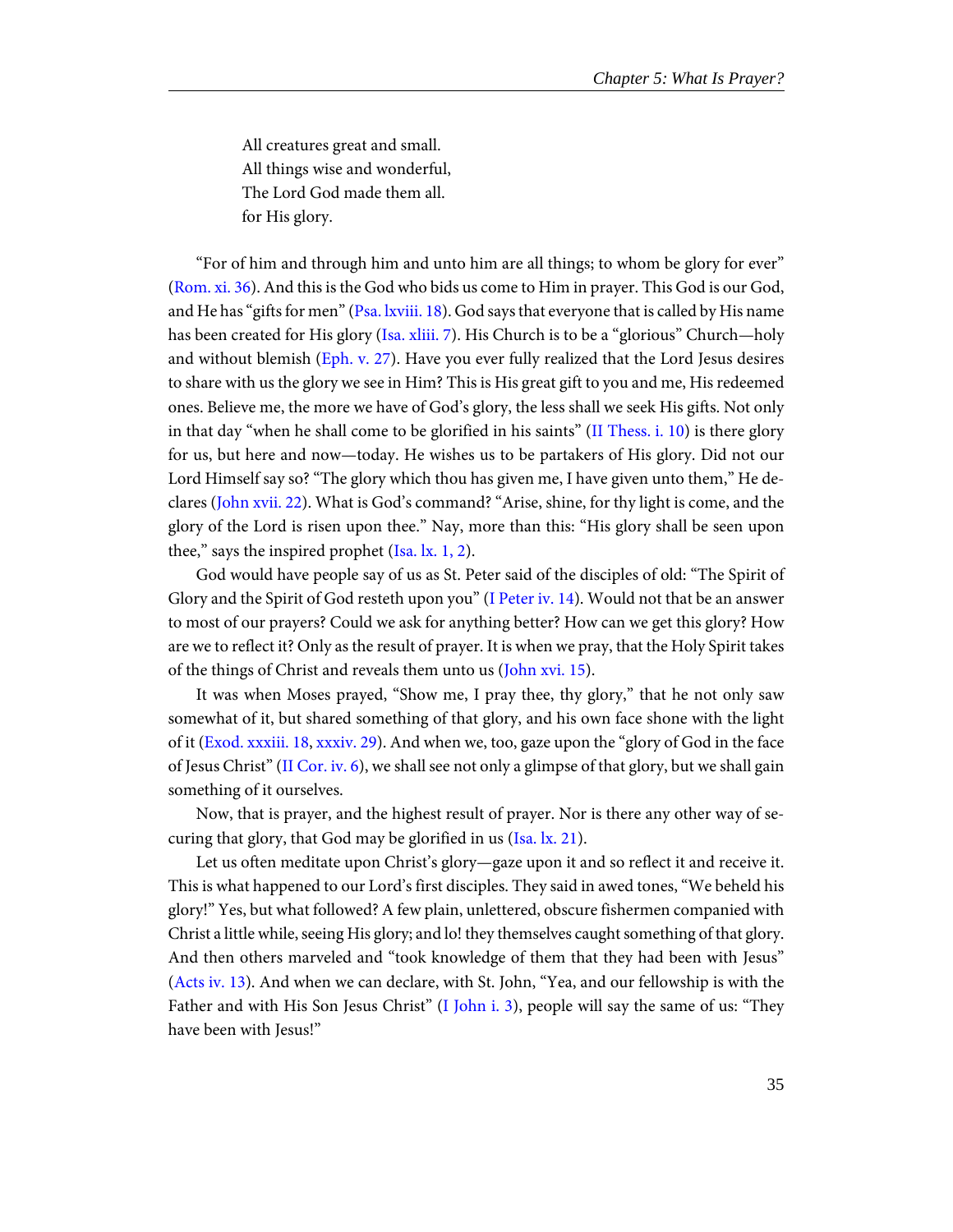As we lift up our soul in prayer to the living God, we gain the beauty of holiness as surely as a flower becomes beautiful by living in the sunlight. Was not our Lord Himself transfigured when He prayed? And the "very fashion" of our countenance will change, and we shall have our Mount of Transfiguration when prayer has its rightful place in our lives. And men will see in our faces "the outward and visible sign of an inward and spiritual grace." Our value to God and to man is in exact proportion to the extent in which we reveal the glory of God to others.

We have dwelt so much upon the glory of Him to Whom we pray, that we must not now speak of His grace.

What is prayer? It is a sign of spiritual life. I should as soon expect life in a dead man as spiritual life in a prayerless soul! Our spirituality and our fruitfulness are always in proportion to the reality of our prayers. If, then, we have at all wandered away from home in the matter of prayer, let us today resolve, "I will arise and go unto my Father, and say unto Him, Father—."

At this point I laid down my pen, and on the page of the first paper I picked up were these words: "The secret of failure is that we see men rather than God. Romanism trembled when Martin Luther saw God. The 'great awakening' sprang into being when Jonathan Edwards saw God. The world became the parish of one man when John Wesley saw God. Multitudes were saved when Whitfield saw God. Thousands of orphans were fed when George Müller saw God. And He is 'the same yesterday, today, and forever.' "

Is it not time that we got a new vision of God—of God in all His glory? Who can say what will happen when the Church sees God? But let us not wait for others. Let us, each one for himself, with unveiled face and unsullied heart, get this vision of the glory of the Lord.

"Blessed are the pure in heart, for they shall see God" [\(Matt. v. 8](http://www.ccel.org/study/Bible:Matt.5.8)). No missioner whom it has been my joy to meet ever impressed me quite as much as Dr. Wilbur Chapman. He wrote to a friend: "I have learned some great lessons concerning prayer. At one of our missions in England the audiences were exceedingly small. But I received a note saying that an American missionary . . . was going to pray God's blessing down upon our work. He was known as 'Praying Hyde.' Almost instantly the tide turned. The hall became packed, and at my first invitation fifty men accepted Christ as their Savior. As we were leaving I said, 'Mr. Hyde, I want you to pray for me.' He came to my room, turned the key in the door, and dropped on his knees, and waited five minutes without a single syllable coming from his lips. I could hear my own heart thumping and his beating. I felt the hot tears running down my face. I knew I was with God. Then, with upturned face, down which the tears were streaming, he said 'O God!' Then for five minutes at least he was still again; and then, when he knew that he was talking with God . . . there came up from the depth of his heart such petitions for men as I had never heard before. I rose from my knees to know what real prayer was. We believe that prayer is mighty, and we believe it as we never did before."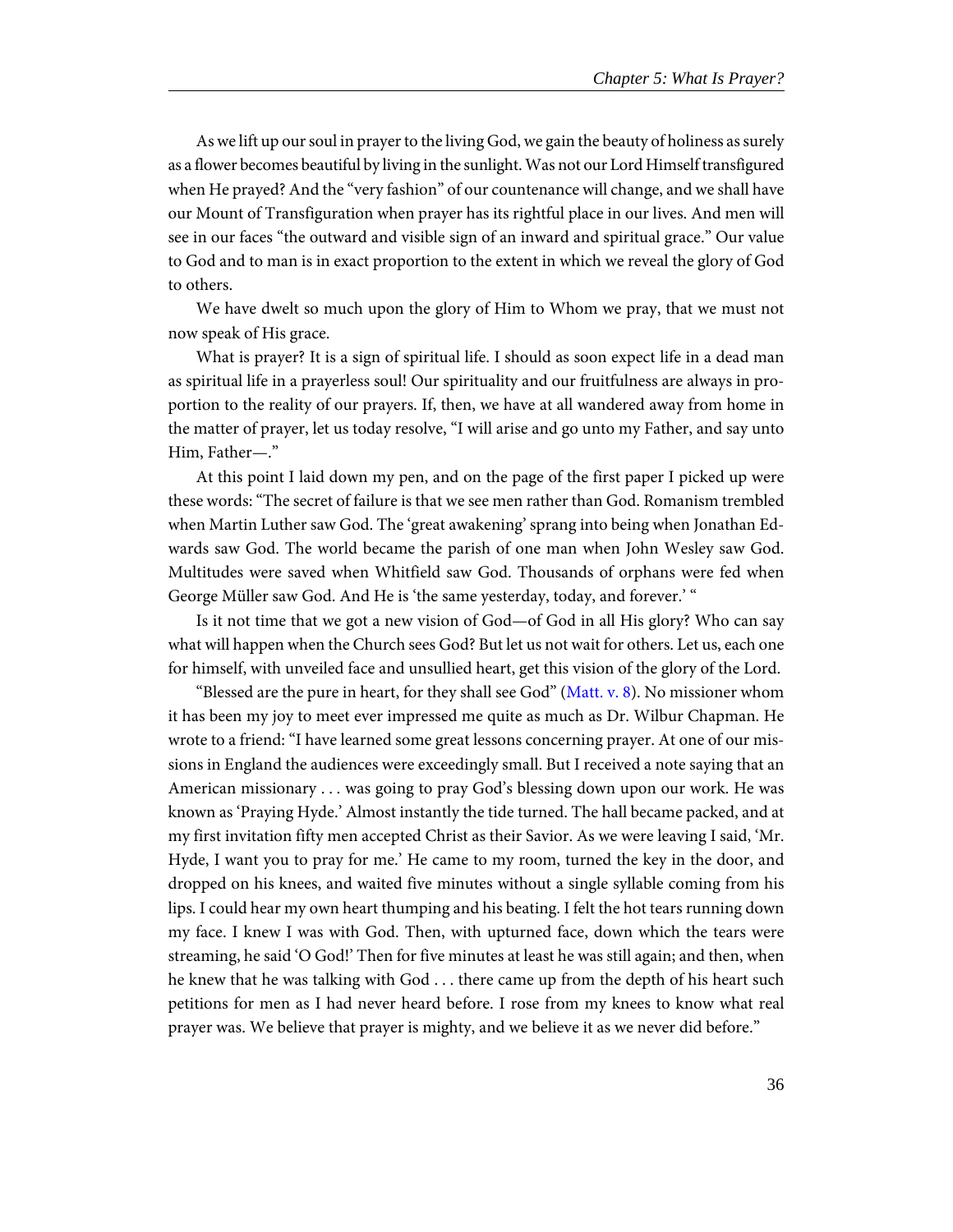Dr. Chapman used to say, "It was a season of prayer with John Hyde that made me realize what real prayer was. I owe to him more than I owe to any man for showing me what a prayer-life is, and what a real consecrated life is. . . . Jesus Christ became a new Ideal to me, and I had a glimpse of His prayer-life; and I had a longing which has remained to this day to be a real praying man." And God the Holy Spirit can so teach us.

> Oh, ye who sigh and languish And mourn your lack of power, Hear ye this gentle whisper: "Could ye not watch one hour?" For fruitfulness and blessing There is no royal road; The power for holy service Is intercourse with God.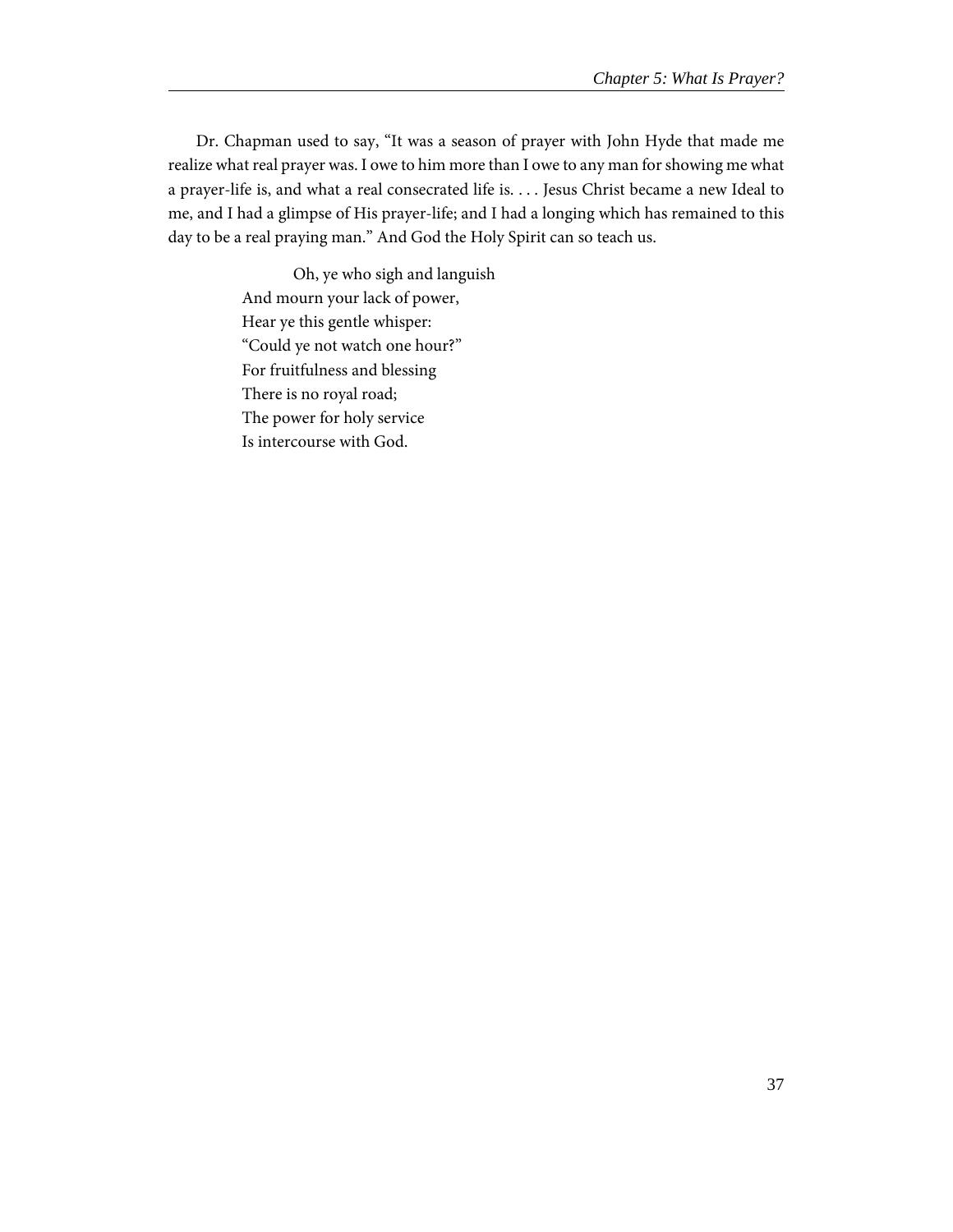# **CHAPTER 6: HOW SHALL I PRAY?**

How shall I pray? Could there be a more important question for a Christian man to ask? How shall I approach the King of Glory?

When we read Christ's promises regarding prayer we are apt to think that He puts far too great a power into our hands—unless, indeed, we hastily conclude that it is impossible for Him to act as He promises. He says, ask "anything," "whatsoever," "what ye will," and it shall be done.

But then He puts in a qualifying phrase. He says that we are to ask in His name. That is the condition, and the only one, although, as we shall remind ourselves later on, it is sometimes couched in different words.

If, therefore, we ask and do not receive, it can only be that we are not fulfilling this condition. If then, we are true disciples of His—if we are sincere—we shall take pains (infinite pains, if need be) to discover just what it means to ask in His name; and we shall not rest content until we have fulfilled that condition. Let us read the promise again to be quite sure about it. "Whatsoever ye shall ask in my name, that will I do, that the Father may be glorified in the Son. If ye shall ask anything in my name, I will do it" [\(John xiv. 13, 14](http://www.ccel.org/study/Bible:John.14.13-John.14.14)).

This was something quite new, for our Lord said so. "Hitherto ye have asked nothing in my name," but now, "ask and ye shall receive, that your joy may be full" [\(John xvi. 24\)](http://www.ccel.org/study/Bible:John.16.24).

Five times over our Lord repeats this simple condition, "In my name" [\(John xiv. 13, 14;](http://www.ccel.org/study/Bible:John.14.13-John.14.14 Bible:John.15.16 Bible:John.16.23-John.16.24 Bible:John.16.26) [xv. 16; xvi. 23, 24, 26](http://www.ccel.org/study/Bible:John.14.13-John.14.14 Bible:John.15.16 Bible:John.16.23-John.16.24 Bible:John.16.26)). Evidently something very important is here implied. It is more than a condition—it is also a promise, an encouragement, for our Lord's biddings are always His enablings. What, then, does it mean to ask in His name? We must know this at all costs, for it is the secret of all power in prayer. And it is possible to make a wrong use of those words. Our Lord said, "Many shall come in my name, saying, 'I am Christ,' and shall deceive many" ([Matt. xxiv. 5\)](http://www.ccel.org/study/Bible:Matt.24.5). He might well have said, "And many shall think they are praying to the Father in my name, whilst deceiving themselves."

Does it mean just adding the words, "and all this we ask in the name of Jesus Christ," at the end of our prayers?

Many people apparently think that it does. But have you never heard—or offered—prayers full of self-will and selfishness which ended up in that way, "for Christ's sake. Amen"?

God could not answer the prayers St. James refers to in his epistle just because those who offered them added, "we ask these things in the name of our Lord Jesus Christ." Those Christians were asking "amiss" ([James iv. 3](http://www.ccel.org/study/Bible:Jas.4.3)). A wrong prayer cannot be made right by the addition of some mystic phrase!

And a right prayer does not fail if some such words are omitted. No! It is more than a question of words. Our Lord is thinking about faith and facts more than about some formula.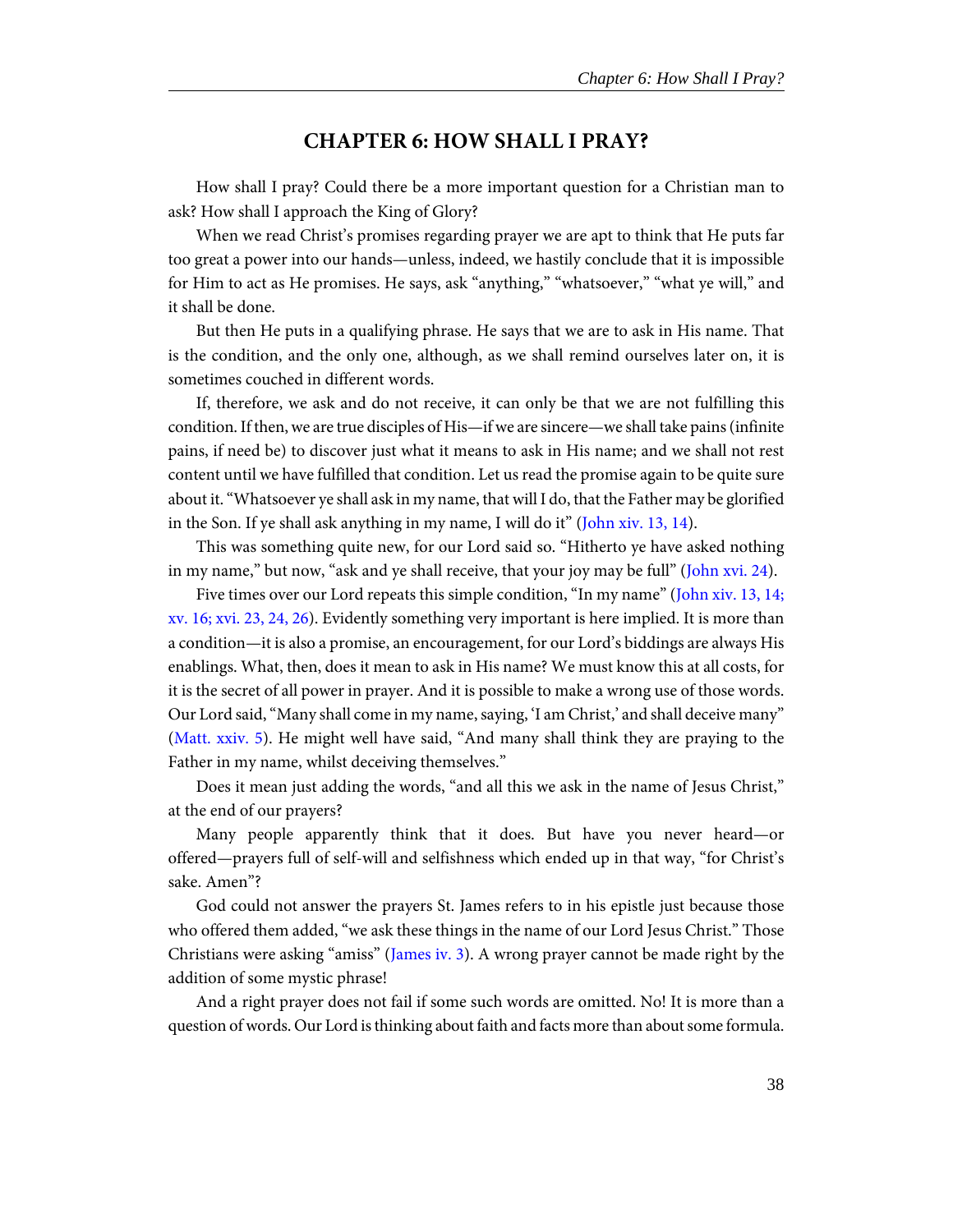The chief object of prayer is to glorify the Lord Jesus. We are to ask in Christ's name "that the Father may be glorified in the Son" ([John xiv. 13](http://www.ccel.org/study/Bible:John.14.13)). Listen! We are not to seek wealth or health, prosperity or success, ease or comfort, spirituality or fruitfulness in service simply for our own enjoyment or advancement or popularity, but only for Christ's sake—for His glory. Let us take three steps to a right understanding of those important words, "in my name"

(1) There is a sense in which some things are done only "for Christ's sake"—because of His atoning death. Those who do not believe in the atoning death of Christ cannot pray "in His name." They may use the words, but without effect. For we are "justified by His blood" ([Rom. v. 9](http://www.ccel.org/study/Bible:Rom.5.9)), and "we have redemption through His blood, even the forgiveness of sins" ([Eph.](http://www.ccel.org/study/Bible:Eph.1.7) [i. 7](http://www.ccel.org/study/Bible:Eph.1.7); [Col. i. 14\)](http://www.ccel.org/study/Bible:Col.1.14). In these days when Unitarianism under its guileful name of Modernism has invaded all sects, it is most important to remember the place and work of the shed blood of Christ, or "prayer"—so-called—becomes a delusion and a snare.

Let us illustrate this point by an experience which happened quite early in Mr. Moody's ministry. The wife of an infidel judge—a man of great intellectual gifts—begged Mr. Moody to speak to her husband. Moody, however, hesitated at arguing with such a man, and told him so quite frankly. "But," he added, "if ever you are converted will you promise to let me know?" The judge laughed cynically, and replied, "Oh, yes, I'll let you know quick enough if I am ever converted!" Moody went his way, relying upon prayer. That judge was converted, and within a year. He kept his promise and told Moody just how it came about. "I began to grow very uneasy and miserable one night when my wife was at a prayer-meeting. I went to bed before she came home. I could not sleep all that night. Getting up early the next morning, I told my wife I should not need any breakfast, and went off to my office. Telling the clerks they could take a holiday, I shut myself up in my private room. But I became more and more wretched. Finally, I fell on my knees and asked God to forgive me my sins, but I would not say 'for Jesus' sake,' for I was Unitarian, and I did not believe in the atonement. In an agony of mind I kept praying, 'O God, forgive me my sins,' but no answer came. At last, in desperation, I cried, 'O God, for Christ's sake forgive my sins.' Then I found peace at once."

That judge had no access to the presence of God until he sought it in the name of Jesus Christ. When he came in Christ's name he was at once heard and forgiven. Yes, to pray "in the name" of the Lord Jesus is to ask for things which the blood of Christ has secured—"purchased"—for us. We have "boldness to enter into the holiest by the blood of Jesus" ([Heb. x.](http://www.ccel.org/study/Bible:Heb.10.19) [19\)](http://www.ccel.org/study/Bible:Heb.10.19). There is entrance by no other way.

But this is not all that those words "In my Name" mean.

(2) The most familiar illustration of coming "in the name" of Christ is that of drawing money from a bank by means of a check. I can draw from my bank account only up to the amount of my deposit there. In my own name, I can go no farther. In the Bank of England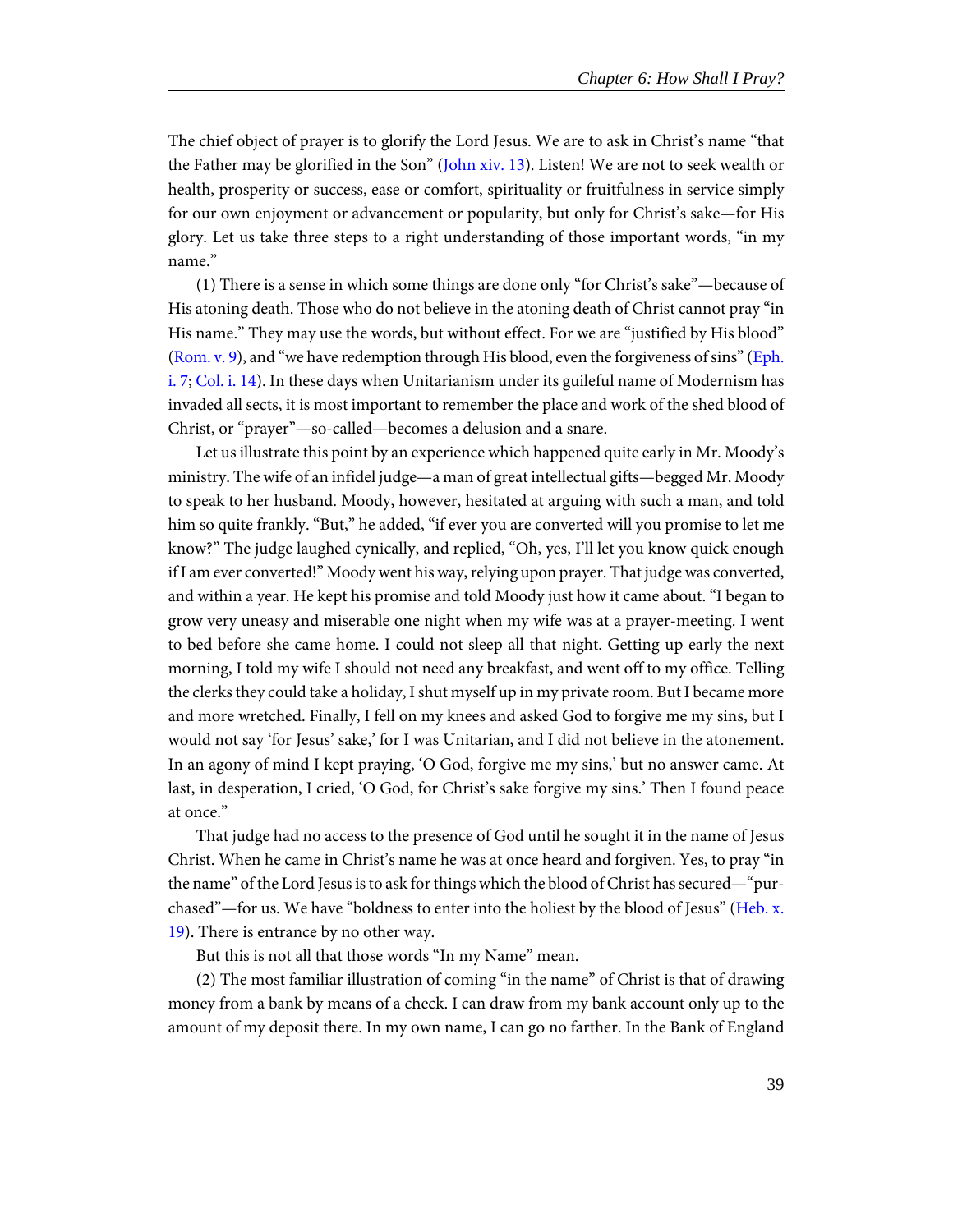I have no money whatsoever, and can therefore draw nothing therefrom. But suppose a very wealthy man who has a big account there gives me a blank check bearing his signature, and bids me fill it in to any amount I choose. He is my friend. What shall I do? Shall I just satisfy my present need, or shall I draw as much as I dare? I shall certainly do nothing to offend my friend, or to lower myself in his esteem.

Well, we are told by some that heaven is our bank. God is the Great Banker, for "every good gift and every perfect gift is from above, and cometh down from the Father" [\(James i.](http://www.ccel.org/study/Bible:Jas.1.17) [17\)](http://www.ccel.org/study/Bible:Jas.1.17). We need a "check" wherewith to "draw" upon this boundless store. The Lord Jesus gives us a blank check in prayer. "Fill it in," says He, "to any amount; ask 'anything,' 'what ye will,' and you shall have it. Present your check in My name, and your request will be honored." Let me put this in the words of a well-known evangelist of today. "That is what happens when I go to the bank of heaven-when I go to God in prayer. I have nothing deposited there; I have no credit there; and if I go in my own name I will get absolutely nothing. But Jesus Christ has unlimited credit in heaven, and He has granted me the privilege of going with His name on my checks; and when I thus go my prayers will be honored to any extent. To pray, then, in the name of Christ is to pray, not on the ground of my credit, but His."

This is all very delightful, and, in a sense, very true.

If the check were drawn on a Government account, or upon some wealthy corporation, one might be tempted to get all one could. But remember we are coming to a loving Father to Whom we owe all, and Whom we love with all our heart, and to Whom we may come repeatedly. In cashing our checks at the bank of heaven we desire chiefly His honor and His glory. We wish to do only that which is pleasing in His sight. To cash some of our "checks"—to answer some of our prayers—would only bring dishonor to His name, and discredit and discomfort to us. True, His resources are unlimited; but His honor is assailable.

But experience makes argument unnecessary! Dear reader, have we not—all of us—often tried this method only to fail?

How many of us dare say we have never come away from the bank of heaven without getting what we asked for, although we have apparently asked "in Christ's name"? Wherein do we fail? Is it because we do not seek to learn God's will for us? We must not try to exceed His will.

May I give a personal experience of my own which has never been told in public, and which is probably quite unique? It happened over thirty years ago, and now I see why. It makes such a splendid illustration of what we are now trying to learn about prayer.

A well-to-do friend, and an exceedingly busy one, wished to give me one pound towards a certain object. He invited me to his office, and hastily wrote out a check for the amount. He folded the check and handed it to me, saying, "I will not cross it. Will you kindly cash it at the bank?" On arriving at the bank I glanced at my name on the check without troubling to verify the amount, endorsed it, and handed it to a clerk. "This is rather a big sum to cash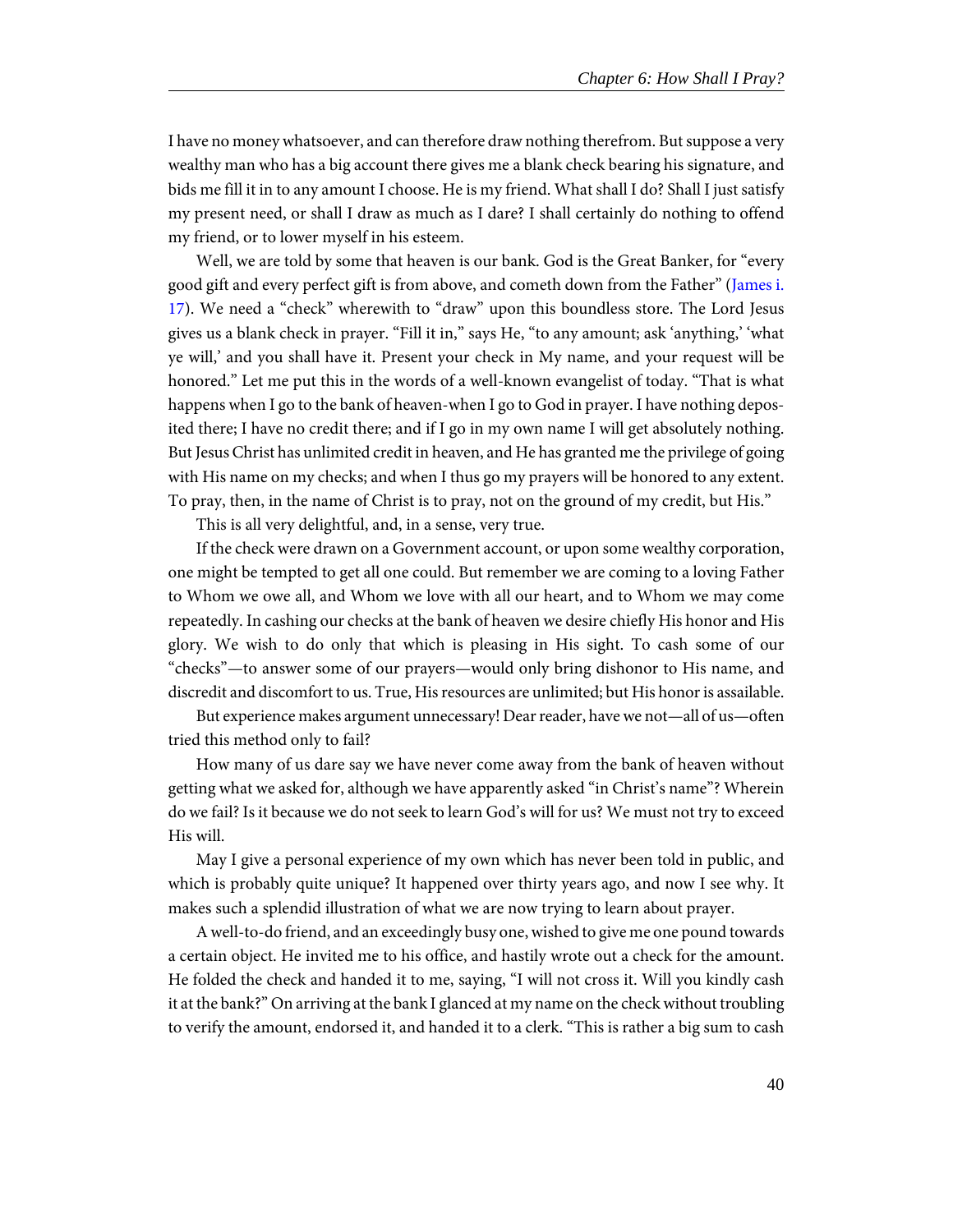over the counter," he said, eyeing me narrowly. "Yes," I replied laughingly, "one pound!" "No," said the clerk: "this is made out for 'one thousand pounds!' "

And so it was! My friend was, no doubt, accustomed to writing big checks; and he had actually written "one thousand" instead of "one" pound. Now, what was my position legally? The check was truly in his name. The signature was all right. My endorsement was all right. Could I not demand the 1,000 pounds, provided there was sufficient in the account? The check was written deliberately, if hurriedly, and freely to me—why should I not take the gift? Why not?

But I was dealing with a friend—a generous friend to whom I owed many deeds of lovingkindness. He had revealed his mind to me. I knew his wishes and desires.

He meant to give me one pound, and no more. I knew his intention, his "mind," and at once took back the all-too-generous check, and in due time I received just one pound, according to his will. Had that donor given me a blank check the result would have been exactly the same. He would have expected me to write in one pound, and my honor would have been at stake in my doing so. Need we draw the lesson? God has His will for each one of us, and unless we seek to know that will we are likely to ask for "a thousand," when He knows that "one" will be best for us. In our prayers we are coming to a Friend—a loving Father. We owe everything to Him. He bids us come to Him whenever we like for all we need. His resources are infinite.

But He bids us to remember that we should ask only for those things that are according to His will—only for that which will bring glory to His name. John says, "If we ask anything according to His will, He heareth us" ([I John v. 14\)](http://www.ccel.org/study/Bible:1John.5.14). So then our Friend gives us a blank check, and leaves us to fill in "anything"; but He knows that if we truly love Him we shall never put down—never ask for—things He is not willing to give us, because they would be harmful to us.

Perhaps with most of us the fault lies in the other direction. God gives us a blank check and says, Ask for a pound—and we ask for a shilling! Would not my friend have been insulted had I treated him thus? Do we ask enough? Do we dare to ask "according to His riches in glory"?

The point we are dwelling upon, however, is this—we cannot be sure that we are praying "in His name" unless we learn His will for us.

(3) But even now we have not exhausted the meaning of those words, "In my Name." We all know what it is to ask for a thing "in the name" of another. But we are very careful not to allow anyone to use our name who is not to be trusted, or he might abuse our trust and discredit our name. Gehazi, the trusted servant, dishonestly used Elisha's name when he ran after Naaman. In Elisha's name he secured riches, but also inherited a curse for his wickedness.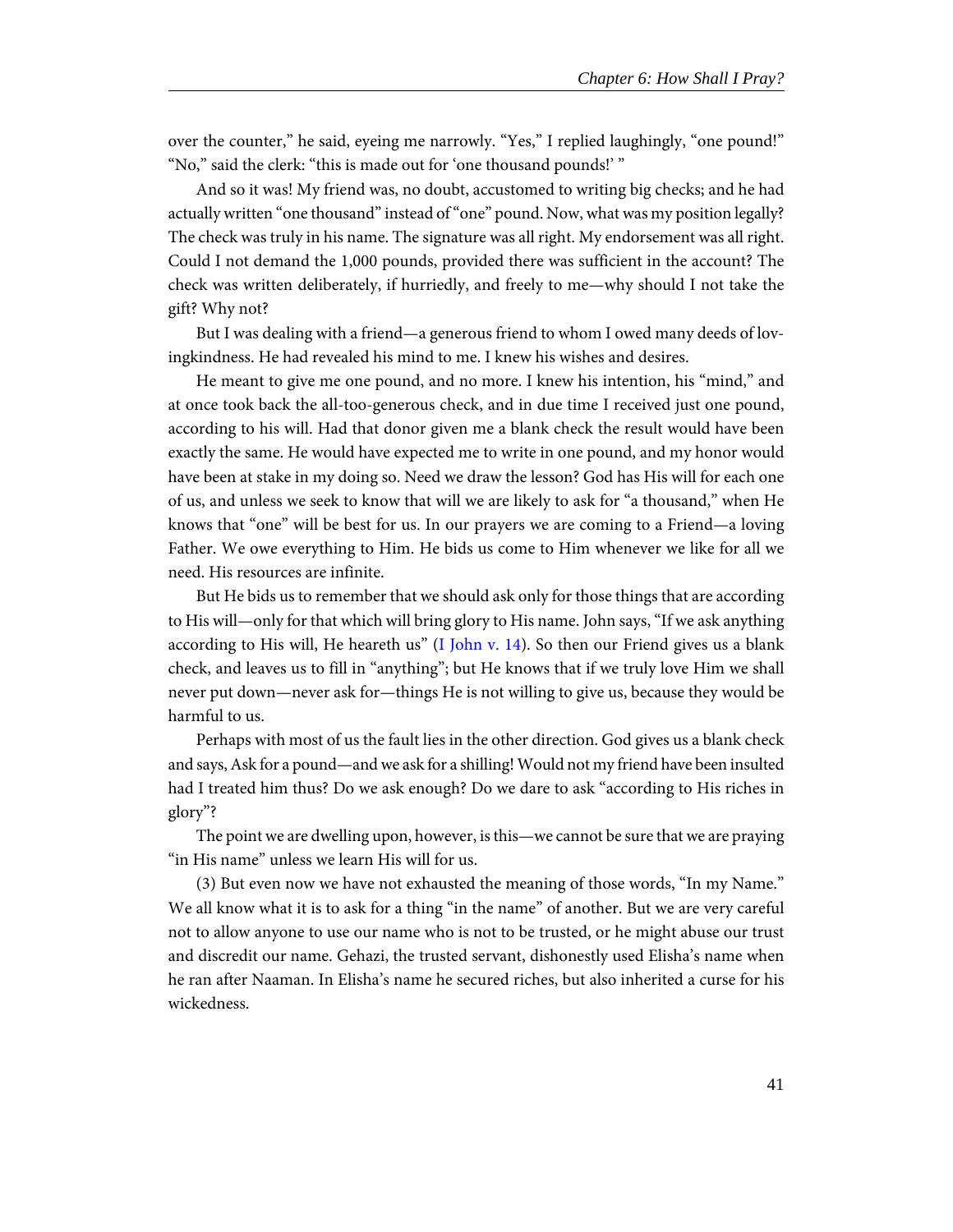A trusted clerk often uses his employer's name and handles great sums of money as if they were his own. But this he does only so long as he is thought to be worthy of such confidence in him. And he uses the money for his master, and not for himself. All our money belongs to our Master, Christ Jesus. We can go to God for supplies in His name if we use all we get for His glory.

When I go to cash a check payable to me, the banker is quite satisfied if the signature of his client is genuine and that I am the person authorized to receive the money. He does not ask for references to my character. He has no right whatever to enquire whether I am worthy to receive the money or to be trusted to use it aright. It is not so with the Bank of Heaven. Now, this is a point of greatest importance. Do not hurry over what is now to be said.

When I go to heaven's bank in the name of the Lord Jesus, with a check drawn upon the unsearchable riches of Christ, God demands that I shall be a worthy recipient. Not "worthy" in the sense that I can merit or deserve anything from a holy God—but worthy in the sense that I am seeking the gift not for my own glory or self-interest, but only for the glory of God.

Otherwise I may pray and not get. "Ye ask and receive not, because ye ask amiss that ye may spend it in your pleasures" [\(James iv. 3, R.V.\)](http://www.ccel.org/study/Bible:Jas.4.3).

The great Heavenly Banker will not cash checks for us if our motives are not right. Is not this why so many fail in prayer? Christ's name is the revelation of His character.

To pray "in His name" is to pray in His character, as His representative sent by Him: it is to pray by His Spirit and according to His will; to have His approval in our asking, to seek what He seeks, to ask help to do what He Himself would wish to be done, and to desire to do it not for our own glorification, but for His glory alone. To pray "in His name" we must have identity of interests and purpose. Self and its aims and desires must be entirely controlled by God's Holy Spirit, so that our wills are in complete harmony with Christ's will.

We must reach the attitude of St. Augustine when he cried, "O Lord, grant that I may do Thy will as if it were my will, so that Thou mayest do my will as if it were Thy will."

Child of God, does this seem to make prayer "in His name" quite beyond us? That was not our Lord's intention. He is not mocking us! Speaking of the Holy Spirit our Lord used these words: "The Comforter . . . Whom the Father will send in my name" [\(John xiv. 26\)](http://www.ccel.org/study/Bible:John.14.26). Now, our Savior wants us to be so controlled by the Holy Spirit that we may act in Christ's name. "As many as are led by the Spirit of God, they are the sons of God" [\(Rom. viii. 14\)](http://www.ccel.org/study/Bible:Rom.8.14). And only sons can say, "Our Father."

Our Lord said of Saul of Tarsus: "He is a chosen vessel unto Me to bear My name before the Gentiles and kings, and the children of Israel" ([Acts ix. 15\)](http://www.ccel.org/study/Bible:Acts.9.15). Not to them, but before them. So St. Paul says: "It pleased God to reveal his Son in me." We cannot pray in Christ's name unless we bear that name before people. And this is only possible so long as we "abide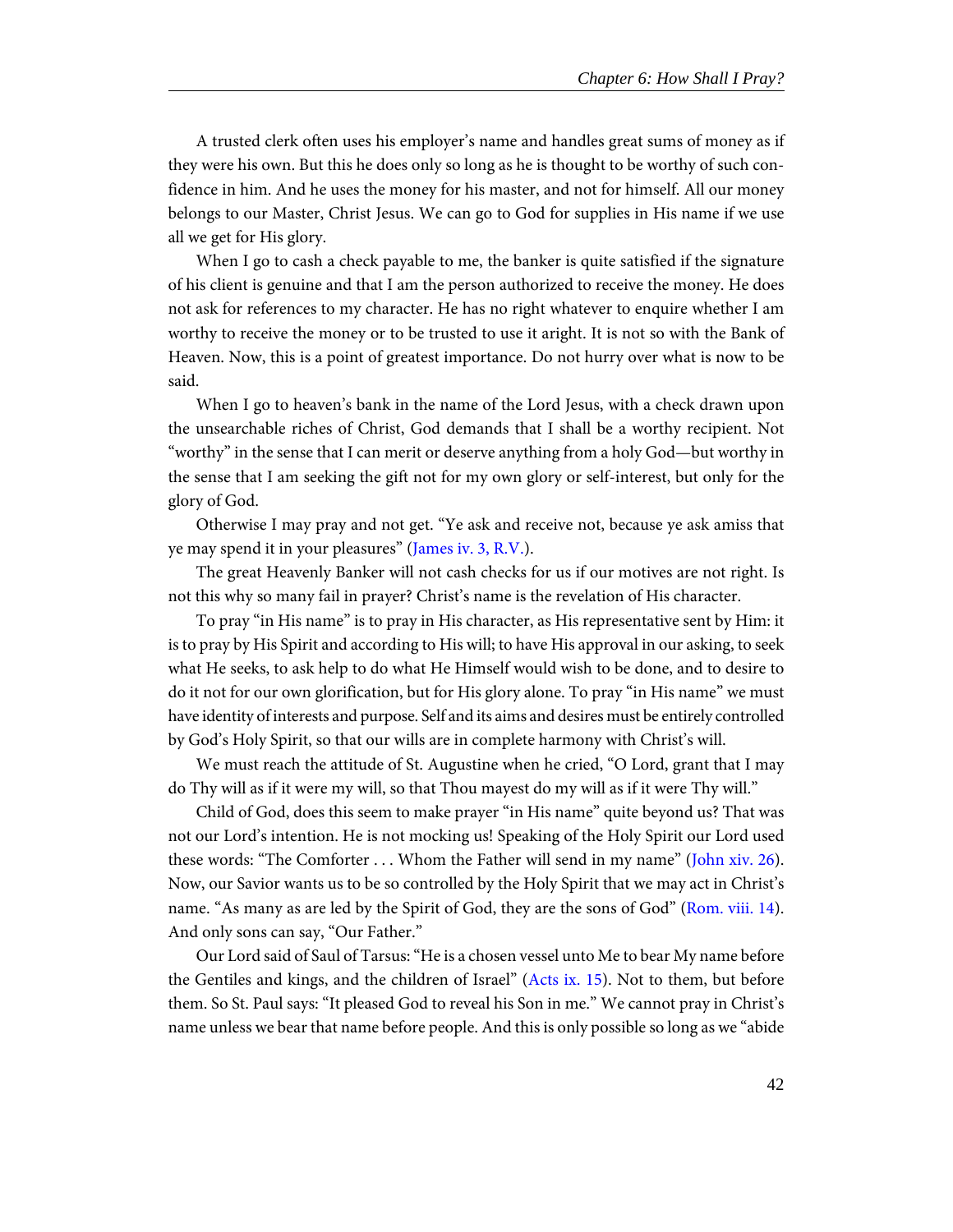in" Him and His words abide in us. So we come to this—unless the heart is right the prayer must be wrong.

Christ said, "If ye abide in Me, and My words abide in you, ye shall ask what ye will, and it shall be done unto you" ([John xv. 7\)](http://www.ccel.org/study/Bible:John.15.7).

Those three promises are really identical—they express the same thought in different words. Look at them—

Ask anything in my name, I will do it [\(John xiv. 13, 14](http://www.ccel.org/study/Bible:John.14.13-John.14.14)).

Ask what ye will (if ye abide in me and my words abide in you), and it shall be done ([John xv. 7\)](http://www.ccel.org/study/Bible:John.15.7).

Ask anything, according to his will, we have the petitions [\(I John v. 14\)](http://www.ccel.org/study/Bible:1John.5.14).

And we could sum them all up in the words of St. John, "'Whatsoever we ask, we receive of him, because we keep his commandments and do the things which are pleasing in his sight" [\(I John iii. 22](http://www.ccel.org/study/Bible:1John.3.22)). When we do what He bids, He does what we ask! Listen to God and God will listen to you. Thus our Lord gives us "power of attorney" over His kingdom, the kingdom of heaven, if only we fulfil the condition of abiding in Him.

Oh, what a wonder is this! How eagerly and earnestly we should seek to know His "mind," His wish, His will!—How amazing it is that any one of us should by our own selfseeking miss such unsearchable riches! We know that God's will is the best for us. We know that He longs to bless us and make us a blessing. We know that to follow our own inclination is absolutely certain to harm us and to hurt us and those whom we love. We know that to turn away from His will for us is to court disaster. O child of God, why do we not trust Him fully and wholly? Here we are, then, once again brought face to face with a life of holiness. We see with the utmost clearness that our Savior's call to prayer is simply a clarion call to holiness. "Be ye holy!" for without holiness no man can see God, and prayer cannot be efficacious.

When we confess that we "never get answers to our prayers," we are condemning not God, or His promises, or the power of prayer, but ourselves. There is no greater test of spirituality than prayer. The man who tries to pray quickly discovers just where he stands in God's sight.

Unless we are living the Victorious Life we cannot truly pray "in the name" of Christ, and our prayer-life must of necessity be feeble, fitful and oft-times unfruitful.

And "in His name" must be "according to His will." But can we know His will? Assuredly we can. St. Paul not only says, "Let this mind be in you which was in Christ Jesus . . ." ([Phil.](http://www.ccel.org/study/Bible:Phil.2.5) [ii. 5](http://www.ccel.org/study/Bible:Phil.2.5)); he also boldly declares, "We have the mind of Christ" ([I Cor. ii. 16](http://www.ccel.org/study/Bible:1Cor.2.16)). How, then, can we get to know God's will?

We shall remember that "the secret of the Lord is with them that fear him" ([Psa. xxv.](http://www.ccel.org/study/Bible:Ps.25.14) [14\)](http://www.ccel.org/study/Bible:Ps.25.14).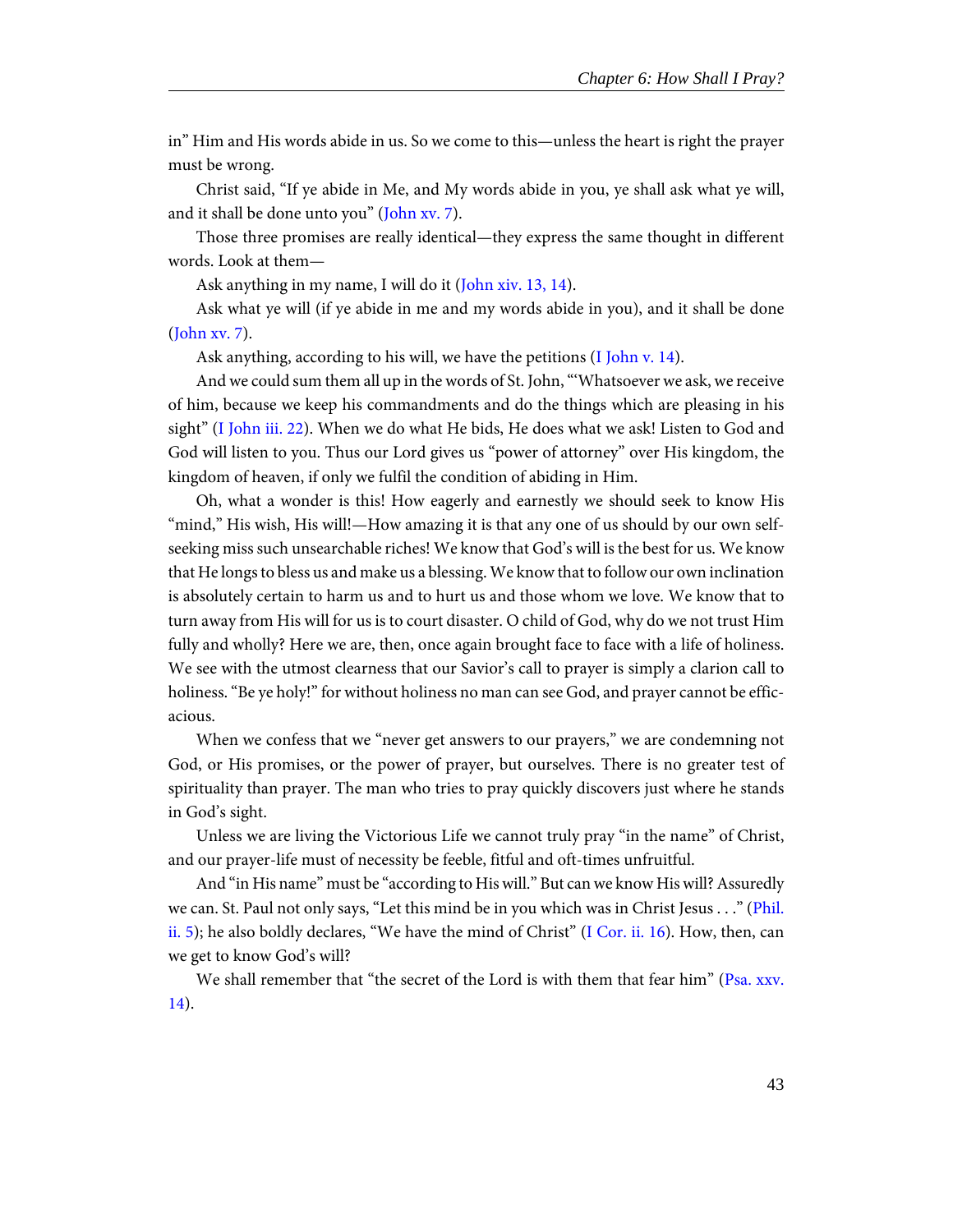In the first place, we must not expect God to reveal His will to us unless we desire to know that will and intend to do that will. Knowledge of God's will and the performance of that will go together. We are apt to desire to know God's will so that we may decide whether we will obey or not. Such an attitude is disastrous. "If any man willeth to do His will, he shall know of the teaching" ([John vii. 17](http://www.ccel.org/study/Bible:John.7.17)).

God's will is revealed in His Word in Holy Scriptures. What He promises in His Word I may know to be according to His will.

For example, I may confidently ask for wisdom, because His Word says, "If any . . . lack wisdom, let him ask of God . . . and it shall be given him" [\(James i. 5\)](http://www.ccel.org/study/Bible:Jas.1.5). We cannot be men of prevailing prayer unless we study God's Word to find out His will for us.

But it is the Holy Spirit of God Who is prayer's great Helper. Read again those wonderful words of St. Paul: "In the same way the Spirit also helps us in our weakness; for we do not know what prayers to offer nor in what way to offer them, but the Spirit Himself pleads for us in yearnings that can find no words, and the Searcher of hearts knows what the Spirit's meaning is, because His intercessions for God's people are in harmony with God's will" ([Rom. viii. 26, 27](http://www.ccel.org/study/Bible:Rom.8.26-Rom.8.27); Weymouth).

What comforting words! Ignorance and helplessness in prayer are indeed blessed things if they cast us upon the Holy Spirit. Blessed be the name of the Lord Jesus! We are left without excuse. Pray we must: pray we can.

Remember our Heavenly Father is pledged to give the Holy Spirit to them that ask Him ([Luke xi. 13\)](http://www.ccel.org/study/Bible:Luke.11.13)—and any other "good thing" too ([Matt. vii. 11\)](http://www.ccel.org/study/Bible:Matt.7.11).

Child of God, you have often prayed. You have, no doubt, often bewailed your feebleness and slackness in prayer. But have you really prayed in His name?

It is when we have failed and know not "what prayers to offer" or "in what way," that the Holy Spirit is promised as our Helper.

Is it not worth while to be wholly and whole-heartedly yielded to Christ? The half-andhalf Christian is of very little use either to God or man. God cannot use him, and man has no use for him, but considers him a hypocrite. One sin allowed in the life wrecks at once our usefulness and our joy, and robs prayer of its power.

Beloved, we have caught a fresh glimpse of the grace and the glory of our Lord Jesus Christ. He is willing and waiting to share with us both His glory and His grace. He is willing to make us channels of blessing. Shall we not worship God in sincerity and truth, and cry eagerly and earnestly, "Lord, what shall I do?" ([Acts xxii. 10, R.V.\)](http://www.ccel.org/study/Bible:Acts.22.10) and then, in the power of His might, do it?

St. Paul once shot up that prayer to heaven; "What shall I do?" What answer did he get? Listen! He tells us in his counsel to believers everywhere just what it meant to him, and should mean to us: "Beloved, put on . . . a heart of compassion, kindness, humility, longsuffering; . . .above all things put on love and let the peace of Christ rule in your hearts. . . .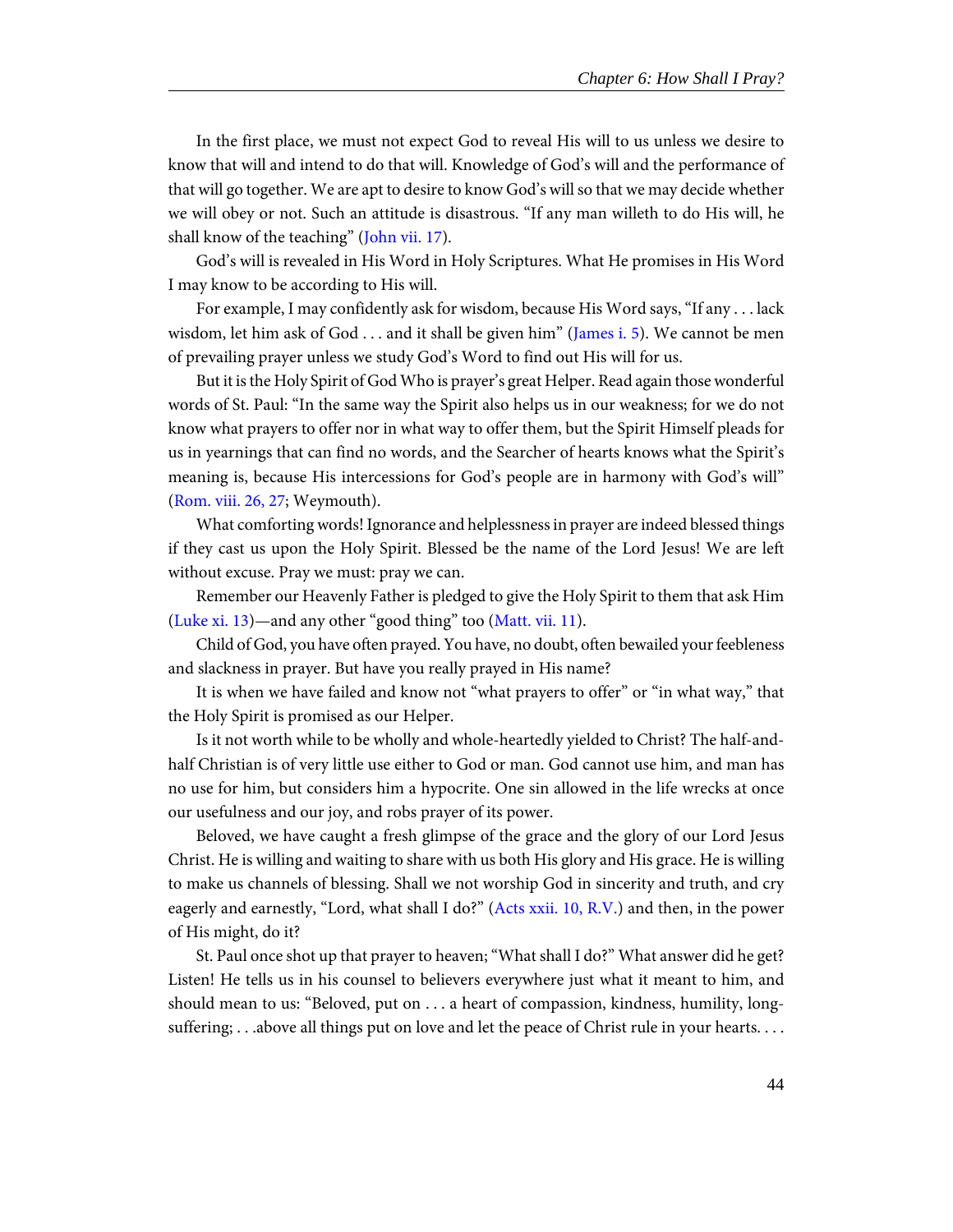Let the word of Christ dwell in you richly in all wisdom. . . . And whatsoever ye do, in word or deed, do all in the name of the Lord Jesus, giving thanks to God the Father through him" ([Col. iii. 12-17](http://www.ccel.org/study/Bible:Col.3.12-Col.3.17)).

It is only when whatsoever we do is done in His name that He will do whatsoever we ask in His name.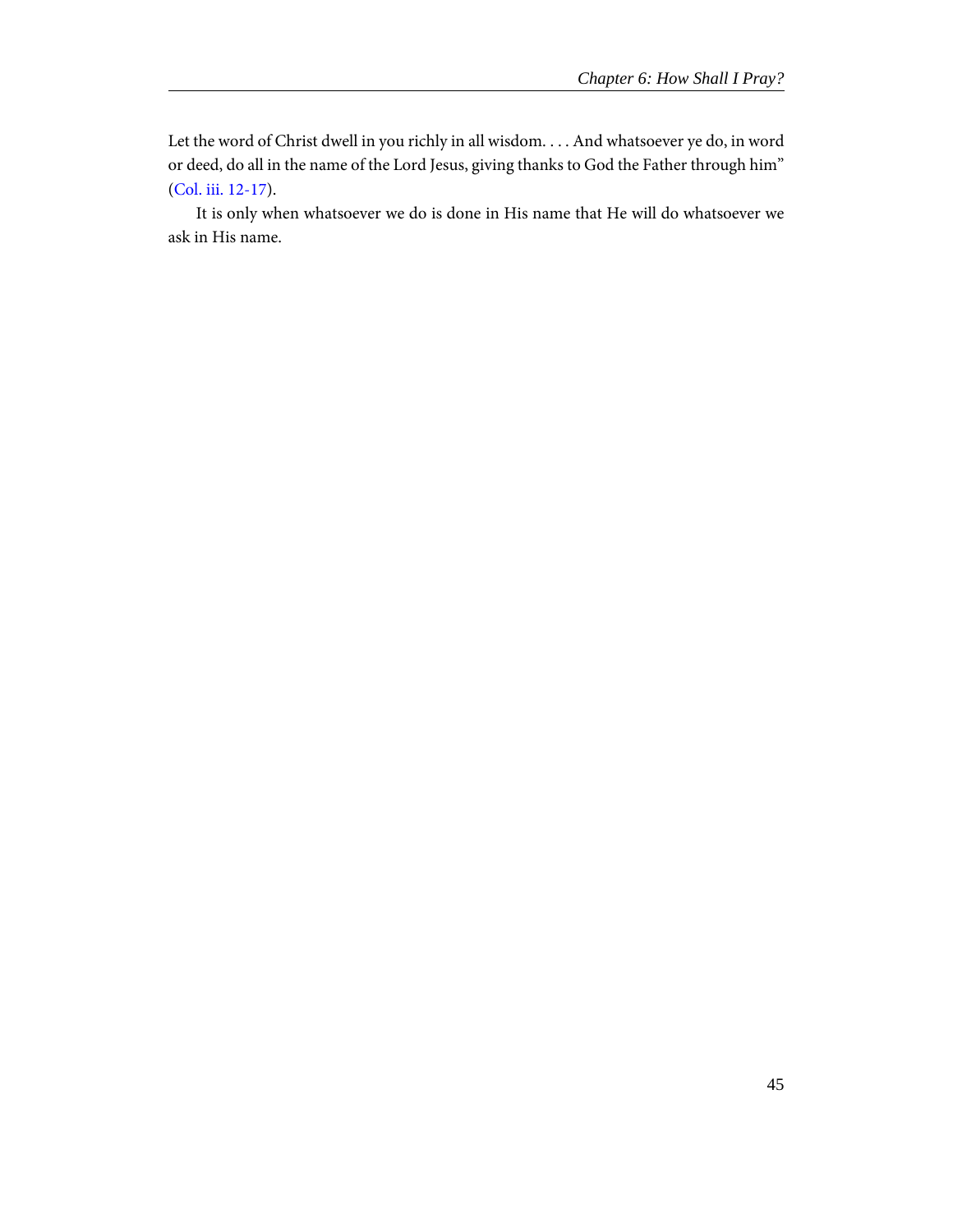# **CHAPTER 7: MUST I AGONIZE?**

PRAYER is measured, not by time, but by intensity. Earnest souls who read of men like Praying Hyde are today anxiously asking, "Am I expected to pray like that?"

They hear of others who sometimes remain on their knees before God all day or all night, refusing food and scorning sleep, whilst they pray and pray and pray. They naturally wonder, "Are we to do the same? Must all of us follow their examples?" We must remember that those men of prayer did not pray by time. They continued so long in prayer because they could not stop praying.

Some have ventured to think that in what has been said in earlier chapters I have hinted that we must all follow in their train. Child of God, do not let any such thought—such fear?—distress you. Just be willing to do what He will have you do—what He leads you to do. Think about it; pray about it. We are bidden by the Lord Jesus to pray to our loving Heavenly Father. We sometimes sing, "Oh, how He loves!" And nothing can fathom that love.

Prayer is not given us as a burden to be borne, or an irksome duty to fulfil, but to be a joy and power to which there is no limit. It is given us that we "may find grace to help us in time of need" [\(Heb. iv. 16, R.V.](http://www.ccel.org/study/Bible:Heb.4.16)). And every time is a "time of need." "Pray ye" is an invitation to be accepted rather than a command to be obeyed. Is it a burden for a child to come to his father to ask for some boon? How a father loves his child, and seeks its highest good! How he shields that little one from any sorrow or pain or suffering! Our heavenly Father loves us infinitely more than any earthly father. The Lord Jesus loves us infinitely more than any earthly friend. God forgive me if any words of mine, on such a precious theme as prayer, have wounded the hearts or consciences of those who are yearning to know more about prayer. "Your heavenly Father knoweth," said our Lord: and if He knows, we can but trust and not be afraid.

A schoolmaster may blame a boy for neglected homework, or unpunctual attendance, or frequent absence; but the loving father in the home knows all about it. He knows all about the devoted service of the little laddie in the home circle, where sickness or poverty throws so many loving tasks in his way. Our dear, loving Father knows all about us. He sees. He knows how little leisure some of us have for prolonged periods of prayer.

For some of us God makes leisure. He makes us lie down [\(Psa. xxiii. 2](http://www.ccel.org/study/Bible:Ps.23.2)) that He may make us look up. Even then, weakness of body often prevents prolonged prayer. Yet I question if any of us, however great and reasonable our excuses, spend enough thought over our prayers. Some of us are bound to be much in prayer. Our very work demands it. We may be looked upon as spiritual leaders; we may have the spiritual welfare or training of others. God forbid that we should sin against the Lord in ceasing to pray enough for them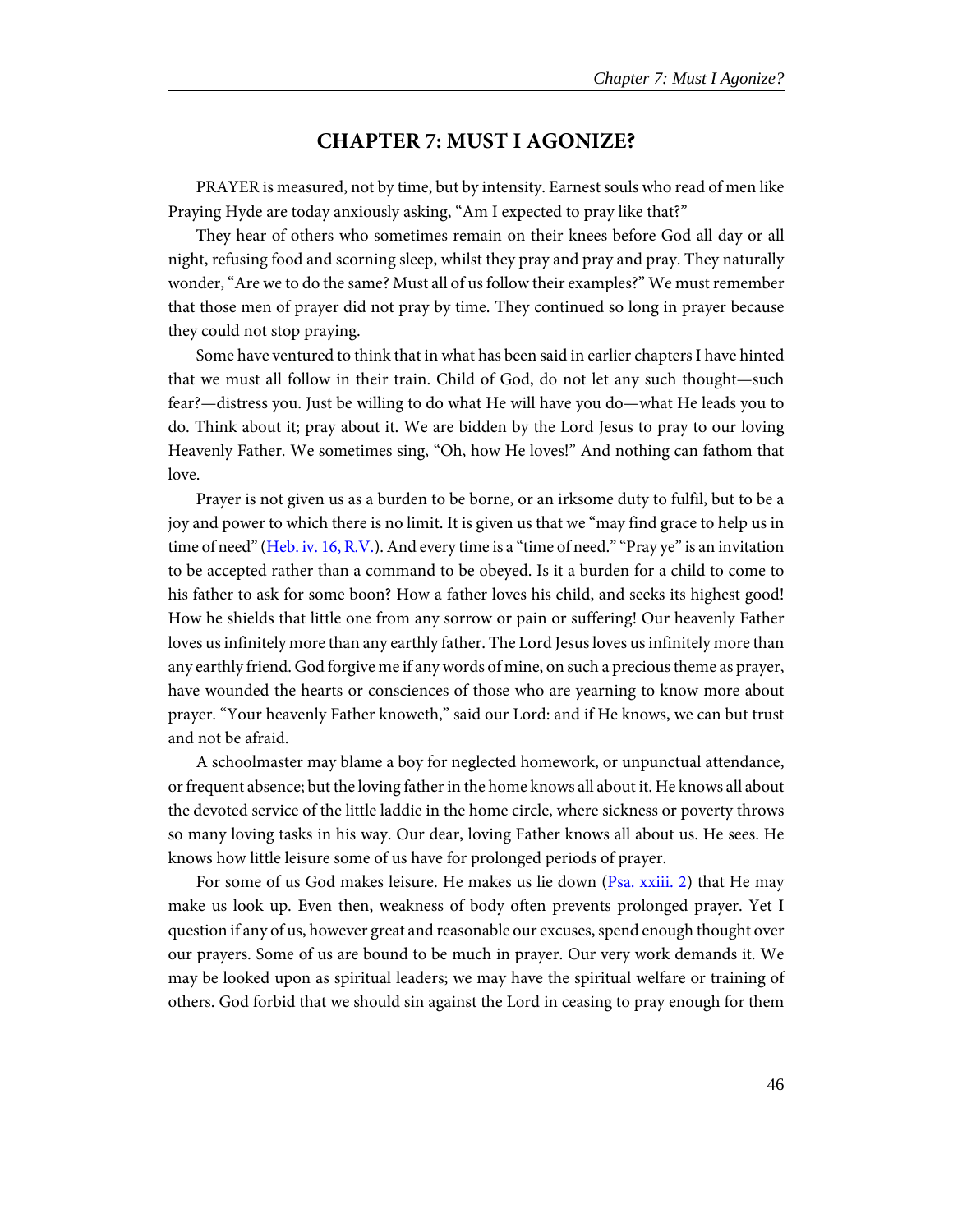([I Sam. xii. 23\)](http://www.ccel.org/study/Bible:1Sam.12.23). Yes, with some it is our very business—almost our life's work-to pray, Others—

> Have friends who give them pain, Yet have not sought a friend in Him.

For them they cannot help praying. If we have the burden of souls upon us we shall never ask, "How long need I pray?"

But how well we know the difficulties which surround the prayer-life of many! A little pile of letters lies before me as I write. They are full of excuses, and kindly protests, and reasonings it is true. But is that why they are written? No! No! Far from it. In every one of them there is an undercurrent of deep yearning to know God's will, and how to obey the call to prayer amid all the countless claims of life.

Those letters tell of many who cannot get away from others for times of secret prayer; of those who share even bedrooms; of busy mothers, and maids, and mistresses who scarcely know how to get through the endless washing and cooking, mending and cleaning, shopping and visiting; of tired workers who are too weary to pray when the day's work is done.

Child of God, our heavenly Father knows all about it. He is not a taskmaster. He is our Father. If you have no time for prayer, or no chance of secret prayer, why, just tell Him all about it—and you will discover that you are praying!

To those who seem unable to get any solitude at all, or even the opportunity of stealing into a quiet church for a few moments, may we point to the wonderful prayer-life of St. Paul ? Did it ever occur to you that he was in prison when he wrote most of those marvelous prayers of his which we possess? Picture him. He was chained to a Roman soldier day and night, and was never alone for a moment. Epaphias was there part of the time, and caught something of his master's passion for prayer. St. Luke may have been there. What prayermeetings! No opportunity for secret prayer. No! but how much we owe to the uplifting of those chained hands! You and I may be never, or rarely ever, alone, but at least our hands are not fettered with chains, and our hearts are not fettered, nor our lips.

Can we make time for prayer? I may be wrong, but my own belief is that it is not God's will for most of us—and perhaps not for any of us—to spend so much time in prayer as to injure our physical health through getting insufficient food or sleep. With very many it is a physical impossibility, because of bodily weakness, to remain long in the spirit of intense prayer.

The posture in which we pray is immaterial. God will listen whether we kneel, or stand, or sit, or walk, or work.

I am quite aware that many have testified to the fact that God sometimes gives special strength to those who curtail their hours of rest in order to pray more. At one time the writer tried getting up very early in the morning—and every morning—for prayer and communion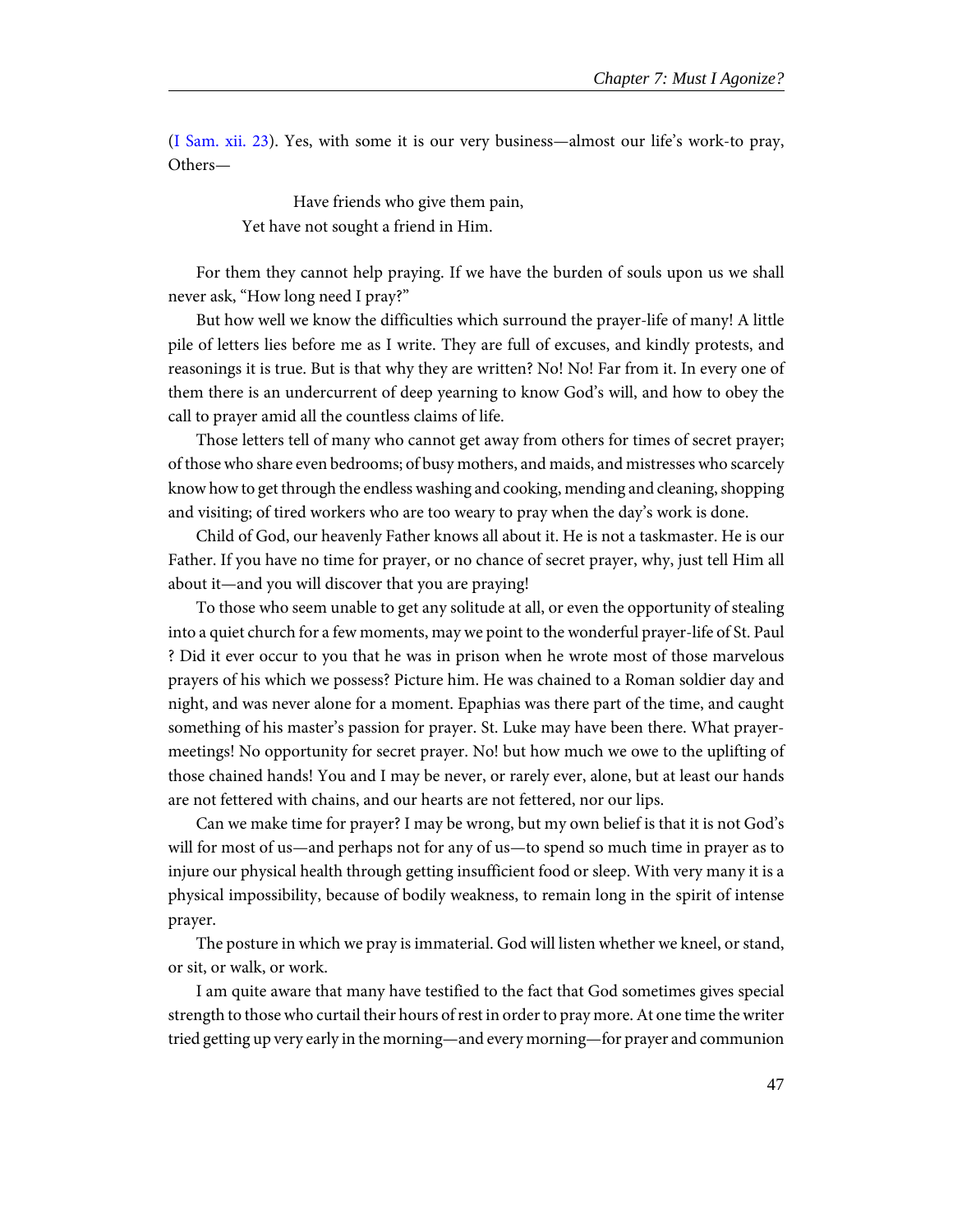with God. After a time he found that his daily work was suffering in intensity and effectiveness, and that it was difficult to keep awake during the early evening hours! But do we pray as much as we might do? It is a lasting regret to me that I allowed the days of youth and vigor to pass by without laying more stress upon those early hours of prayer.

Now, the inspired command is clear enough: "Pray without ceasing" ([I Thess. v. 17\)](http://www.ccel.org/study/Bible:1Thess.5.17). Our dear Lord said, "Men ought always to pray, and not to faint"—"and never lose heart" (Weymouth) [\(Luke xviii. 1\)](http://www.ccel.org/study/Bible:Luke.18.1).

This, of course, cannot mean that we are to be always on our knees. I am convinced that God does not wish us to neglect rightful work in order to pray. But it is equally certain that we might work better and do more work if we gave less time to work and more to prayer.

Let us work well. We are to be "not slothful in business" ([Rom. xii. 11\)](http://www.ccel.org/study/Bible:Rom.12.11). St. Paul says, "We exhort you, brethren, that ye abound more and more; and that ye. . . do your own business, and to work with your hands. . . that ye may walk honestly . . . and have need of nothing" ([I Thess. iv. 11, 12\)](http://www.ccel.org/study/Bible:1Thess.4.11-1Thess.4.12). "If any will not work, neither let him eat" ([II Thess. iii. 10](http://www.ccel.org/study/Bible:2Thess.3.10)).

But are there not endless opportunities during every day of "lifting, up holy hands"—or at least holy hearts—in prayer to our Father? Do we seize the opportunity, as we open our eyes upon each new day, of praising and blessing our Redeemer? Every day is an Easter day to the Christian. We can pray as we dress. Without a reminder we shall often forget. Stick a piece of stamp-paper in the corner of your looking-glass, bearing the words,—"Pray without ceasing." Try it. We can pray as we go from one duty to another. We can often pray at our work. The washing and the writing, the mending and the minding, the cooking and the cleaning will be done all the better for it.

Do not children, both young and old, work better and play better when some loved one is watching? Will it not help us ever to remember that the Lord Jesus is always with us, watching? Aye, and helping. The very consciousness of His eye upon us will be the consciousness of His power within us.

Do you not think that St. Paul had in his mind this habitual praying rather than fixed seasons of prayer when he said, "The Lord is at hand"—i.e., is near (Weymouth). "In nothing be anxious, but in everything, by prayer and supplication, with thanksgiving, let your requests be made known unto God" [\(Phil. iv. 5, 6\)](http://www.ccel.org/study/Bible:Phil.4.5-Phil.4.6)? Does not "in everything" suggest that, as thing after thing befalls us, moment by moment, we should then and there make it a "thing" of prayer and praise to the Lord Who is near? (Why should we limit this "nearness" to the Second Advent?)

What a blessed thought: prayer is to a near-God. When our Lord sent His disciples forth to work, He said, "Lo, I am with you alway."

Sir Thomas Browne, the celebrated physician, had caught this spirit. He made a vow "to pray in all places where quietness inviteth; in any house, highway or street; and to know no street in this city that may not witness that I have not forgotten God and my Savior in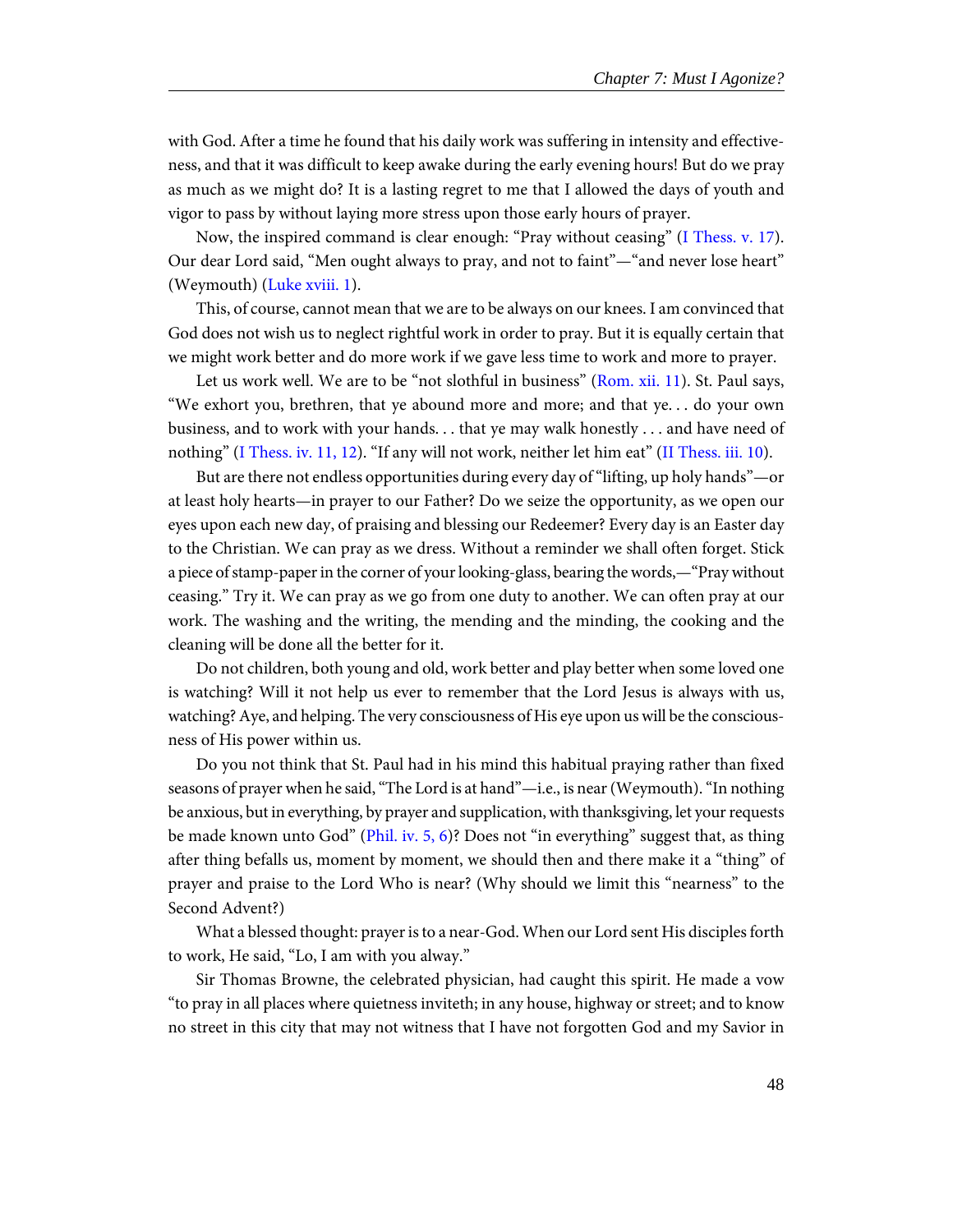it; and that no town or parish where I have been may not say the like. To take occasion of praying upon the sight of any church which I see as I ride about. To pray daily and particularly for my sick patients, and for all sick people, under whose care soever. And at the entrance into the house of the sick to say, 'The peace and the mercy of God be upon this house.' After a sermon to make a prayer and desire a blessing, and to pray for the minister."

But we question if this habitual communion with our blessed Lord is possible unless we have times—whether long or brief—of definite prayer. And what of these prayer seasons? We have said earlier that prayer is as simple as a little child asking something of its father. Nor would such a remark need any further comment were it not for the existence of the evil one.

There is no doubt whatever that the devil opposes our approach to God in prayer, and does all he can to prevent the prayer of faith. His chief way of hindering us is to try to fill our minds with the thought of our needs, so that they shall not be occupied with thoughts of God, our loving Father, to Whom we pray. He wants us to think more of the gift than of the Giver. The Holy Spirit leads us to pray for a brother. We get as far as "O God, bless my brother"—and away go our thoughts to the brother, and his affairs, and his difficulties, his hopes and his fears, and away goes prayer!

How hard the devil makes it for us to concentrate our thoughts upon God! This is why we urge people to get a realization of the glory of God, and the power of God, and the presence of God, before offering up any petition. If there were no devil there would be no difficulty in prayer, but it is the evil one's chief aim to make prayer impossible. That is why most of us find it hard to sympathize with those who profess to condemn what they call "vain repetitions" and "much speaking" in prayer—quoting our Lord's words in His sermon on the mount.

A prominent London vicar said quite recently, "God does not wish us to waste either His time or ours with long prayers. We must be business-like in our dealings with God, and just tell Him plainly and briefly what we want, and leave the matter there." But does our friend think that prayer is merely making God acquainted with our needs? If that is all there is in it, why, there is no need of prayer! "For your Father knoweth what things ye have need of before ye ask him," said our Lord when urging the disciples to pray.

We are aware that Christ Himself condemned some "long prayers" ([Matt. xxiii. 14\)](http://www.ccel.org/study/Bible:Matt.23.14). But they were long prayers made "for a pretense," "for a show" ([Luke xx. 47\)](http://www.ccel.org/study/Bible:Luke.20.47). Dear praying people, believe me, the Lord would equally condemn many of the "long prayers" made every week in some of our prayer-meetings—prayers which kill the prayer-meeting, and which finish up with a plea that God would hear these "feeble breathings," or "unworthy utterings."

But he never condemns long prayers that are sincere. Let us not forget that our Lord sometimes spent long nights in prayer. We are told of one of these—we do not know how frequently they were ([Luke vi. 12](http://www.ccel.org/study/Bible:Luke.6.12)). He would sometimes rise a "great while before day" and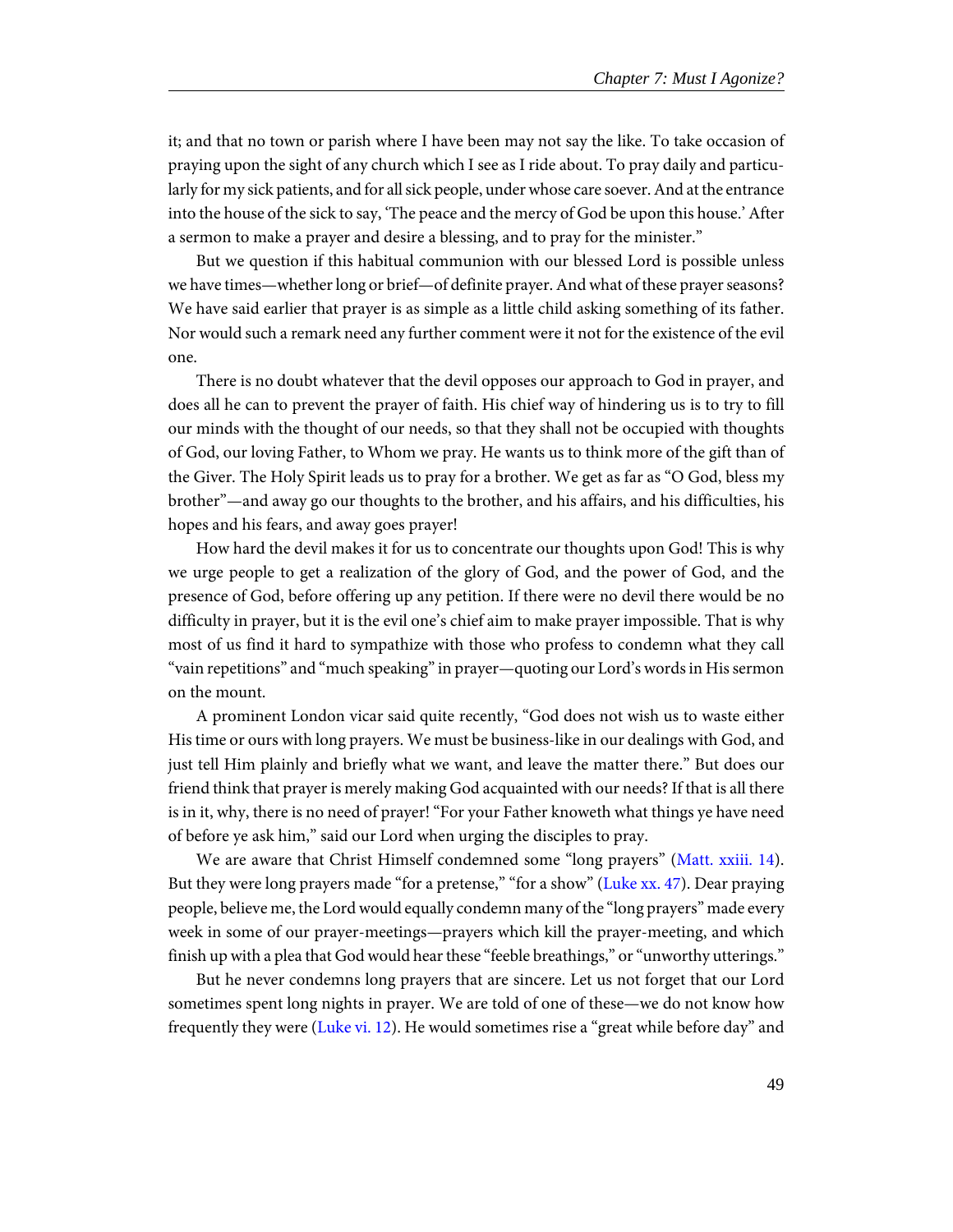depart to a solitary place for prayer [\(Mark i. 35\)](http://www.ccel.org/study/Bible:Mark.1.35). The perfect Man spent more time in prayer than we do. It would seem an undoubted fact that with God's saints in all ages nights of prayer with God have been followed by days of power with men.

Nor did our Lord excuse Himself from prayer—as we, in our ignorance, might think He could have done—because of the pressing calls to service and boundless opportunities of usefulness. After one of His busiest days, at a time when His popularity was at its highest, just when everyone sought His company and His counsel, He turned His back upon them all and retired to a mountain to pray ([Matt. xiv. 23\)](http://www.ccel.org/study/Bible:Matt.14.23).

We are told that once "great multitudes came together to hear Him, and to be healed of their infirmities." Then comes the remark, "But Jesus himself constantly withdrew into the desert, and there prayed" ([Luke v. 15, 16](http://www.ccel.org/study/Bible:Luke.5.15-Luke.5.16), Weymouth). Why? Because He knew that prayer was then far more potent than "service."

We say we are too busy to pray. But the busier our Lord was, the more He prayed. Sometimes He had no leisure so much as to eat ([Mark iii. 20\)](http://www.ccel.org/study/Bible:Mark.3.20); and sometimes He had no leisure for needed rest and sleep [\(Mark vi. 31\)](http://www.ccel.org/study/Bible:Mark.6.31). Yet He always took time to pray. If frequent prayer, and, at times, long hours of prayer, were necessary for our Savior, are they less necessary for us?

I do not write to persuade people to agree with me: that is a very small matter. We only want to know the truth. Spurgeon once said: "There is no need for us to go beating about the bush, and not telling the Lord distinctly what it is that we crave at His hands. Nor will it be seemly for us to make any attempt to use fine language; but let us ask God in the simplest and most direct manner for just the things we want. . . . I believe in business prayers. I mean prayers in which you take to God one of the many promises which He has given us in His Word, and expect it to be fulfilled as certainly as we look for the money to be given us when we go to the bank to cash a check. We should not think of going there, lolling over the counter chattering with the clerks on every conceivable subject except the one thing for which we had gone to the bank, and then coming away without the coin we needed; but we should lay before the clerk the promise to pay the bearer a certain sum, tell him in what form we wished to take the amount, count the cash after him, and then go on our way to attend to other business. That is just an illustration of the method in which we should draw supplies from the Bank of Heaven." Splendid!

But—? By all means let us be definite in prayer; by all means let us put eloquence aside—if we have any! By all means let us avoid needless "chatter," and come in faith, expecting to receive.

But would the bank clerk pass me the money over the counter so readily if there stood by my side a powerful, evil-countenanced, well-armed ruffian whom he recognized to be a desperate criminal waiting to snatch the money before my weak hands could grasp it? Would he not wait till the ruffian had gone? This is no fanciful picture. The Bible teaches us that,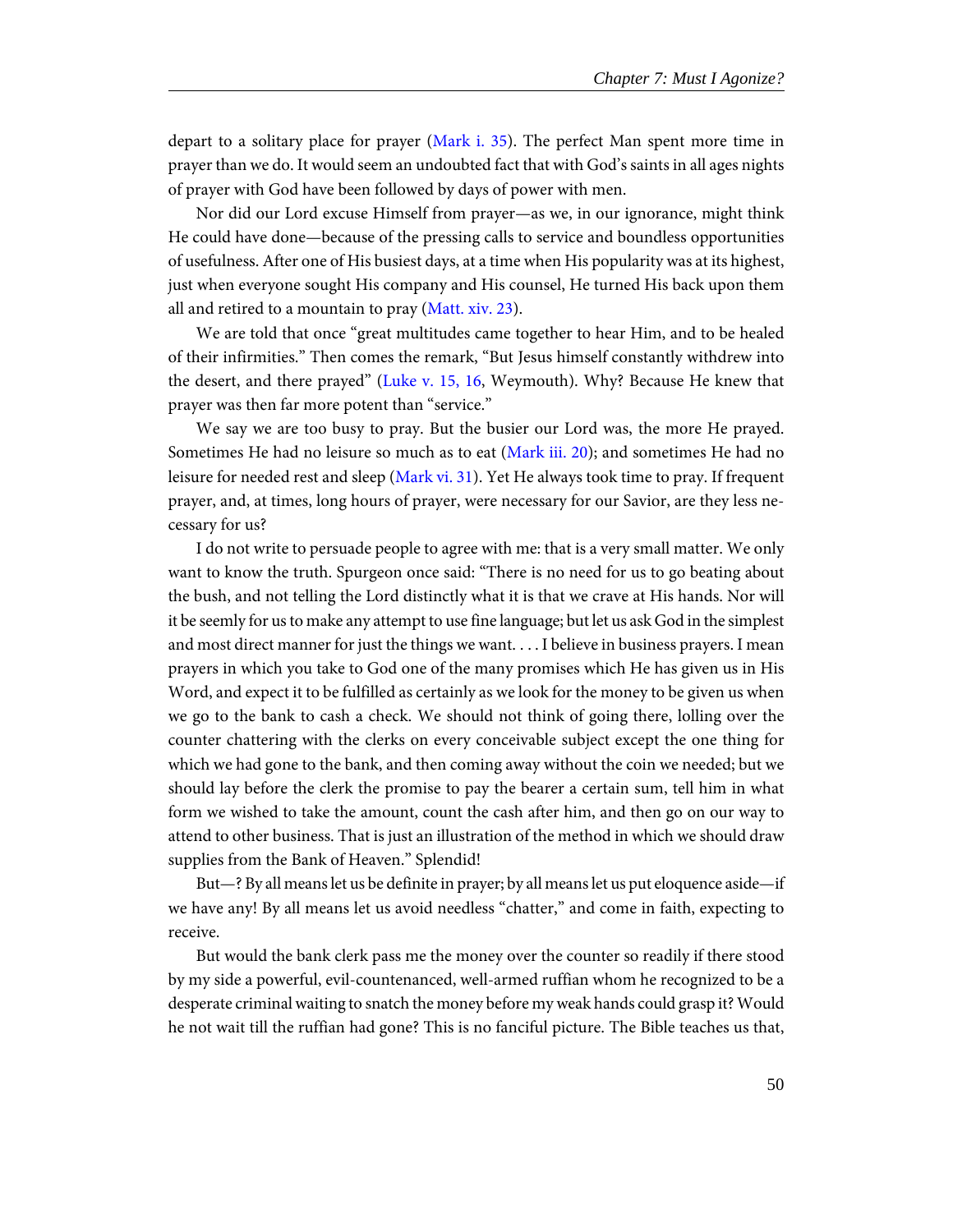in some way or other, Satan can hinder our prayers and delay the answer. Does not St. Peter urge certain things upon Christians, that their "prayers be not hindered"? ([I Peter iii. 7.](http://www.ccel.org/study/Bible:1Pet.3.7)) Our prayers can be hindered. "Then cometh the evil one and snatcheth away that which hath been sown in the heart" ([Matt. xiii. 19, R.V.\)](http://www.ccel.org/study/Bible:Matt.13.19).

Scripture gives us one instance—probably only one out of many—where the evil one actually kept back—delayed—for three weeks an answer to prayer. We only mention this to show the need of repeated prayer, persistence in prayer, and also to call attention to the extraordinary power which Satan possesses. We refer to [Daniel x. 12, 13:](http://www.ccel.org/study/Bible:Dan.10.12-Dan.10.13) "Fear not, Daniel, for from the first day that thou didst set thine heart to understand, and to humble thyself before God, thy words were heard: and I am come for thy word's sake. But the prince of the kingdom of Persia withstood me one and twenty days. But lo, Michael, one of the chief princes, came to help me."

We must not overlook this Satanic opposition and hindrance to our prayers. If we were to be content to ask God only once for some promised thing or one we deemed necessary, these chapters would never have been written. Are we never to ask again? For instance, I know that God willeth not the death of a sinner. So I come boldly in prayer: "O God, save my friend." Am I never to ask for his conversion again? George Müller prayed daily—and oftener—for sixty years for the conversion of a friend. But what light does the Bible throw upon "business-like" prayers? Our Lord gave two parables to teach persistence and continuance in prayer. The man who asked three loaves from his friend at midnight received as many as he needed "because of his importunity"—or persistency (Weymouth), i.e., his "shamelessness," as the word literally means [\(Luke xi. 8](http://www.ccel.org/study/Bible:Luke.11.8)). The widow who "troubled" the unjust judge with her "continual coming" at last secured redress. Our Lord adds "And shall not God avenge his elect which cry unto him day and night, and he is long-suffering over them?" ([Luke xviii. 7, R.V.](http://www.ccel.org/study/Bible:Luke.18.7))

How delighted our Lord was with the poor Syro-Phoenician woman who would not take refusals or rebuffs for an answer! Because of her continual request He said: "O woman, great is thy faith: be it unto thee even as thou wilt" ([Matt. xv. 28](http://www.ccel.org/study/Bible:Matt.15.28)). Our dear Lord, in His agony in Gethsemane, found it necessary to repeat even His prayer. "And he left them and went away and prayed a third time, saying again the same words" ([Matt. xxvi. 44](http://www.ccel.org/study/Bible:Matt.26.44)). And we find St. Paul, the apostle of prayer, asking God time after time to remove his thorn in the flesh. "Concerning this thing," says he, "I besought the Lord thrice that it might depart from me" [\(II Cor. xii. 8\)](http://www.ccel.org/study/Bible:2Cor.12.8).

God cannot always grant our petitions immediately. Sometimes we are not fitted to receive the gift. Sometimes He says "No" in order to give us something far better. Think, too, of the days when St. Peter was in prison. If your boy was unjustly imprisoned, expecting death at any moment, would you—could you—be content to pray just once, a "business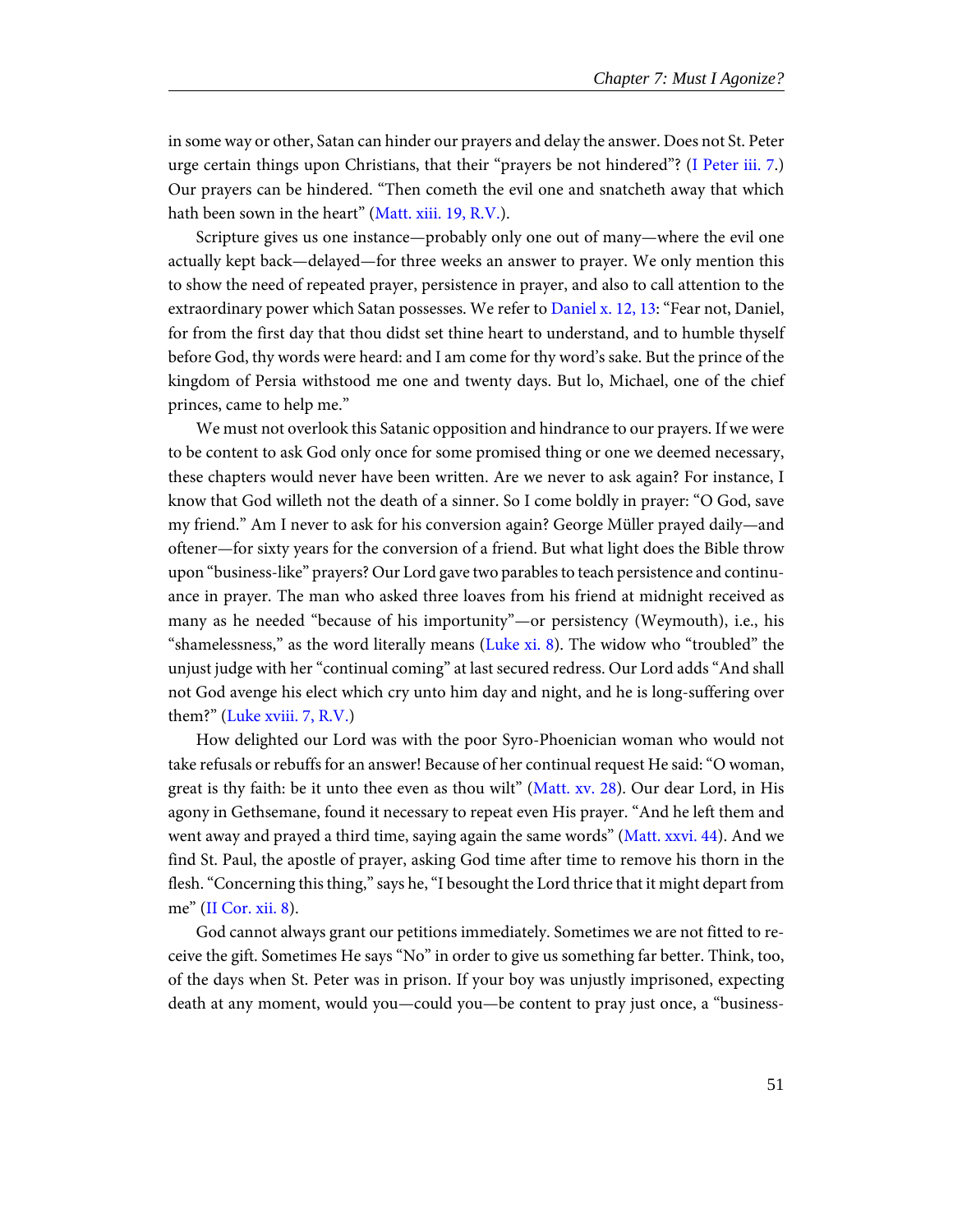like" prayer: "O God, deliver my boy from the hands of these men"? Would you not be very much in prayer and very much in earnest?

This is how the Church prayed for St. Peter. "Long and fervent prayer was offered to God by the Church on his behalf" [\(Acts xii. 5](http://www.ccel.org/study/Bible:Acts.12.5), Weymouth). Bible students will have noticed that the A.V. rendering, "without ceasing," reads "earnestly" in the R.V. Dr. Torrey points out that neither translation gives the full force of the Greek. The word means literally "stretched-out-ed-ly." It represents the soul on the stretch of earnest and intense desire. Intense prayer was made for St. Peter. The very same word is used of our Lord in Gethsemane: "And being in an agony he prayed more earnestly, and his sweat became as it were great drops of blood falling down upon the ground" [\(Luke xxii. 44](http://www.ccel.org/study/Bible:Luke.22.44)).

Ah! there was earnestness, even agony in prayer. Now, what about our prayers? Are we called upon to agonize in prayer? Many of God's dear saints say "No!" They think such agonizing in us would reveal great want of faith. Yet most of the experiences which befell our Lord are to be ours. We have been crucified with Christ, and we are risen with Him. Shall there be, with us, no travailing for souls?

Come back to human experience. Can we refrain from agonizing in prayer over dearly beloved children who are living in sin? I question if any believer can have the burden of souls upon him—a passion for souls—and not agonize in prayer.

Can we help crying out, like John Knox, "O God, give me Scotland or I die"? Here again the Bible helps us. Was there no travail of soul and agonizing in prayer when Moses cried out to God, "O, this people have sinned a great sin, and have made gods of gold. Yet now, if thou wilt forgive their sin—; and if not, blot, me, I pray thee, out of thy book"? ([Exod.](http://www.ccel.org/study/Bible:Exod.32.32) [xxxii. 32](http://www.ccel.org/study/Bible:Exod.32.32).)

Was there no agonizing in prayer when St. Paul said, "I could wish"—("pray," R.V. marg.)—"that I myself were anathema from Christ for my brethren's sake"? [\(Rom. ix. 3](http://www.ccel.org/study/Bible:Rom.9.3).)

We may, at all events, be quite sure that our Lord, Who wept over Jerusalem, and Who "offered up prayers and supplications with strong crying and tears" ([Heb. v. 7\)](http://www.ccel.org/study/Bible:Heb.5.7), will not be grieved if He sees us weeping over erring ones. Nay, will it not rather gladden His heart to see us agonizing over the sin which grieves Him? In fact, may not the paucity of conversions in so many a ministry be due to lack of agonizing in prayer?

We are told that "As soon as Zion travailed she brought forth her children" ([Isa. lxvi.](http://www.ccel.org/study/Bible:Isa.66.8) [8](http://www.ccel.org/study/Bible:Isa.66.8)). Was St. Paul thinking of this passage when he wrote to the Galatians, "My little children, of whom I am again in travail until Christ be formed in you"? [\(Gal. iv. 19.](http://www.ccel.org/study/Bible:Gal.4.19)) And will not this be true of spiritual children? Oh, how cold our hearts often are! How little we grieve over the lost! And shall we dare to criticise those who agonize over the perishing? God forbid! No; there is such a thing as wrestling in prayer. Not because God is unwilling to answer, but because of the opposition of the "world-rulers of this darkness" ([Eph. vi. 12, R.V.\)](http://www.ccel.org/study/Bible:Eph.6.12).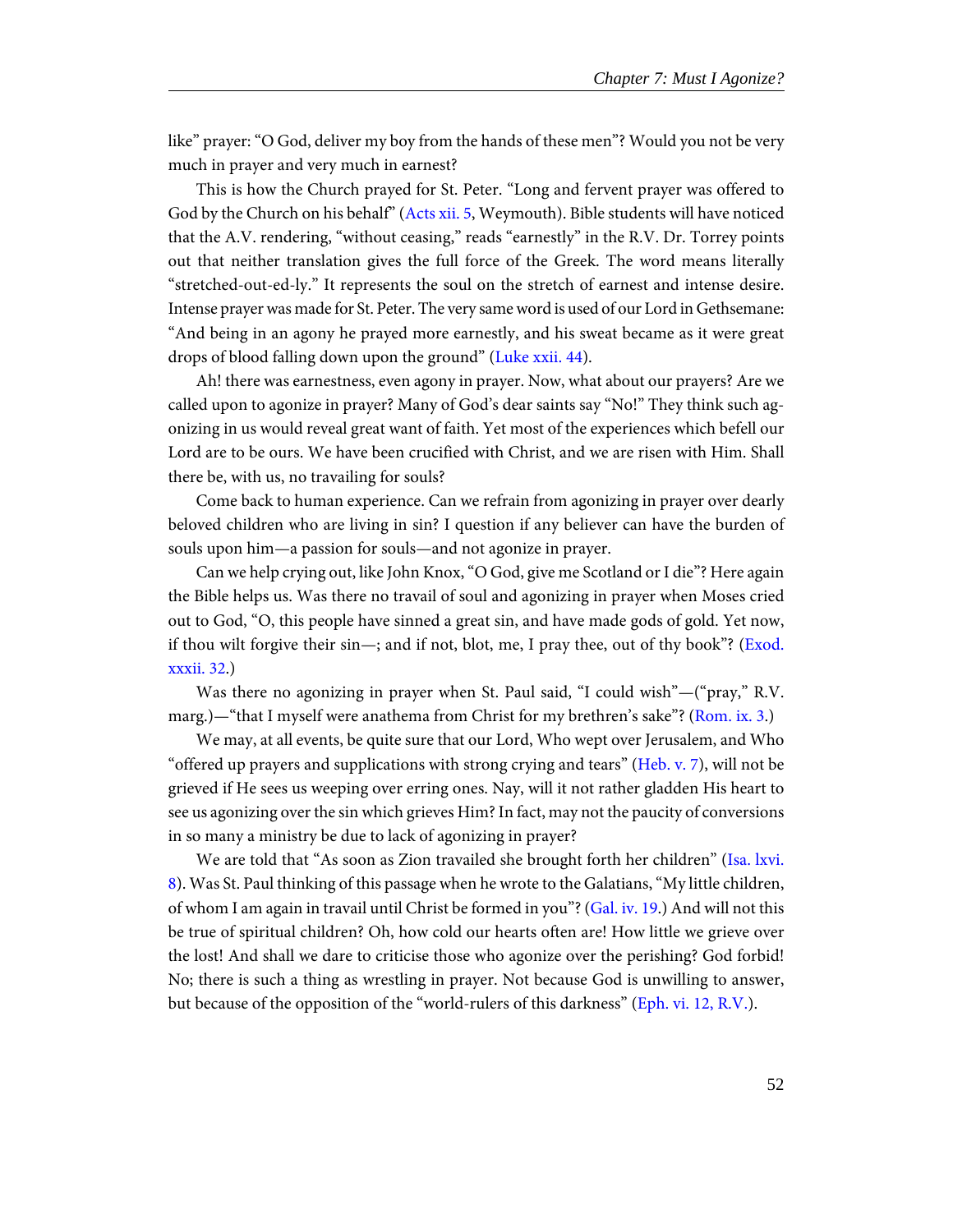The very word used for "striving" in prayer means "a contest." The contest is not between God and ourselves. He is at one with us in our desires. The contest is with the evil one, although he is a conquered foe [\(I John iii. 8](http://www.ccel.org/study/Bible:1John.3.8)). He desires to thwart our prayers.

"We wrestle not against flesh and blood, but against principalities, against the worldrulers of this darkness, against the spiritual hosts of wickedness in the heavenly places" ([Eph.](http://www.ccel.org/study/Bible:Eph.6.12) [vi. 12\)](http://www.ccel.org/study/Bible:Eph.6.12). We, too, are in these "heavenly places in Christ" ([Eph. i. 3\)](http://www.ccel.org/study/Bible:Eph.1.3); and it is only in Christ that we can be victorious. Our wrestling may be a wrestling of our thoughts from thinking Satan's suggestions, and keeping them fixed on Christ our Savior—that is, watching as well as praying  $(Eph. vi. 18)$  $(Eph. vi. 18)$ ; "watching unto prayer."

We are comforted by the fact that "the Spirit helpeth our infirmities: for we know not how to pray as we ought" ([Rom. viii. 26](http://www.ccel.org/study/Bible:Rom.8.26)) How does the Spirit "help" us, teach us, if not by example as well as by precept? How does the Spirit "pray"? "The Spirit Himself maketh intercession for us with groanings which cannot be uttered [\(Rom. viii. 26\)](http://www.ccel.org/study/Bible:Rom.8.26). Does the Spirit "agonize" in prayer as the Son did in Gethsemane?

If the Spirit prays in us, shall we not share His "groanings" in prayer? And if our agonizing in prayer weakens our body at the time, will angels come to strengthen us, as they did our Lord? ([Luke xxii. 43.](http://www.ccel.org/study/Bible:Luke.22.43)) We may, perhaps, like Nehemiah, weep, and mourn, and fast when we pray before God ([Neh. i. 4\)](http://www.ccel.org/study/Bible:Neh.1.4). "But," one asks, "may not a godly sorrow for sin and a yearning desire for the salvation of others induce in us an agonizing which is unnecessary, and dishonoring to God?"

May it not reveal a lack of faith in God's promises? Perhaps it may do so. But there is little doubt that St. Paul regarded prayer—at least sometimes—as a conflict (see [Rom. xv.](http://www.ccel.org/study/Bible:Rom.15.30) [30\)](http://www.ccel.org/study/Bible:Rom.15.30). In writing to the Colossian Christians he says: "I would have you know how greatly I strive for you . . . and for as many as have not seen my face in the flesh; that their hearts may be comforted" ([Col. ii. 1, 2\)](http://www.ccel.org/study/Bible:Col.2.1-Col.2.2). Undoubtedly he refers to his prayers for them.

Again, he speaks of Epaphras as one who is "always striving for you in his prayers, that ye may stand perfect, and fully assured in all the will of God" [\(Col. iv. 12\)](http://www.ccel.org/study/Bible:Col.4.12).

The word for "strive" is our word "agonize," the very word used of our Lord being "in an agony" when praying Himself [\(Luke xxii. 44\)](http://www.ccel.org/study/Bible:Luke.22.44).

The apostle says again, Epaphras "hath much labor for you," that is, in his prayers. St. Paul saw him praying there in prison, and witnessed his intense striving as he engaged in a long, indefatigable effort on behalf of the Colossians. How the Praetorian guard to whom St. Paul was chained must have wondered—yes, and have been deeply touched—to see these men at their prayers. Their agitation, their tears, their earnest supplications as they lifted up chained hands in prayer must have been a revelation to him! What would they think of our prayers?

No doubt St. Paul was speaking of his own custom when he urged the Ephesian Christians and others "to stand," "with all prayer and supplication, praying at all seasons in the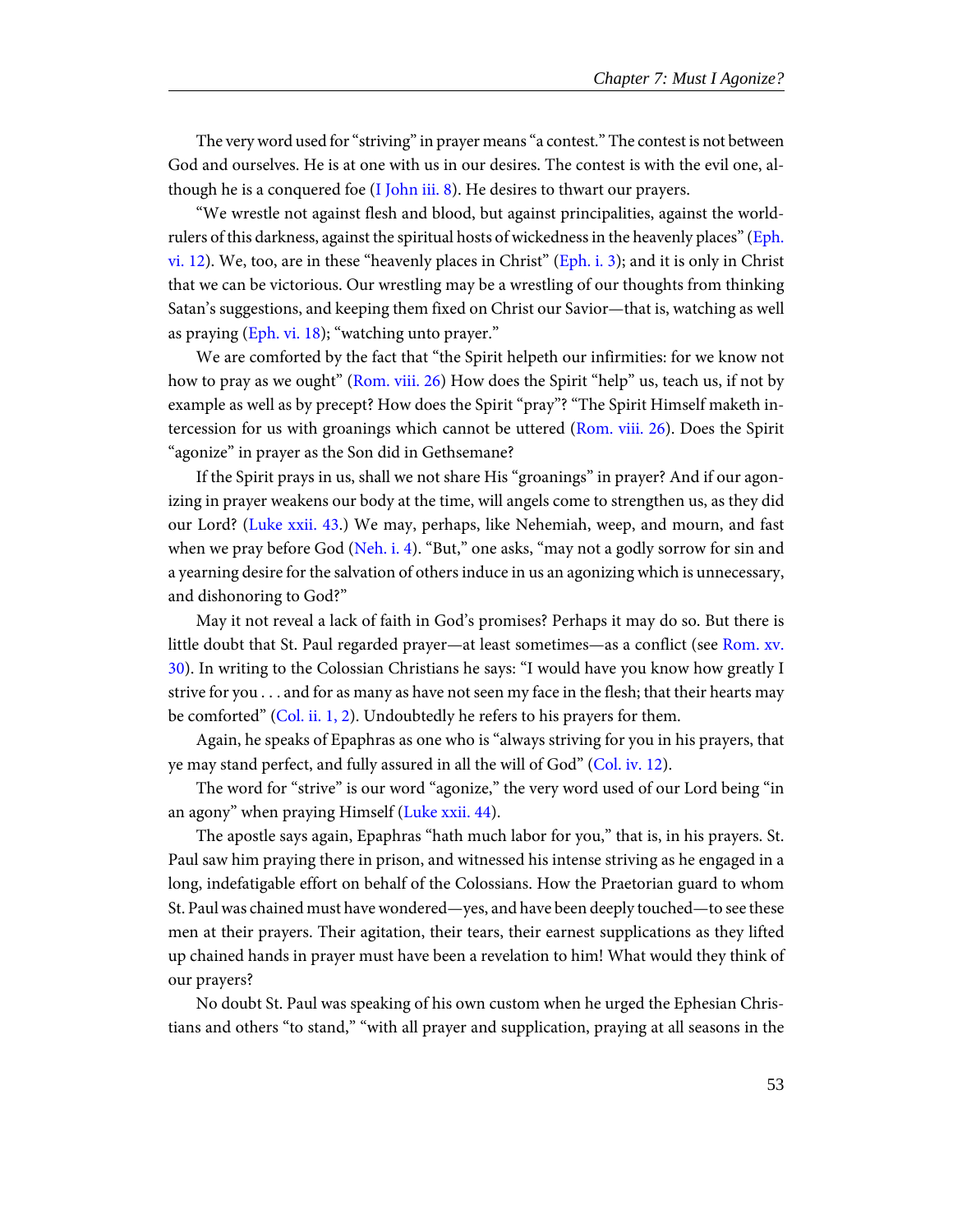Spirit, and watching thereunto in all perseverance and supplication for all saints, and on my behalf . . . an ambassador in chains." [\(Eph. vi. 18-20\)](http://www.ccel.org/study/Bible:Eph.6.18-Eph.6.20). That is a picture of his own prayerlife, we may be sure.

So then prayer meets with obstacles, which must be prayed away. That is what men mean when they talk about praying through. We must wrestle with the machinations of Satan. It may be bodily weariness or pain, or the insistent claims of other thoughts, or doubt, or the direct assaults of spiritual hosts of wickedness. With us, as with St. Paul, prayer is something of a "conflict," a "wrestle," at least sometimes, which compels us to "stir" ourselves up "to lay hold on God" [\(Isa. lxiv. 7](http://www.ccel.org/study/Bible:Isa.64.7)). Should we be wrong if we ventured to suggest that very few people ever wrestle in prayer? Do we? But let us never doubt our Lord's power and the riches of His grace.

The author of The Christian's Secret of a Happy Life told a little circle of friends, just before her death, of an incident in her own life. Perhaps I may be allowed to tell it abroad. A lady friend who occasionally paid her a visit for two or three days was always a great trial, a veritable tax upon her temper and her patience. Every such visit demanded much prayerpreparation. The time came when this "critical Christian" planned a visit for a whole week! She felt that nothing but a whole night of prayer could fortify her for this great testing. So, providing herself with a little plate of biscuits, she retired in good time to her bedroom, to spend the night on her knees before God, to beseech Him to give her grace to keep sweet and loving during the impending visit. No sooner had she knelt beside her bed than there flashed into her mind the words of [Phil. iv. 19](http://www.ccel.org/study/Bible:Phil.4.19): "God shall supply all your need according to His riches in glory by Christ Jesus." Her fears vanished. She said, "When I realized that, I gave Him thanks and praised Him for His goodness. Then I jumped into bed and slept the night through. My guest arrived the next day, and I quite enjoyed her visit."

No one can lay down hard and fast rules of prayer, even for himself. God's gracious Holy Spirit alone can direct us moment by moment. There, however, we must leave the matter. God is our judge and our Guide. But let us remember that prayer is a many-sided thing. As Bishop Moule says, "True prayer can be uttered under innumerable circumstances." Very often

> Prayer is the burden of a sigh The falling of a tear, The upward glancing of an eye When none but God is near.

It may be just letting your request be made known unto God ([Phil. iv. 6\)](http://www.ccel.org/study/Bible:Phil.4.6). We cannot think that prayer need always be a conflict and a wrestle. For if it were, many of us would soon become physical wrecks, suffering from nervous breakdown, and coming to an early grave.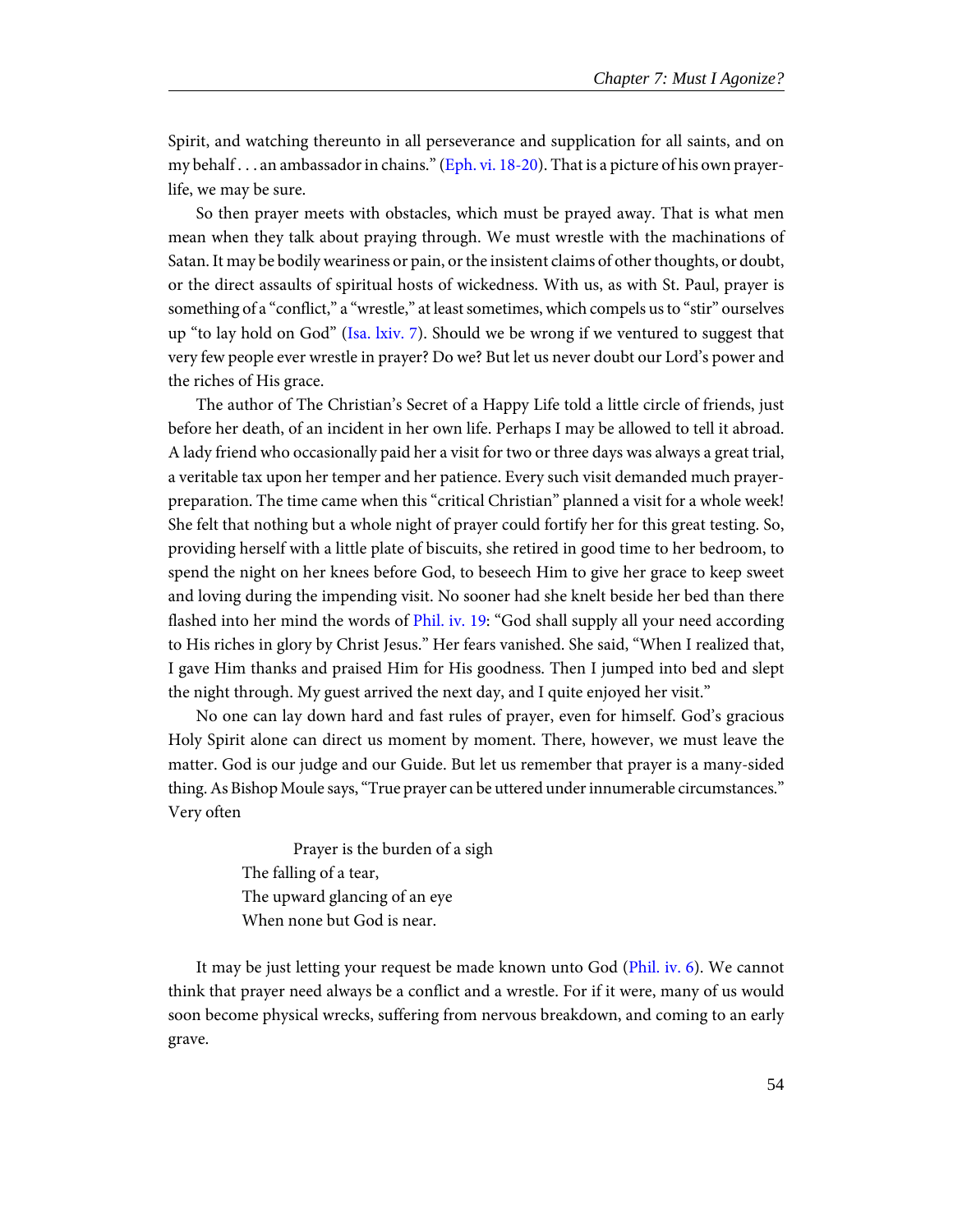And with many it is a physical impossibility to stay any length of time in a posture of prayer. Dr. Moule says: "Prayer, genuine and victorious, is continually offered without the least physical effort or disturbance. It is often in the deepest stillness of soul and body that it wins its longest way. But there is another side of the matter. Prayer is never meant to be indolently easy, however simple and reliant it may be. It is meant to be an infinitely important transaction between man and God. And therefore, very often . . . it has to be viewed as a work involving labor, persistence, conflict, if it would be prayer indeed."

No one can prescribe for another. Let each be persuaded in his own mind how to pray, and the Holy Spirit will inspire us and guide us how long to pray. And let us all be so full of the love of God our Savior that prayer, at all times and in all places, may be a joy as well as a means of grace.

> Shepherd Divine, our wants relieve In this and every day; To all Thy tempted followers give The power, to watch and pray. The spirit of interceding grace Give us the faith to claim; To wrestle till we see Thy face And know Thy hidden Name.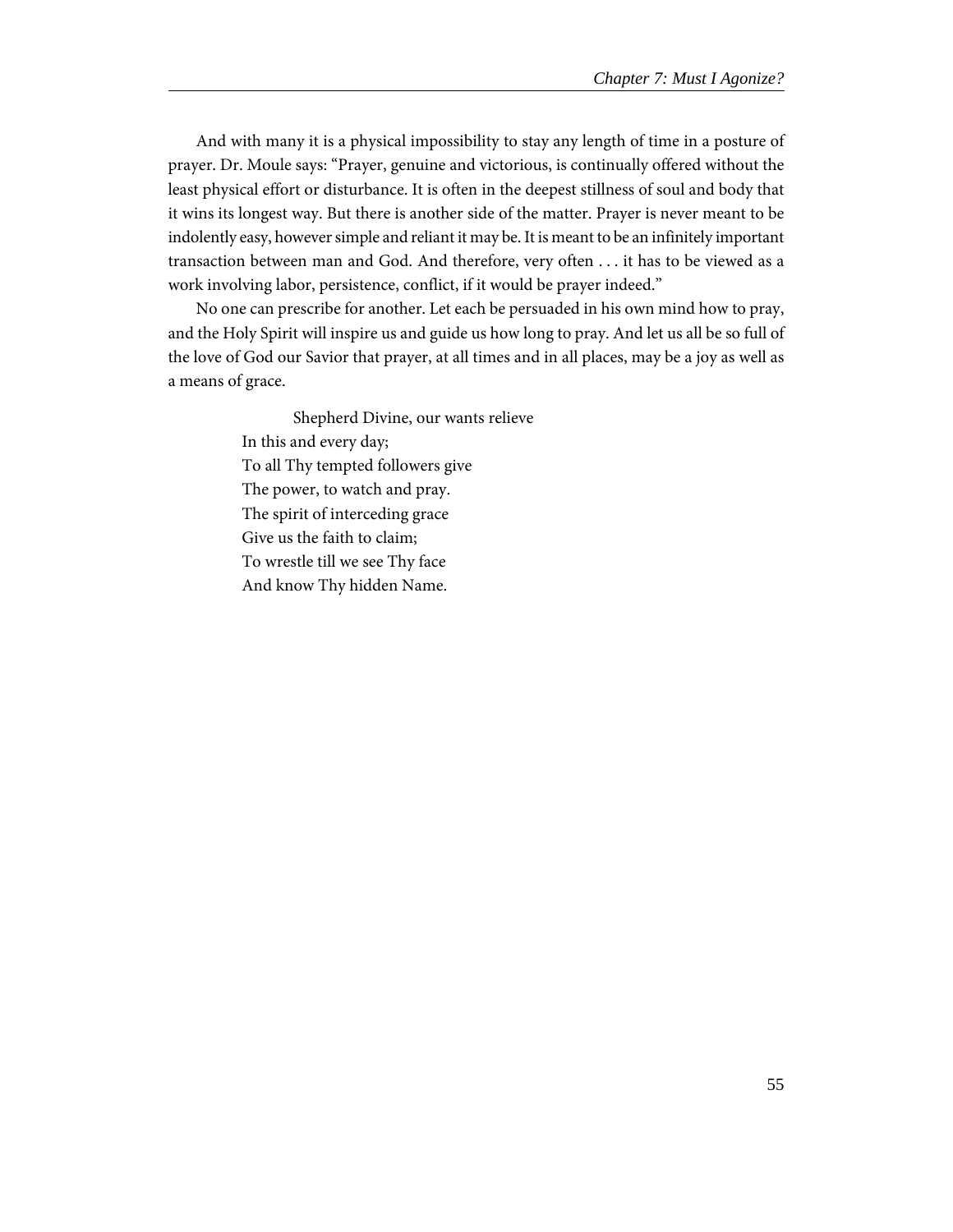### **CHAPTER 8: DOES GOD ALWAYS ANSWER PRAYER?**

WE now come to one of the most important questions that any man can ask. Very much depends upon the answer we are led to give. Let us not shrink from facing the question fairly and honestly. Does God always answer prayer? Of course, we all grant that He does answer prayer—some prayers, and sometimes. But does He always answer true prayer. Some socalled prayers He does not answer, because He does not hear them. When His people were rebellious, He said, "When ye make many prayers, I will not hear" [\(Isa. i. 15\)](http://www.ccel.org/study/Bible:Isa.1.15).

But a child of God ought to expect answers to prayer. God means every prayer to have an answer; and not a single real prayer can fail of its effect in heaven.

And yet that wonderful declaration of St. Paul: "All things are yours, for ye are Christ's" ([I Cor. iii. 21\)](http://www.ccel.org/study/Bible:1Cor.3.21), seems so plainly and so tragically untrue for most Christians. Yet it is not so. They are ours, but so many of us do not possess our possessions. The owners of Mount Morgan, in Queensland, toiled arduously for years on its barren slopes, eking out a miserable existence, never knowing that under their feet was one of the richest sources of gold the world has ever known. There was wealth, vast, undreamt of, yet unimagined and unrealized. It was "theirs," yet not theirs.

The Christian, however, knows of the riches of God in glory in Christ Jesus, but he does not seem to know how to get them.

Now, our Lord tells us that they are to be had for the asking. May He indeed give us all a right judgment in "prayer-things." When we say that no true prayer goes unanswered we are not claiming that God always gives just what we ask for. Have you ever met a parent so foolish as to treat his child like that? We do not give our child a red-hot poker because he clamors for it! Wealthy people are the most careful not to allow their children much pocketmoney.

Why, if God gave us all we prayed for, we should rule the world, and not He! And surely we would all confess that we are not capable of doing that. Moreover, more than one ruler of the world is an absolute impossibility!

God's answer to prayer may be "Yes," or it may be "No." It may be "Wait," for it may be that He plans a much larger blessing than we imagined, and one which involves other lives as well as our own.

God's answer is sometimes "No." But this is not necessarily a proof of known and wilful sin in the life of the suppliant, although there may be sins of ignorance. He said "No" to St. Paul sometimes [\(II Cor. xii. 8, 9](http://www.ccel.org/study/Bible:2Cor.12.8-2Cor.12.9)). More often than not the refusal is due to our ignorance or selfishness in asking. "For we know not how to pray as we ought" ([Rom. viii. 26](http://www.ccel.org/study/Bible:Rom.8.26)). That was what was wrong with the mother of Zebedee's children. She came and worshipped our Lord and prayed to Him. He quickly replied, "Ye know not what ye ask" ([Matt. xx. 22\)](http://www.ccel.org/study/Bible:Matt.20.22). Elijah, a great man of prayer, sometimes had "No" for an answer. But when he was swept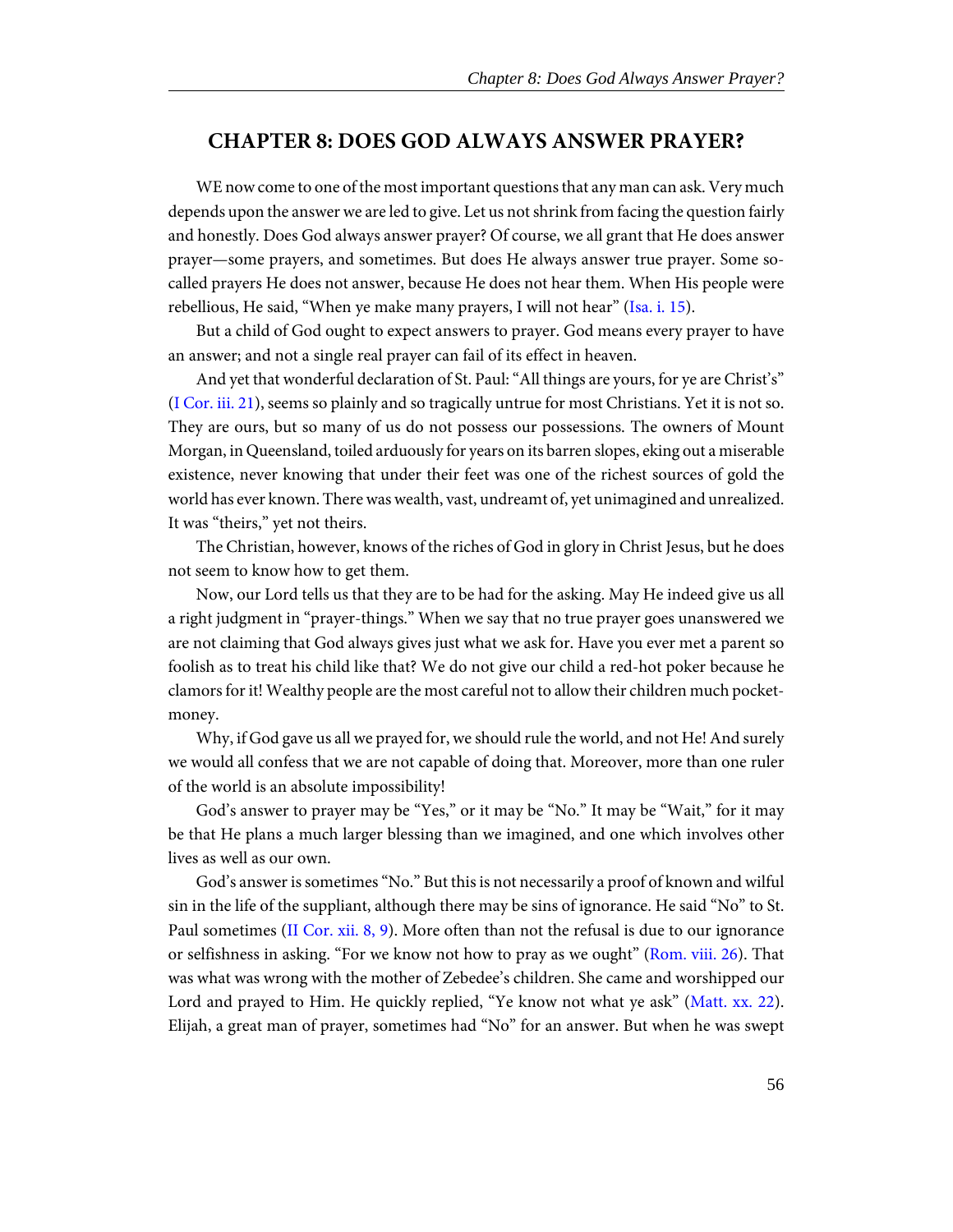up to glory in a chariot of fire, did he regret that God said "No" when he cried out "O Lord, take away my life"?

God's answer is sometimes "Wait." He may delay the answer because we are not yet fit to receive the gift we crave—as with wrestling Jacob. Do you remember the famous prayer of Augustine—"O God, make me pure, but not now"? Are not our prayers sometimes like that? Are we always really willing to "drink the cup"—to pay the price of answered prayer? Sometimes He delays so that greater glory may be brought to Himself.

God's delays are not denials. We do not know why He sometimes delays the answer and at other times answers "before we call" [\(Isa. lxv. 24\)](http://www.ccel.org/study/Bible:Isa.65.24). George Muller, one of the greatest men of prayer of all time, had to pray over a period of more than sixty-three years for the conversion of a friend! Who can tell why? "The great point is never to give up until the answer comes," said Muller. "I have been praying for sixty-three years and eight months for one man's conversion. He is not converted yet, but he will be! How can it be otherwise? There is the unchanging promise of Jehovah, and on that I rest." Was this delay due to some per-sistent hindrance from the devil? [\(Dan. x. 13\)](http://www.ccel.org/study/Bible:Dan.10.13). Was it a mighty and prolonged effort on the part of Satan to shake or break Muller's faith? For no sooner was Muller dead than his friend was converted—even before the funeral.

Yes, his prayer was granted, though the answer tarried long in coming. So many of George Müller's petitions were granted him that it is no wonder that he once exclaimed, "Oh, how good, kind, gracious and condescending is the One with Whom we have to do! I am only a poor, frail, sinful man, but He has heard my prayers ten thousands of times."

Perhaps some are asking, How can I discover whether God's answer is "No" or "Wait"? We may rest assured that He will not let us pray sixty-three years to get a "No"! Muller's prayer, so long repeated, was based upon the knowledge that God "willeth not the death of a sinner"; "He would have all men to be saved" [\(I Tim. ii. 4](http://www.ccel.org/study/Bible:1Tim.2.4)).

Even as I write, the postman brings me an illustration of this. A letter comes from one who very rarely writes me, and did not even know my address—one whose name is known to every Christian worker in England. A loved one was stricken down with illness. Is he to continue to pray for her recovery? Is God's answer "No," or is it, "Go on praying—wait"? My friend writes: "I had distinct guidance from God regarding my beloved . . . that it was the will of God she should be taken . . . I retired into the rest of surrender and submission to His will. I have much to praise God for." A few hours later God took that loved one to be with Him in glory.

Again may we urge our readers to hold on to this truth: true prayer never goes unanswered.

If we only gave more thought to our prayers we should pray more intelligently. That sounds like a truism. But we say it because some dear Christian people seem to lay their common sense and reason aside before they pray. A little reflection would show that God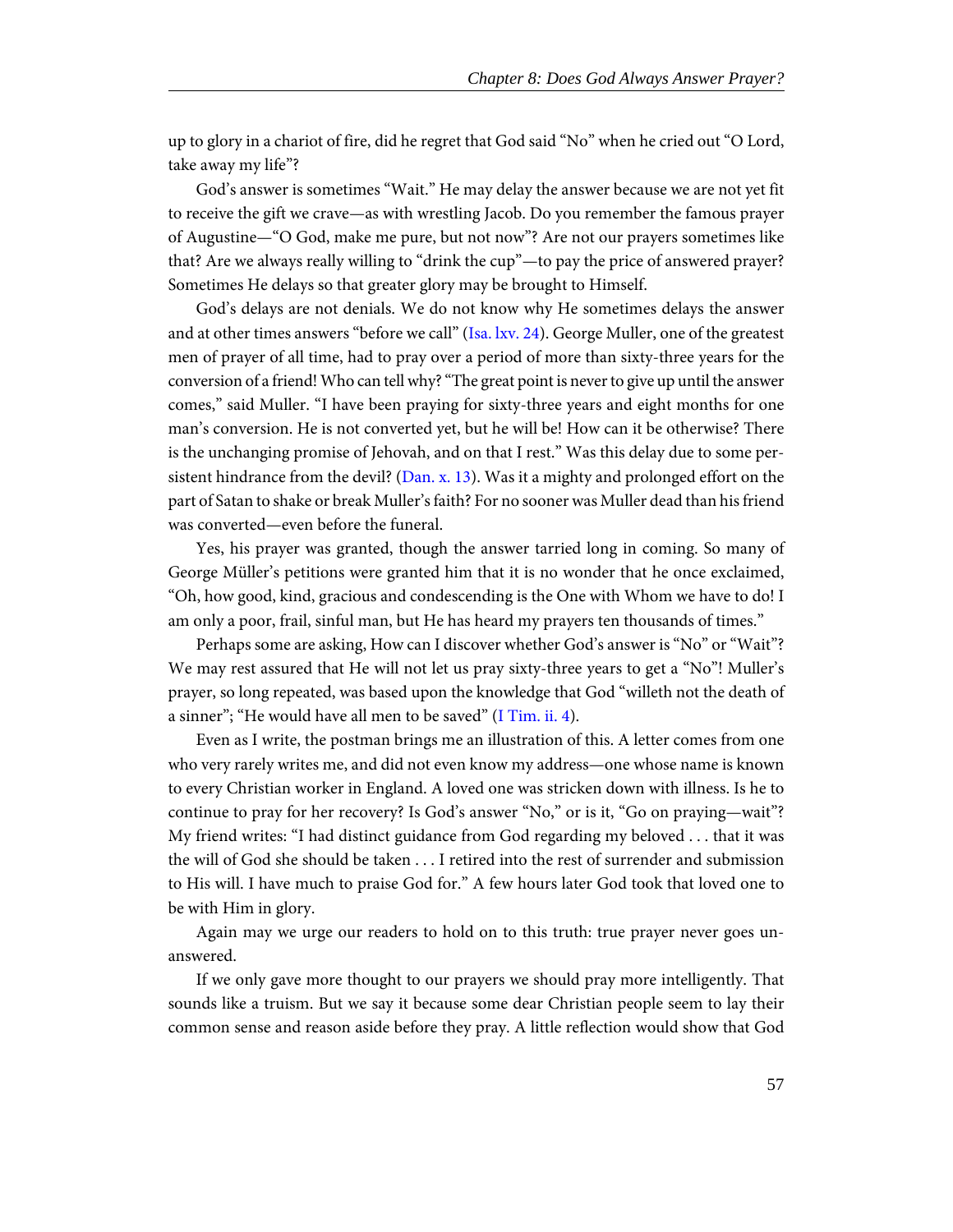cannot grant some prayers. During the war every nation prayed for victory. Yet it is perfectly obvious that all countries could not be victorious. Two men living together might pray, the one for rain and the other for fine weather. God cannot give both these things at the same time in the same place!

But the truthfulness of God is at stake in this matter of prayer. We have all been reading again those marvelous prayer-promises of our Lord, and have almost staggered at those promises—the wideness of their scope, the fullness of their intent, the largeness of the one word "Whatsoever." Very well! "Let God be found true" ([Rom. iii. 4](http://www.ccel.org/study/Bible:Rom.3.4)). He certainly will always be "found true."

Do not stop to ask the writer if God has granted all his prayers. He has not. To have said "Yes" to some of them would have spelt curse instead of blessing. To have answered others was, alas! a spiritual impossibility—he was not worthy of the gifts he sought. The granting, of some of them would but have fostered spiritual pride and self-satisfaction. How plain all these things seem now, in the fuller light of God's Holy Spirit!

As one looks back and compares one's eager, earnest prayers with one's poor, unworthy service and lack of true spirituality, one sees how impossible it was for God to grant the very things He longed to impart! It was often like asking God to put the ocean of His love into a thimble-heart! And yet, how God just yearns to bless us with every spiritual blessing! How the dear Savior cries again and again, "How often would I . . . but ye would not"! [\(Matt.](http://www.ccel.org/study/Bible:Matt.23.37) [xxiii. 37](http://www.ccel.org/study/Bible:Matt.23.37).) The sadness of it all is that we often ask and do not receive because of our unworthiness—and then we complain because God does not answer our prayers! The Lord Jesus declares that God gives the Holy Spirit—who teaches us how to pray—just as readily as a father gives good gifts to his children. But no gift is a "good gift" if the child is not fit to use that gift. God never gives us something that we cannot, or will not, use for His glory (I am not referring to talents, for we may abuse or "bury" those, but to spiritual gifts).

Did you ever see a father give his baby boy a razor when he asked for it, because he hoped the boy would grow into a man and then find the razor useful? Does a father never say to his child, "Wait till you are older, or bigger, or wiser, or better, or stronger"? May not our loving heavenly Father also say to us, "Wait"? In our ignorance and blindness we must surely sometimes say,

> In very love refuse Whate'er Thou seest Our weakness would abuse.

Rest assured that God never bestows tomorrow's gift today. It is not unwillingness on His part to give. It is not that God is ever straitened in Himself. His resources are infinite, and His ways are past finding out. It was after bidding His disciples to ask that our Lord goes on to hint not only at His providence, but at His resources. "Look at the wild birds"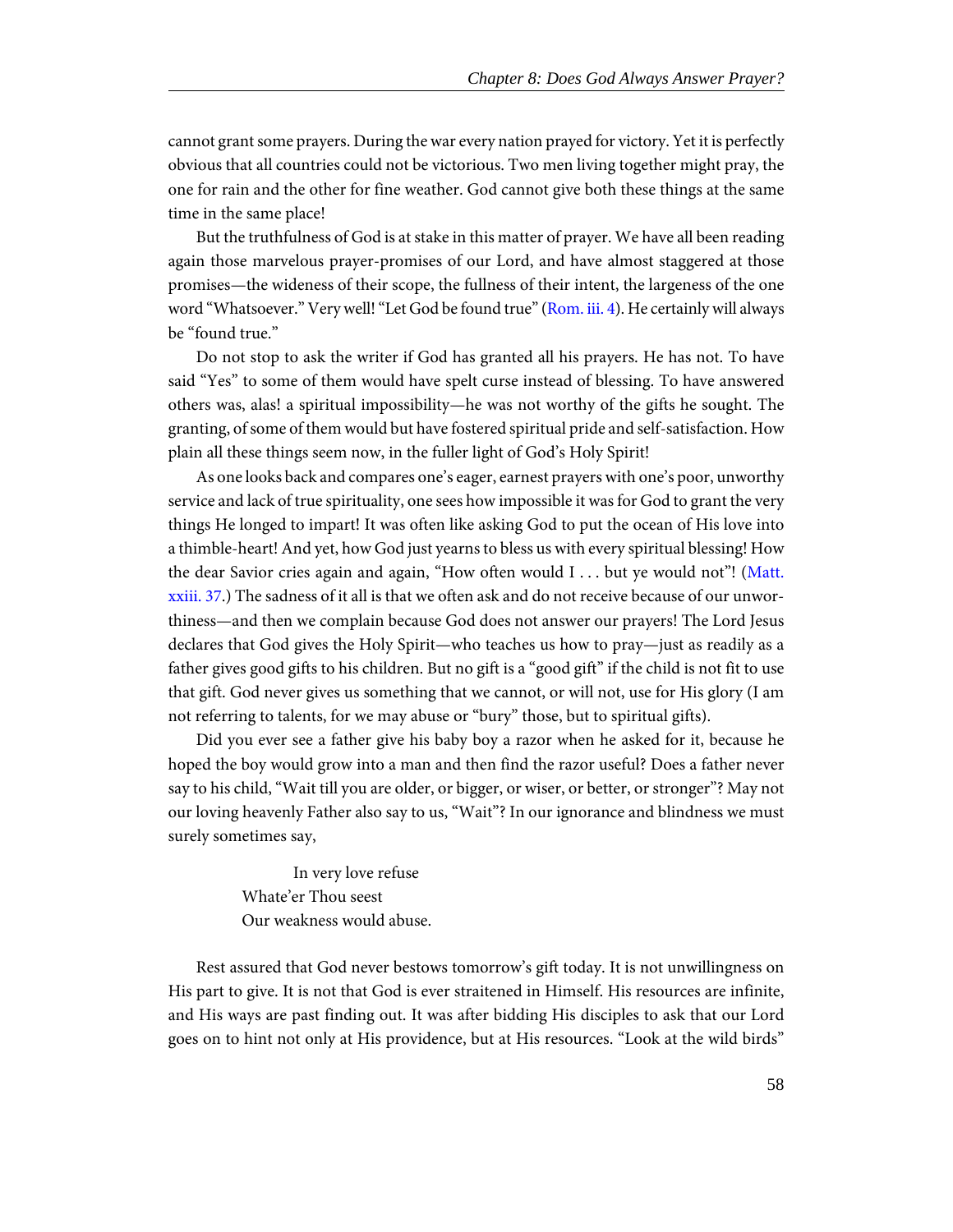([Matt. vi. 26,](http://www.ccel.org/study/Bible:Matt.6.26) Moffatt); "your heavenly Father feedeth them." How simple it sounds. Yet have you ever reflected that not a single millionaire, the wide world over, is wealthy enough to feed all "the birds of the air," even for one day? Your heavenly Father feedeth them every day, and is none the poorer for it. Shall He not much more feed you, clothe you, take care of you?

Oh, let us rely more upon prayer! Do we not know that "He is a Rewarder of them that diligently seek Him"? [\(Hebrews xi. 6.](http://www.ccel.org/study/Bible:Heb.11.6)) The "oil" of the Holy Spirit will never cease to flow so long as there are empty vessels to receive it ([II Kings iv. 6\)](http://www.ccel.org/study/Bible:2Kgs.4.6). It is always we who are to blame when the Spirit's work ceases. God cannot trust some Christians with the fullness of the Holy Spirit. God cannot trust some workers with definite spiritual results in their labors. They would suffer from pride and vainglory. No! we do not claim that God grants every Christian everything he prays for.

As we saw in an earlier chapter, there must be purity of heart, purity of motive, purity of desire, if our prayers are to be in His name. God is greater than His promises, and often gives more than either we desire or deserve—but He does not always do so. So, then, if any specific petition is not granted, we may feel sure that God is calling us to examine our hearts. For He has undertaken to grant every prayer that is truly offered in His name. Let us repeat His blessed words once more—we cannot repeat them too often—"Whatsoever ye shall ask in My name, that will I do, that the Father may be glorified in the Son. If ye shall ask anything in My name, that will I do" [\(John xiv. 13, 14](http://www.ccel.org/study/Bible:John.14.13-John.14.14)).

Remember that it was impossible for Christ to offer up any prayer which was not granted. He was God—He knew the mind of God—He had the mind of the Holy Spirit.

Does He once say, "Father, if it be possible, let. . ." as He kneels in agony in Gethsemane's garden, pouring out strong crying and tears? Yes, and "He was heard for His reverential awe" [\(Heb. v. 7,](http://www.ccel.org/study/Bible:Heb.5.7) Dr. Moule). Surely not the "agony," but the son-like fear, gained the answer? Our prayers are heard not so much because they are importunate but because they are filial.

Brother Christian, we cannot fully understand that hallowed scene of dreadful awe and wonder. But this we know—that our Lord never yet made a promise which He cannot keep, or does not mean to fulfil. The Holy Spirit maketh intercession for us ([Rom. viii. 26](http://www.ccel.org/study/Bible:Rom.8.26)), and God cannot say Him "Nay." The Lord Jesus makes intercession for us [\(Hebrews vii. 25\)](http://www.ccel.org/study/Bible:Heb.7.25), and God cannot say Him "Nay." His prayers are worth a thousand of ours, but it is He who bids us pray!

"But was not St. Paul filled with the Holy Spirit?" you ask, "and did he not say, 'We have the mind of Christ?' Yet he asked thrice over that God would remove the 'thorn' in his flesh—and yet God distinctly tells him He would not do so."

It is a very singular thing, too, that the only petition recorded of St. Paul seeking something for his own individual need was refused! The difficulty, however, is this: Why did St. Paul, who had the "mind" of Christ, ask for something which he soon discovered was contrary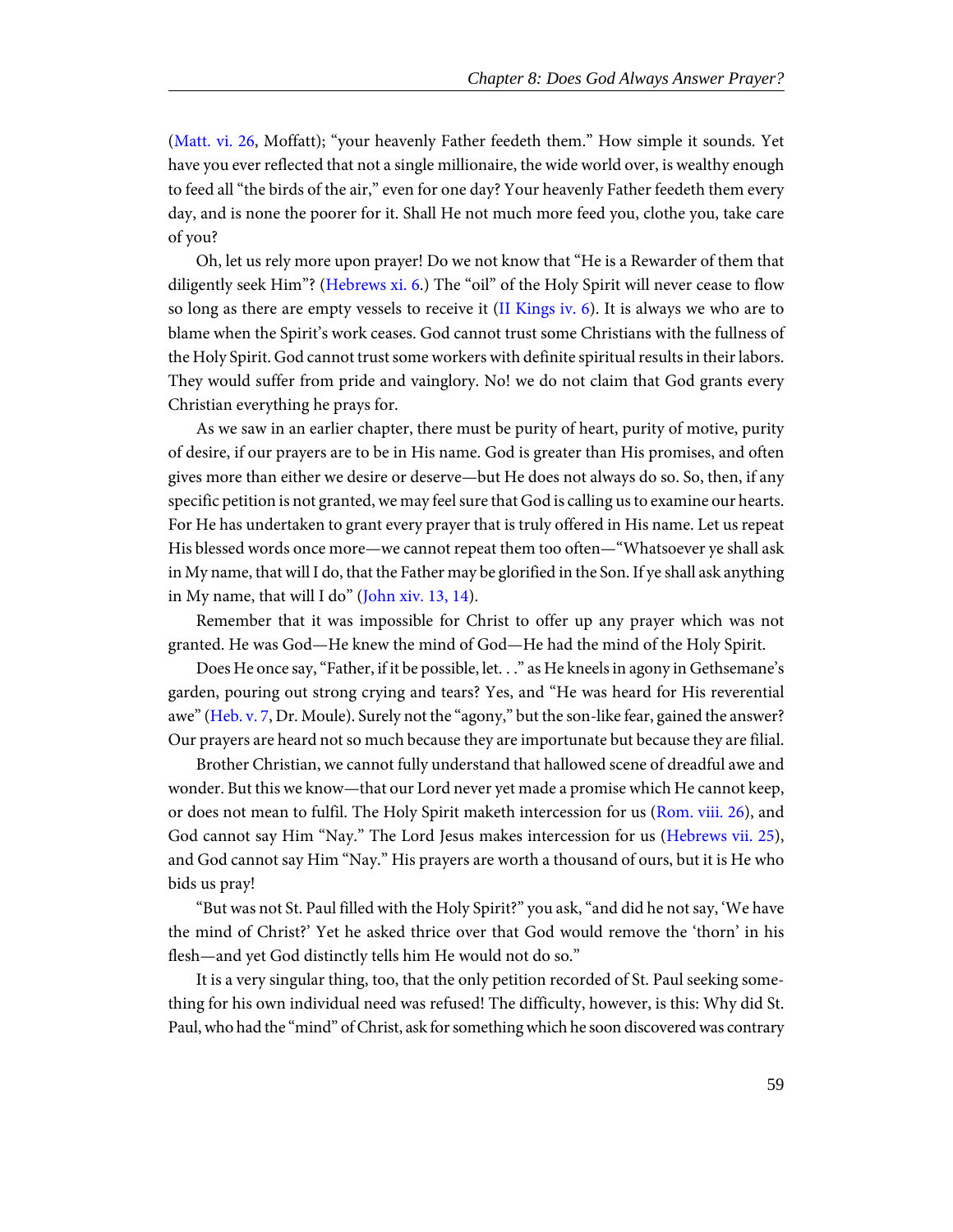to God's wishes? There are doubtless many fully-consecrated Christians reading these words who have been perplexed because God has not given some things they prayed for.

We must remember that we may be filled with the Spirit and yet err in judgment or desire. We must remember, too, that we are never filled with God's Holy Spirit once for all. The evil one is always on the watch to put his mind into us, so as to strike at God through us. At any moment we may become disobedient or unbelieving, or may be betrayed into some thought or act contrary to the Spirit of love.

We have an astonishing example of this in the life of St. Peter. At one moment, under the compelling influence of God's Holy Spirit, he cries, "Thou art the Christ, the Son of the living God!" Our Lord turns, and with words of high commendation says, "Blessed art thou, Simon, for flesh and blood hath not revealed it unto thee, but My Father, which is in heaven." Yet, a very little while after, the devil gets his mind into St. Peter, and our Lord turns and says unto him, "Get thee behind me, Satan!" [\(Matt. xvi. 17, 23.](http://www.ccel.org/study/Bible:Matt.16.17 Bible:Matt.16.23)) St. Peter was now speaking in the name of Satan! Satan still "desires to have" us.

St. Paul was tempted to think that he could do far better work for his beloved Master if only that "thorn" could be removed. But God knew that Paul would be a better man with the "thorn" than without it.

Is it not a comfort to us to know that we may bring more glory to God under something which we are apt to regard as a hindrance or handicap, than if that undesired thing was removed? "My grace is sufficient for thee: for My power is made perfect in weakness" ([II Cor.](http://www.ccel.org/study/Bible:2Cor.12.9) [xii. 9](http://www.ccel.org/study/Bible:2Cor.12.9)). Remember that

> God nothing does, nor suffers to be done, But what thou would'st thyself Did'st thou but see The end of all He does as well as He.

St. Paul was not infallible—nor was St. Peter, or St. John; nor is the Pope or any other man. We may—and do—offer up mistaken prayers. The highest form of prayer is not, "Thy way, O God, not mine," but "My way, O God, is Thine!" We are taught to pray, not "Thy will be changed," but "Thy will be done."

May we, in conclusion, give the testimony of two who have proved that God can be trusted?

Sir H. M. Stanley, the great explorer, wrote: "I for one must not dare to say that prayers are inefficacious. Where I have been in earnest, I have been answered. When I prayed for light to guide my followers wisely through the perils that beset them, a ray of light has come upon the perplexed mind, and a clear road to deliverance has been pointed out. You may know when prayer is answered, by the glow of content which fills one who has flung his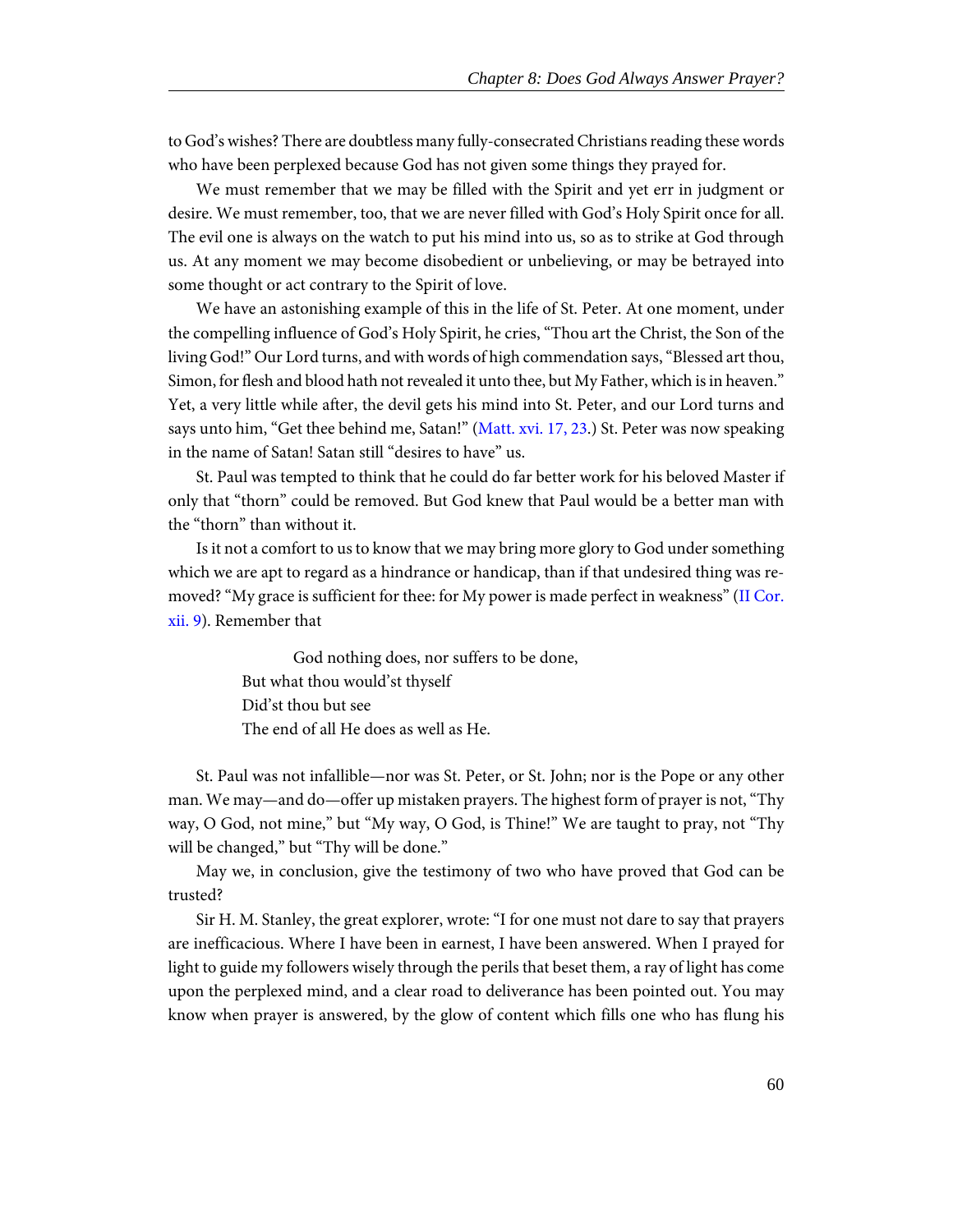cause before God, as he rises to his feet. I have evidence, satisfactory to myself, that prayers are granted."

Mary Slessor, the story of whose life in West Africa has surely thrilled us all, was once asked what prayer meant to her. She replied, "My life is one long, daily, hourly record of answered prayer for physical health, for mental overstrain, for guidance given marvelously, for errors and dangers averted, for enmity to the Gospel subdued, for food provided at the exact hour needed, for everything that goes to make up life and my poor service. I can testify with a full and often wonder-stricken awe that I believe God answers prayer. I know God answers prayer!"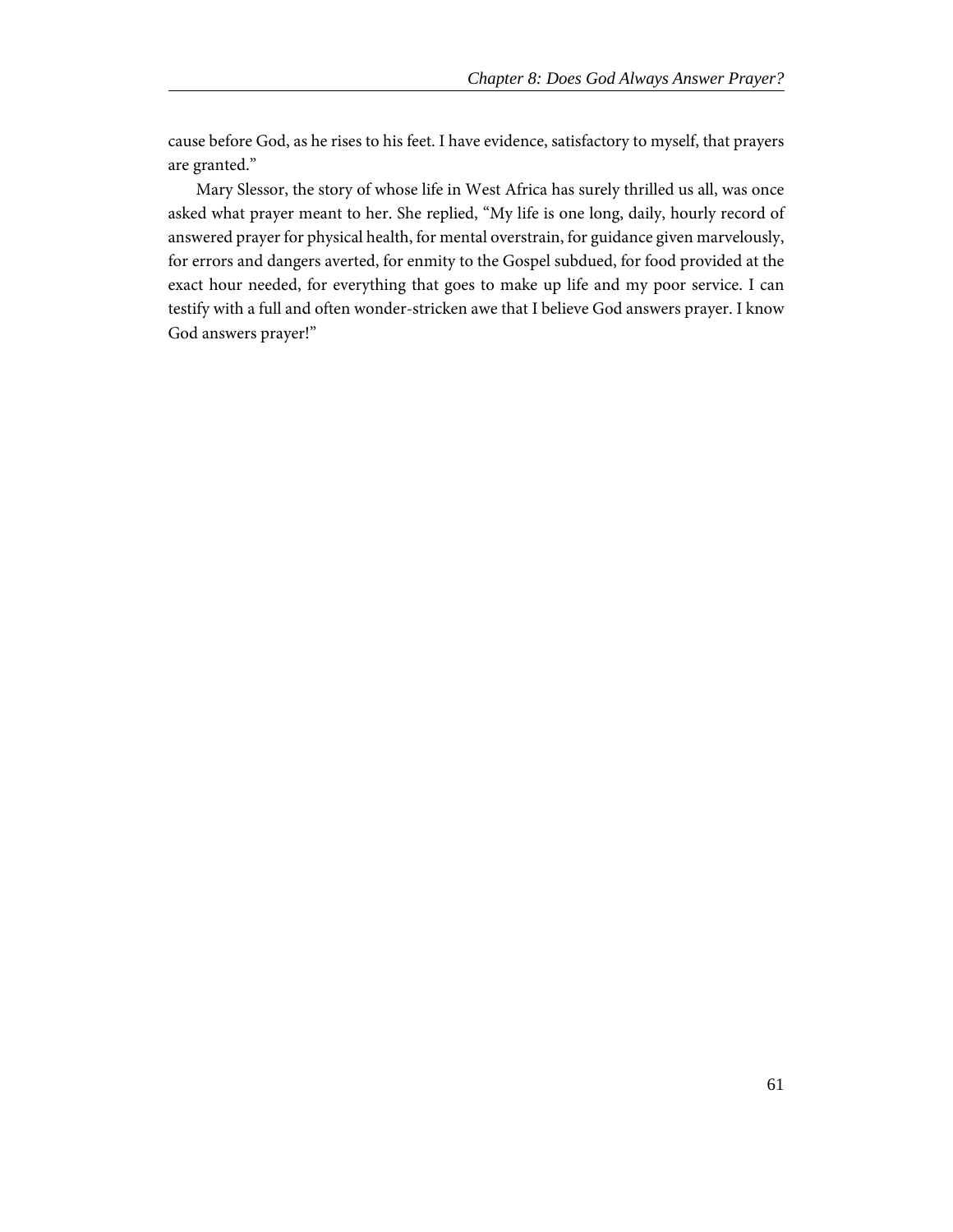# **CHAPTER 9: ANSWERS TO PRAYER**

MERE human nature would choose a more startling title to this chapter. Remarkable answers—wonderful answers—amazing answers. But we must allow God to teach us that it is as natural to Him to answer prayer as it is for us to ask. How He delights to hear our petitions, and how He loves to answer them! When we hear of some wealthy person giving a treat to poverty-stricken people, or wiping out some crushing deficit in a missionary society, we exclaim, "How nice to be able to do a thing like that!" Well, if it is true that God loves us—and we know it is true—do you not think it gives Him great joy to give us what we ask? We should like, therefore, to recount one or two answers to prayer out of very many which have come to our notice, so that we may have greater boldness in coming to the Throne of Grace. God saves men for whom we pray. Try it.

In talking over this question with a man of prayer a few days ago, he suddenly asked me, "Do you know St. M—'s Church, L—?"

"Quite well—have been there several times."

"Let me tell you what happened when I lived there. We had a prayer-meeting each Sunday before the 8 o'clock communion service. As we rose from our knees one Sunday a sidesman said, 'Vicar, I wish you would pray for my boy. He is twenty-two years old now, and has not been to church for years.' 'We can spare five minutes now,' replied the vicar. They knelt down again and offered up earnest supplication on behalf of that man. Although nothing was said to him about this, that youth came to church that same evening. Something in the sermon convicted him of sin. He came into the vestry broken-hearted, and accepted Jesus Christ as, his Savior."

On Monday morning my friend, who was working as a Church Army captain in the parish, was present at the weekly meeting of the staff. He said to the vicar, "That conversion last night is a challenge to prayer—a challenge from God. Shall we accept it?" "What do you mean?" asked the vicar. "Well," said he, "shall we single out the worst man in the parish and pray for him?" By unanimous consent they fixed upon K—as the worst man they knew. So they "agreed" in prayer for his conversion. At the end of that week, as they were conducting a Saturday night prayer-meeting in the mission hall, and whilst his very name was on their lips, the door swung open and in staggered K—, much the worse for liquor. He had never been in that mission hall before. Without thinking of removing his cap he sank on a chair near the door and buried his face in his hands. The prayer-meeting suddenly became an enquiry-room. Even as he was—in drink—he sought the Lord Who was seeking him. Nor did he ever go back. Today he is one of the finest dockyard missioners in the land.

Oh, why do we not pray for our unconverted friends? They may not listen to us when we plead with them, but they cannot hold out if we pray for them. Let two or three agree in prayer over the salvation of the worst, and then see what God will do! Tell God and then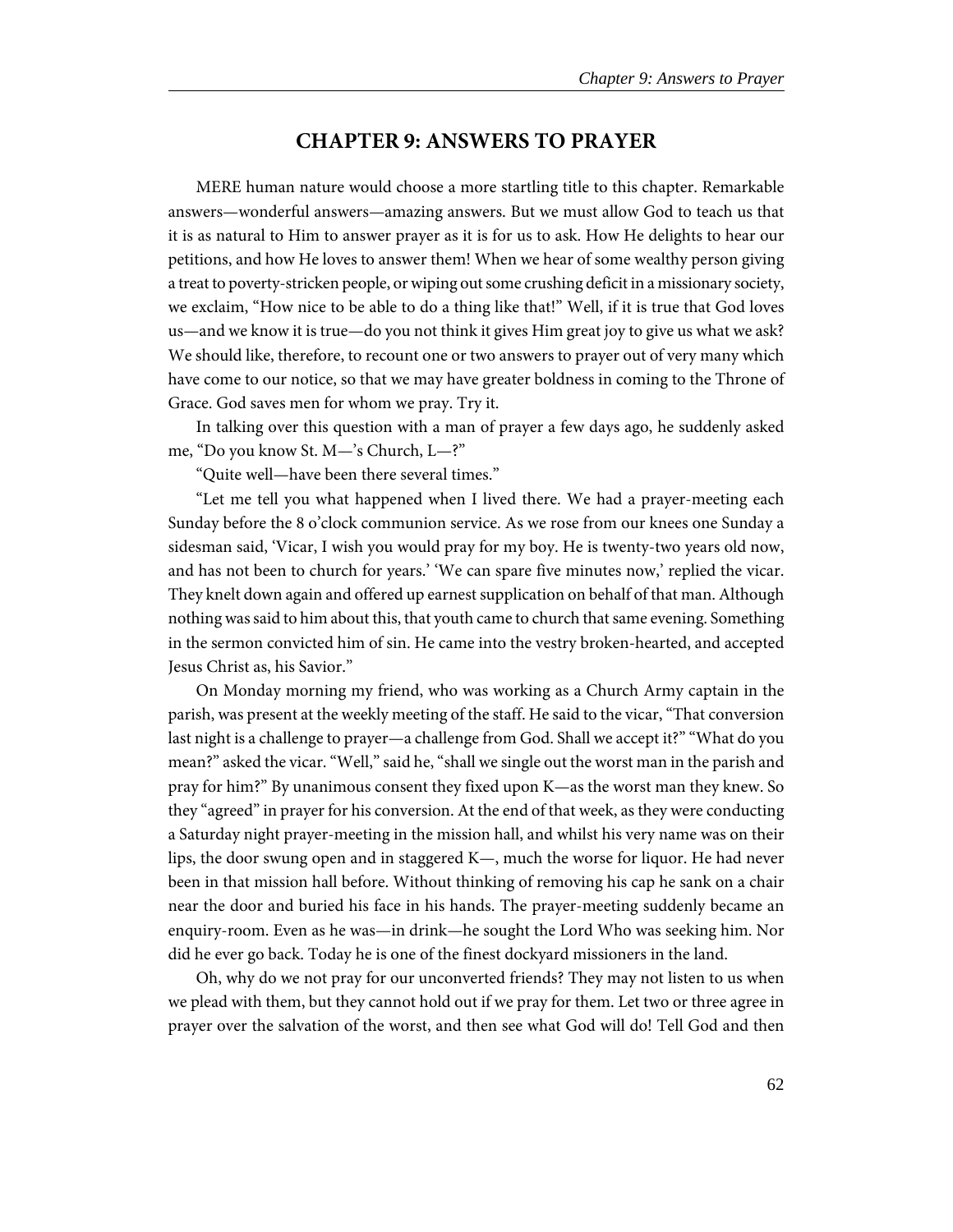trust God. God works in a wonderful way, as well as in a "mysterious" way, His wonders to perform.

Dan Crawford told us recently that when returning to his mission field after a furlough, it was necessary to make all possible haste. But a deep stream, which had to be crossed, was in flood, and no boats were available, or usable, for that matter. So he and his party camped and prayed. An infidel might well have laughed aloud. How could God get them across that river! But, as they prayed, a tall tree which had battled with that river for scores of years began to totter and fall. It fell clear across the stream! As Mr. Crawford says, "The Royal Engineers of heaven had laid a pontoon bridge for God's servants."

Many young people will be reading these prayer-stories. May we remind them that God still hears the voice of the lad—yes, and the lass? ([Gen. xxi. 17](http://www.ccel.org/study/Bible:Gen.21.17).) For them may we be allowed to add the following story, with the earnest desire that prayer may be their heritage, their very life; and that answered prayer may be their daily experience.

Some little time ago, a Chinese boy of twelve years old, named Ma-Na-Si, a boarder in the mission school at Chefoo, went home for the holidays. He is the son of a native pastor.

Whilst standing on the doorstep of his father's house he espied a horseman galloping towards him. The man—a heathen—was in a great state of perturbation. He eagerly enquired for the "Jesus-man"—the pastor. The boy told him that his father was away from home. The poor man was much distressed, and hurriedly explained the cause of his visit. He had been sent from a heathen village some miles away to fetch the "holy man" to cast a devil out of the daughter-in-law of a heathen friend. He poured out his sad story of this young woman, torn by devils, raving and reviling, pulling out her hair, clawing her face, tearing her clothes, smashing up furniture, and dashing away dishes of food. He told of her spirit of sacrilege, and outrageous impiety, and brazen blasphemy, and how these outbursts were followed by foaming at the mouth, and great exhaustion, both physical and mental. "But my father is not at home," the boy kept reiterating. At length the frenzied man seemed to understand. Suddenly he fell on his knees, and, stretching out his hands in desperation, cried, "You, too, are a Jesus-man; will you come ?"

Think of it—a boy of twelve! Yes, but even a lad, when fully yielded to his Savior, is not fearful of being used by that Savior. There was but one moment of surprise, and a moment of hesitation, and then the laddie put himself wholly at his Master's disposal. Like little Samuel of old he was willing to obey God in all things. He accepted the earnest entreaty as a call from God. The heathen stranger sprang into the saddle, and, swinging the Christian boy up behind him, he galloped away.

Ma-Na-Si began to think over things. He had accepted an invitation to cast out a devil in the name of Christ Jesus. But was he worthy to be used of God in this way? Was his heart pure and his faith strong? As they galloped along he carefully searched his own heart for sin to be confessed and repented of. Then he prayed for guidance what to say and how to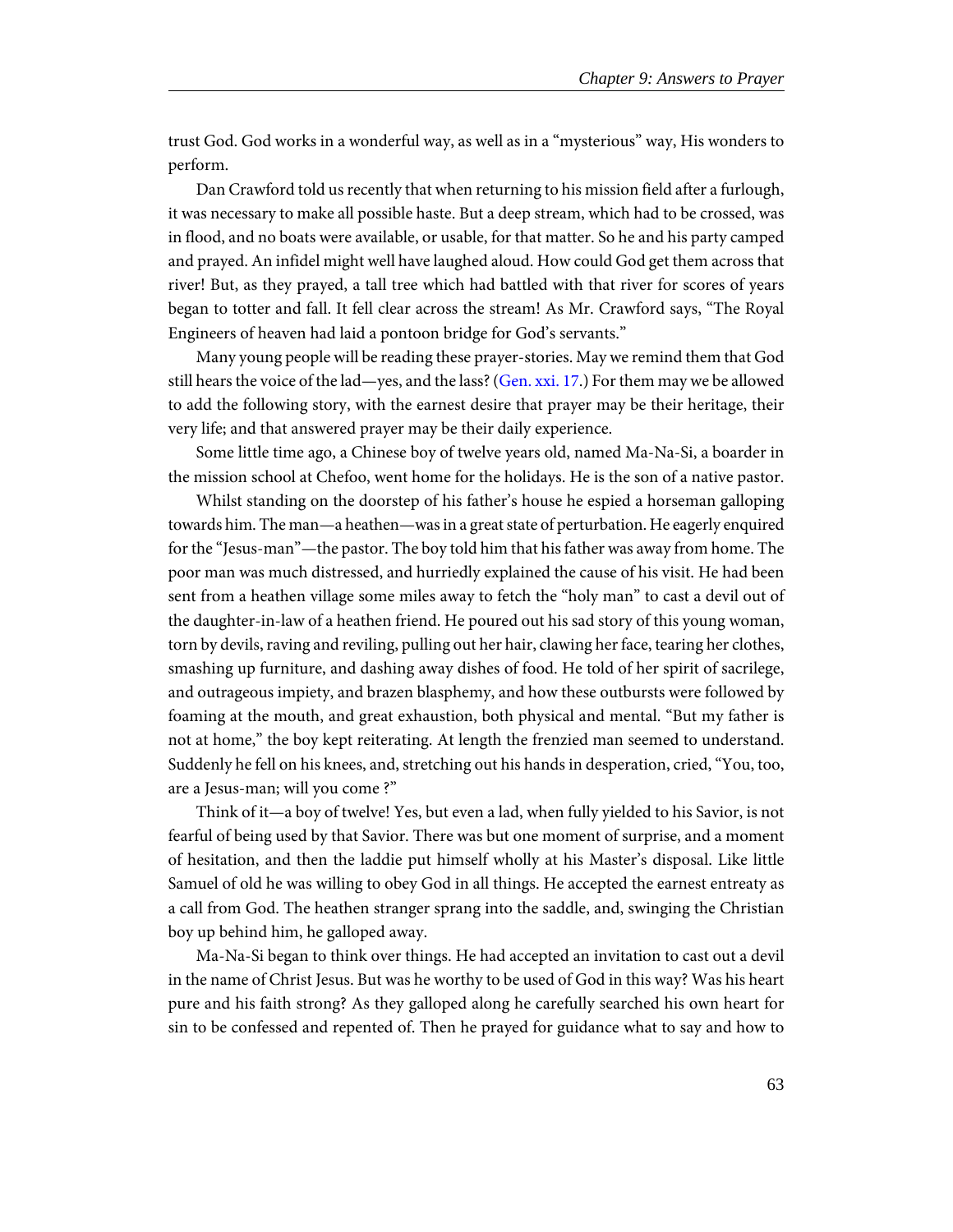act, and tried to recall Bible instances of demoniacal possession and how they were dealt with. Then he simply and humbly cast himself upon the God of power and of mercy, asking His help for the glory of the Lord Jesus. On arrival at the house they found that some of the members of the family were by main force holding down the tortured woman upon the bed. Although she had not been told that a messenger had gone for the native pastor, yet as soon as she heard footsteps in the court outside she cried, "All of you get out of my way quickly, so that I can escape. I must flee! A 'Jesus-man' is coming. I cannot endure him. His name is Ma-Na-Si."

Ma-Na-Si entered the room, and after a ceremonial bow knelt down and began to pray. Then he sang a Christian hymn to the praise of the Lord Jesus. Then, in the name of the Risen Lord, glorified and omnipotent, he commanded the demon to come out of the woman. At once she was calm, though prostrate with weakness. From that day she was perfectly whole. She was amazed when they told her that she had uttered the name of the Christian boy, for she had never heard of it or read of it before, for the whole of that village was heathen. But that day was veritably a "beginning of days" to those people, for from it the Word of the Lord had free course and was glorified.

Beloved reader, I do not know how this little narrative affects you. It is one that moves me to the very depths of my being. It seems to me that most of us know so little of the power of God—so little of His overwhelming, irresistible love. Oh, what love is His! Now, every time we pray, that wonderful love envelops us in a special way.

If we really loved our blessed Savior, should we not oftener seek communion with Him in prayer? Fellow Christian, is it because we pray so little that we criticise so much? Oh, let us remember that we, like our dear Savior, are not sent into the world to condemn, to judge, the world, "but that the world should be saved through Him" [\(John iii. 17](http://www.ccel.org/study/Bible:John.3.17)).

Will any thoughtless word of criticism of anyone move anyone nearer to Christ? Will it even help the utterer of that fault-finding to be more like the Master? Oh, let us lay aside the spirit of criticism, of blaming, of fault-finding, of disparaging others or their work. Would not St. Paul say to us all, "And such were some of you, but ye are washed"? [\(I Cor.](http://www.ccel.org/study/Bible:1Cor.6.11) [vi. 11.](http://www.ccel.org/study/Bible:1Cor.6.11))

Do you see what we are aiming at? All the evil dispositions and failings we detect in others are due to the devil. It is the evil one in the heart who causes those words and deeds which we are so ready to condemn and to exaggerate. Demon-possession is not unknown in England, but it takes a different form, perhaps. Our very friends and acquaintances, so kindly and lovable, are often tied and bound by some besetting sin—"whom Satan hath bound, lo, these many years."

We may plead with them in vain. We may warn them in vain. Courtesy and charity—and our own failings and shortcomings—forbid us standing over them like Ma-Na-Si and exer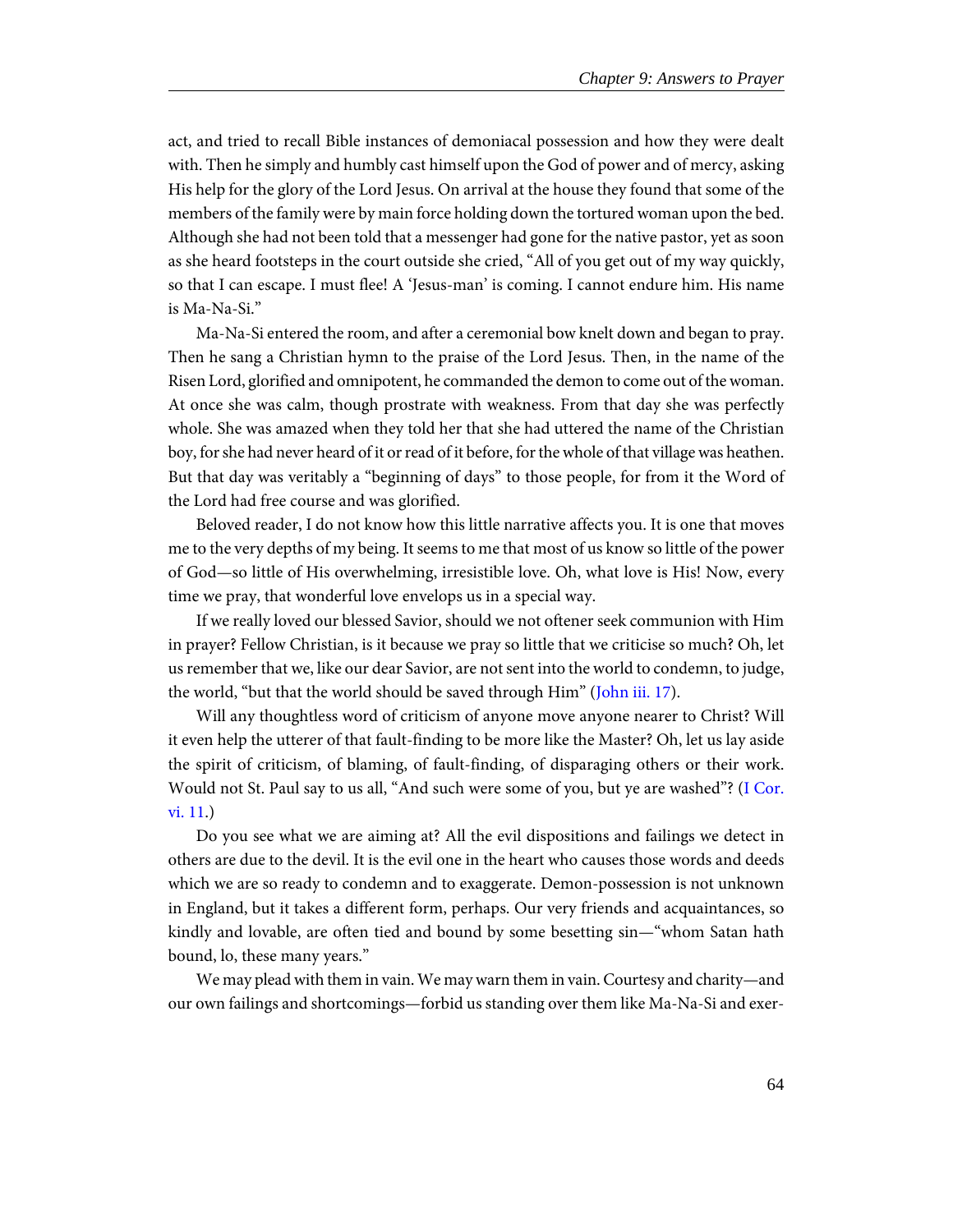cising the evil spirit! But have we tried prayer—prayer always backed up by love which cannot be "provoked"? [\(I Cor. xiii. 5.](http://www.ccel.org/study/Bible:1Cor.13.5))

God answers prayer from old and young, when there is a clean heart, a holy life, and a simple faith. God answers prayer. We are but frail and faulty servants at the best. Sincere as we may be, we shall sometimes ask amiss. But God is faithful that promised, and He will guard us from all harm and supply every need.

> Can I have the things I pray for? God knows best; He is wiser than His children. I can rest.

"Beloved, if our heart condemn us not, we have boldness toward God; and whatsoever we ask we receive of him, because we keep his commandments, and do those things that are pleasing in his sight" ([I John iii. 21.](http://www.ccel.org/study/Bible:1John.3.21))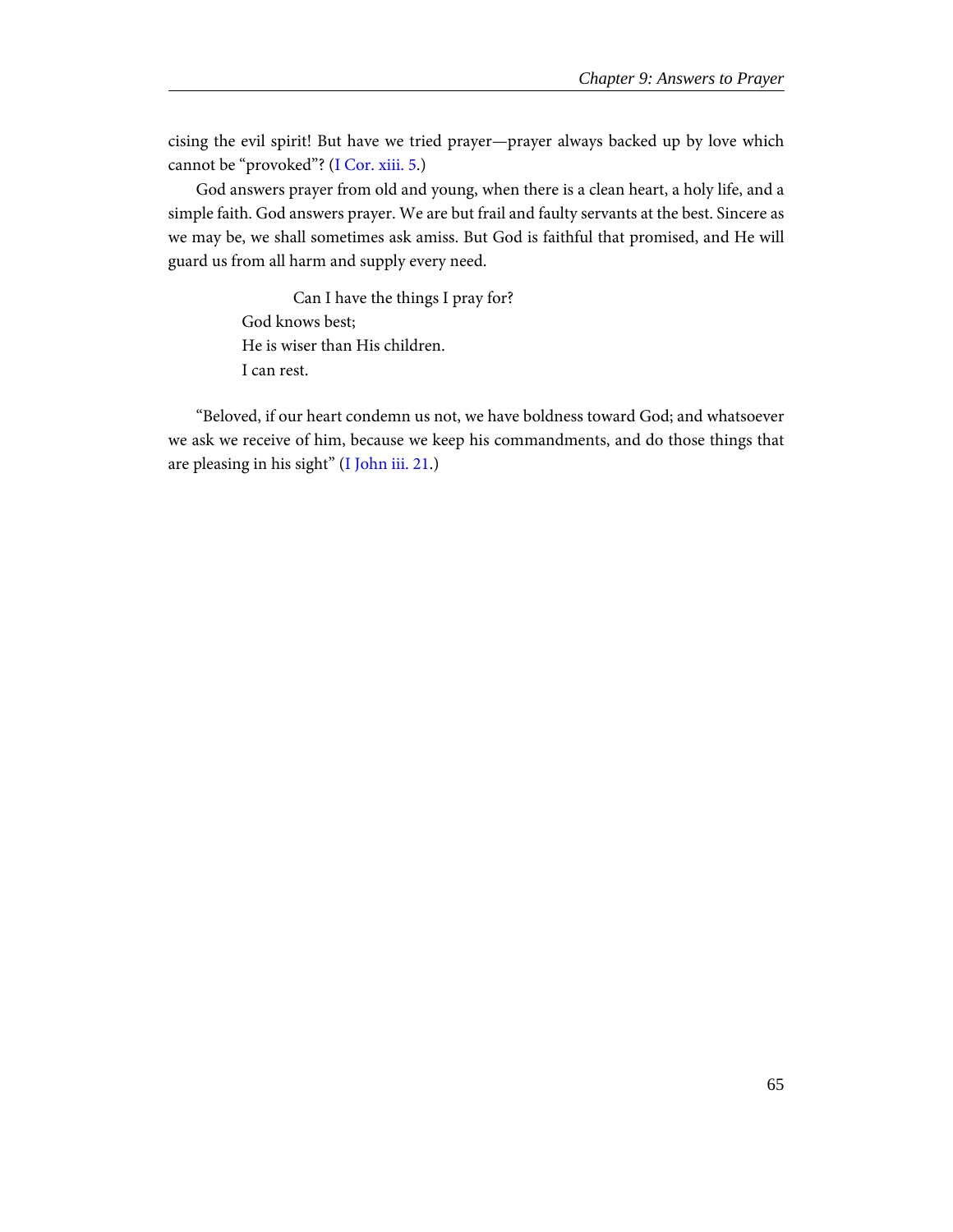#### **CHAPTER 10: HOW GOD ANSWERS PRAYER**

FOR man fully to understand God and all His dealings with us is an utter impossibility. "O the depth of the riches both of the wisdom and the knowledge of God! How unsearchable are his judgments, and his ways past tracing out!" [\(Rom. xi. 33.](http://www.ccel.org/study/Bible:Rom.11.33)) True, but we need not make difficulties where none exists. If God has all power and all knowledge, surely prayer has no difficulties, though occasionally there may be perplexities. We cannot discover God's method, but we know something of His manner of answering prayer.

But at the very outset may we remind ourselves how little we know about ordinary things? Mr. Edison, whose knowledge is pretty profound, wrote in August, 1921, "We don't know the millionth part of one per cent about anything. We don't know what water is. We don't know what light is. We don't know what gravitation is. We don't know what enables us to keep on our feet to stand up. We don't know what electricity is. We don't know what heat is. We don't know anything about magnetism. We have a lot of hypotheses, but that is all." But we do not allow our ignorance about all these things to deprive us of their use! We do not know much about prayer, but surely this need not prevent us from praying! We do know what our Lord has taught us about prayer. And we do know that He has sent the Holy Spirit to teach us all things ([John xiv. 26\)](http://www.ccel.org/study/Bible:John.14.26). How, then, does God answer prayer? One way is just this:—

He reveals His mind to those who pray. His Holy Spirit puts fresh ideas into the minds of praying people. We are quite aware that the devil and his angels are busy enough putting bad thoughts into our minds. Surely, then, God and His holy angels can give us good thoughts? Even poor, weak, sinful men and women can put good thoughts into the minds of others. That is what we try to do in writing! We do not stop to think what a wonderful thing it is that a few peculiar-shaped black marks on this white paper can uplift and inspire, or depress and cast down, or even convict of sin! But, to an untutored savage, it is a stupendous miracle. Moreover, you and I can often read people's thoughts or wishes from an expression on the face or a glance of the eye. Even thought transference between man and man is a commonplace today. And God can in many ways convey His thoughts to us. A remarkable instance of this was related by a speaker last year at Northfield. Three or four years ago, he met an old whaling captain who told him this story.

"A good many years ago, I was sailing in the desolate seas off Cape Horn, hunting whales. One day we were beating directly south in the face of a hard wind. We had been tacking this way and that all the morning, and were making very little headway. About 11 o'clock, as I stood at the wheel, the idea suddenly came into my mind, 'Why batter the ship against these waves? There are probably as many whales to the north as to the south. Suppose we run with the wind instead of against it? In response to that sudden idea I changed the course of the ship, and began to sail north instead of south. One hour later, at noon, the look-out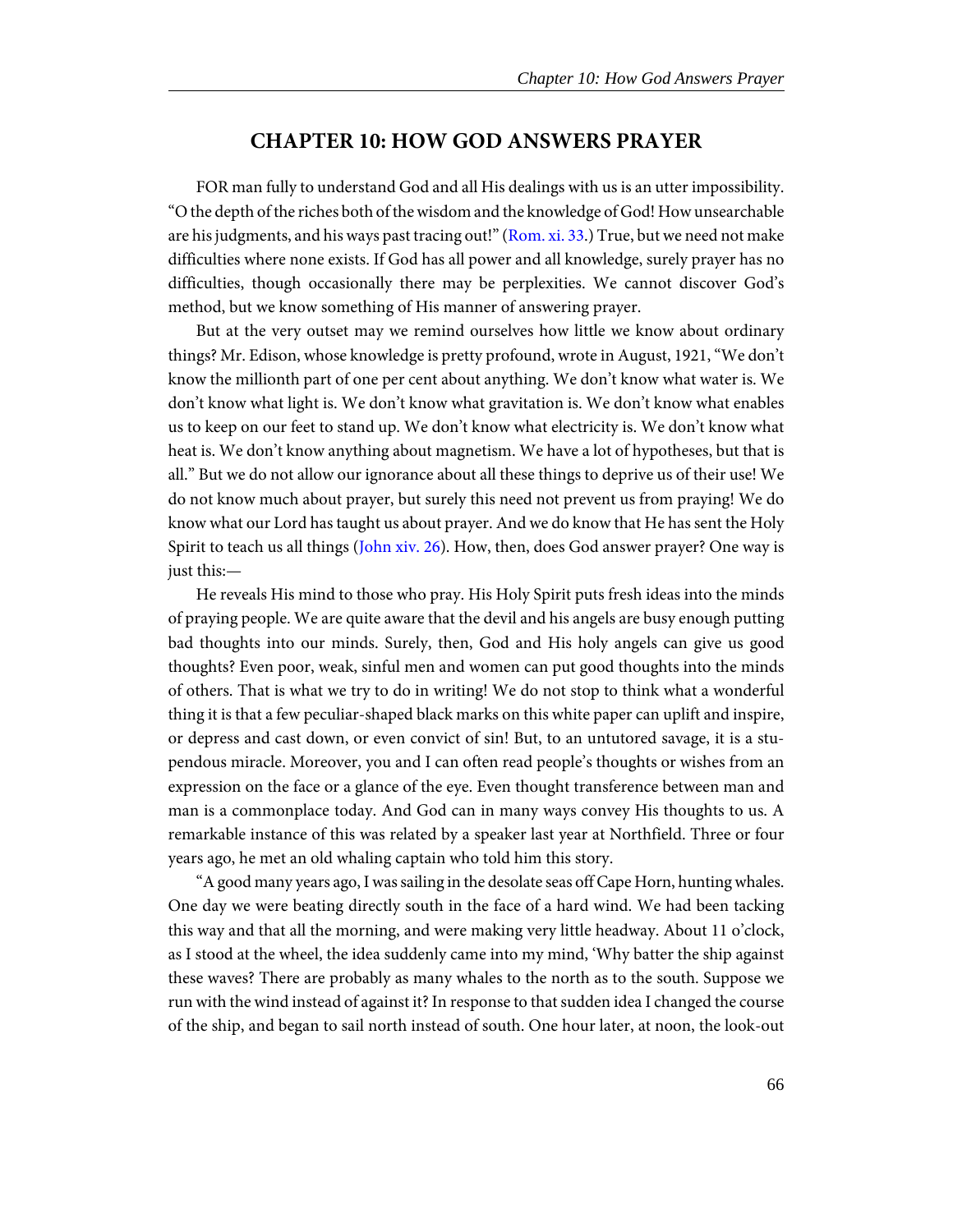at the masthead shouted 'Boats ahead!' Presently we overtook four lifeboats, in which were fourteen sailors, the only survivors of the crew of a ship which had burned to the water's edge ten days before. Those men had been adrift in their boats ever since, praying God frantically for rescue; and we arrived just in time to save them. They could not have survived another day."

Then the old whaler added, "I don't know whether you believe in religion or not, but I happen to be a Christian. I have begun every day of my life with prayer that God would use me to help someone else, and I am convinced that God, that day, put the idea into my mind to change the course of my ship. That idea was the means of saving fourteen lives."

God has many things to say to us. He has many thoughts to put into our minds. We are apt to be so busy doing His work that we do not stop to listen to His Word. Prayer gives God the opportunity of speaking to us and revealing His will to us. May our attitude often be: "Speak, Lord, Thy servant heareth."

God answers other prayers by putting new thoughts into the minds of those we pray for. At a series of services dealing with the Victorious Life, the writer one afternoon urged the congregation to "make up" their quarrels if they really desired a holy life. One lady went straight home, and after very earnest prayer wrote to her sister, with whom, owing to some disagreement, she had had nothing to do for twenty years! Her sister was living thirty miles away. The very next morning the writer of that note received a letter from that very sister asking forgiveness and seeking reconciliation. The two letters had crossed in the post. While the one sister was praying to God for the other, God was speaking to that other sister, putting into her mind the desire for reconciliation.

You may say, Why did not God put that desire there before? It may be that He foresaw that it would be useless for the distant sister to write asking forgiveness until the other sister was also willing to forgive. The fact remains that, when we pray for others, somehow or other it opens the way for God to influence those we pray for. God needs our prayers, or He would not beg us to pray.

A little time back, at the end of a weekly prayer-meeting, a godly woman begged those present to pray for her husband, who would never go near a place of worship. The leader suggested that they should continue in prayer then and there. Most earnest prayers were offered up. Now, the husband was devoted to his wife, and frequently came to meet her. He did so that night, and arrived at the hall while the prayer-meeting was still in progress. God put it into his mind to open the door and wait inside—a thing he had never done before. As he sat on a chair near the door, leaning his head upon his hand, he overheard those earnest petitions. During the homeward walk he said, "Wife, who was the man they were praying for tonight?" "Oh," she replied, "it is the husband of one of our workers." "Well, I am quite sure he will be saved," said he; "God must answer prayers like that." A little later in the evening he again asked, "Who was the man they were praying for?" She replied in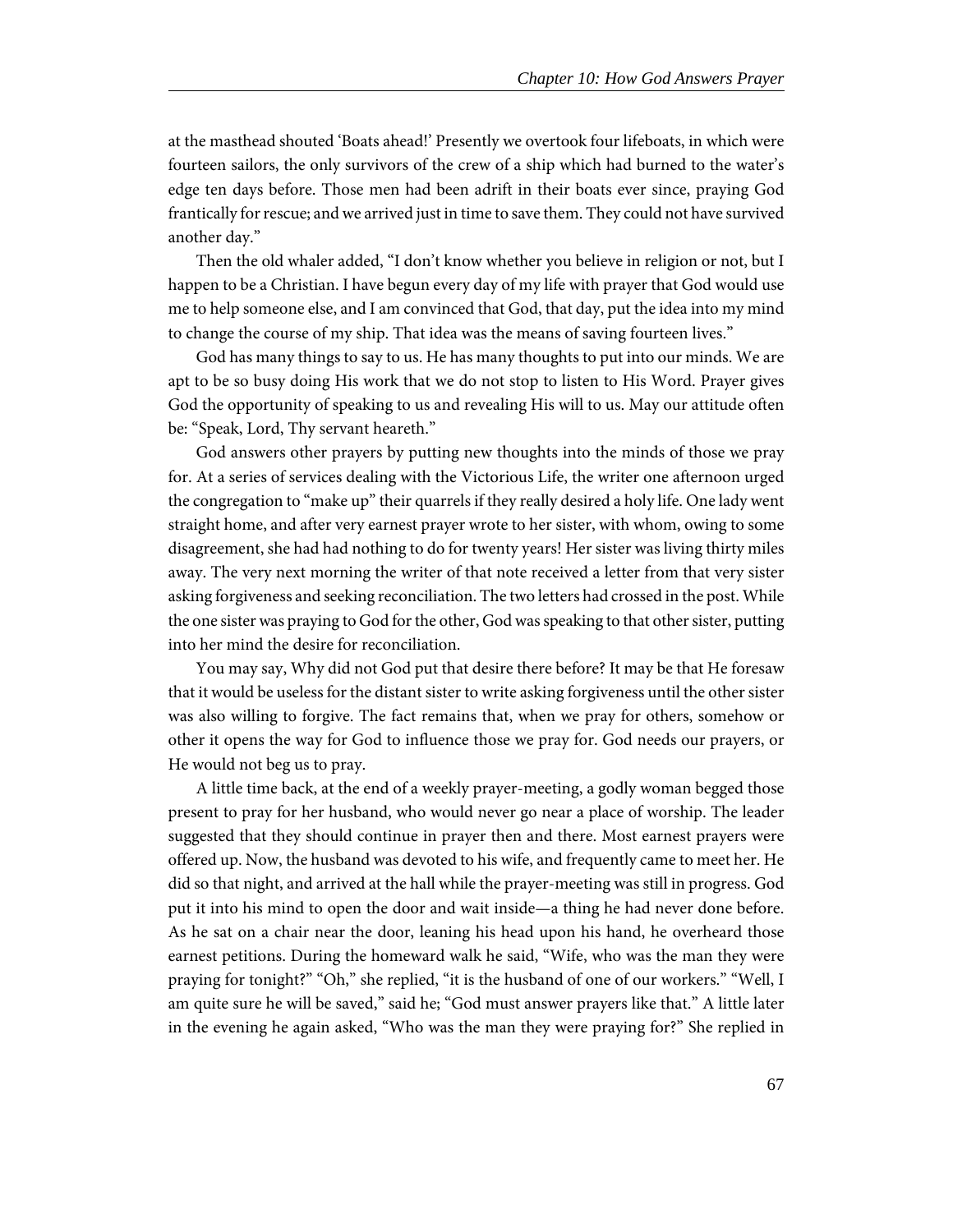similar terms as before. On retiring to rest he could not sleep. He was under deep conviction of sin. Awaking his wife, he begged her to pray for him.

How clearly this shows us that when we pray, God can work! God could have prompted that man to enter that prayer-meeting any week. But had he done so it is a question whether any good at all would have come from it. When once those earnest, heartfelt petitions were being offered up on his behalf God saw that they would have a mighty influence upon that poor man.

It is when we pray that God can help us in our work and strengthen our resolves. For we can answer many of our own prayers. One bitter winter a prosperous farmer was praying that God would keep a neighbor from starving. When the family prayers were over, his little boy said, "Father, I don't think I should have troubled God about that." "Why not?" he asked. "Because it would be easy enough for you to see that they don't starve!" There is not the slightest doubt that if we pray for others we shall also try to help them.

A young convert asked his vicar to give him some Christian work. "Have you a chum?" "Yes," replied the boy. "Is he a Christian?" "No, he is as careless as I was." "Then go and ask him to accept Christ as his Savior." "Oh, no!" said the lad, "I could never do that. Give me anything but that." "Well," said the vicar, "promise me two things: that you will not speak to him about his soul, and that you will pray to God twice daily for his conversion." "Why, yes, I'll gladly do that," answered the boy. Before a fortnight was up he rushed round to the vicarage. "Will you let me off my promise? I must speak to my chum!" he cried. When he began to pray God could give him strength to witness. Communion with God is essential before we can have real communion with our fellow-man. My belief is that men so seldom speak to others about their spiritual condition because they pray so little for them.

The writer has never forgotten how his faith in prayer was confirmed when, as a lad of thirteen, he earnestly asked God to enable him on a certain day to secure twenty new subscribers for missions overseas. Exactly twenty new names were secured before night closed in. The consciousness that God would grant that prayer was an incentive to eager effort, and gave an unwonted courage in approaching others.

A cleric in England suggested to his people that they should each day pray for the worst man or woman and then go to them and tell them about Jesus. Only six agreed to do so. On arrival home he began to pray. Then he said, "I must not leave this to my people. I must take it up myself. I don't know the bad people. I'll have to go out and enquire." Approaching a rough-looking man at a street corner, he asked, "Are you the worst man in this district?" "No, I'm not." "Would you mind telling me who is?" "I don't mind. You'll find him at No. 7, down that street."

He knocked at No. 7 and entered. "I'm looking for the worst man in my parish. They tell me it might be you?" "Whoever told you that? Fetch him here, and I'll show him who's the worst man! No, there are lots worse than me." "Well, who is the worst man you know?"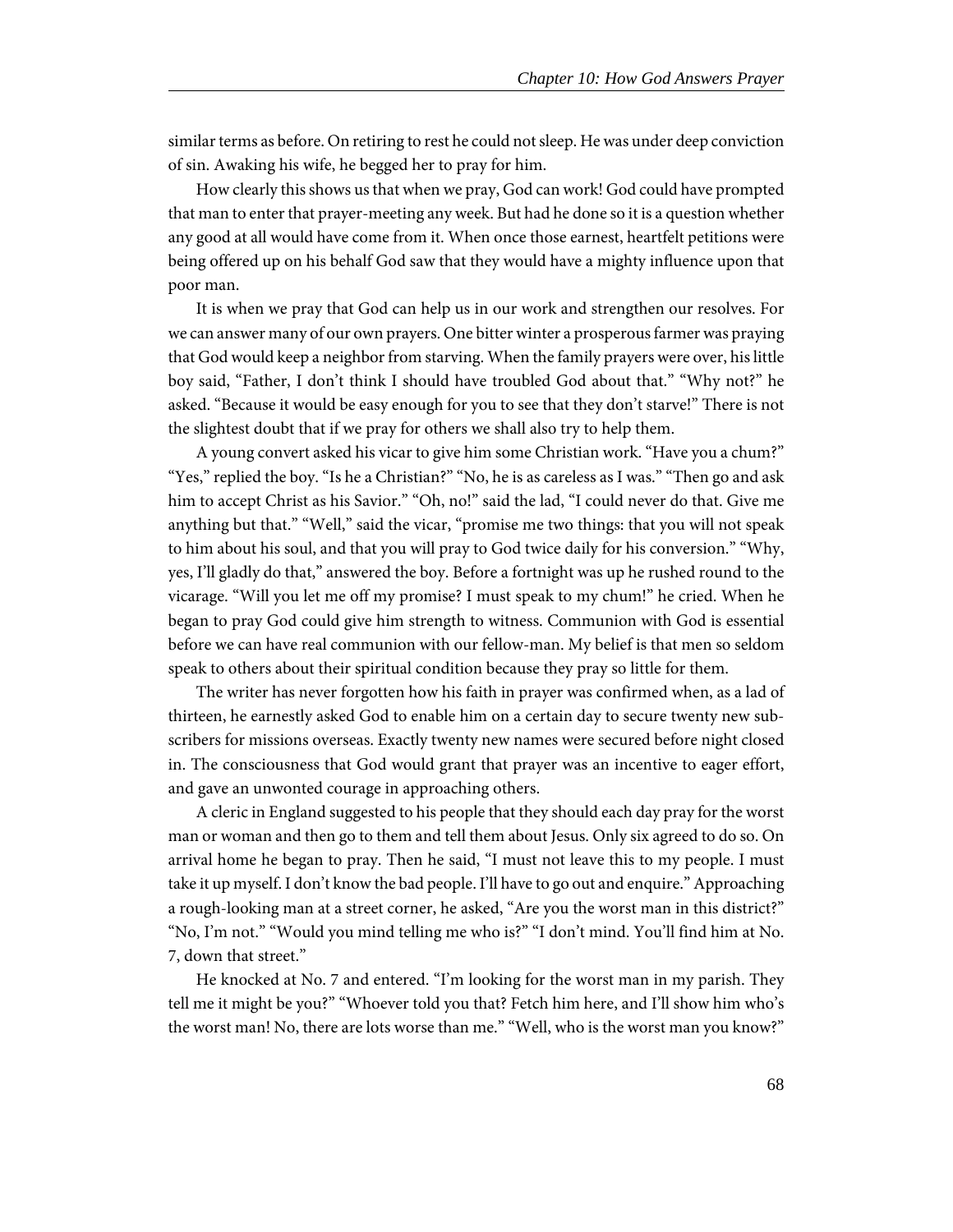"Everybody knows him. He lives at the end house in that court. He's the worst man." So down the court he went and knocked at the door. A surly voice cried, "Come in!"

There were a man and his wife. "I hope you'll excuse me, but I'm the minister of the chapel along the round. I'm looking for the worst man in my district, because I have something to tell him. Are you the worst man?" The man turned to his wife and said, "Lass, tell him what I said to you five minutes ago." "No, tell him yourself." "What were you saying?" enquired the visitor. "Well, I've been drinking for twelve weeks. I've had the D.T's and have pawned all in the house worth pawning. And I said to my wife a few minutes ago, 'Lass, this thing has to stop, and if it doesn't, I'll stop it myself—I'll go and drown myself.' Then you knocked at the door! Yes, sir, I'm the very worst man. What have you got to say to me?" "I'm here to tell you that Jesus Christ is the greatest Savior, and that He can make out of the worst man one of the best. He did it for me, and He will do it for you." "D'you think He can do it even for me?" "I'm sure He can. Kneel down and ask Him."

Not only was the poor drunkard saved from his sins, but he is today a radiant Christian man, bringing other drunken people to the Lord Jesus Christ.

Surely none of us finds it difficult to believe that God can, in answer to prayer, heal the body, send rain or fair weather, dispel fogs, or avert calamities?

We have to do with a God whose knowledge is infinite. He can put it into the mind of a doctor to prescribe a certain medicine, or diet, or method of cure. All the doctor's skill is from God. "He knoweth our frame"—for He made it. He knows it far better than the cleverest doctor or surgeon. He made, and He can restore. We believe that God desires us to use medical skill, but we also believe that God, by His wonderful knowledge, can heal, and sometimes does heal, without human co-operation. And God must be allowed to work in His own way. We are so apt to tie God down to the way we approve of. God's aim is to glorify His name in answering our prayers. Sometimes He sees that our desire is right, but our petition wrong. St. Paul thought he could bring more glory to God if only the thorn in the flesh could be removed. God knew that he would be a better man and do better work with the thorn than without it. So God said No-No-No to his prayer, and then explained why!

So it was with Monica, who prayed so many years for the conversion of Augustine, her licentious son. When he was determined to leave home and cross the seas to Rome she prayed earnestly, even passionately, that God would keep him by her side, and under her influence. She went down to a little chapel on the seashore to spend the night in prayer close by where the ship lay at anchor. But, when morning came, she found that the ship had sailed even while she prayed! Her petition was refused, but her real desire was granted. For it was in Rome that Augustine met the sainted Ambrose, who led him to Christ. How comforting it is to know that God knows what is best!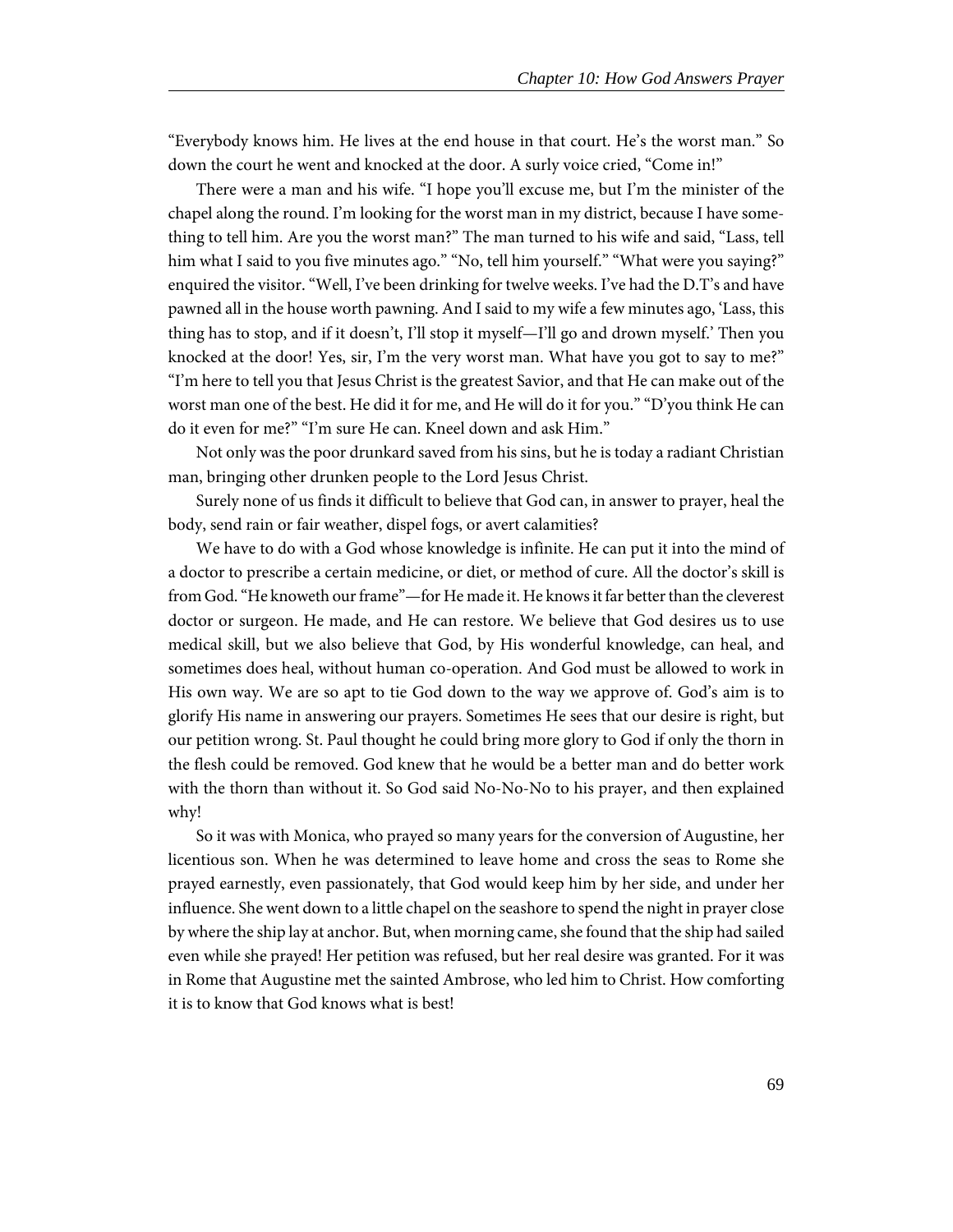But we should never think it unreasonable that God should make some things dependent upon our prayers. Some people say that if God really loves us He would give us what is best for us whether we ask Him or not. Dr. Fosdick has so beautifully pointed out that God has left man many things to do for himself. He promises seedtime and harvest. Yet man must prepare the soil, sow, and till, and reap in order to allow God to do His share. God provides us with food and drink. But He leaves us to take, and eat, and drink. There are some things God cannot, or at least will not, do without our help. God cannot do some things unless we think. He never emblazons His truth upon the sky. The laws of science have always been there. But we must think, and experiment, and think again if we would use those laws for our own good and God's glory.

God cannot do some things unless we work. He stores the hills with marble, but He has never built a cathedral. He fills the mountains with iron ore, but He never makes a needle or a locomotive. He leaves that to us. We must work.

If, then, God has left many things dependent upon man's thinking and working, why should He not leave some things dependent upon man's praying? He has done so. "Ask and ye shall receive." And there are some things God will not give us unless we ask. Prayer is one of the three ways in which man can co-operate with God; and the greatest of these is prayer.

Men of power are without exception men of prayer. God bestows His Holy Spirit in His fullness only on men of prayer. And it is through the operation of the Spirit that answers to prayer come. Every believer has the Spirit of Christ dwelling in him. For "if any have not the Spirit of Christ, he is none of his." But a man of prevailing prayer must be filled with the Spirit of God.

A lady missionary wrote recently that it used to be said of Praying Hyde that he never spoke to an unconverted man but that he was soundly converted. But if he ever did fail at first to touch a heart for God, he went back to his room and wrestled in prayer till he was shown what it was in himself that had hindered his being used by God. Yes, when we are filled with the Spirit of God, we cannot help influencing others God-ward. But, to have power with men, we must have power with God.

The momentous question for you and me is not, however, "How does God answer prayer?" The question is, "Do I really pray?" What a marvelous power God places at our disposal! Do we for a moment think that anything displeasing to God is worth our while holding on to? Fellow-Christian, trust Christ wholly, and you will find Him wholly true.

Let us give God the chance of putting His mind into us, and we shall never doubt the power of prayer again.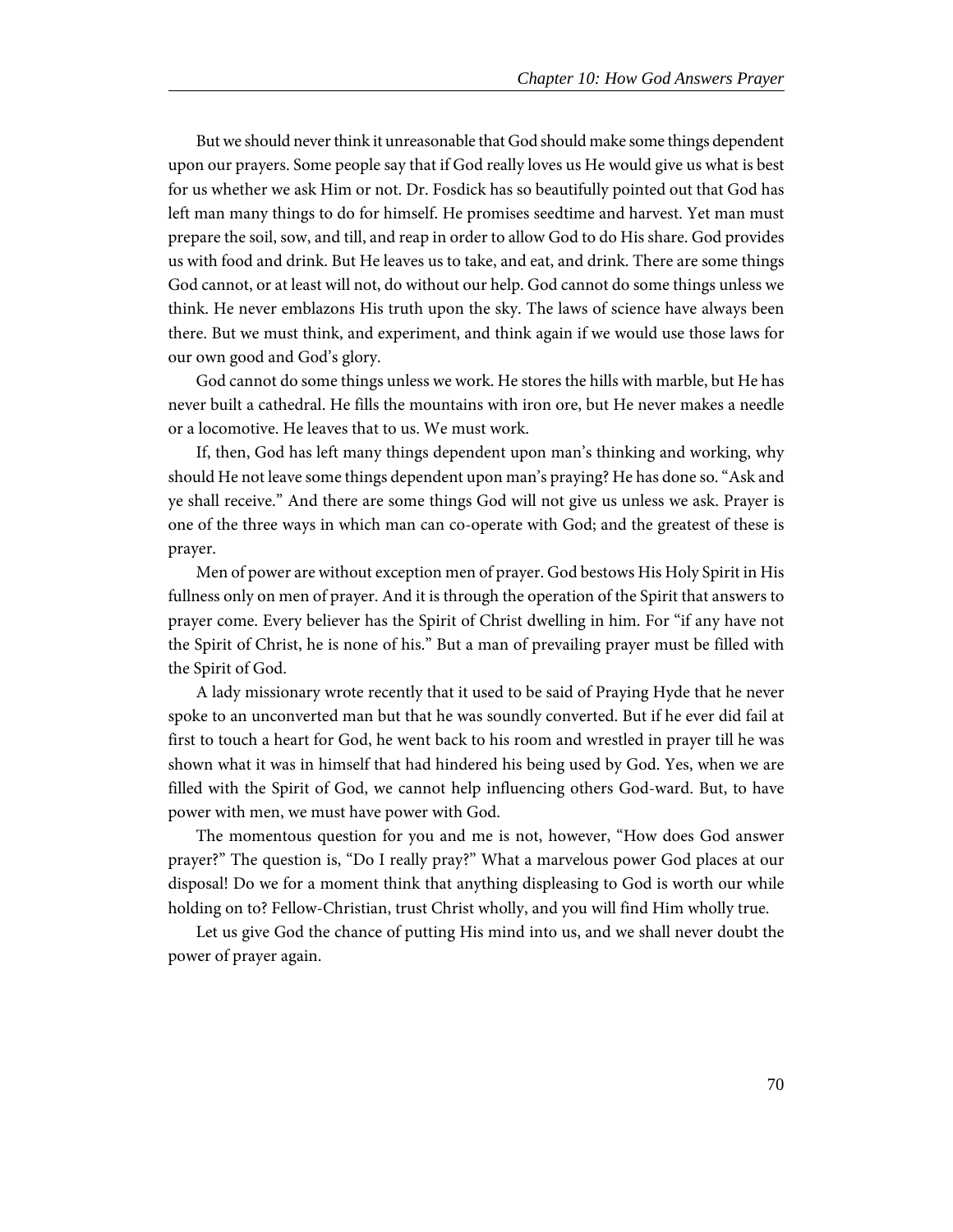## **CHAPTER 11: HINDRANCES TO PRAYER**

THE poet said, and we often sing—

What various hindrances we meet In coming to the mercy-seat.

Yes, indeed, they are various. But here again, most of those hindrances are our own making.

God wants me to pray. The devil does not want me to pray, and does all he can to hinder me. He knows that we can accomplish more through our prayers than through our work. He would rather have us do anything else than pray.

We have already referred to Satan's opposition to prayer:

Angels our march oppose Who still in strength excel Our secret, sworn, relentless foes, Countless, invisible.

But we need not fear them, nor heed them, if our eyes are ever unto the Lord. The holy angels are stronger than fallen angels, and we can leave the celestial hosts to guard us. We believe that to them—the hosts of evil—we owe those wandering thoughts which so often wreck prayer. We no sooner kneel than we "recollect" something that should have been done, or something which had better be seen to at once.

These thoughts come from without, and are surely due to the promptings of evil spirits. The only cure for wandering thoughts is to get our minds fixed upon God. Undoubtedly a man's worst foe is himself. Prayer is for a child of God—and one who is living as a child of God should pray.

The great question is: Am I harboring any foes in my heart? Are there traitors within? God cannot give us His best spiritual blessings unless we fulfil conditions of trust, obedience and service. Do we not often ask earnestly for the highest spiritual gifts, without even any thought of fulfilling the necessary requirements? Do we not often ask for blessings we are not fitted to receive? Dare we be honest with ourselves, alone in the presence of God? Dare we say sincerely, "Search me, O God, and see—"? Is there anything in me which is hindering God's blessing for me and through me? We discuss the "problem of prayer"; we are the problem that needs discussing or dissecting! Prayer is all right! There is no problem in prayer to the heart which is absolutely stayed on Christ.

Now, we shall not quote the usual Bible texts which show how prayer may be frustrated. We merely desire that everyone should get a glimpse of his own heart. No sin is too small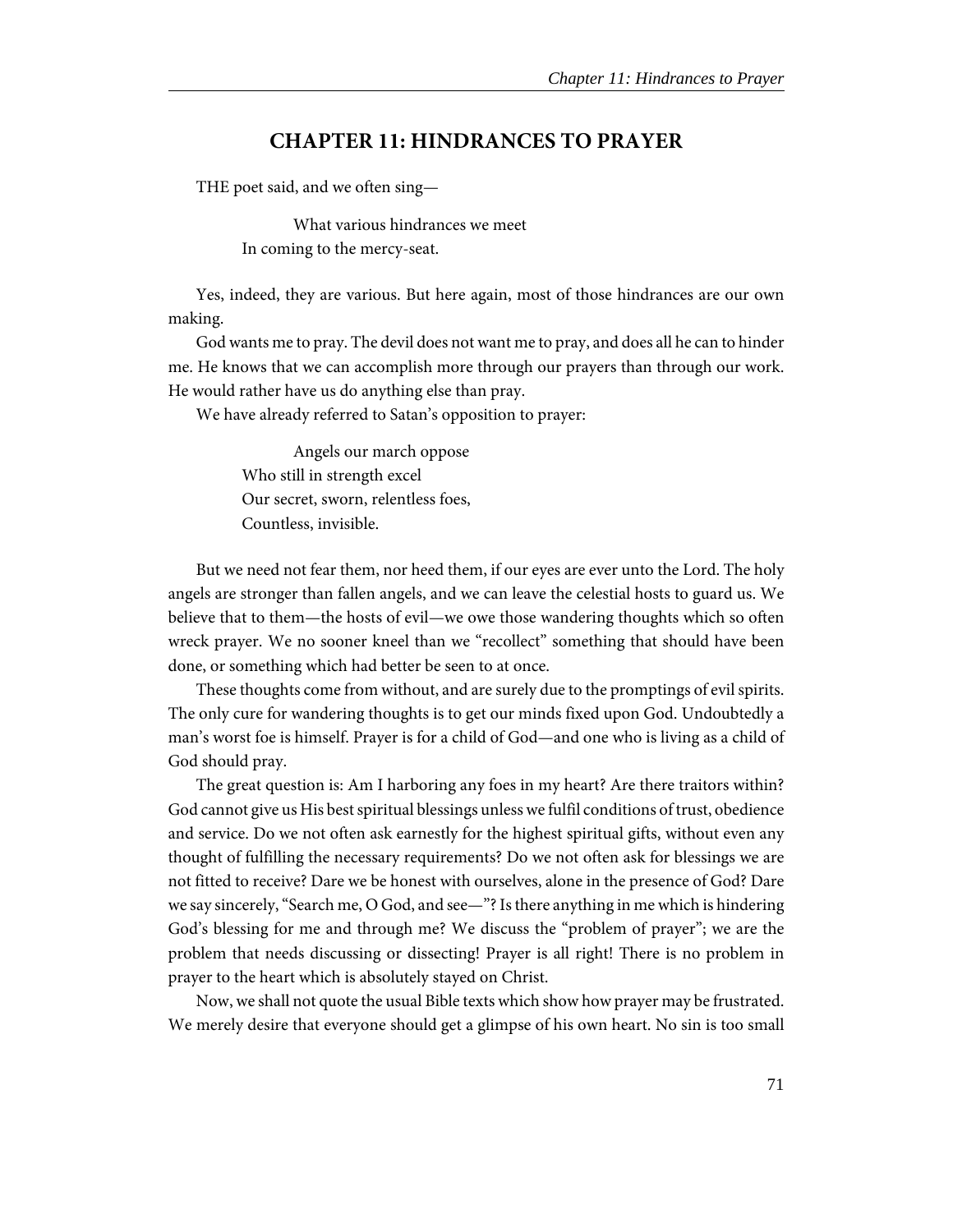to hinder prayer, and perhaps to turn the very prayer itself into sin, if we are not willing to renounce that sin. The Moslems in West Africa have a saying, "If there is no purity, there is no prayer; if there is no prayer, there is no drinking of the water of heaven." This truth is so clearly taught in Scripture that it is amazing that any should try to retain both sin and prayer. Yet very many do this. Even David cried, long ages ago, "If I regard iniquity in my heart, the Lord will not hear" [\(Psa. lxvi. 18\)](http://www.ccel.org/study/Bible:Ps.66.18).

<span id="page-75-2"></span><span id="page-75-0"></span>And Isaiah says, "Your iniquities have separated between you and your God, and your sins have hid his face from you" ([Isa. lix. 2\)](http://www.ccel.org/study/Bible:Isa.59.2). Surely we must all agree that it is sin in us, and not the unwillingness of Christ to hear, that hinders prayer. As a rule, it is some little sin, so-called, that mars and spoils the prayer-life. There may be:

<span id="page-75-6"></span><span id="page-75-3"></span>(1) Doubt. Now, unbelief is possibly the greatest hindrance to prayer. Our Lord said that the Holy Spirit would convict the world of sin—"of sin because they believe not on Me" ([St. John xvi. 9](http://www.ccel.org/study/Bible:John.16.9)). We are not "of the world," yet is there not much practical unbelief in many of us? St. James, writing to believers, says: "Ask in faith, nothing doubting; for he that doubteth . . . let not that man think he shall receive anything of the Lord" ([St. James i. 6-8\)](http://www.ccel.org/study/Bible:Jas.1.6-Jas.1.8). Some have not because they ask not. Others "have not" because they believe not. Did you think it a little strange that we spent so much time over adoration and thanksgiving before we came to the "asking"? But surely, if we get a glimpse of the glorious majesty of our Lord, and the wonders of His love and grace, unbelief and doubt will vanish away as mists before the rising sun? Was this not the reason that Abraham "staggered not," "wavered not through unbelief," in that he gave God the glory due unto His name, and was therefore "fully assured that what He had promised He was able also to perform"? ([Rom. iv. 20, 21\)](http://www.ccel.org/study/Bible:Rom.4.20-Rom.4.21). Knowing what we do of God's stupendous love, is it not amazing that we should ever doubt?

<span id="page-75-4"></span>(2) Then there is Self—the root of all sin. How selfish we are prone to be even in our "good works"! How we hesitate to give up anything which "self" craves for. Yet we know that a full hand cannot take Christ's gifts. Was this why the Savior, in the prayer He first taught, coupled us with everything else? "Our" is the first word. "Our Father . . . give us . . . forgive us . . . deliver us . . ."

<span id="page-75-5"></span><span id="page-75-1"></span>Pride prevents prayer, for prayer is a very humbling thing. How hateful pride must be in the sight of God! It is God who gives us all things "richly to enjoy." "What hast thou that thou didst not receive?" asks St. Paul ([I Cor. iv. 7\)](http://www.ccel.org/study/Bible:1Cor.4.7). Surely, surely we are not going to let pride, with its hateful, ugly sister, jealousy, ruin our prayer-life? God cannot do great things for us whereby we may be glad if they are going to "turn our heads." Oh, how foolish we can be! Sometimes, when we are insistent, God does give us what we ask, at the expense of our holiness. "He gave them their request, but sent leanness into their soul" ([Psa. cvi. 15\)](http://www.ccel.org/study/Bible:Ps.106.15). O God, save us from that—save us from self! Again, self asserts itself in criticising others. Let this thought burn itself into your memory—the more like Jesus Christ a man becomes, the less he judges other people. It is an infallible test. Those who are always criticising others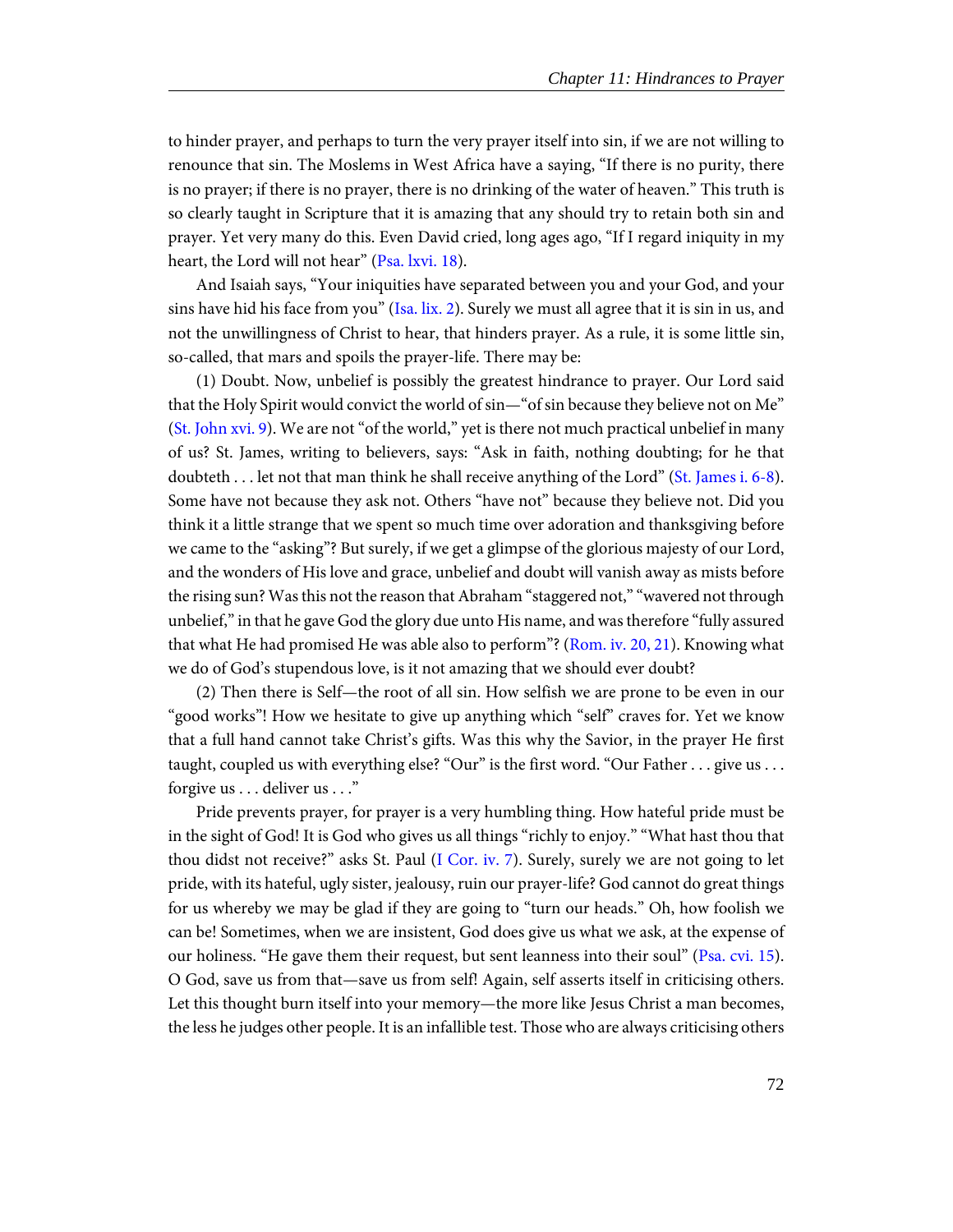have drifted away from Christ. They may still be His, but have lost His Spirit of love. Beloved reader, if you have a criticising nature, allow it to dissect yourself and never your neighbor. You will be able to give it full scope, and it will never be unemployed! Is this a harsh remark? Does it betray a tendency to commit the very sin—for it is sin—it condemns? It would do so were it spoken to any one individual. But its object is to pierce armor which is seemingly invulnerable. And no one who, for one month, has kept his tongue "from picking and stealing" the reputation of other people will ever desire to go back again to back-biting. "Love suffereth long and is kind" [\(I Cor. xiii. 4\)](http://www.ccel.org/study/Bible:1Cor.13.4). Do we? Are we?

<span id="page-76-5"></span><span id="page-76-2"></span>We are ourselves no better because we have managed to paint other people in worse colors than ourselves. But, singularly enough, we enhance our own spiritual joy and our own living witness for Christ when we refuse to pass on disparaging information about others, or when we refrain from "judging" the work or lives of other people. It may be hard at first, but it soon brings untold joy, and is rewarded by the love of all around. It is most hard to keep silent in the face of "modern" heresies. Are we not told to "contend earnestly for the faith which was once for all delivered unto the saints"? [\(Jude 3](http://www.ccel.org/study/Bible:Jude.1.3).) Sometimes we must speak out—but let it always be in the spirit of love. "Rather let error live than love die."

Even in our private prayers fault-finding of others must be resolutely avoided. Read once more the story of John Hyde praying for the "cold brother." Believe me, a criticising spirit destroys holiness of life more easily than anything else, because it is such an eminently respectable sin, and makes such easy victims of us. We need scarcely add that when a believer is filled with the Spirit of Christ—who is Love—he will never tell others of the un-Christian behavior he may discern in his friends. "He was most rude to me"; "He is too conceited"; "I can't stand that man"; and such-like remarks are surely unkind, unnecessary, and often untrue.

<span id="page-76-1"></span>Our dear Lord suffered the contradiction of sinners against Himself, but He never complained or published abroad the news to others. Why should we do so? Self must be dethroned if Christ is to reign supreme. There must be no idols in the heart. Do you remember what God said of some leaders of religion? "These men have taken their idols into their heart . . .; should I be inquired of at all by them?" [\(Ezek. xiv. 3.](http://www.ccel.org/study/Bible:Ezek.14.3))

<span id="page-76-4"></span><span id="page-76-0"></span>When our aim is solely the glory of God, then God can answer our prayers. Christ Himself rather than His gifts should be our desire. "Delight thyself in the Lord and He shall give thee the petitions of thine heart" ( $P$ sa. xxxvii. 4, R.V., marg.).

<span id="page-76-3"></span>"Beloved, if our heart condemn us not, we have boldness toward God; and whatsoever we ask we receive of him, because we keep his commandments and do the things that are pleasing in his sight" ([I John iii. 21, 22](http://www.ccel.org/study/Bible:1John.3.21-1John.3.22)).

It is as true today as in the early days of Christianity that men ask, and receive not, because they ask amiss that they may spend it on their pleasures—i.e., self ([James iv. 3\)](http://www.ccel.org/study/Bible:Jas.4.3).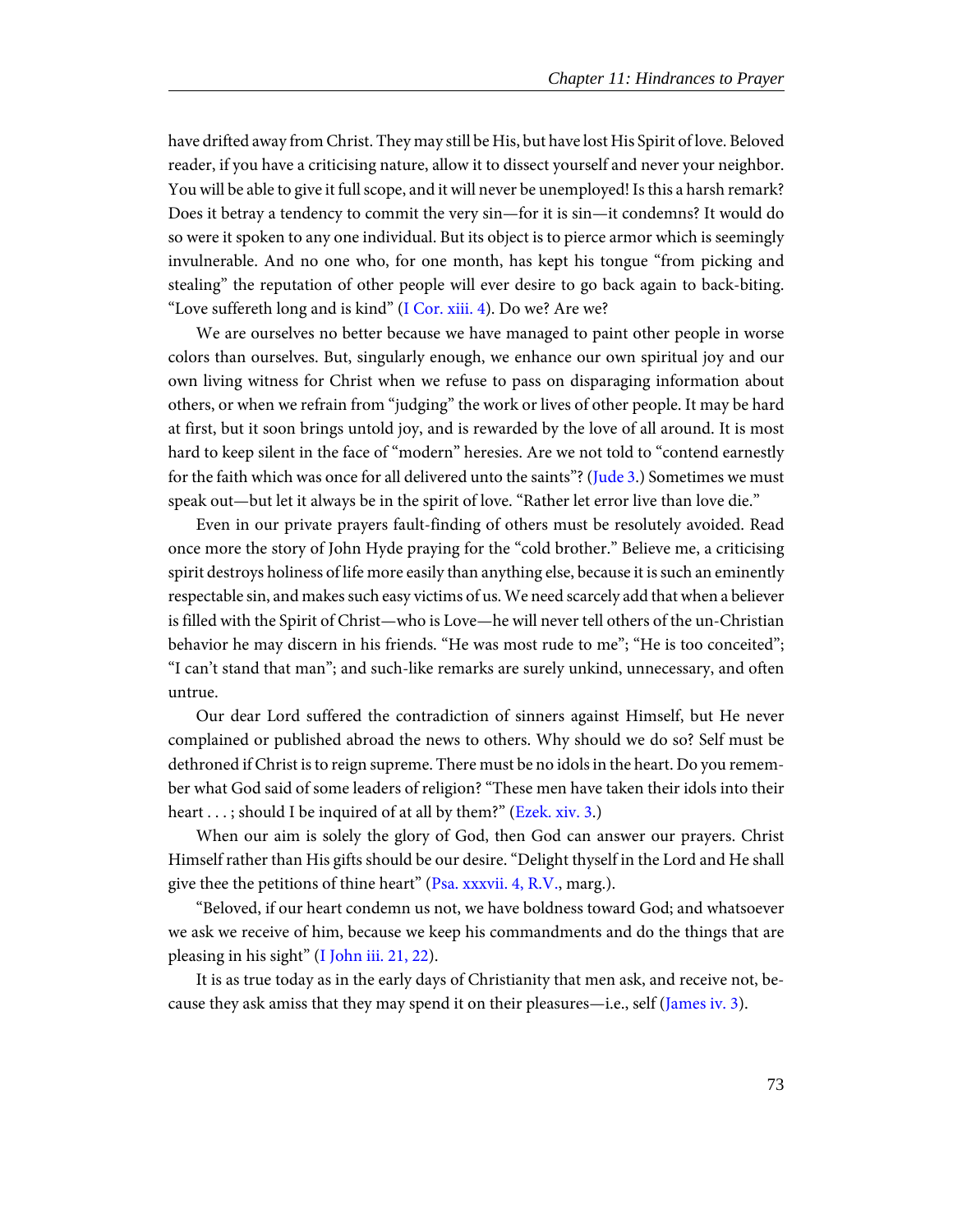(3) Unlove in the heart is possibly the greatest hindrance to prayer. A loving spirit is a condition of believing prayer. We cannot be wrong with man and right with God. The spirit of prayer is essentially the spirit of love. Intercession is simply love at prayer.

> He prayeth best who loveth best All things both great and small; For the great God Who loveth us, He made and loveth all.

<span id="page-77-2"></span>Dare we hate or dislike those whom God loves? If we do, can we really possess the Spirit of Christ? We really must face these elementary facts in our faith if prayer is to be anything more than a mere form. Our Lord not only says, "And pray for those that persecute you; that ye may be sons of your Father who is in heaven" ([Matt. v. 44, 45](http://www.ccel.org/study/Bible:Matt.5.44-Matt.5.45)).

We venture to think that large numbers of so-called Christians have never faced this question. To hear how many Christian workers—and prominent ones, too—speak of others from whom they disagree, one must charitably suppose they have never heard that command of our Lord!

Our daily life in the world is the best indication of our power in prayer. God deals with my prayers not according to the spirit and tone which I exhibit when I am praying in public or private, but according to the spirit I show in my daily life.

<span id="page-77-3"></span>Hot-tempered people can make only frigid prayers. If we do not obey our Lord's command and love one another, our prayers are well-nigh worthless. If we harbor an unforgiving spirit it is almost wasted time to pray. Yet a prominent Dean of one of our cathedrals was recently reported to have said that there are some people we can never forgive! If so, we trust that he uses an abridged form of the Lord's prayer. Christ taught us to say "Forgive us . . . as we forgive." And He goes farther than this. He declares, "If ye forgive not men their trespasses, neither will your heavenly Father forgive your trespasses" [\(Matt. vi. 15\)](http://www.ccel.org/study/Bible:Matt.6.15). May we ever exhibit the Spirit of Christ, and not forfeit our own much-needed forgiveness. How many of our readers who have not the slightest intention of forgiving their enemies, or even their offending friends, repeated the Lord's prayer today?

<span id="page-77-1"></span>Many Christians have never given prayer a fair chance. It is not through conscious insincerity, but from want of thought. The blame for it really rests upon those of us who preach and teach. We are prone to teach doctrines rather than doings. Most men desire to do what is right, but they regard the big things rather than the little failings in the life of love.

<span id="page-77-0"></span>Our Lord goes so far as to say that even our gifts are not to be presented to God if we remember that our brother "hath aught against us" ([Matt. v. 23](http://www.ccel.org/study/Bible:Matt.5.23)). If He will not accept our gifts, is it likely He will answer our prayers? It was when Job ceased contending with his enemies (whom the Bible calls his "friends") that the Lord "turned his captivity" and gave him twice as much as he had before ([Job xlii. 10\)](http://www.ccel.org/study/Bible:Job.42.10).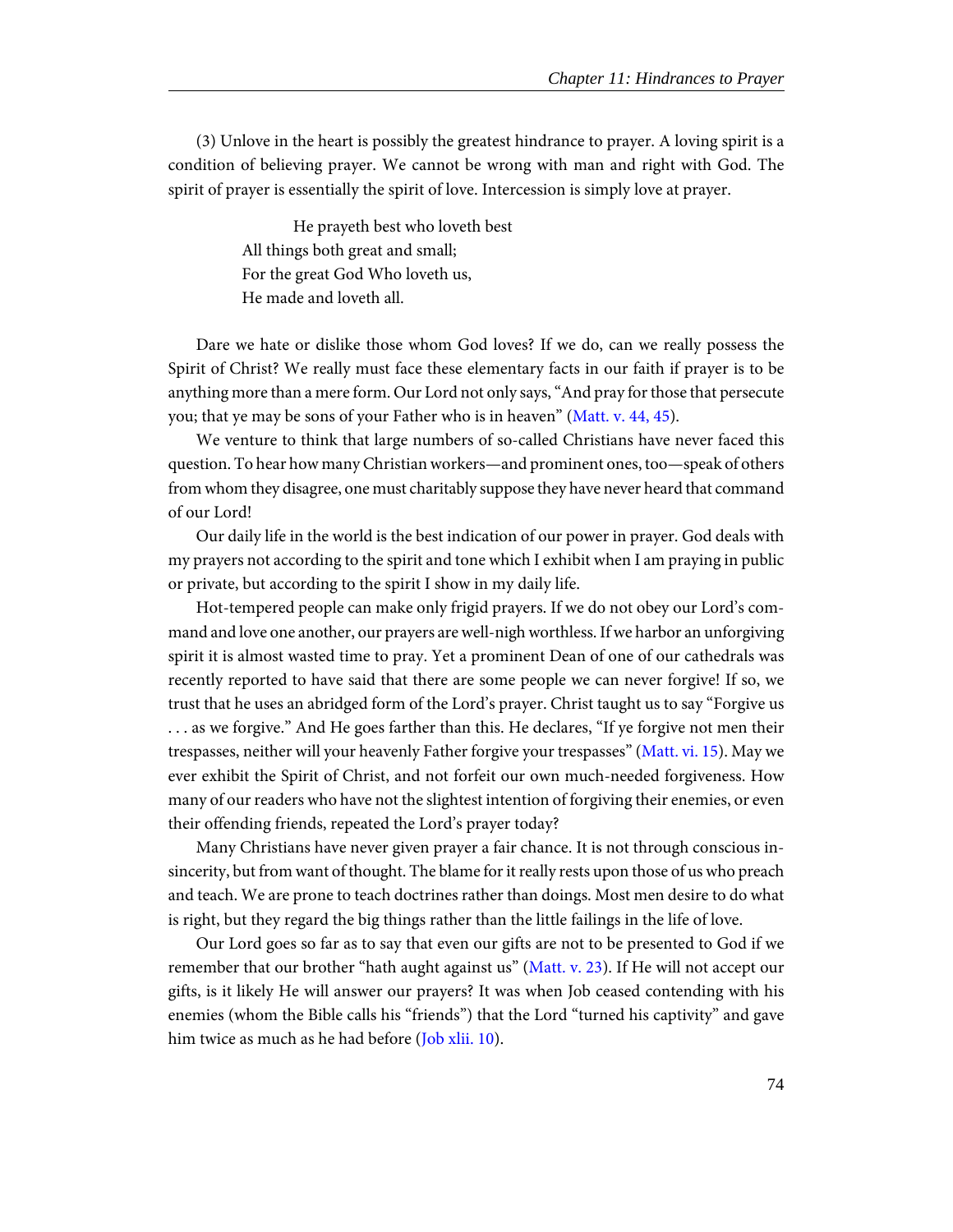<span id="page-78-0"></span>How slow we are—how unwilling we are—to see that our lives hinder our prayers! And how unwilling we are to act on love-lines. Yes, we desire to "win" men. Our Lord shows us one way. Don't publish abroad his wrongdoings. Speak to him alone, and "thou hast gained thy brother" ([Matt. xviii. 15\)](http://www.ccel.org/study/Bible:Matt.18.15). Most of us have rather pained our brothers!

<span id="page-78-4"></span>Even the home-life may hinder the prayer-life. See what Peter says about how we should so live in the home that our "prayers be not hindered" ([I Peter iii. 1-10](http://www.ccel.org/study/Bible:1Pet.3.1-1Pet.3.10)). We would venture to urge every reader to ask God to search his heart once again and to show him if there is "any root of bitterness" towards anyone. We all desire to do what is pleasing to God. It would be an immense gain to our spiritual life if we would resolve not to attempt to pray until we had done all in our power to make peace and harmony between ourselves and any with whom we have quarreled. Until we do this as far as lies in our power, our prayers are just wasted breath. Unkindly feelings towards another hinder God from helping us in the way He desires.

A loving life is an essential condition of believing prayer. God challenges us again, today, to become fit persons to receive His superabundant blessings. Many of us have to decide whether we will choose a bitter, unforgiving spirit, or the tender mercies and loving-kindness of our Lord Jesus Christ. Is it not amazing that any man can halt between two opinions with such a choice in the balance? For bitterness harms the bitter more than anyone else.

<span id="page-78-1"></span>"Whensoever ye stand praying, forgive if ye have aught against anyone; that your Father also, who is in heaven, may forgive you" [\(Mark xi. 25](http://www.ccel.org/study/Bible:Mark.11.25)). So said the blessed Master. Must we not then either forgive, or cease trying to pray? What shall it profit a man if he gain all his time to pretend to pray, if he harbors unlove in his heart to prevent real prayer? How the devil laughs at us because we do not see this truth!

<span id="page-78-3"></span>We have God's word for it that eloquence, knowledge, faith, liberality, and even martyrdom profit a man nothing—get hold of it—nothing, unless his heart is filled with love [\(I](http://www.ccel.org/study/Bible:1Cor.13) [Cor. xiii.\)](http://www.ccel.org/study/Bible:1Cor.13). "Therefore give us love."

<span id="page-78-2"></span>(4) Refusal to do our part may hinder God answering our prayers. Love calls forth compassion and service at the sight of sin and suffering, both here and overseas. Just as St. Paul's heart was "stirred"—"provoked"—within him as he beheld the city full of idols [\(Acts](http://www.ccel.org/study/Bible:Acts.17.16) [xvii. 16](http://www.ccel.org/study/Bible:Acts.17.16)). We cannot be sincere when we pray "Thy kingdom come" unless we are doing what we can to hasten the coming of that kingdom—by our gifts, our prayers and our service.

We cannot be quite sincere in praying for the conversion of the ungodly unless we are willing to speak a word, or write a letter, or make some attempt to bring him under the influence of the Gospel. Before one of Moody's great missions he was present at a meeting for prayer asking for God's blessing. Several wealthy men were there. One began to pray that God would send sufficient funds to defray the expenses. Moody at once stopped him. "We need not trouble God about that," he said quietly, "we are able to answer that prayer!"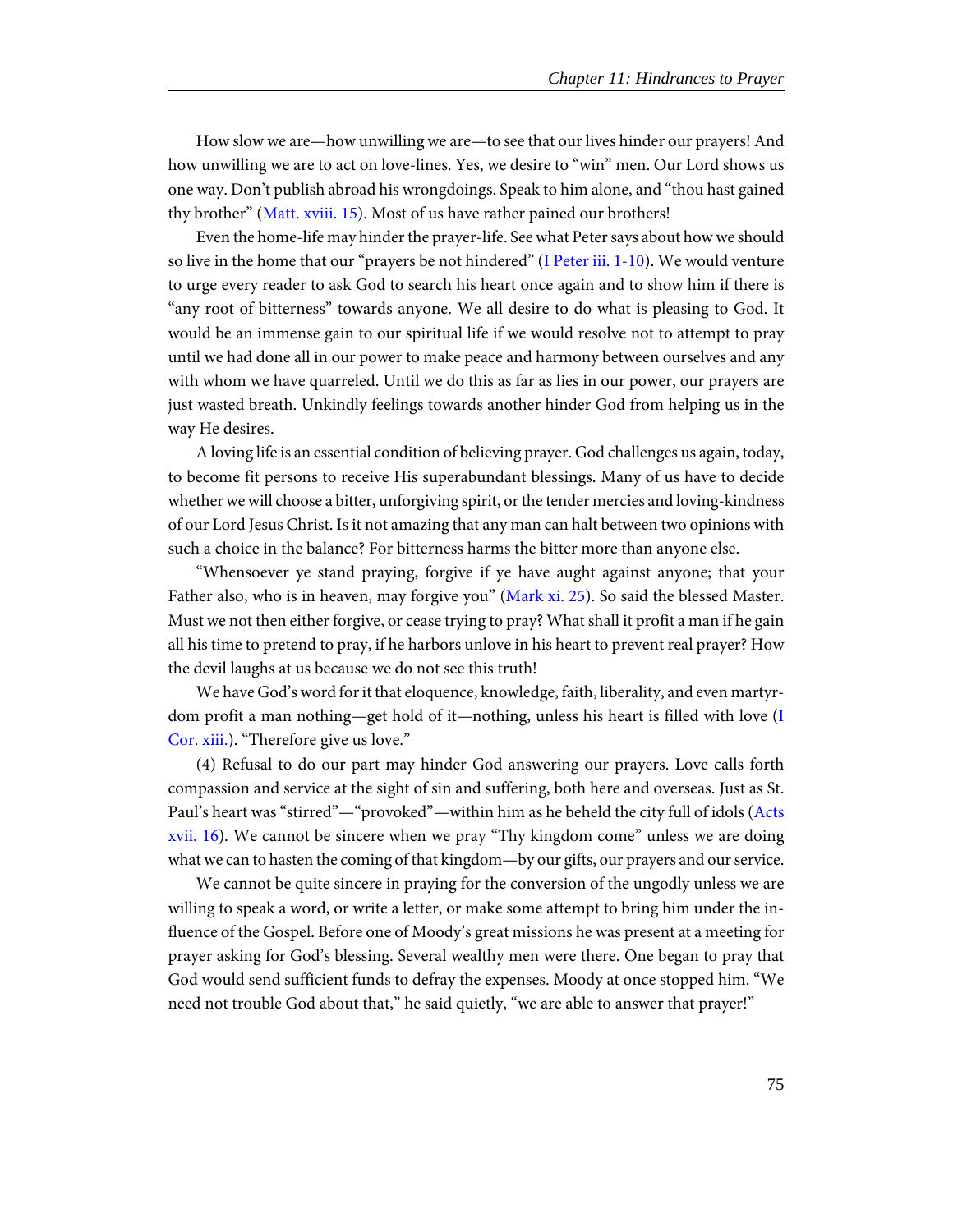(5) Praying only in secret may be a hindrance. Children of a family should not always meet their father separately. It is remarkable how often our Lord refers to united prayer—"agreed" prayer. "When ye pray, say, Our Father"; "If two of you shall agree on earth as touching anything they shall ask, it shall be done for them. . . . For where two or three are gathered together in my name, there am I in the midst of them" [\(Matt. xviii. 19, 20\)](http://www.ccel.org/study/Bible:Matt.18.19-Matt.18.20).

<span id="page-79-2"></span>We feel sure that the weakness in the spiritual life of many churches is to be traced to an inefficient prayer-meeting, or the absence of meetings for prayer. Daily matins and evensong, even when reverent and without the unseemly haste which is so often associated with them, cannot take the place of less formal gatherings for prayer, in which everyone may take part. Can we not make the weekly prayer-meeting a live thing and a living force?

<span id="page-79-1"></span>(6) Praise is as important as prayer. We must enter into His gates with thanksgiving, and into His courts with praise, and give thanks unto Him and bless His name (Ps.  $c$ . 4). At one time in his life Praying Hyde was led to ask for four souls a day to be brought into the fold by his ministry. If on any day the number fell short of this, there would be such a weight on his heart that it was positively painful, and he could neither eat nor sleep. Then. in prayer he would ask the Lord to show him what was the obstacle in himself. He invariably found that it was the want of praise in his life. He would confess his sinfulness and pray for a spirit of praise. He said that as he praised God seeking souls would come to him. We do not imply that we, too, should limit God to definite numbers or ways of working; but we do cry: "Rejoice! Praise God with heart and mind and soul."

<span id="page-79-3"></span>It is not by accident that we are so often bidden to "rejoice in the Lord." God does not want miserable children; and none of His children has cause for misery. St. Paul, the most persecuted of men, was a man of song. Hymns of praise came from his lips in prison and out of prison: day and night he praised His Savior. The very order of his exhortations is significant. "Rejoice evermore; pray without ceasing; in everything give thanks: for this is the will of God in Christ Jesus to you" [\(I Thess. v. 16-18\)](http://www.ccel.org/study/Bible:1Thess.5.16-1Thess.5.18).

<span id="page-79-0"></span>The will of God. Get that thought into your mind. It is not an optional thing. REJOICE: PRAY: GIVE THANKS

That is the order, according to the will of God—for you, and for me. Nothing so pleases God as our praises—and nothing so blesses the man who prays as the praises he offers! "Delight thyself also in the Lord; and he shall give thee the petitions of thine heart" [\(Ps.](http://www.ccel.org/study/Bible:Ps.37.4) [xxxvii. 4, R.V.](http://www.ccel.org/study/Bible:Ps.37.4), marg.).

A missionary who had received very bad news from home, was utterly cast down. Prayer availed nothing to relieve the darkness of his soul. He went to see another missionary, no doubt seeking comfort. There on the wall was a motto-card: "Try Thanksgiving!" He did; and in a moment every shadow was gone, never to return.

Do we praise enough to get our prayers answered? If we truly trust Him, we shall always praise Him. For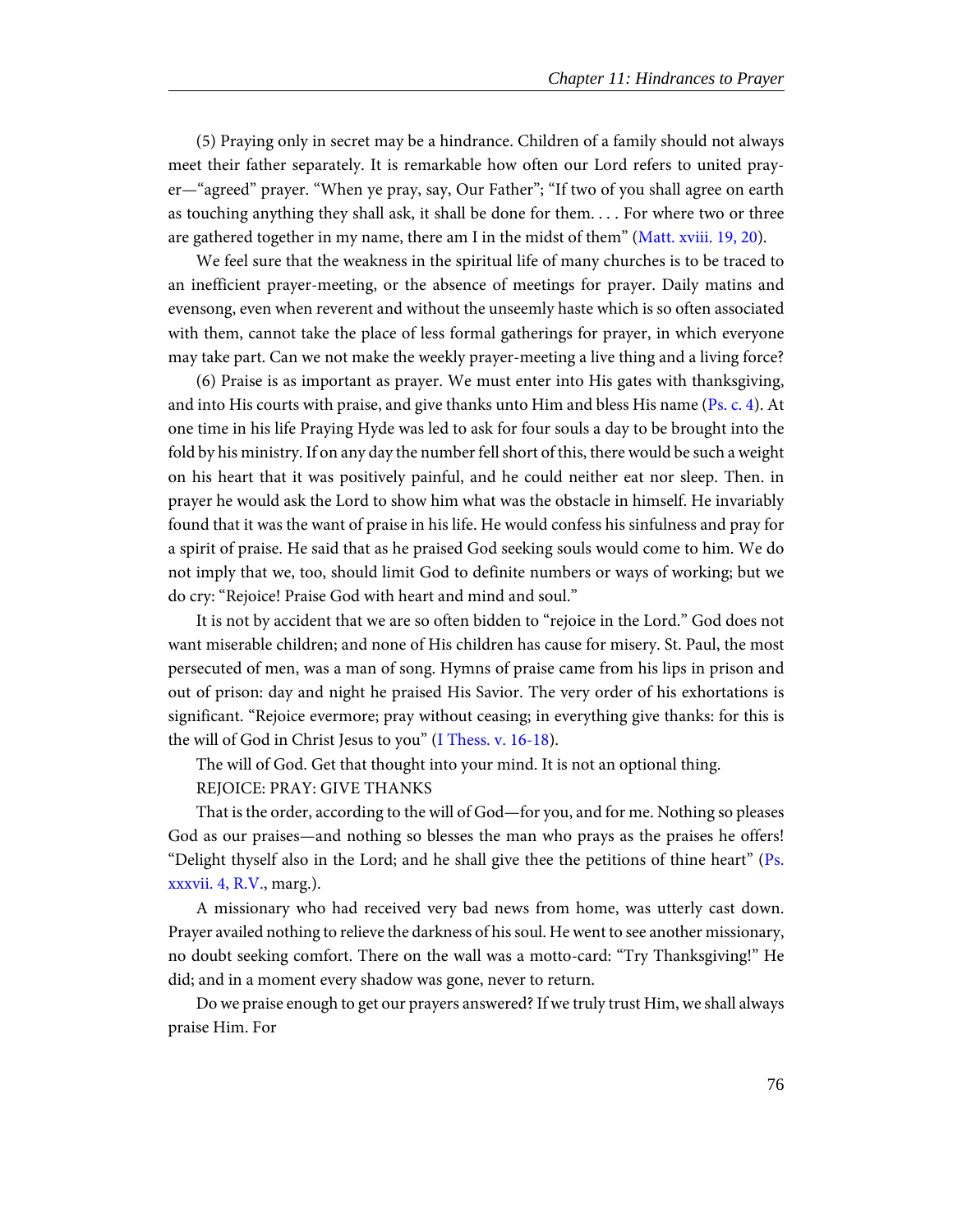God nothing does nor suffers to be done But thou would'st do thyself Could'st thou but see The end of all events as well as He.

One who once overheard Luther praying said, "Gracious God! What spirit and what faith is there in his expressions! He petitions God with as much reverence as if he were in the Divine presence, and yet with as firm a hope and confidence as he would address a father or a friend." That child of God seemed quite unconscious that "hindrances to prayer" existed!

After all that has been said, we see that everything can be summed up under one head. All hindrance to prayer arises from ignorance of the teaching of God's Holy Word on the life of holiness He has planned for all His children, or from an unwillingness to consecrate ourselves fully to Him.

When we can truthfully say to our Father, "All that I am and have is thine," then He can say to us, "All that is mine is thine."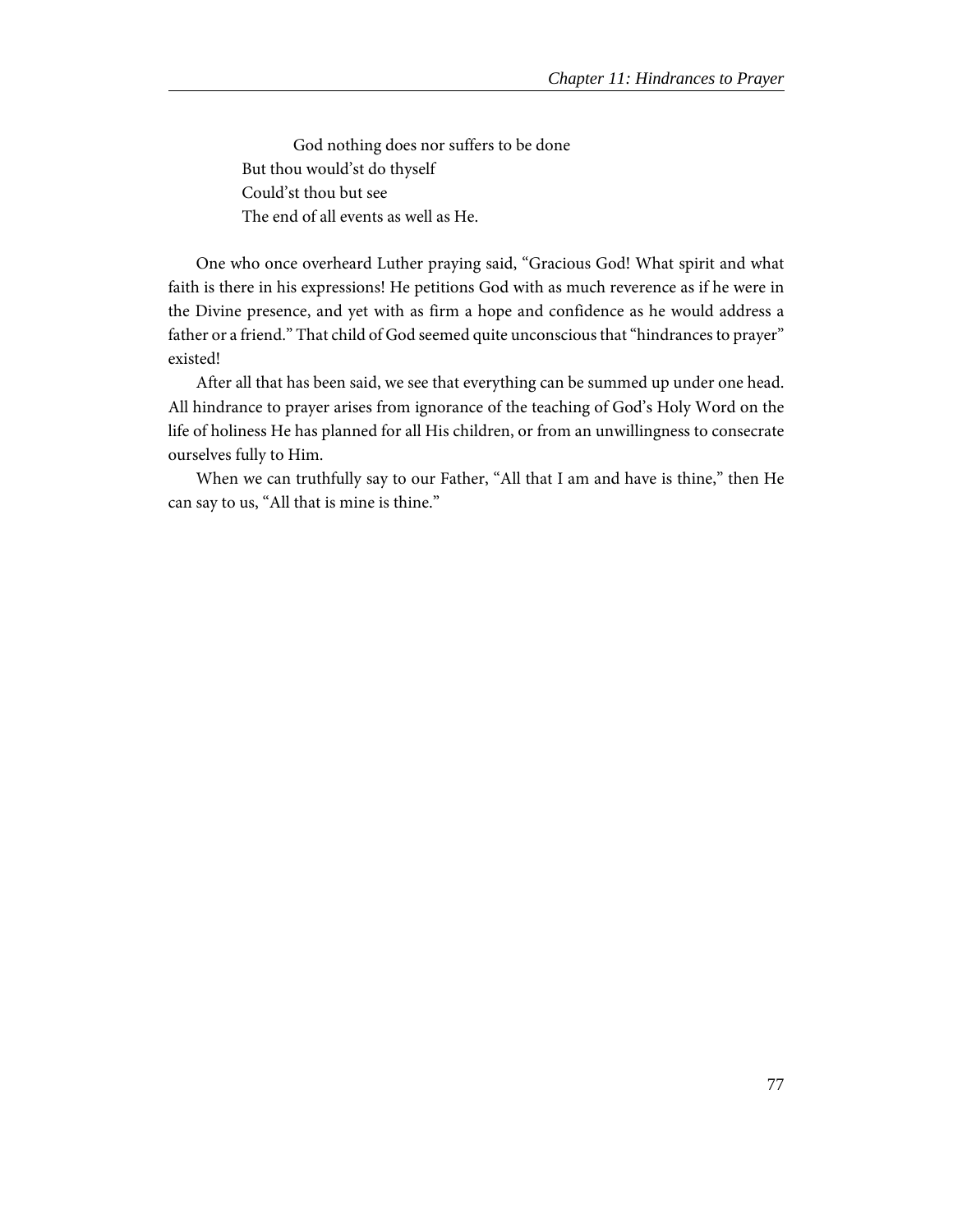## **CHAPTER 12: WHO MAY PRAY?**

IT is only two centuries ago that six undergraduates were expelled from the University of Oxford solely because they met together in each other's rooms for extempore prayer! Whereupon George Whitefield wrote to the Vice-Chancellor, "It is to be hoped that, as some have been expelled for extempore praying, we shall hear of some few others of a contrary stamp being expelled for extempore swearing." Today, thank God, no man in our land is hindered by his fellow-men from praying. Any man may pray—but has every man a right to pray? Does God listen to anyone ?

Who may pray? Is it the privilege—the right—of all men? Not everyone can claim the right to approach the King of our realm. But there are certain persons and bodies of people who have the privilege of immediate access to our sovereign. The Prime Minister has that privilege. The ancient Corporation of the City of London can at anytime lay its petition at the feet of the King. The ambassador of a foreign power may do the same. He has only to present himself at the gate of the palace of the King, and no power can stand between him and the monarch. He can go at once into the royal presence and present his request. But none of these has such ease of access and such loving welcome as the Kings own son.

But there is the King of kings—the God and Father of us all. Who may go to Him? Who may exercise this privilege—yes, this power—with God? We are told—and there is much truth in the remark—that in the most skeptical man or generation prayer is always underneath the surface, waiting. Has it the right to come forth at any time? In some religions it has to wait. Of all the millions in India living in the bondage of Hinduism, none may pray except the Brahmins! A millionaire merchant of any other caste must perforce get a Brahmin—often a mere boy at school!—to say his prayers for him.

The Mohammedan cannot pray unless he has learned a few phrases in Arabic, for his "god" only hears prayers offered in what they believe to be the holy language. Praise be to God, no such restrictions of caste or language stand between us and our God. Can any man, therefore, pray?

<span id="page-81-2"></span><span id="page-81-1"></span><span id="page-81-0"></span>Yes, you reply, anyone. But the Bible does not say so. Only a child of God can truly pray to God. Only a son can enter His presence. It is gloriously true that anyone can cry to Him for help—for pardon and mercy. But that is scarcely prayer. Prayer is much more than that. Prayer is going into "the secret place of the Most High," and abiding under the shadow of the Almighty [\(Ps. xci. 1\)](http://www.ccel.org/study/Bible:Ps.91.1). Prayer is a making known to God our wants and desires, and holding out the hand of faith to take His gifts. Prayer is the result of the Holy Spirit dwelling within us. It is communion with God. Now, there can scarcely be communion between a king and a rebel. What communion hath light with darkness? ([II Cor. vi. 14.](http://www.ccel.org/study/Bible:2Cor.6.14)) In ourselves we have no right to pray. We have access to God only through the Lord Jesus Christ ([Eph.](http://www.ccel.org/study/Bible:Eph.3.18 Bible:Eph.2.12) [ii. 18, iii. 12\)](http://www.ccel.org/study/Bible:Eph.3.18 Bible:Eph.2.12).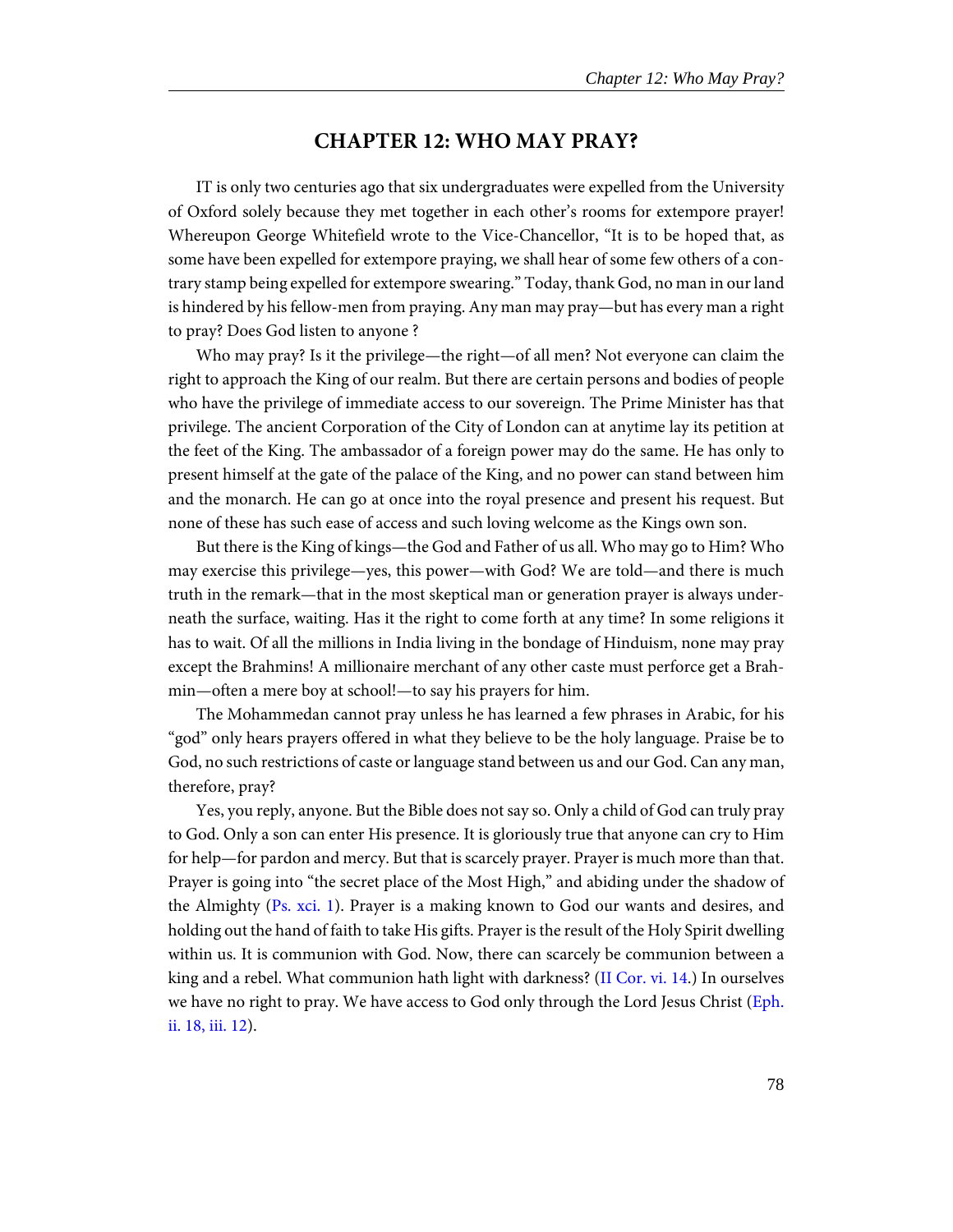Prayer is much more than the cry of a drowning man—of a man sinking in the whirlpool of sin: "Lord, save me! I am lost! I am undone! Redeem me! Save me!" Anyone can do this, and that is a petition which is never unanswered, and one, if sincere, to which the answer is never delayed. For "man cannot be God's outlaw if he would." But that is not prayer in the Bible sense. Even the lions, roaring after their prey, seek their meat from God; but that is not prayer.

<span id="page-82-3"></span><span id="page-82-2"></span><span id="page-82-1"></span>We know that our Lord said, "Everyone that asketh receiveth" [\(Matt. vii. 8\)](http://www.ccel.org/study/Bible:Matt.7.8). He did say so, but to whom? He was speaking to His disciples ([Matt. v. 1, 2](http://www.ccel.org/study/Bible:Matt.5.1-Matt.5.2)). Yes, prayer is communion with God: the "home-life" of the soul, as one describes it. And I much question whether there can be any communion with Him unless the Holy Spirit dwells in the heart, and we have "received" the Son, and so have the right to be called "children of God" ([John i. 12](http://www.ccel.org/study/Bible:John.1.12)).

<span id="page-82-6"></span><span id="page-82-4"></span><span id="page-82-0"></span>Prayer is the privilege of a child. Children of God alone can claim from the heavenly Father the things which He hath prepared for them that love Him. Our Lord told us that in prayer we should call God "our Father." Surely only children can use that word? St. Paul says that it is "because ye are sons God sent forth the Spirit of His Son into our hearts, crying, 'Abba, Father'" [\(Gal. iv. 6](http://www.ccel.org/study/Bible:Gal.4.6)). Is this what was in God's mind when, in dealing with Job's "comforters," He said, "My servant Job shall pray for you; for him will I accept"? [\(Job xlii.](http://www.ccel.org/study/Bible:Job.42.8) [8](http://www.ccel.org/study/Bible:Job.42.8).) It looked as if they would not have been "accepted" in the matter of prayer. But as soon as one becomes a "son of God" he must enter the school of prayer. "Behold, he prayeth," said our Lord of a man as soon as he was converted. Yet that man had "said" prayers all his life ([Acts ix. 11](http://www.ccel.org/study/Bible:Acts.9.11)). Converted men not only may pray, but must pray—each man for himself, and, of course, for others. But, unless and until we can truthfully call God "Father," we have no claim to be treated as children—as "sons," "heirs of God and joint heirs with Christ"—no claim at all. Do you say this is hard? Nay, surely it is natural. Has a "child" no privileges?

But do not misunderstand me. This does not shut any man out of the kingdom of heaven. Anyone, anywhere, can cry, "God be merciful to me, a sinner!" Any man who is outside the fold of Christ, outside the family of God, however bad he may be, or however good he thinks he is, can this very moment become a child of God, even as he reads these words. One look to Christ in faith is sufficient; "Look and live." God did not even say "see"—He says just look! Turn your face to God.

<span id="page-82-5"></span>How did those Galatian Christians become "sons of God"? By faith in Christ. "For ye are all sons of God through faith in Christ Jesus" ([Gal. iii. 26\)](http://www.ccel.org/study/Bible:Gal.3.26). Christ will make any man a son of God by adoption and grace the moment he turns to Him in true repentance and faith. But we have no rightful claim even upon God's providence unless we are His children. We cannot say with any confidence or certainty, "I shall not want," unless we can say, with confidence and certainty, "The Lord is my Shepherd."

A child, however, has a right to his father's care, and love, and protection, and provision. Now, a child can only enter a family by being born into it. We become children of God by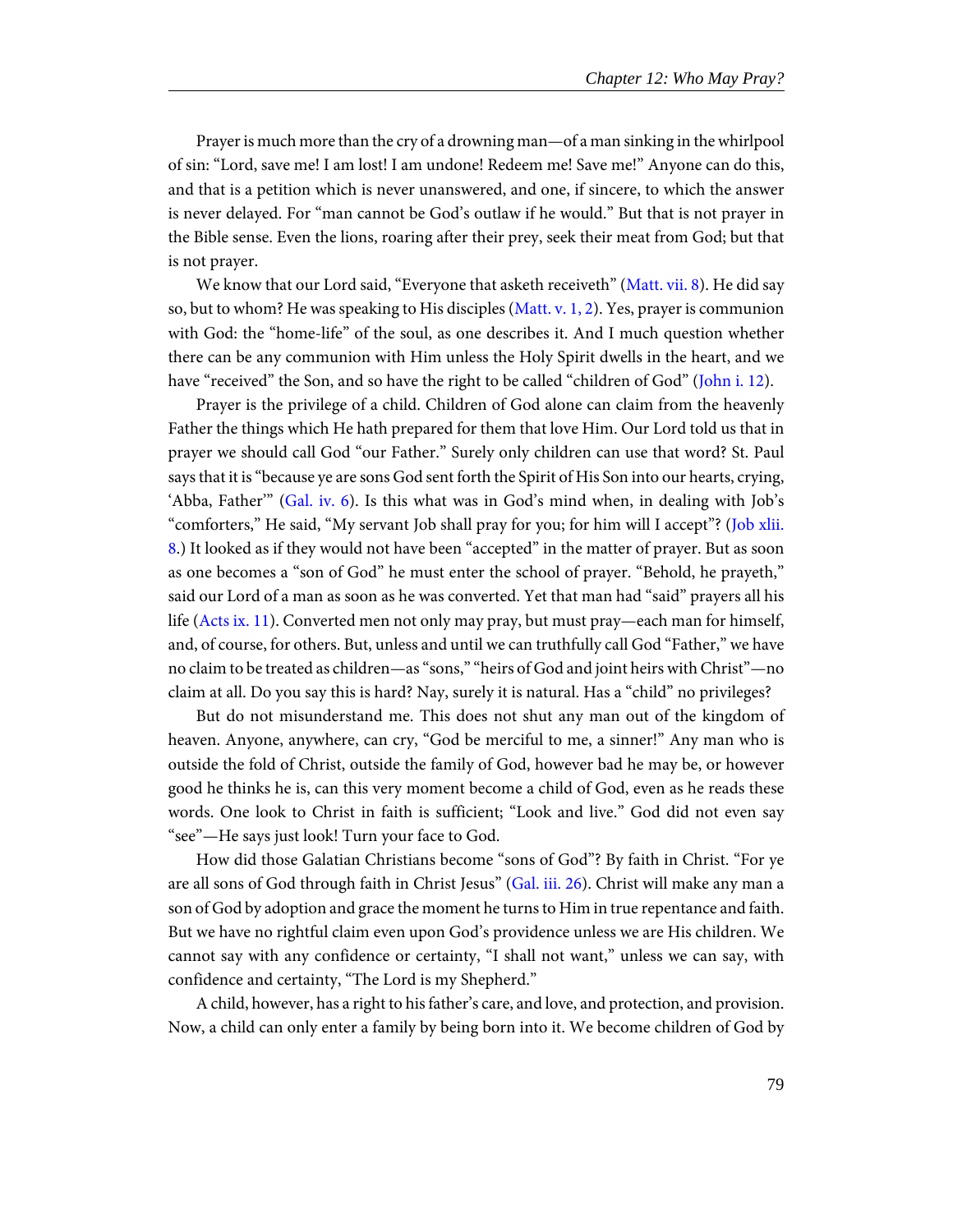<span id="page-83-1"></span><span id="page-83-0"></span>being "born again," "born from above" ([John iii. 3, 5\)](http://www.ccel.org/study/Bible:John.3.3 Bible:John.3.5). That is, by believing on the Lord Jesus Christ ([John iii. 16\)](http://www.ccel.org/study/Bible:John.3.16).

Having said all this as a warning, and perhaps as an explanation why some people find prayer an utter failure, we hasten to add that God often hears and answers prayer even from those who have no legal right to pray—from those who are not His "children," and may even deny that He exists! The Gospels tell us of not a few unbelievers who came to Christ for healing; and He never sent one away without the coveted blessing—never. They came as "beggars," not as "children." And even if "the children must first be fed," these others received the crumbs—yea, and more than crumbs—that were freely given.

So today God often hears the cry of unbelievers for temporal mercies. One case well known to the writer may be given as an illustration. My friend told me that he had been an atheist many years. Whilst an infidel, he had been singing for forty years in a church choir because he was fond of music. His aged father became seriously ill two or three years ago, and lay in great pain. The doctors were helpless to relieve the sufferer. In his distress for his father, the infidel choirman fell on his knees and cried, "O God, if there is a God, show Thy power by taking away my father's pain!" God heard the man's piteous cry, and removed the pain immediately. The "atheist" praised God, and hurried off to his vicar to find out the way of salvation! Today he is out-and-out for Christ, giving his whole time to work for his newly-found Savior. Yes, God is greater than His promises, and is more willing to hear than we are to pray.

Perhaps the most striking of all "prayers" from the lips of unbelievers is that recorded of Caroline Fry, the author of Christ Our Example. Although possessed of beauty, wealth, position and friends, she found that none of them satisfied, and at length, in her utter misery, she sought God. Yet her first utterance to Him was an expression of open rebellion to and hatred of Him! Listen to it—it is not the prayer of a "child":—

"O God, if Thou art a God: I do not love Thee; I do not want Thee; I do not believe there is any happiness in Thee: but I am miserable as I am. Give me what I do not seek; give me what I do not want. If Thou canst, make me happy. I am miserable as I am. I am tired of this world; if there is anything better, give it me."

What a "prayer"! Yet God heard and answered. He forgave the wanderer and made her radiantly happy and gloriously fruitful in His service.

> In even savage bosoms There are longings, strivings, yearnings For the good they comprehend not. And their feeble hands and helpless. Groping blindly in the darkness, Touch God's right hand in the darkness, And are lifted up and strengthened.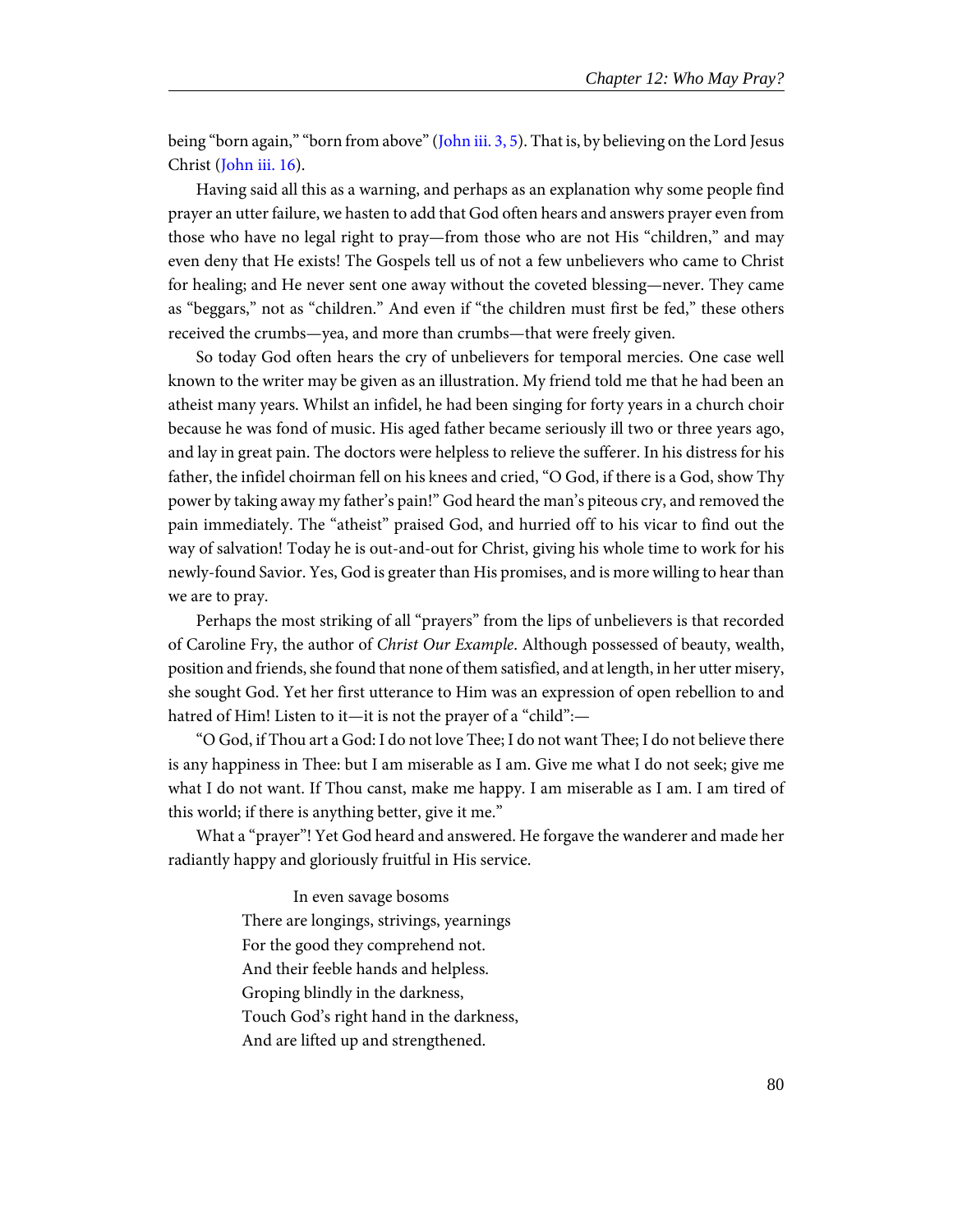Shall we, then, alter our question a little, and ask, who has a right to pray?" Only children of God in whom the Holy Spirit dwells. But, even so, we must remember that no man can come unashamed and with confidence to his Father in heaven unless he is living as a son of God should live. We cannot expect a father to lavish his favors upon erring children. Only a faithful and sanctified son can pray with the Spirit and pray with the understanding also ([I Cor. xiv. 15\)](http://www.ccel.org/study/Bible:1Cor.14.15).

<span id="page-84-1"></span>But if we are sons of God, nothing but sin can hinder our prayers. We, His children, have the right of access to God at any time, in any place. And He understands any form of prayer. We may have a wonderful gift of speech pouring itself out in a torrent of thanksgiving, petition, and praise like St. Paul; or we may have the quiet, deep, lover-like communion of a St. John. The brilliant scholar like John Wesley and the humble cobbler like William Carey are alike welcome at the throne of grace. Influence at the court of heaven depends not upon birth, or brilliancy, or achievement, but upon humble and utter independence upon the Son of the King.

Moody attributed his marvelous success to the prayers of an obscure and almost unknown invalid woman! And truly the invalid saints of England could bring about a speedy revival by their prayers. Oh, that all the shut-ins" would speak out!

Do we not make a mistake in supposing that some people have a "gift" of prayer? A brilliant Cambridge undergraduate asked me if the life of prayer was not a gift, and one which very few possessed? He suggested that, just as not everyone was musical, so not everyone is expected to be prayerful! George Müller was exceptional not because he had a gift of prayer, but because he prayed. Those who cannot "speak well," as God declared Aaron could, may labor in secret by intercession with those that speak the word. We must have great faith if we are to have great power with God in prayer, although God is very gracious, and oftentimes goes beyond our faith.

<span id="page-84-3"></span>Henry Martyn was a man of prayer, yet his faith was not equal to his prayers. He once declared that he "would as soon expect to see a man rise from the dead as to see a Brahmin converted to Christ." Would St. James say, "Let not that man think he shall receive anything of the Lord"? ([James i. 7.](http://www.ccel.org/study/Bible:Jas.1.7)) Now, Henry Martyn died without seeing one Brahmin accepting Christ as his Savior. He used to retire, day by day, to a deserted pagoda for prayer. Yet he had not faith for the conversion of a Brahmin. A few months back there knelt in that very pagoda Brahmins and Mohammedans from all parts of India, Burma and Ceylon, now fellow-Christians. Others had prayed with greater faith than Henry Martyn.

<span id="page-84-2"></span><span id="page-84-0"></span>Who may pray? We may; but do we? Does our Lord look at us with even more pathos and tenderness than when He first uttered the words, and say, "Hitherto ye have asked nothing in My name? Ask, and ye shall receive, that your joy may be full" ([John xvi. 24](http://www.ccel.org/study/Bible:John.16.24)). If the dear Master was dependent on prayer to make His work a power, how much more are we? He sometimes prayed with "strong crying and tears" ([Heb. v. 7\)](http://www.ccel.org/study/Bible:Heb.5.7). Do we? Have we ever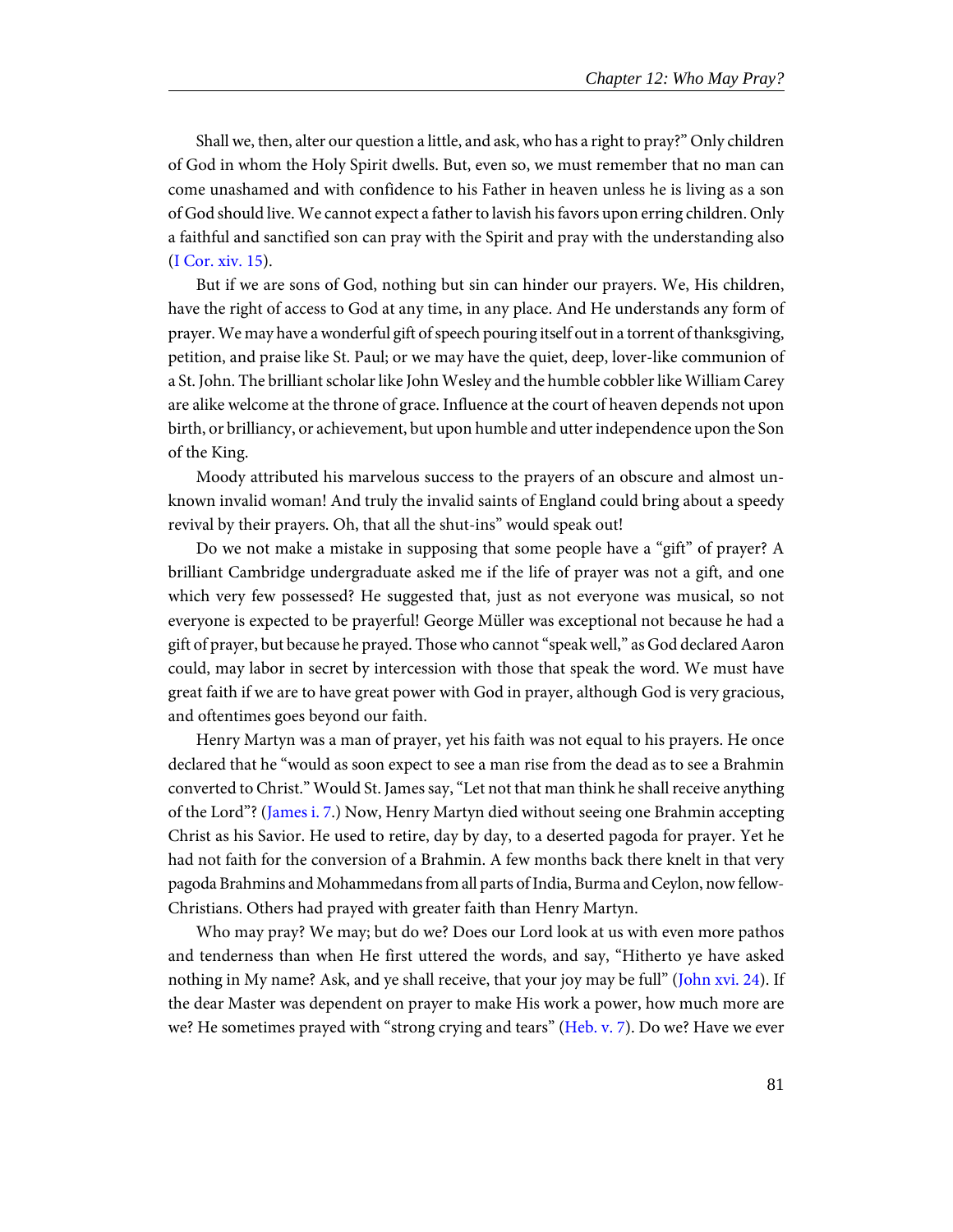<span id="page-85-0"></span>shed a prayerful tear? Well might we cry, "Quicken us, and we will call upon Thy name" ([Ps. lxxx. 18\)](http://www.ccel.org/study/Bible:Ps.80.18).

<span id="page-85-1"></span>St. Paul's exhortation to Timothy may well be made to us all: "Stir up the gift of God which is in thee" ([II Tim. i. 6\)](http://www.ccel.org/study/Bible:2Tim.1.6). For the Holy Spirit is prayer's great Helper. We are incapable of ourselves to translate our real needs into prayer. The Holy Spirit does this for us. We cannot ask as we ought. The Holy Spirit does this for us. It is possible for unaided man to ask what is for our ill. The Holy Spirit can check this. No weak or trembling hand dare put in motion any mighty force. Can I—dare I—move the Hand that moves the universe? No! Unless the Holy Spirit has control of me.

Yes, we need Divine help for prayer—and we have it! How the whole Trinity delights in prayer! God the Father listens: the Holy Spirit dictates: the eternal Son presents the petition—and Himself intercedes; and so the answer comes down.

Believe me, prayer is our highest privilege, our gravest responsibility, and the greatest power God has put into our hands. Prayer, real prayer, is the noblest, the sublimest, the most stupendous act that any creature of God can perform.

It is, as Coleridge declared, the very highest energy of which human nature is capable. To pray with all your heart and strength—that is the last, the greatest achievement of the Christian's warfare on earth.

"LORD, TEACH US TO PRAY!"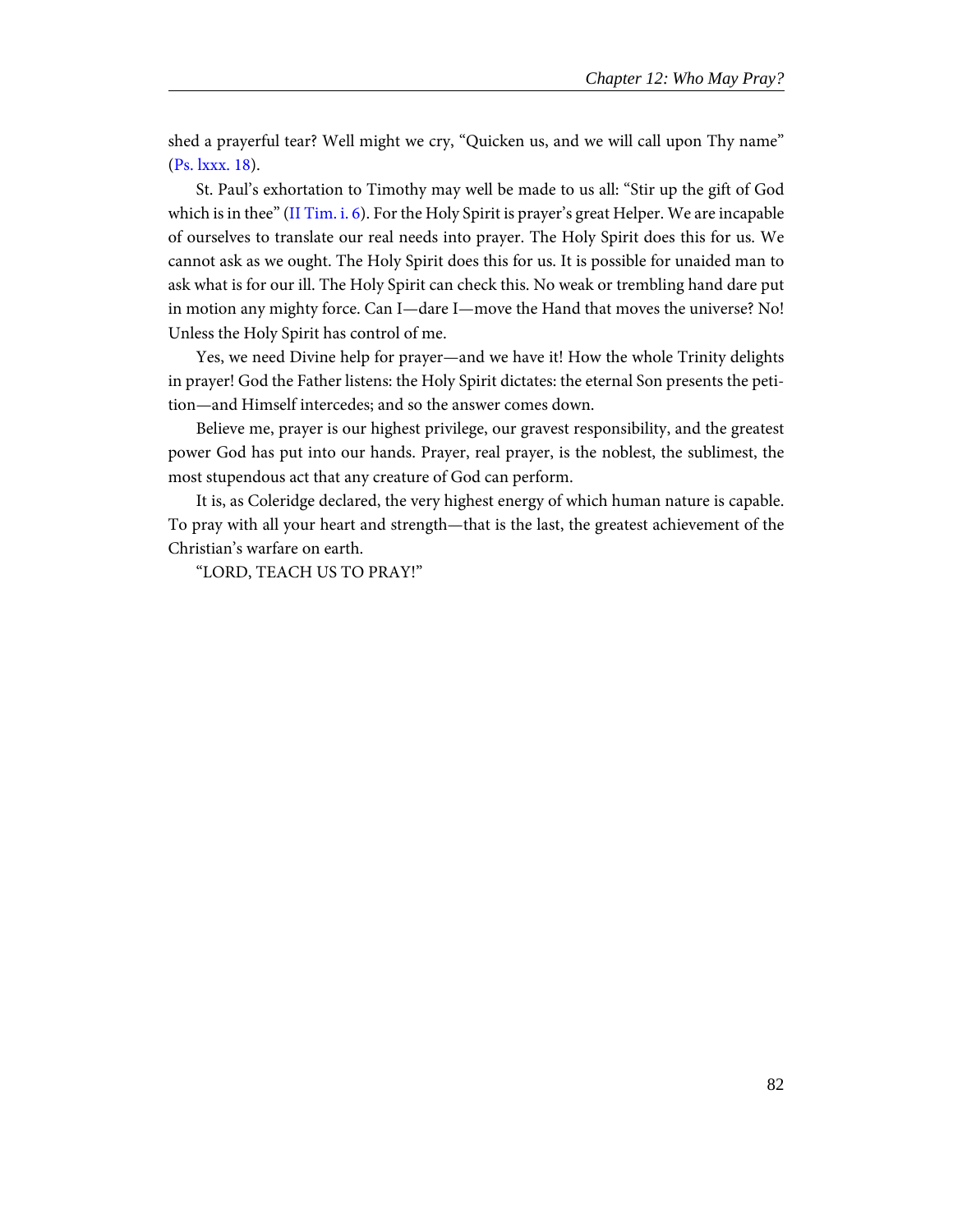## **Indexes**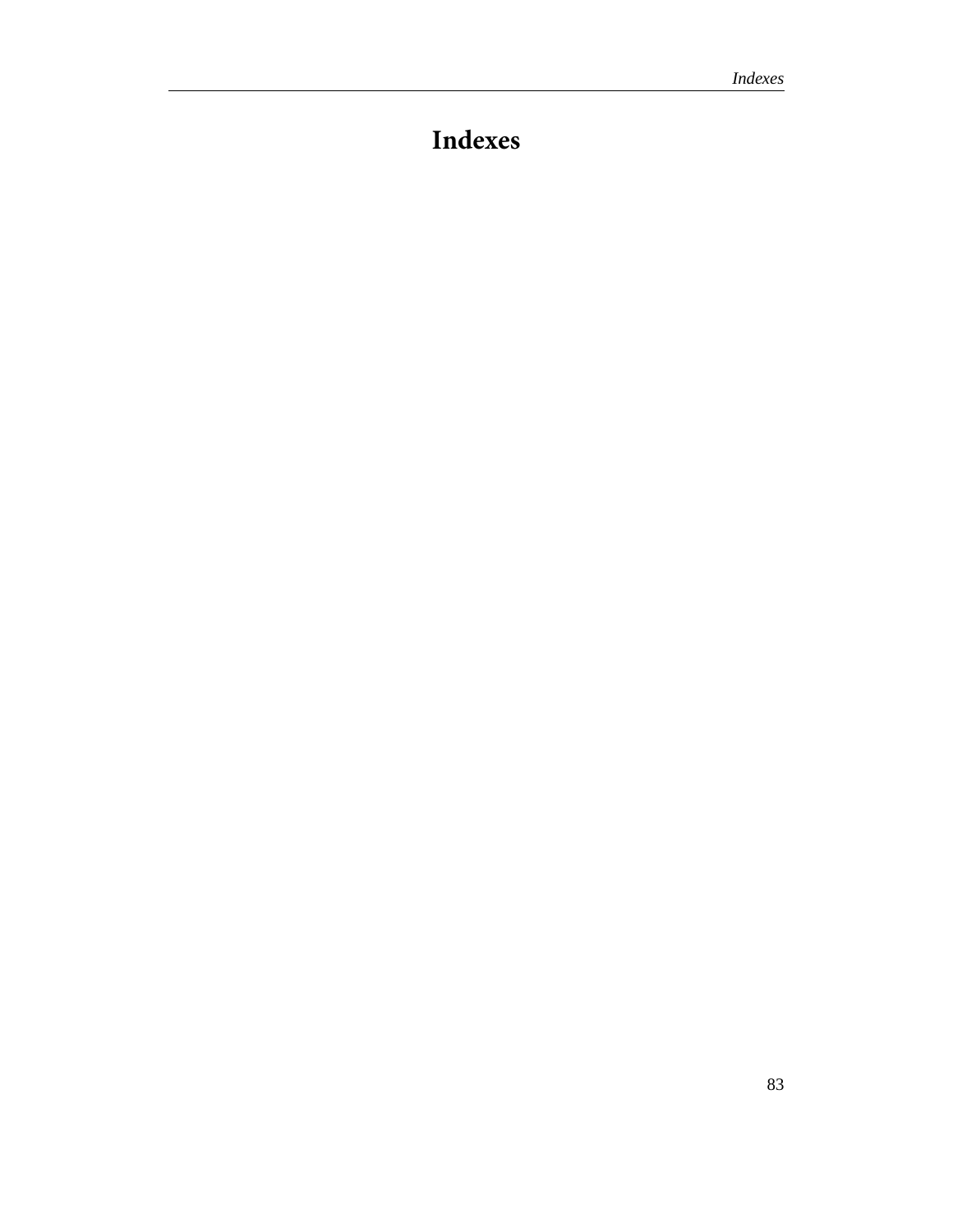## **Index of Scripture References**

```
Genesis
21:17
Exodus
3:5   14:15   15:11   32:32   33:18   34:29
Deuteronomy
28:58
Judges
6:40   6:40
1 Samuel
12:23
2 Kings
4:6
Nehemiah
1:4
Job
23:3   42:8   42:10
Psalms
2:8   23:2   25:1   25:14   29:9   36:7   37:4   37:4   50:23   51:10   62:5   63:3   66:18   68:18  
80:18   91:1   100:4   103:1   104:1   106:15   106:15   111:3
Isaiah
1:15   6:1   6:3   30:30   40:5   43:7   59:2   59:16   60:1-2   60:21   64:7   64:7   64:7   65:24   66:8
Ezekiel
14:3
Daniel
10:12-13   10:13
Joel
2:28   2:28
Malachi
3:10   3:10   3:10
Matthew
5:1-2   5:8   5:23   5:44-45   6:8   6:15   6:22   6:24-25   6:26   7:8   7:11   8:10   13:19   14:23  
14:28-29   14:31   15:28   16:17   16:23   18:15   18:19-20   18:20   20:22   21:21-22   23:14  
23:37   24:5   26:44   28:18-20
Mark
1:35   3:20   6:6   6:31   11:24   11:25
Luke
```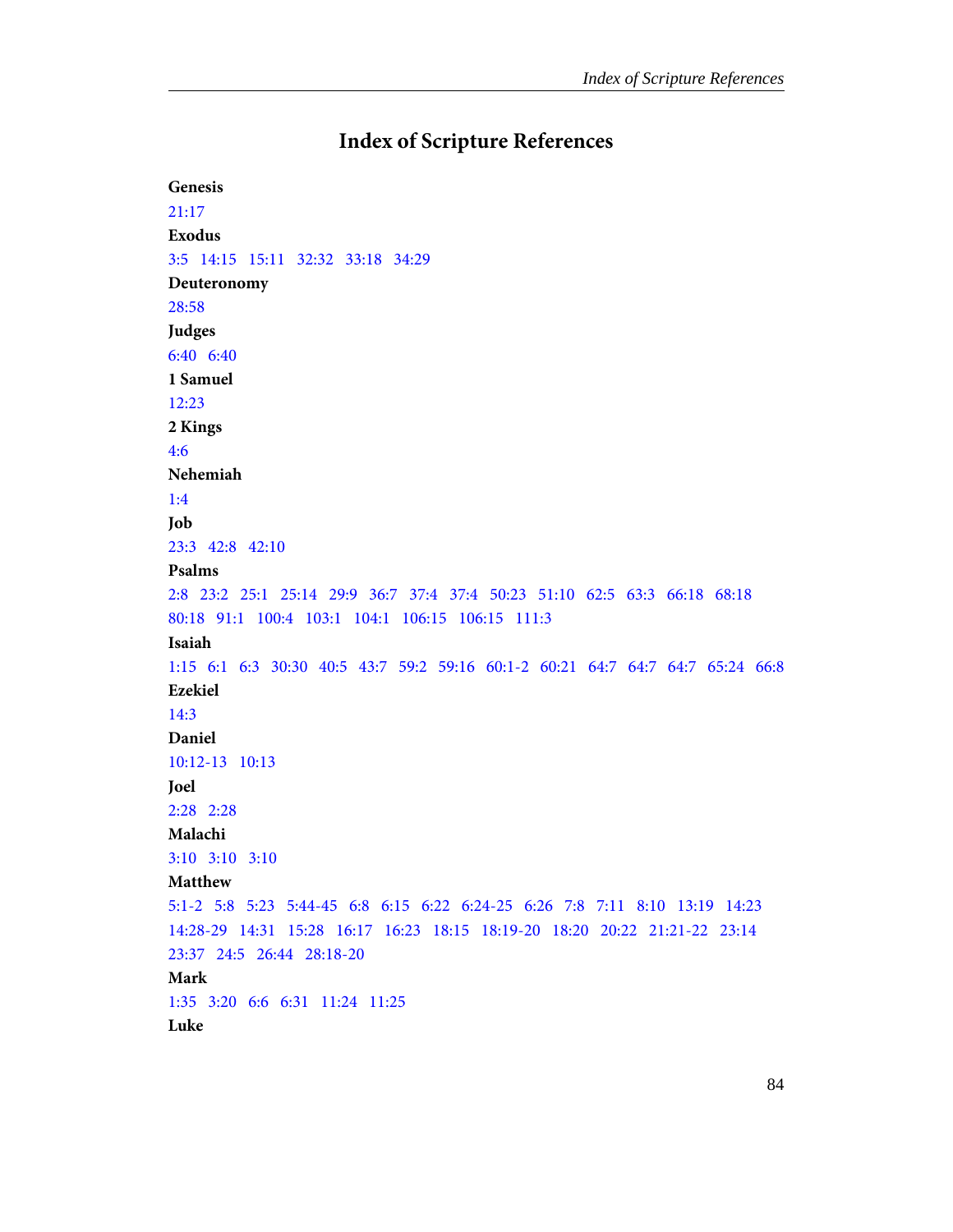```
1:46-47   2:14   5:15-16   6:12   6:35   11:8   11:13   11:13   12:49   18:1   18:7   20:47   22:43  
22:44   22:44
John
1:12   3:3   3:5   3:16   3:16   3:17   7:17   11:41   11:41-42   11:42   13:35   14:11   14:13   14:13-14  
14:13-14   14:13-14   14:13-14   14:13-14   14:14   14:14   14:26   14:26   15:7   15:7   15:7-8  
15:14   15:14-15   15:16   15:16   16:9   16:15   16:23-24   16:23-24   16:24   16:24   16:24   16:26  
16:26-27   17:1   17:3   17:3   17:18   17:22   17:24   20:21
Acts
1:4-8   4:13   6:4   9:11   9:15   12:5   17:16   22:10   22:18   27:25   27:25
Romans
3:4   4:3   4:20-21   5:9   6:19   8:14   8:26   8:26   8:26   8:26   8:26   8:26-27   8:26-27   9:3  
10:12   11:33   11:36   12:1   12:11   15:5   15:30
1 Corinthians
2:16   3:21   4:7   6:11   13   13   13:4   13:4   13:5   14:15
2 Corinthians
4:6   6:14   12:8   12:8-9   12:9
Galatians
3:6   3:26   4:6   4:19
Ephesians
1:3   1:3   1:7   2:12   3:18   3:19   3:20   5:27   6:12   6:12   6:18   6:18-20
Philippians
1:21   2:5   4:5-6   4:6   4:19   4:19
Colossians
1:10   1:11   1:14   2:1-2   3:12-17   4:12
1 Thessalonians
4:11-12   5:16-18   5:17
2 Thessalonians
1:10   3:5   3:10
1 Timothy
2:4   6:16
2 Timothy
1:6   2:22
Titus
3:4
Hebrews
4:16   5:7   5:7   5:7   7:25   10:19   11:6
James
1:5   1:6-8   1:7   1:17   2:23   4:3   4:3   4:3
```